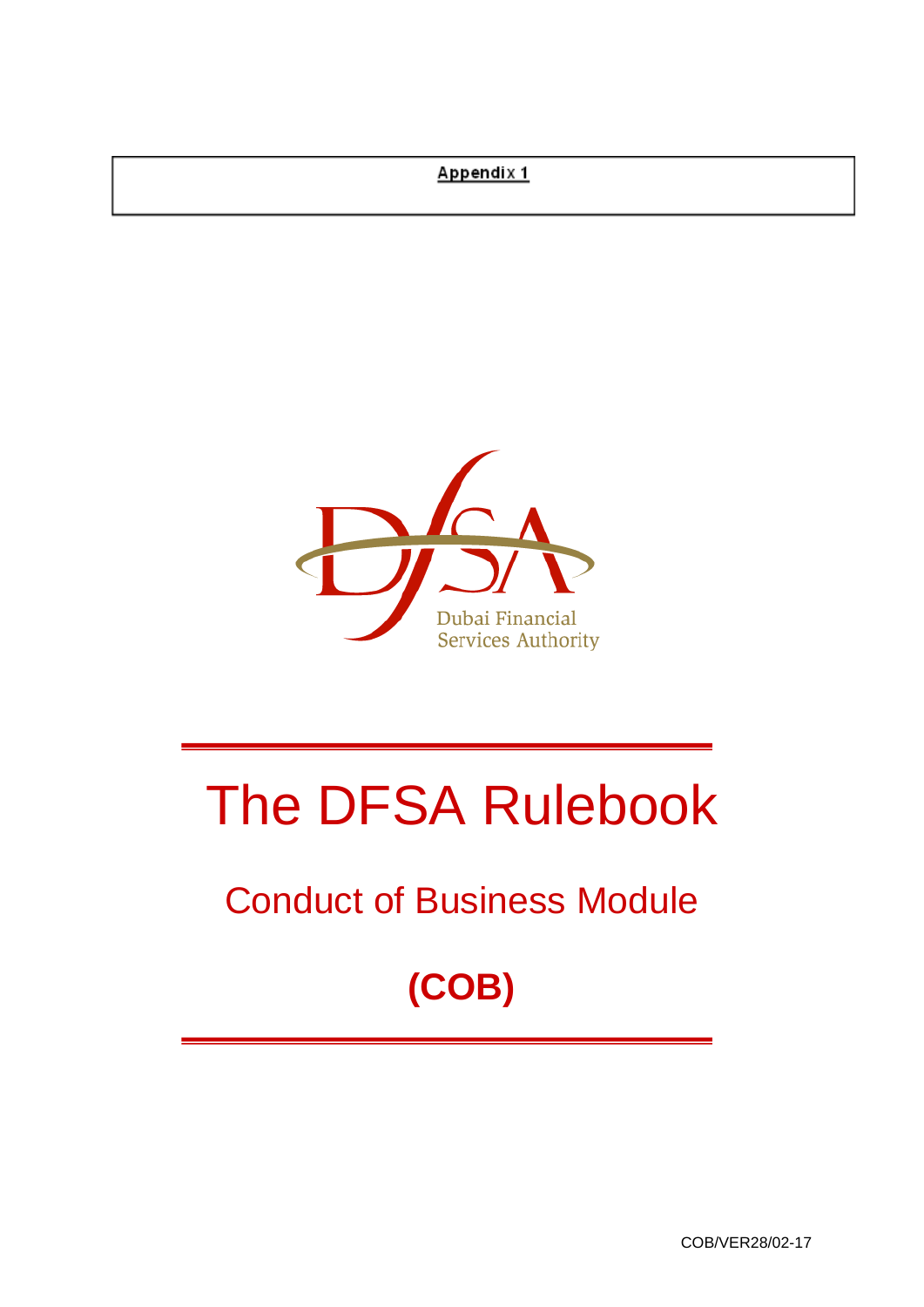

# **Contents**

The contents of this module are divided into the following chapters, sections and appendices:

| 1                                                                           |                                                                                                                        |     |
|-----------------------------------------------------------------------------|------------------------------------------------------------------------------------------------------------------------|-----|
| 1.1                                                                         |                                                                                                                        |     |
| $\mathbf{2}$                                                                |                                                                                                                        |     |
| 2.1<br>2.2<br>2.3<br>2.4<br>2.5<br>2.6                                      |                                                                                                                        |     |
| $\overline{\mathbf{3}}$                                                     | <b>CORE RULES - INVESTMENT BUSINESS, ACCEPTING DEPOSITS,</b><br><b>PROVIDING CREDIT AND PROVIDING TRUST SERVICES22</b> |     |
| 3.1<br>3.2<br>3.3<br>3.4<br>3.5<br>3.6                                      |                                                                                                                        |     |
| $\blacktriangle$                                                            | <b>ADDITIONAL RULES - ACCEPTING DEPOSITS AND PROVIDING</b>                                                             |     |
| 4.1<br>4.2<br>4.3<br>4.4                                                    |                                                                                                                        |     |
| 5                                                                           | <b>ADDITIONAL RULES - PROVIDING TRUST SERVICES34</b>                                                                   |     |
| 5.1<br>5.2<br>5.3<br>5.4<br>5.5<br>5.6<br>5.7<br>5.8<br>5.9<br>5.10<br>5.11 |                                                                                                                        | .34 |
| 6                                                                           | ADDITIONAL RULES - INVESTMENT BUSINESS 39                                                                              |     |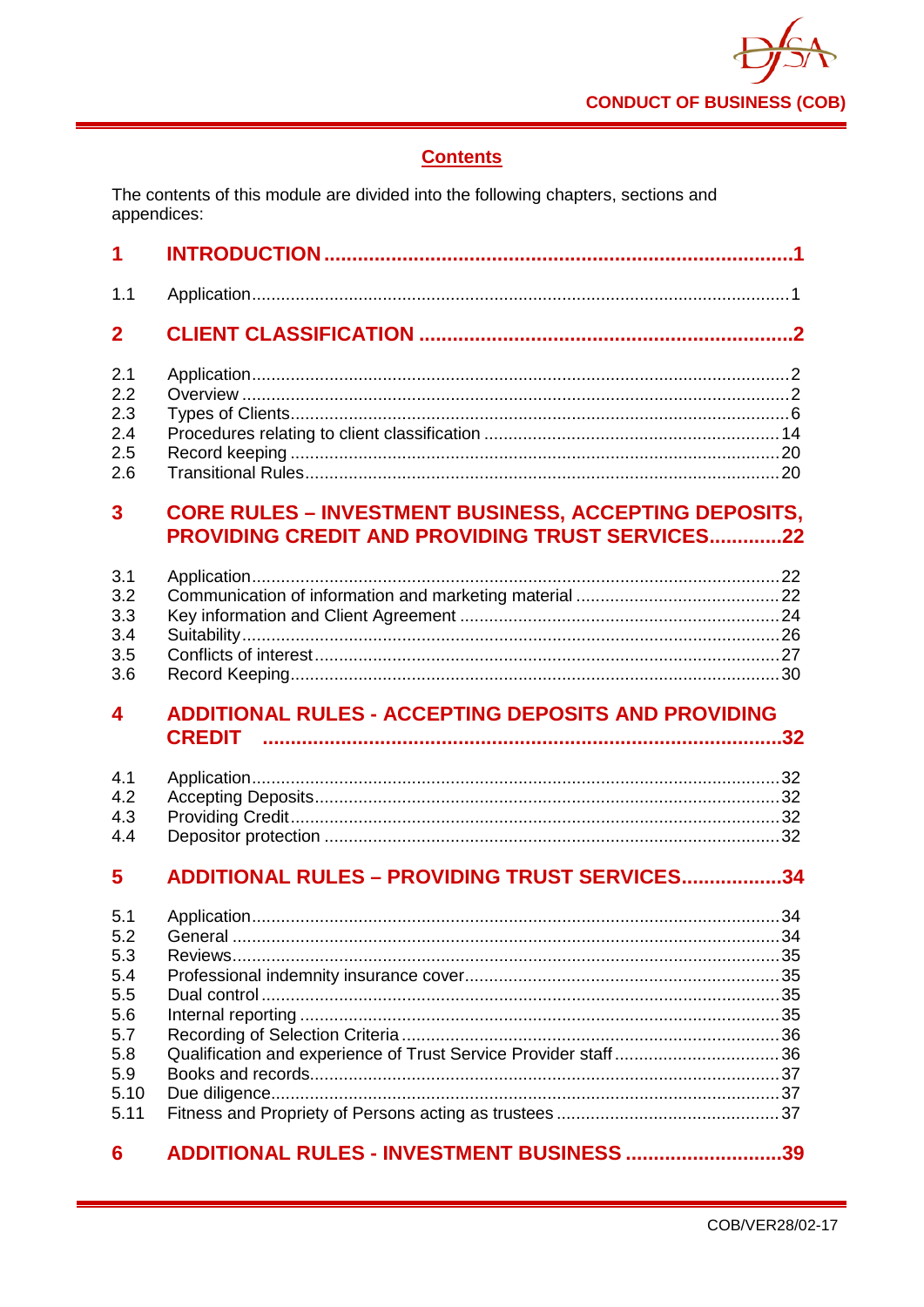

|      | .58 |
|------|-----|
| 6.15 |     |
| 6.14 |     |
| 6.13 |     |
| 6.12 |     |
| 6.11 |     |
| 6.10 |     |
| 6.9  |     |
| 6.8  |     |
| 6.7  |     |
| 6.6  |     |
| 6.5  |     |
| 6.4  |     |
| 6.3  |     |
| 6.2  |     |
| 6.1  |     |
|      |     |

| 7.1  |                                                                  |  |
|------|------------------------------------------------------------------|--|
|      |                                                                  |  |
| 7.1A |                                                                  |  |
| 7.2  | Insurance business, management and intermediation restrictions59 |  |
| 7.3  |                                                                  |  |
| 7.4  |                                                                  |  |
| 7.5  |                                                                  |  |
| 7.6  |                                                                  |  |
| 7.7  |                                                                  |  |
| 7.8  |                                                                  |  |
| 7.9  |                                                                  |  |
| 7.10 |                                                                  |  |
| 7.11 |                                                                  |  |
| 7.12 |                                                                  |  |

#### **SPECIFIC RULES - OPERATING A CREDIT RATING AGENCY .....73** 8

| 8.1  |  |
|------|--|
| 8.2  |  |
| 8.3  |  |
| 8.4  |  |
| 8.5  |  |
| 8.6  |  |
| 8.7  |  |
| 8.8  |  |
| 8.9  |  |
| 8.10 |  |
|      |  |

#### ADDITIONAL RULES: OPERATING AN ALTERNATIVE TRADING  $9<sup>°</sup>$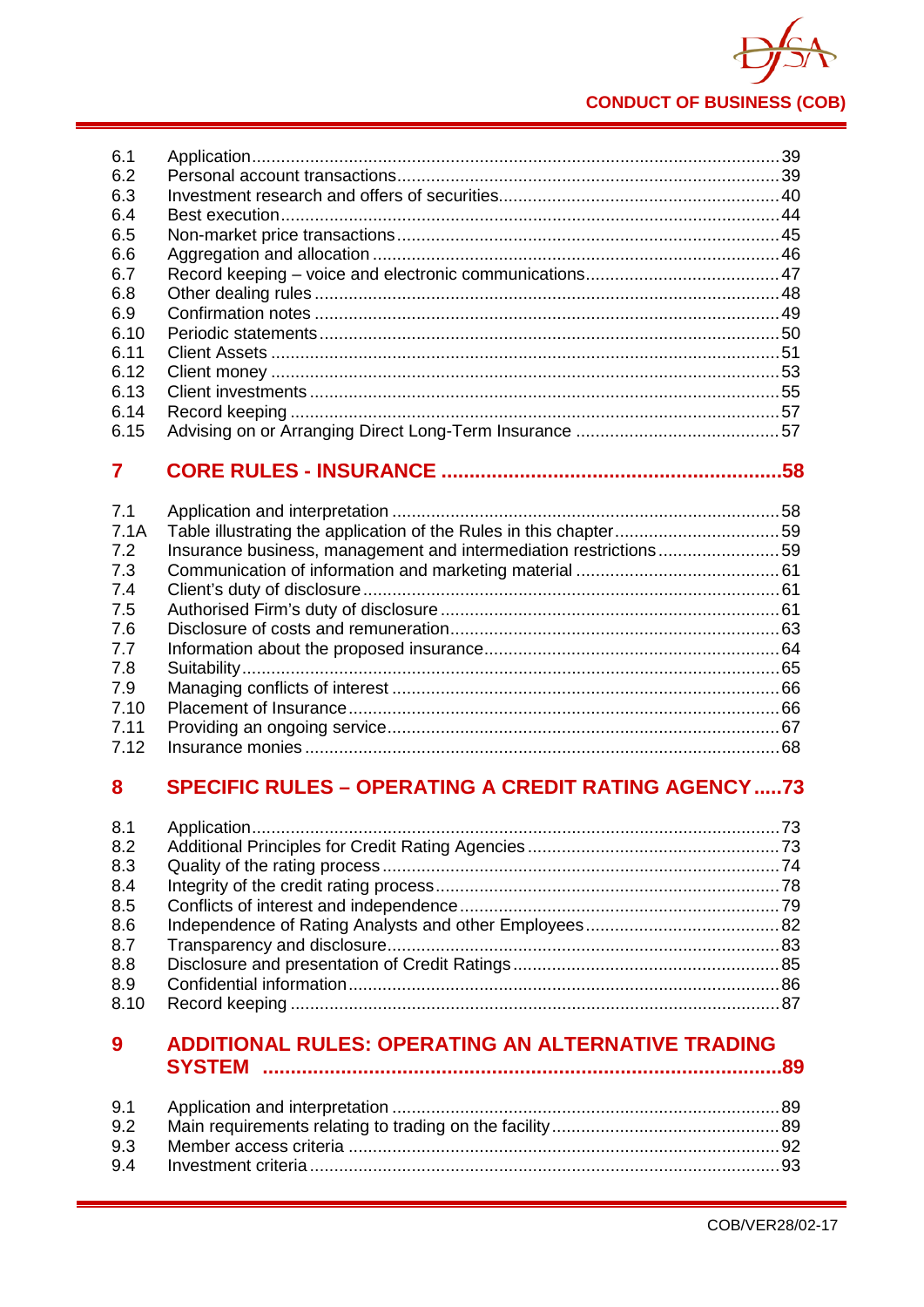# **CONDUCT OF BUSINESS (COB)**

| 9.5<br>9.6<br>9.7                                                    | Specific requirements applicable to Persons operating an OTF 105 |  |  |  |
|----------------------------------------------------------------------|------------------------------------------------------------------|--|--|--|
| 10                                                                   | <b>CUSTODY PROVIDERS ACTING AS A CENTRAL SECURITIES</b>          |  |  |  |
| 10.1<br>10.2                                                         |                                                                  |  |  |  |
|                                                                      |                                                                  |  |  |  |
| A1.1                                                                 |                                                                  |  |  |  |
|                                                                      | APP2KEY INFORMATION AND CLIENT AGREEMENT109                      |  |  |  |
| A2.1                                                                 |                                                                  |  |  |  |
|                                                                      |                                                                  |  |  |  |
| A3.1                                                                 |                                                                  |  |  |  |
|                                                                      |                                                                  |  |  |  |
| A4.1                                                                 |                                                                  |  |  |  |
|                                                                      |                                                                  |  |  |  |
|                                                                      |                                                                  |  |  |  |
| A5.1<br>A5.2<br>A5.3<br>A5.4<br>A5.5<br>A5.6<br>A5.7<br>A5.8<br>A5.9 |                                                                  |  |  |  |
|                                                                      |                                                                  |  |  |  |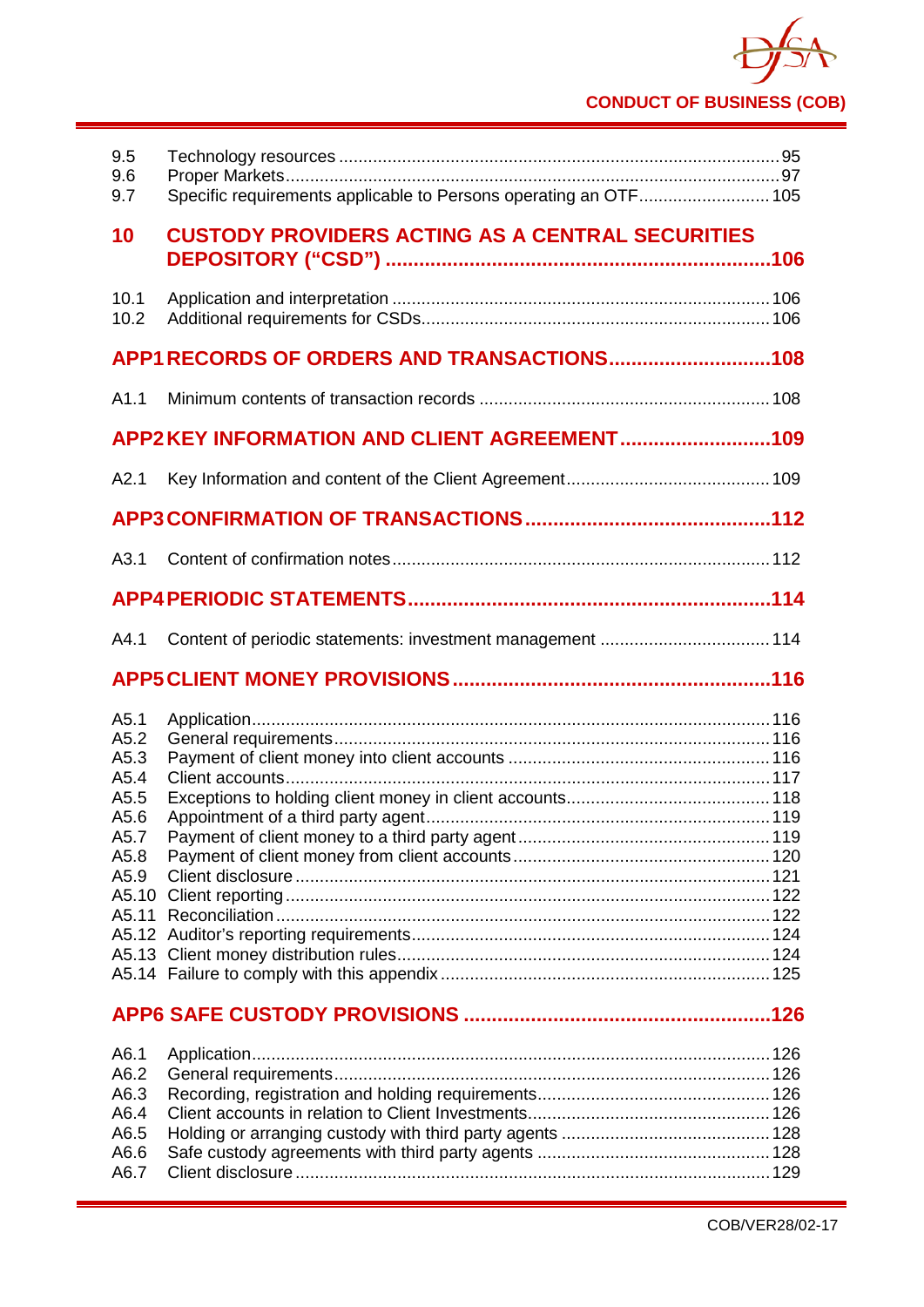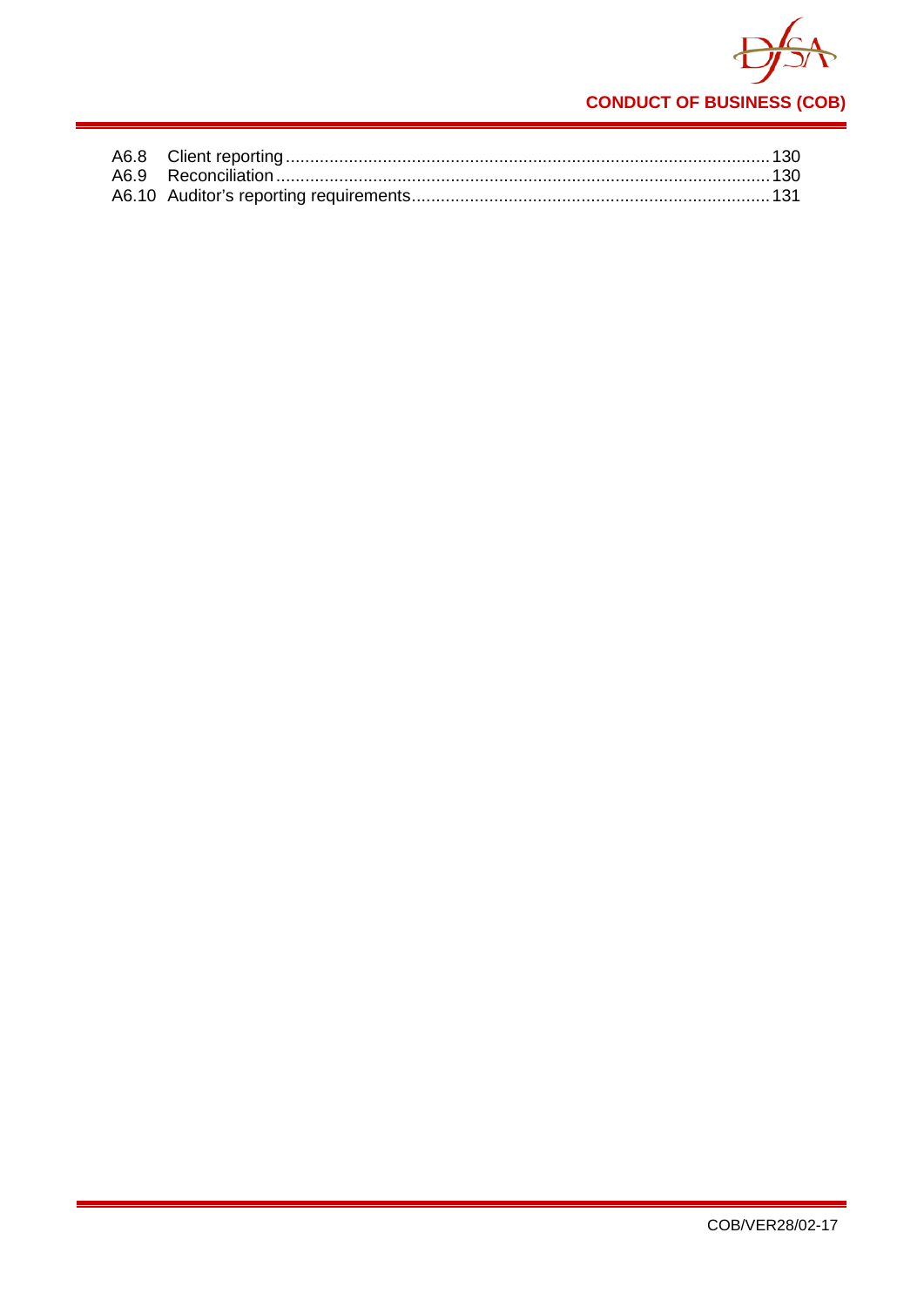

# <span id="page-5-0"></span>**1 INTRODUCTION**

# <span id="page-5-1"></span>**1.1 Application**

- **1.1.1** This module (COB) applies to every Authorised Firm with respect to the carrying on, in or from the DIFC, of any:
	- (a) Financial Service; or
	- (b) activity which is carried on, or held out as being carried on, in connection with or for the purposes of such a Financial Service:

except to the extent that a provision of COB provides for a narrower application.

**1.1.2** COB does not apply to a Representative Office.

#### **Guidance**

An Authorised Firm may be able to rely on the Transitional Rules in section 2.6 for the purposes of meeting the client classification requirements in chapter 2.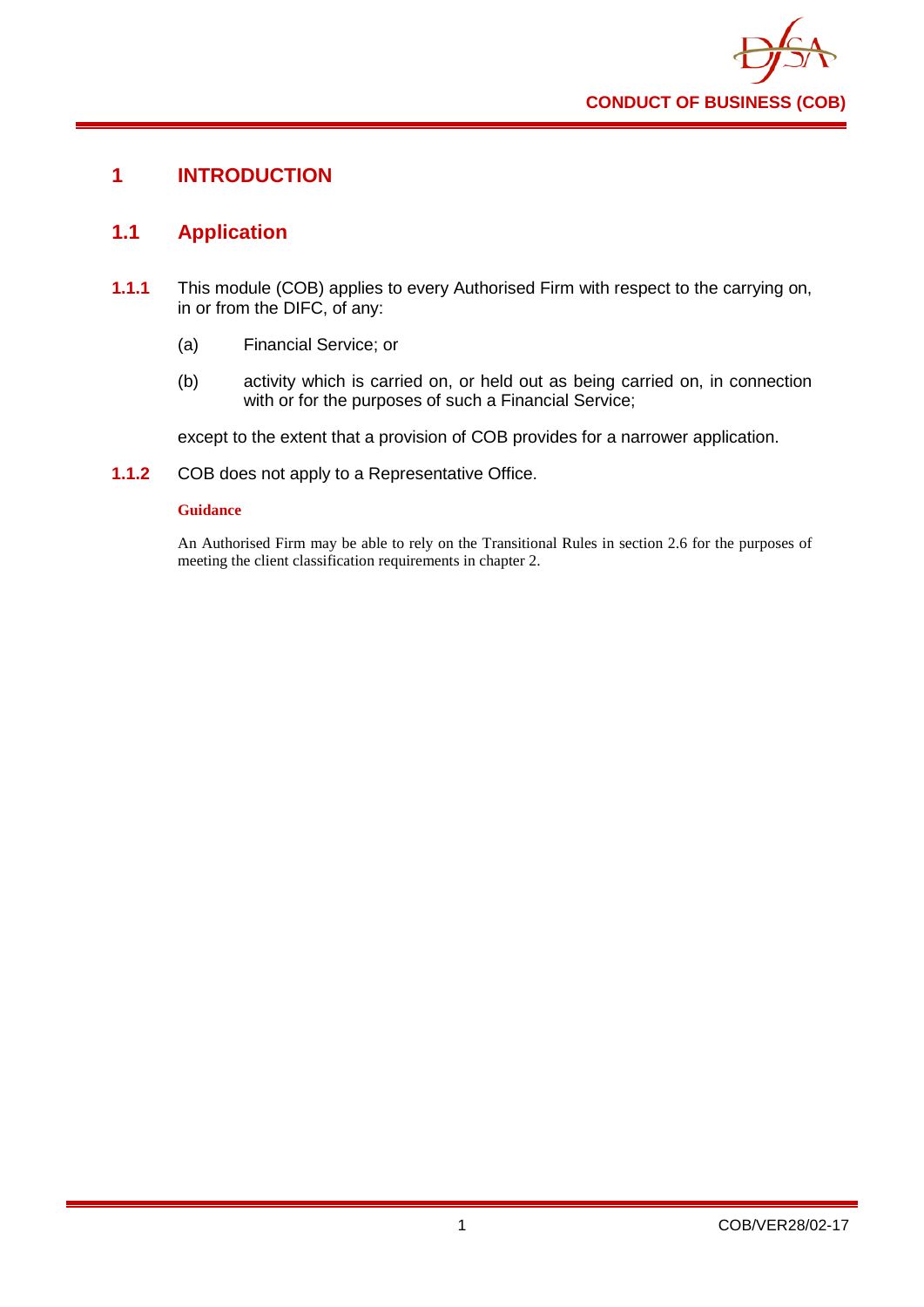

# <span id="page-6-0"></span>**2 CLIENT CLASSIFICATION**

# <span id="page-6-1"></span>**2.1 Application**

- **2.1.1** (1) This chapter applies, subject to Rule 2.1.2, to an Authorised Firm, which carries on, or intends to carry on, any Financial Service with or for a Person.
	- (2) For the purposes of this chapter, a Person includes a Fund, pension fund or trust, even if it does not have a separate legal personality.

#### **Exclusions**

- **2.1.2** (1) This chapter does not apply to a Credit Rating Agency in so far as it carries on, or intends to carry on, the Financial Service of Operating a Credit Rating Agency.
	- (2) This chapter does not apply to an Authorised Firm in so far as it carries on the activity described in GEN Rule 2.26.1, provided that no other Financial Service is carried on.
	- (3) This chapter does not apply to an Authorised ISPV.

#### **Guidance**

- 1. The activity described in GEN Rule 2.26.1 is marketing of financial services and financial products which are offered in a jurisdiction outside the DIFC. Such marketing activities can be conducted by an Authorised Firm, which holds a Representative Office Licence, provided the financial services or financial products marketed by it are those offered by its head office or a member of its Group.
- 2. As a Representative Office conducting marketing activities of the kind described in GEN Rule 2.26.1 does not have a client relationship with a Person to whom it markets a financial service or financial product, the client classification requirements in this chapter do not apply to the firm with regard to that Person.
- 3. Other Authorised Firms can also conduct marketing activities, of the kind described in GEN Rule 2.26.1, under the exclusion in GEN Rule 2.26.2.

# <span id="page-6-2"></span>**2.2 Overview**

#### **Guidance**

1. This chapter sets out the manner in which an Authorised Firm is required to classify its Clients, as well as good practice it may follow. The scope of application of the Rulebook modules will vary depending on whether the Person with or for whom an Authorised Firm is carrying on Financial Services is classified as a Retail Client, Professional Client or Market Counterparty.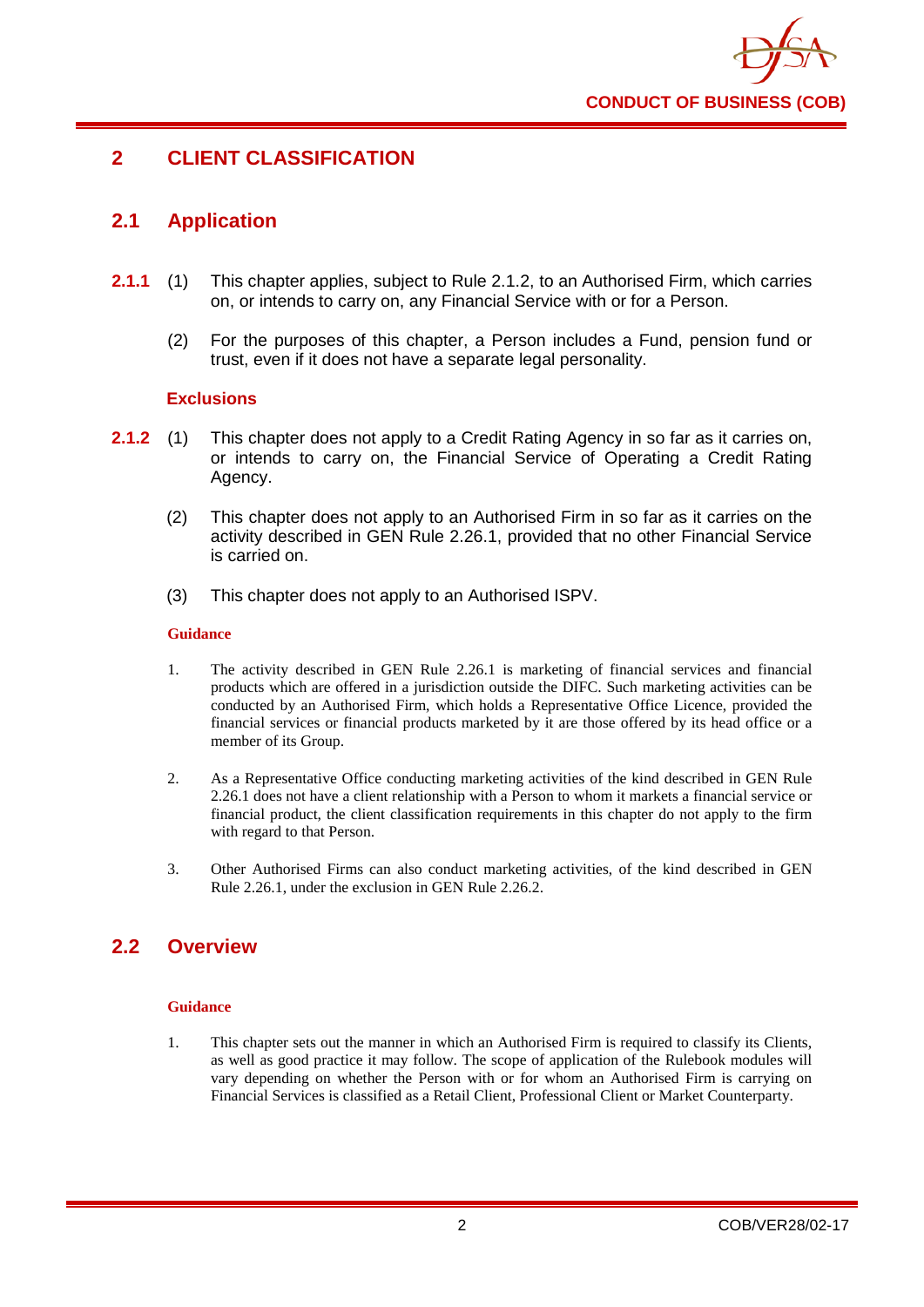#### **Risk based approach**

- 2. The Rules in this chapter reflect the DFSA's risk based approach to regulation. Therefore, to achieve the underlying objective of client classification, which is to ensure that firms provide to their clients an appropriate level of regulatory protection, the Rules, for example:
	- a. take into account the higher degree of knowledge and experience ('expertise') and resources available to certain institutional and wholesale clients (see Rule 2.3.4);
	- b. take into account who primarily bears the risk associated with a particular type of a Financial Service (see Rule 2.3.5);
	- c. take into account the type of Persons to whom a Financial Service is usually provided (see Rules 2.3.6, 2.3.7 and 2.3.8);
	- d. provide flexibility for an Authorised Firm to rely on a client classification made by its head office or a Group member, provided risks associated with such reliance are effectively addressed (see Rules 2.4.4 and 3.3.4);
	- e. provide flexibility for group-based Financial Services to be provided where risks associated with such services are effectively addressed (see Rule 2.4.5); and
	- f. provide flexibility for look-through arrangements where reliance can be placed on expertise and resources available to a Client, such as at its Holding Company or controller level (see Rule 2.3.8(2)).

#### **Types of clients**

- 3. There are three types of Clients:
	- a. a Retail Client;
	- b. a Professional Client; or
	- c. a Market Counterparty.

However, a Person may be classified as a Professional Client in relation to one Financial Service or financial product, but a Retail Client in relation to another. Similarly, a Person classified as a Professional Client may be classified as a Market Counterparty in relation to some Financial Services or financial products but not others (see paragraphs 8 and 9 below).

#### **Retail Clients**

4. A Person who cannot be classified as a Professional Client or Market Counterparty in accordance with the Rules is required to be classified as a Retail Client (see Rule 2.3.2). If an Authorised Firm chooses to provide Financial Services to a Person as a Retail Client, it may do so by simply classifying that Person as a Retail Client without having to follow any further procedures as required for classifying Persons as Professional Clients or Market Counterparties.

#### **Professional Clients**

- 5. There are three routes through which a Person may be classified as a Professional Client:
	- a. 'deemed' Professional Clients under Rule 2.3.4. As these Persons have significant assets under their control, and, therefore, either possess, or have the resources to obtain, the necessary expertise to manage such assets, they can be classified as 'deemed' Professional Clients without having to meet any additional net asset and expertise criteria;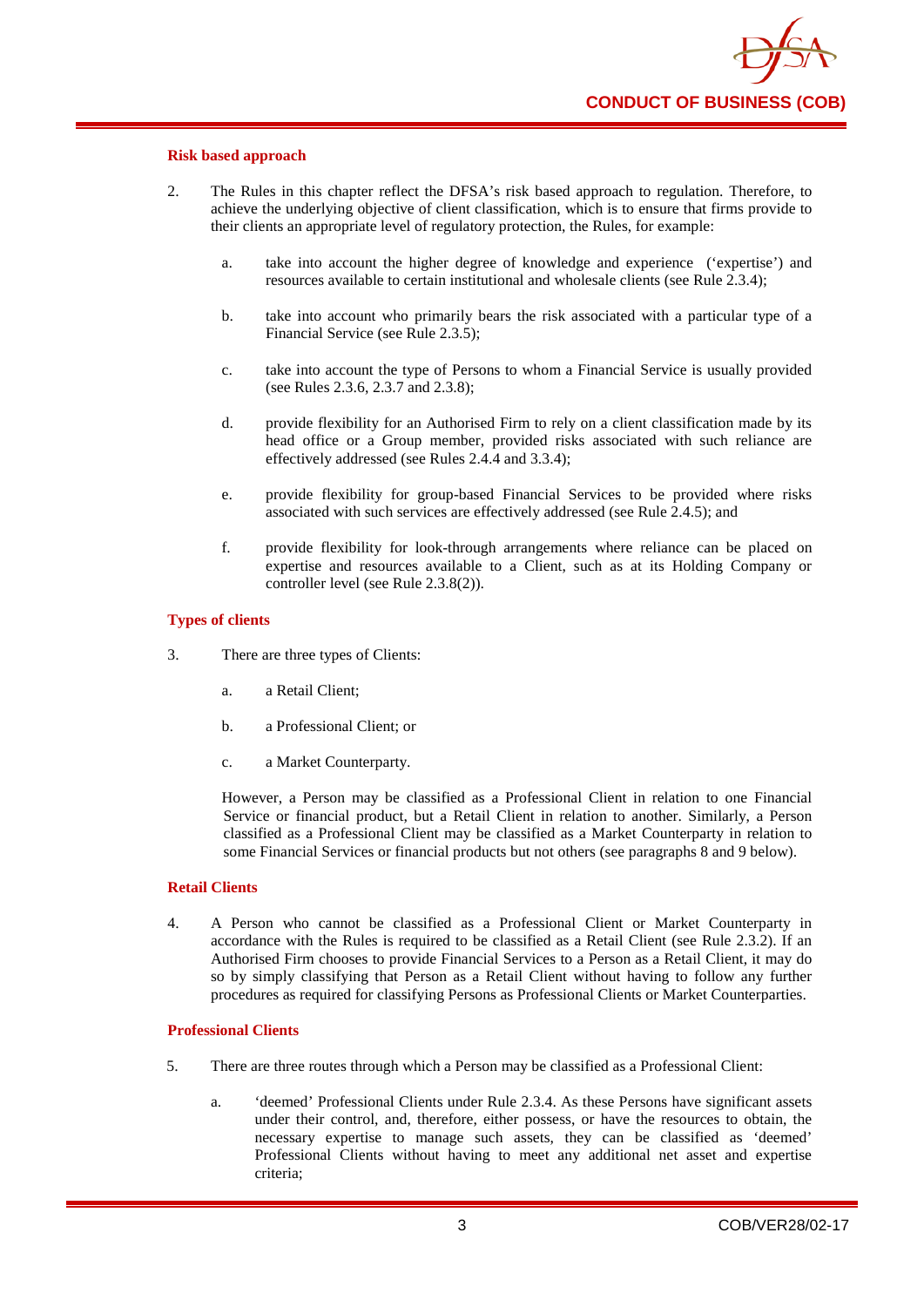

- b. 'service-based' Professional Clients under Rule 2.3.5 or Rule 2.3.6. Due to their inherent nature, certain Financial Services activities such as credit provided to an Undertaking for business purposes ('commercial credit') and advisory and arranging activities relating to corporate structuring and financing are generally provided to Persons with sufficient expertise to obtain such services or are of relatively low risk to the Client. Therefore, a Person to whom such a Financial Service is provided can be classified as a 'servicebased' Professional Client; and
- c. 'assessed' Professional Clients under Rules 2.3.7 and 2.3.8. These Persons are either individuals or Undertakings which can be classified as a Professional Client only if they meet the specified net assets and expertise requirements set out in Rules 2.4.2 and 2.4.3.

Investment vehicles and family member joint account holders of individuals who are themselves Professional Clients can also be classified as Professional Clients where certain conditions are met – see Rule 2.3.7(2) and (3).

#### **Market Counterparties**

- 6. A 'deemed' Professional Client under Rule 2.3.4 may be classified as a Market Counterparty provided the Authorised Firm has complied with the procedures set out in Rule 2.3.9(2). When an Authorised Firm carries on Financial Services with a Market Counterparty, only a limited number of requirements in the Rulebook modules apply to such firms. This is because an Authorised Firm transacts with a Market Counterparty on an equal footing and, therefore, most of the client protection provisions in the Rulebook modules are not needed to protect such a party.
- 7. When an Authorised Firm carries on Financial Services with another Authorised Firm or a Regulated Financial Institution, such services would generally qualify as Financial Services that can be carried on with a Market Counterparty (provided the procedures in Rule 2.3.9(2) are met). Examples of such services include:
	- a. providing reinsurance or insurance management services to an insurer; and
	- b. providing one or more Financial Services of custody, managing assets, or fund administration services to a fund manager, collective investment fund or a pension fund.

Such activities would not attract most of the client protection provisions contained in the Rulebook modules for the reasons set out under item 6 above.

#### **Multiple classifications**

- 8. In some circumstances, an Authorised Firm may provide a Financial Service to a Person who qualifies under more than one category of Professional Client. For example, a Client to whom an Authorised Firm provides commercial credit or corporate structuring and financing advice or arranging credit, in the circumstances specified in Rule 2.3.5 or Rule 2.3.6, may also be a 'deemed' Professional Client under Rule 2.3.4. In such circumstances, an Authorised Firm can classify such a Person as a 'deemed' Professional Client, in which case the firm may also be able to classify that Client as a Market Counterparty following the procedures in Rule 2.3.9(2).
- 9. It is also possible that an Authorised Firm may provide a range of Financial Services to a single Client. If the Client can be classified as a Professional Client with regard to certain Financial Services (such as Providing Credit under the requirements in Rule 2.3.5, and similarly providing corporate structuring and financing advice or arranging credit under Rule 2.3.6), and not so with regard to other Financial Services, an Authorised Firm needs to take care that the Client is appropriately and correctly classified with respect to each Financial Service. This may mean that the same Client may receive both Professional Client treatment with regard to some Financial Services and Retail Client treatment with regard to other Financial Services. Where a Client cannot be classified as a Professional Client with regard to some Financial Services, the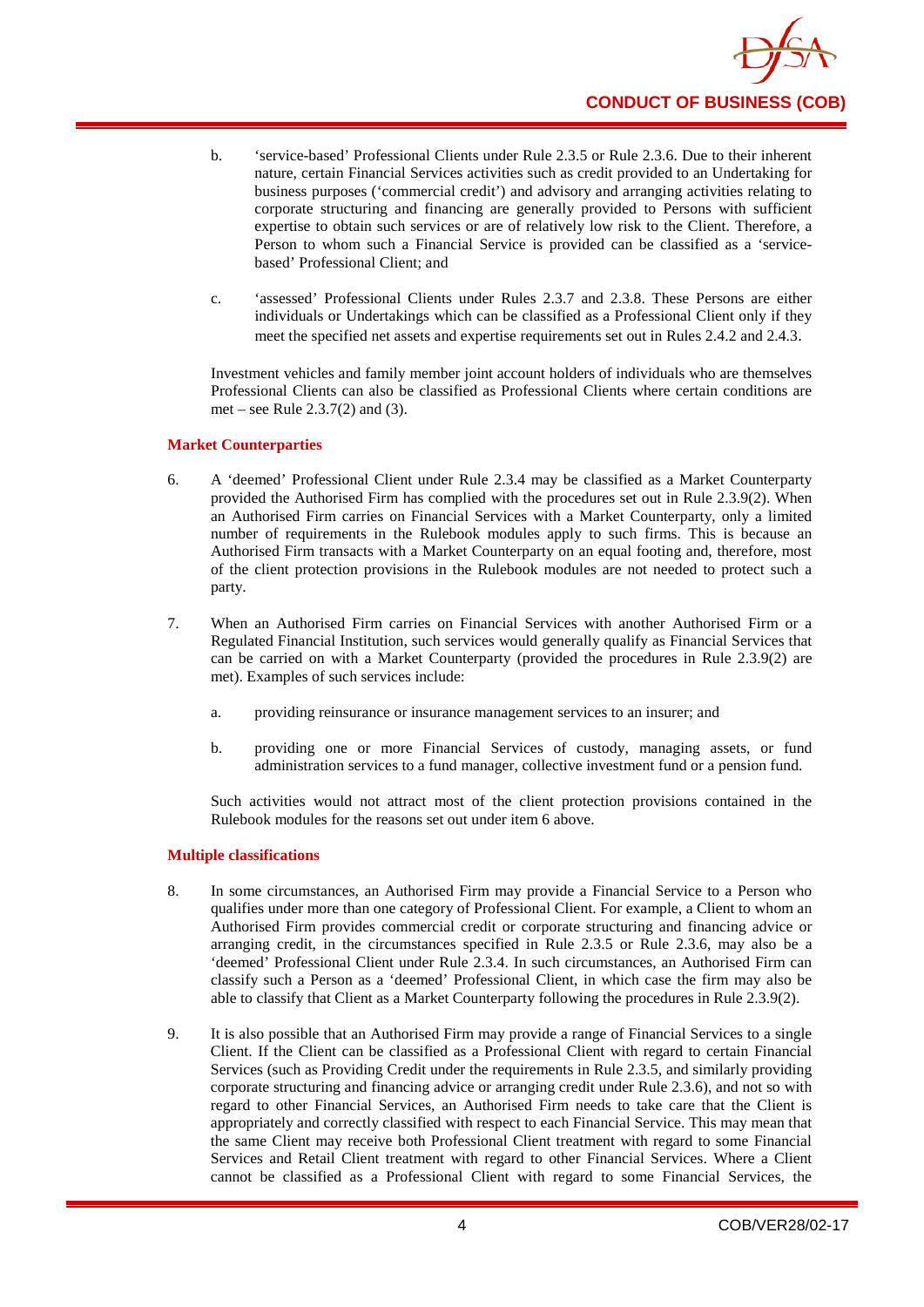

Authorised Firm can only provide such services to the Client if it has a Retail Endorsement on its Licence.

#### **Client classifications and Client Agreements**

- 10. Rule 2.4.4 provides a degree of flexibility for an Authorised Firm which is a Branch operation or member of a Group to rely on client classifications made by its head office or any other branch of the same legal entity, or by a member of its Group. Where such reliance is placed, the Authorised Firm should be able to demonstrate to the satisfaction of the DFSA that the reliance is reasonable because the applicable requirements are substantially similar and, where this is not the case, any identified differences (i.e. gaps) are suitably addressed to enable the firm to meet its obligations relating to client classification under this chapter.
- 11. It is also possible that an Authorised Firm which is a member of a Group may have some Clients to whom it provides Financial Services as a Retail Client, whilst other Group members may provide Financial Services to the same Client as a Professional Client. While an Authorised Firm may rely on the client classifications made by a Group member under Rule 2.4.4, it is the responsibility of the firm to ensure that the correct classification is adopted by it for the purposes of the Financial Services it provides to the Client (see Rule 2.4.4). See also Rule 3.3.4, which provides a degree of flexibility for an Authorised Firm which is a Branch to rely on a Client Agreement made by its head office or any other branch of the same legal entity, or by a member of the Group, provided the requirements in that Rule are met.

#### **Group clients**

12. Rule 2.4.5 is designed to provide a greater degree of flexibility to an Authorised Firm providing Financial Services to a Client in a Group context, where more than one member of the Group may be providing Financial Services which form a bundle of services. Each Group may have different arrangements to provide a number of services to a Client. Depending on the nature of the arrangement the Group adopts, and the Financial Services involved, risks associated with such arrangements could also differ. Therefore, Rule 2.4.5 sets out the outcomes which need to be achieved by an Authorised Firm where it participates in a Group arrangement under which a bundle of Financial Services is provided to a Client by different members within its Group. See also Rule 3.3.4, which provides a degree of flexibility for an Authorised Firm participating in an arrangement under which a bundle of Financial Services is provided to a Client where reliance can be made on a Client Agreement executed by a Group member, provided the requirements in that Rule are met.

#### **Transitional Rules**

- 13. Section 2.6 contains provisions designed to enable Authorised Firms to make a smooth transition to the new client classification regime that came into force on 1 April 2015. These Rules, among other things:
	- a. keep in force the client classifications made under the old client classification regime for the Financial Services that were provided to those Clients under that regime;
	- b. provide for the increased asset threshold of \$1 million to come into effect on 1 April 2016; and
	- c. retain the asset threshold at \$500,000 until 1 April 2016.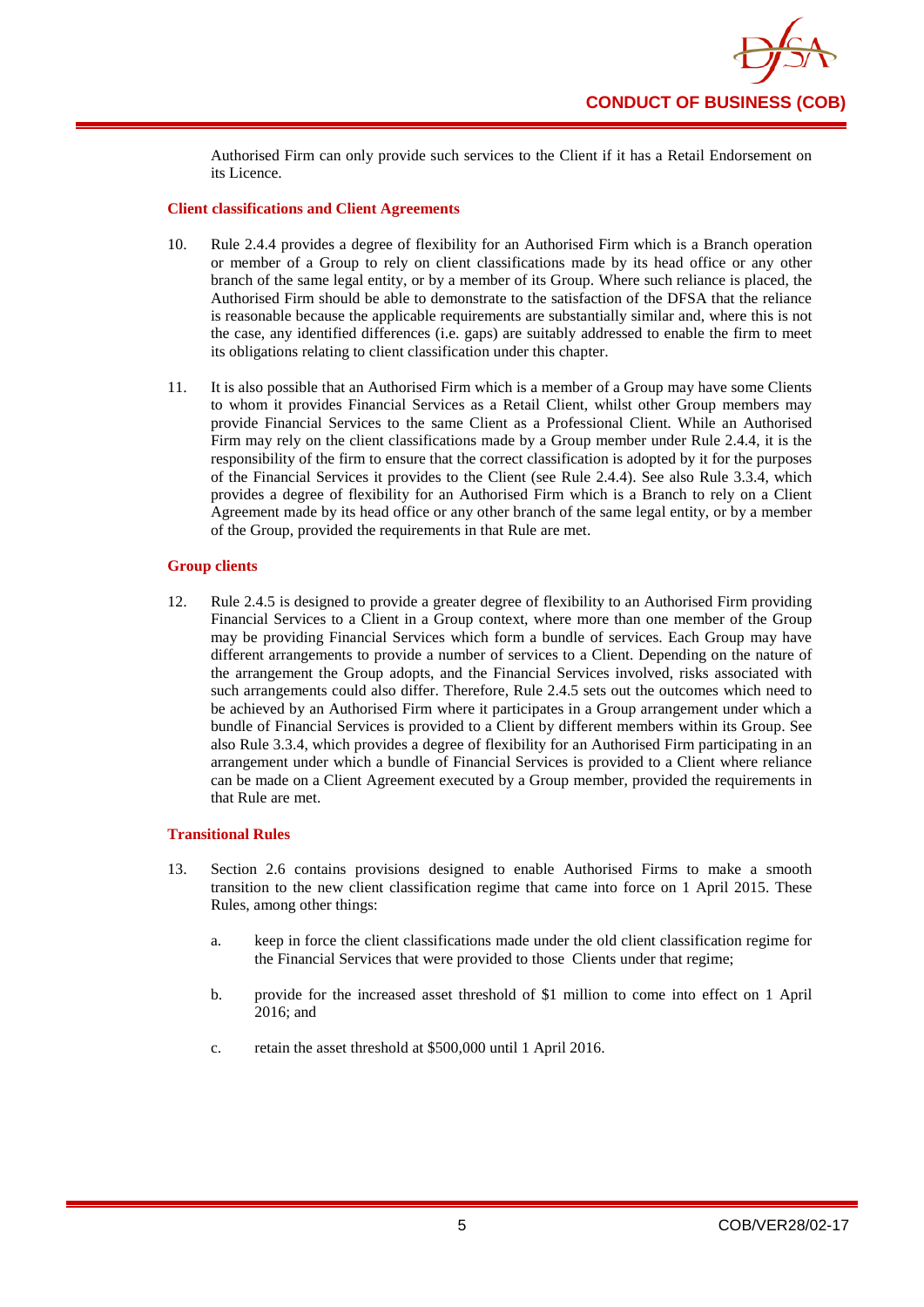

# <span id="page-10-0"></span>**2.3 Types of Clients**

- **2.3.1** (1) An Authorised Firm must, before carrying on a Financial Service with or for a Person, classify that Person as a:
	- (a) Retail Client;
	- (b) Professional Client; or
	- (c) Market Counterparty,

in accordance with the requirements in this chapter.

- (2) An Authorised Firm may classify a Person as a different type of a Client for different Financial Services or financial products that are to be provided to such a Client.
- (3) If an Authorised Firm is aware that a Person ('the agent'), with or for whom it is intending to carry on a Financial Service is acting as an agent for another Person ('the principal') in relation to the service then, unless the agent is another Authorised Firm or a Regulated Financial Institution, the Authorised Firm must treat the principal as its Client in relation to that service.
- (4) If an Authorised Firm intends to provide any Financial Service to a trust, it must, unless otherwise provided in the Rules, treat the trustee of the trust, and not the beneficiaries of the trust, as its Client.

#### **Guidance**

- 1. When a Person becomes a Client of an Authorised Firm is a question of fact that needs to be addressed by the firm in light of the nature of the relevant Financial Service (or financial product) involved, and the relations and interactions which the firm has with that Person. For instance, in certain types of Financial Services (such as corporate advisory services), a number of conversations (such as marketing and promotional activities) may occur between an Authorised Firm and a potential client before it may appear to the firm on a reasonable basis that the Person is likely to obtain a Financial Service from the firm, at which point a client classification is required.
- 2. Given the many different circumstances in which interactions between a potential client and an Authorised Firm take place, it is not possible to include a more specific requirement than the current provision which requires the client classification to occur "before" a firm provides a Financial Service to a Person – see Rule 2.3.1(1). This provides an Authorised Firm flexibility to determine when exactly it would be appropriate for the firm to undertake client classification.
- 3. The DFSA expects Authorised Firms to adopt practices which are consistent with the underlying intent of the client classification provisions, which is to provide Clients an appropriate level of regulatory protection in light of the resources and expertise available to such Clients. Therefore, as soon as it is reasonably apparent that a potential customer is likely to obtain a Financial Service from the firm, it would need to undertake the client classification process relating to that customer (unless such a customer is classified as a Retail Client for the purposes of the Rules – see Rule 2.3.2).
- 4. For example, an Authorised Firm is not expected to undertake advising or arranging activities relating to a Financial Service or financial product which is suited to Professional Clients (such as complex derivatives) with a potential customer without having a reasonable basis to consider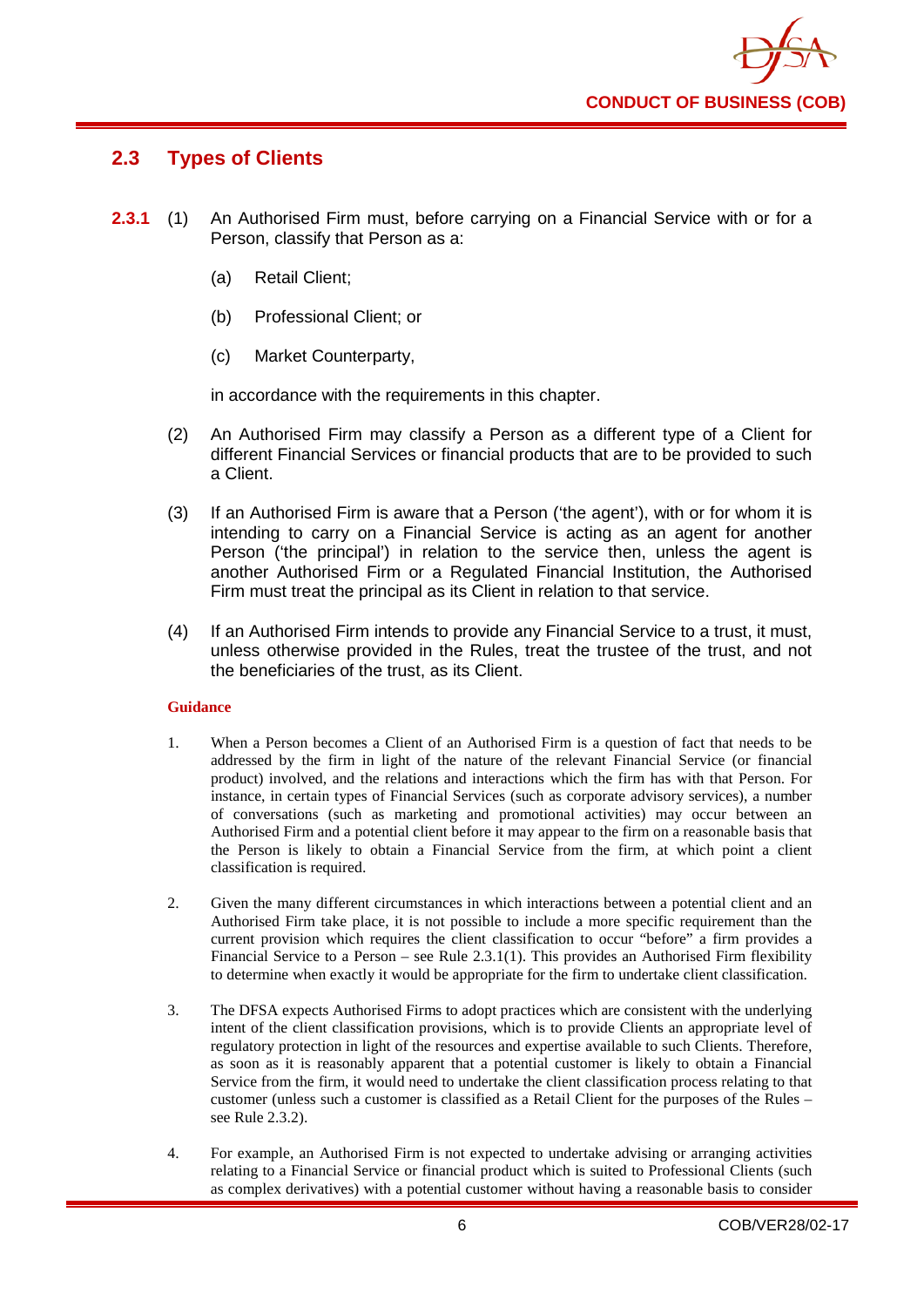

that such a customer has sufficient knowledge and experience relating to the relevant service or product. While a formal client classification may not be needed at the early stages of interaction with a potential customer, a firm is expected to form a reasonable view about the professional status of a potential customer when exposing such a customer to Financial Services or financial products (such as investments in a Qualified Investor Fund) which are intended for Professional Clients.

5. Rule 2.3.1(2) allows an Authorised Firm to classify a Client as a Retail Client in respect of some Financial Services and a Professional Client in respect of other Financial Services. For example, a Client classified as a 'service-based' Professional Client under Rule 2.3.5 for the Financial Service of Providing Credit may not necessarily meet the criteria to be classified as an 'assessed' Professional Client under Rule 2.3.7 or Rule 2.3.8 in respect of any other Financial Service to be provided to that Client. Therefore, such a Client would need to be classified as a Retail Client with respect to Financial Services other than Providing Credit.

# **Retail Clients**

**2.3.2** An Authorised Firm must classify as a Retail Client any Person who is not classified as a Professional Client or a Market Counterparty.

# **Professional Clients**

- **2.3.3** (1) An Authorised Firm may classify a Person as a Professional Client if that Person:
	- (a) meets the requirements to be:
		- (i) a "deemed" Professional Client pursuant to Rule 2.3.4;
		- (ii) a "service-based" Professional Client pursuant to either Rule 2.3.5 or Rule 2.3.6; or
		- (iii) an "assessed" Professional Client pursuant to either Rule 2.3.7 or Rule 2.3.8; and
	- (b) has not opted-in to be classified as a Retail Client in accordance with the requirements in Rule 2.4.1.
	- (2) If an Authorised Firm becomes aware that a Professional Client no longer fulfils the requirements to remain classified as a Professional Client, the Authorised Firm must, as soon as possible, inform the Client that this is the case and the measures that are available to the firm and the Client to address that situation.

#### **Guidance**

The measures referred to in Rule 2.3.3(2) may include classifying the Client as a Retail Client with respect to any future Financial Services to be provided to that Client or, if the firm does not have a Retail Endorsement, discontinuing the provision of Financial Services to that Client.

# **'Deemed' Professional Clients**

**2.3.4** (1) For the purposes of Rule 2.3.3(1)(a)(i), a Person is a 'deemed' Professional Client if that Person is: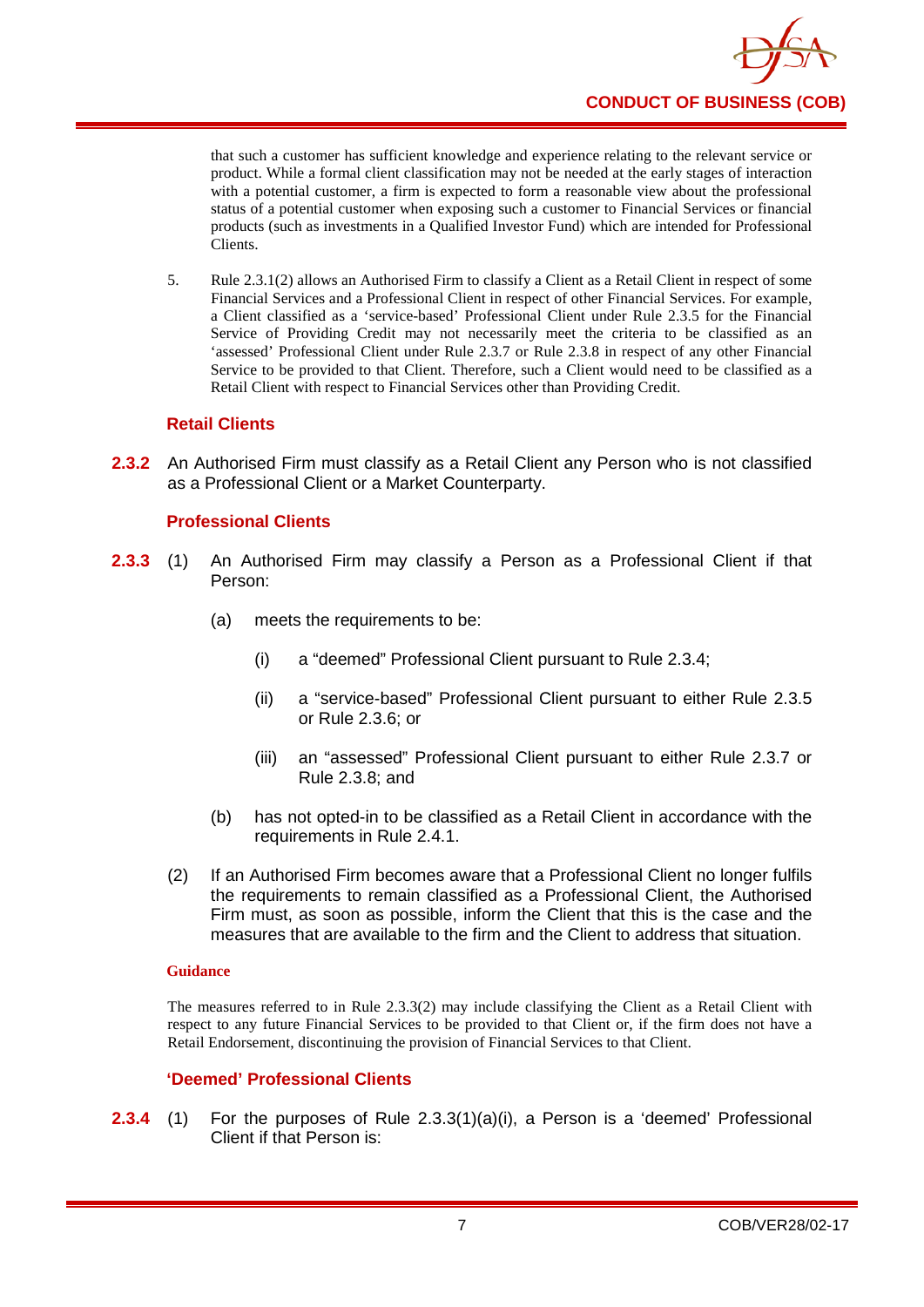- (a) a supranational organisation whose members are either countries, central banks or national monetary authorities;
- (b) a properly constituted government, government agency, central bank or other national monetary authority of any country or jurisdiction;
- (c) a public authority or state investment body;
- (d) an Authorised Market Institution, Regulated Exchange or regulated clearing house;
- (e) an Authorised Firm, a Regulated Financial Institution or the management company of a regulated pension fund;
- (f) a Collective Investment Fund or a regulated pension fund;
- (g) a Large Undertaking as specified in (2);
- (h) a Body Corporate whose shares are listed or admitted to trading on any exchange of an IOSCO member country;
- (i) any other institutional investor whose main activity is to invest in financial instruments, including an entity dedicated to the securitisation of assets or other financial transactions;
- (j) a trustee of a trust which has, or had during the previous 12 months, assets of at least \$10 million; or
- (k) a holder of a licence under the Single Family Office Regulations with respect to its activities carried on exclusively for the purposes of, and only in so far as it is, carrying out its duties as a Single Family Office.
- (2) A Person is a Large Undertaking if it met, as at the date of its most recent financial statements, at least two of the following requirements:
	- (a) it has a balance sheet total of at least \$20 million;
	- (b) it has a net annual turnover of at least \$40 million; or
	- (c) it has own funds or called up capital of at least \$2 million.
- $(3)$   $\ln (2)$ :
	- (a) a 'balance sheet total' means the aggregate of the amounts shown as assets in the balance sheet before deducting both current and long-term liabilities:
	- (b) 'own funds' mean cash and investments as shown in the balance sheet; and
	- (c) 'called up capital' means all the amounts paid-up on allotted shares, less any amounts owing on allotted shares.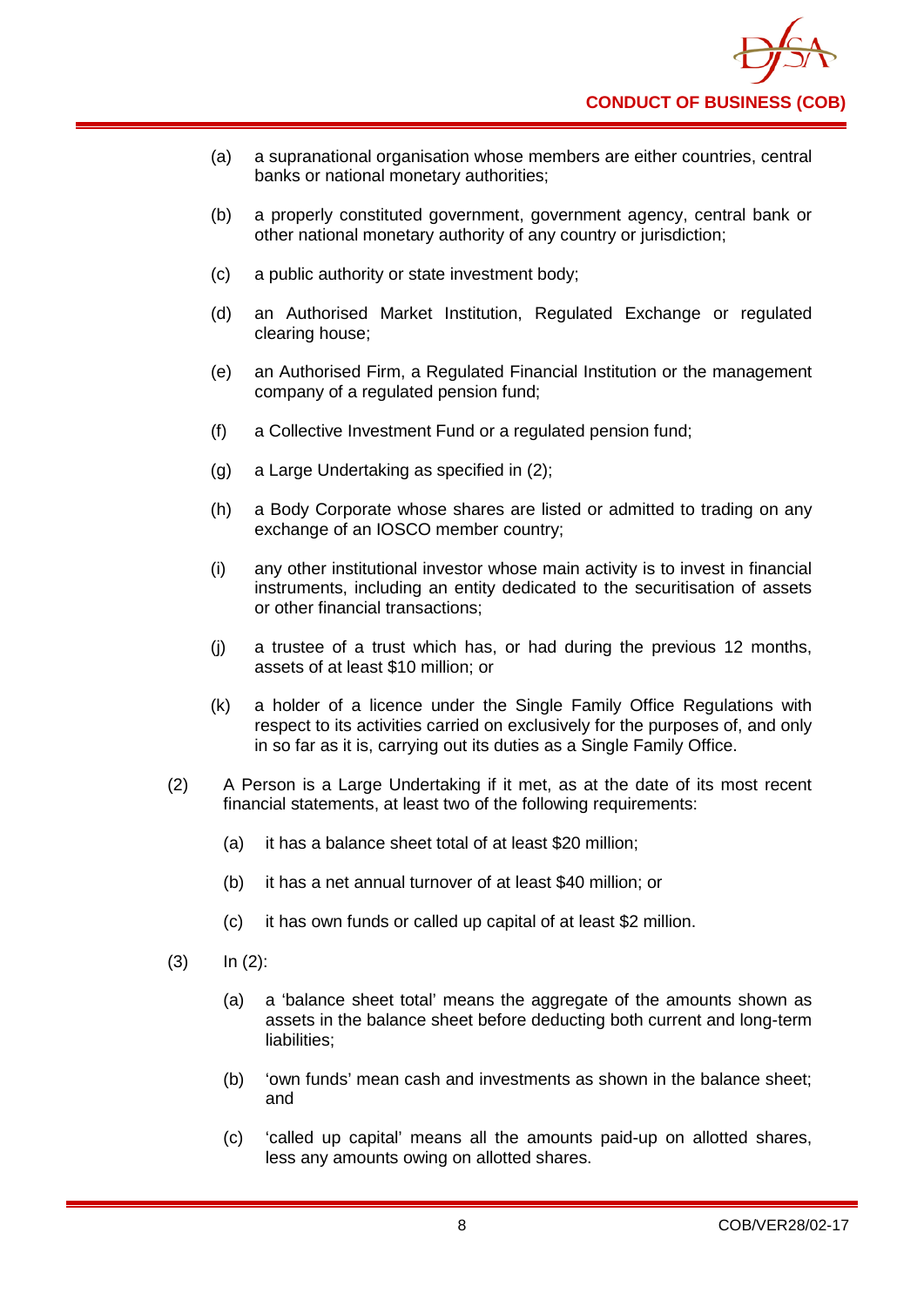

- 1. Although an Authorised Firm is not required to undertake a detailed assessment of a 'deemed' Professional Client's expertise or net assets (as is required in the case of an 'assessed' Professional Client), a firm still needs to have a reasonable basis for classifying a Person as falling within the list of 'deemed' Professional Clients in Rule 2.3.4(1) or (2). For example, in order to verify whether a trustee of a trust can be classified as a 'deemed' Professional Client under Rule 2.3.4(1)(j), an Authorised Firm should obtain a verified copy of the most recent balance sheet of the relevant trust.
- 2. An individual trustee on the board of a trust where the trust has at least \$10 million assets under its control can qualify as a 'deemed' Professional Client under Rule 2.3.4(1)(j) but only in relation to that particular trust.

#### **'Service-based' Professional Clients**

#### **Guidance**

Rule 2.3.5 and Rule 2.3.6 each set out different circumstances in which a Person can be classified as a 'service-based' Professional Client. The professional status allowed under these two 'service-based' Professional Client categories can only be used for those two Financial Services and not for any other Financial Service provided to the same Client. If such a Client also obtains other Financial Services from the same firm, unless the Client can qualify either as a 'deemed' or 'assessed' Professional Client, that Client will need to be classified as a Retail Client for those other Financial Services.

- **2.3.5** (1) For the purposes of Rule 2.3.3(1)(a)(ii), a Person is a 'service-based' Professional Client if:
	- (a) the Financial Service provided to that Person is Providing Credit;
	- (b) the Person is an Undertaking; and
	- (c) the Credit Facility in question is provided for use in the business activities of:
		- (i) the Person;
		- (ii) a controller of the Person;
		- (iii) any member of the Group to which the Person belongs; or
		- (iv) a joint venture of a Person referred to in  $(i) (iii)$ .
	- $(2)$  In  $(1)(c)(ii)$ , a controller is an individual who:
		- (a) owns a majority of the shares of the Undertaking;
		- (b) is able to appoint or remove a majority of the board members of the Undertaking; or
		- (c) controls a majority of the voting rights of the Undertaking (or that of a Holding Company of the Undertaking).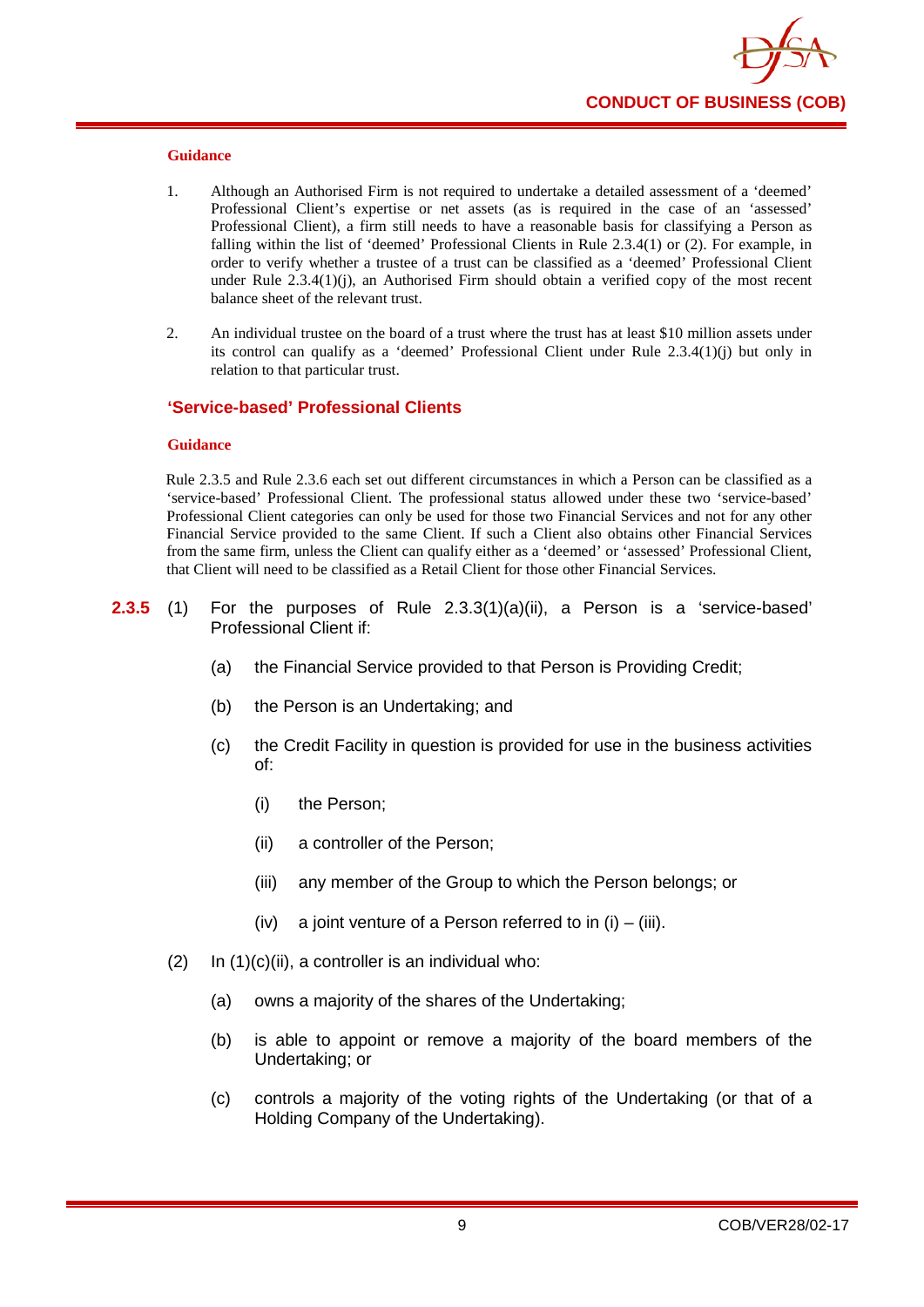

- 1. Rule 2.3.5(1)(c) enables an Authorised Firm to classify an Undertaking as a Professional Client for the purposes of Providing Credit for businesses purposes, not only for the Undertaking itself, but also for its related entities (such as a controller or member of its Group) as specified in that Rule, provided that the Undertaking has not opted-in to be classified as a Retail Client.
- 2. It is possible that an Undertaking obtaining credit may also fall within the category of a 'deemed' Professional Client under Rule 2.3.4 – see, for example, a Large Undertaking under Rule 2.3.4(2). An Authorised Firm may Provide Credit to such a Person without having to meet the requirements in Rule 2.3.5.
- 3. Joint ventures are generally contractual arrangements under which parties contribute their assets and/or expertise to develop or to undertake specified business activities. An Undertaking can be set up by a number of joint venture partners for obtaining credit for use in the ordinary course of their joint venture business. Although joint venture partners would themselves not have a controlling interest in the joint venture, as credit is obtained for use in the joint venture business, they have the benefit of the professional client status available to the Undertaking under Rule 2.3.5.
- 4. While an Authorised Firm is not required to undertake a detailed assessment of a 'service-based' Professional Client's expertise or net assets (as required in the case of an 'assessed' Professional Client), a firm still needs to have a reasonable basis for classifying a Person as falling within the circumstances specified in this Rule (or Rule 2.3.6). For example, to verify that an Undertaking is obtaining credit for use in the business of its Holding Company or another member of its Group, a firm would need some documentation to demonstrate the Group member relationship. Such documents may include a diagram of the Group structure and copies of certificates of incorporation and shareholdings of the relevant companies.
- **2.3.6** (1) For the purposes of Rule 2.3.3(1)(a)(ii), a Person is a 'service-based' Professional Client if:
	- (a) the Financial Service provided to that Person is "Advising on Financial Products", "Arranging Deals in Investments", or "Arranging Credit and Advising on Credit"; and
	- (b) the service in (a) is provided for the purposes of 'corporate structuring and financing'.
	- (2) In (1), 'corporate structuring and financing':
		- (a) includes:
			- (i) providing advice relating to an acquisition, disposal, structuring, restructuring, financing or refinancing of a corporation or other legal entity; or
			- (ii) arranging credit for a purpose referred to in (i); and
		- (b) excludes any Advising on Financial Products, Arranging Deals in Investments or Arranging Credit and Advising on Credit, provided to an individual for the purposes of, or in connection with, the management of that individual's investments.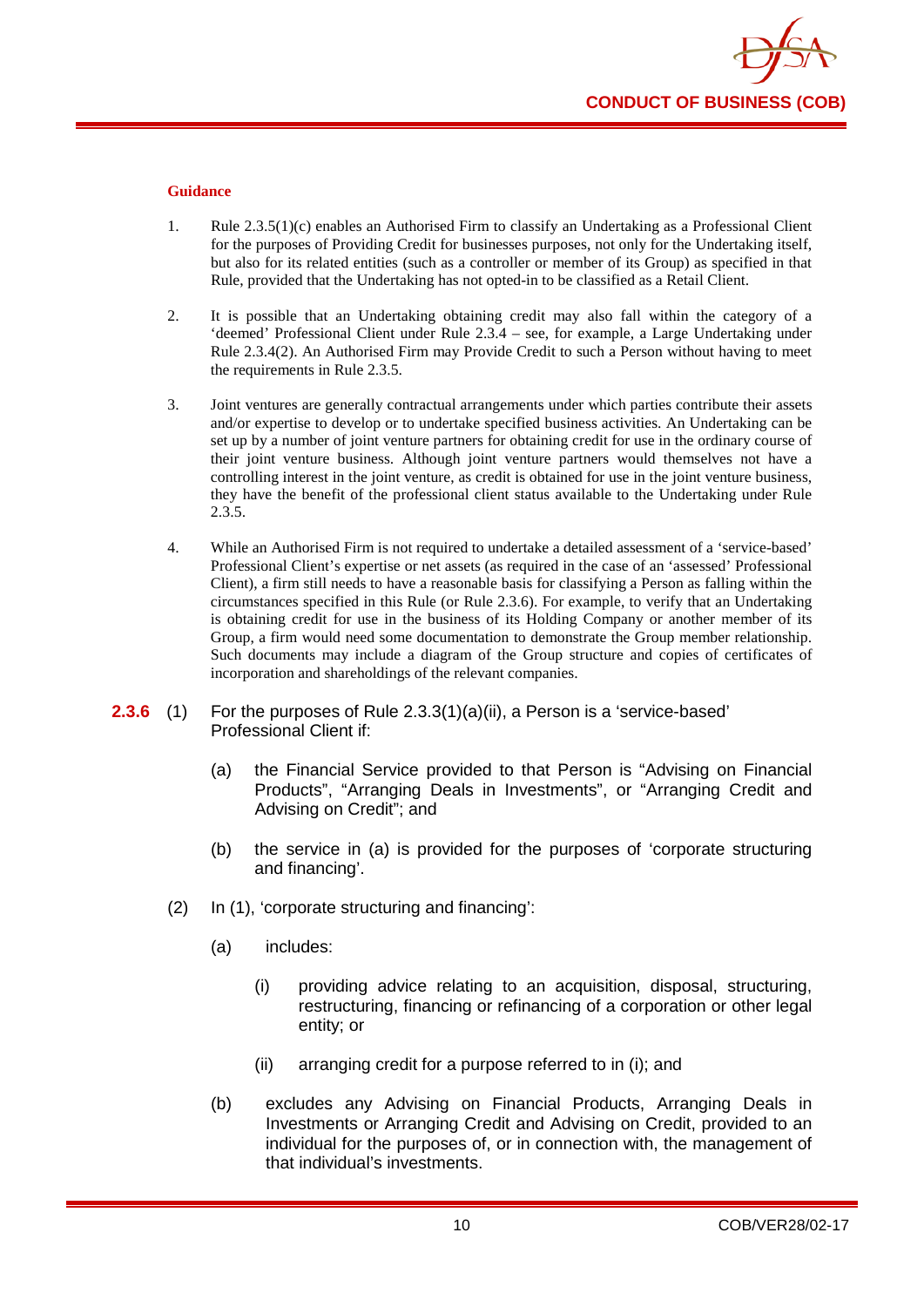

- 1. This Rule enables an Authorised Firm to classify a Person obtaining advice or arranging credit for the purposes of corporate structuring and financing as a Professional Client based on the nature of such activities, which are generally sought by Persons with greater expertise and resources than Retail Clients. Such advice and arranging occurs in the context of takeovers and merger activities and capital raising activities of companies, including any Initial Public Offerings or other offers of securities for capital raising purposes.
- 2. If a Client seeking corporate structuring and financing services is also a Person who falls within the category of a 'deemed' Professional Client under Rule 2.3.4, an Authorised Firm may provide to such a Person those services without having to meet the requirements in Rule 2.3.6.
- 3. Under Rule 2.3.6(2)(b), any advisory and arranging services given to an individual who is a wealth management Client for the purposes of their investment activities or portfolio management are excluded because such Clients are not necessarily Professional Clients. Therefore, for such a Client to qualify as a Professional Client, he would need to be an 'assessed' Professional Client, which requires an assessment of his net assets and expertise against the requirements in Rules 2.4.2 and 2.4.3.

#### **'Assessed' Professional Clients**

#### **Individuals**

- **2.3.7** (1) For the purposes of Rule 2.3.3(1)(a)(iii), an individual is an 'assessed' Professional Client if:
	- (a) the individual has net assets of at least \$1 million calculated in accordance with Rule 2.4.2; and
	- (b) either:
		- (i) the individual is, or has been, in the previous two years, an Employee in a relevant professional position of an Authorised Firm or a Regulated Financial Institution; or
		- (ii) the individual appears, on reasonable grounds, to have sufficient experience and understanding of relevant financial markets, products or transactions and any associated risks, following the analysis set out in Rule 2.4.3.
	- (2) An Authorised Firm may classify any legal structure or vehicle, such as an Undertaking, trust or foundation, which is set up solely for the purpose of facilitating the management of an investment portfolio of an individual assessed as meeting the requirements in (1) as a Professional Client.
	- (3) An Authorised Firm may also classify as a Professional Client another individual (the "joint account holder") who has a joint account with an individual assessed as meeting the requirements in (1) (the "primary account holder") if:
		- (a) the joint account holder is a family member of the primary account holder;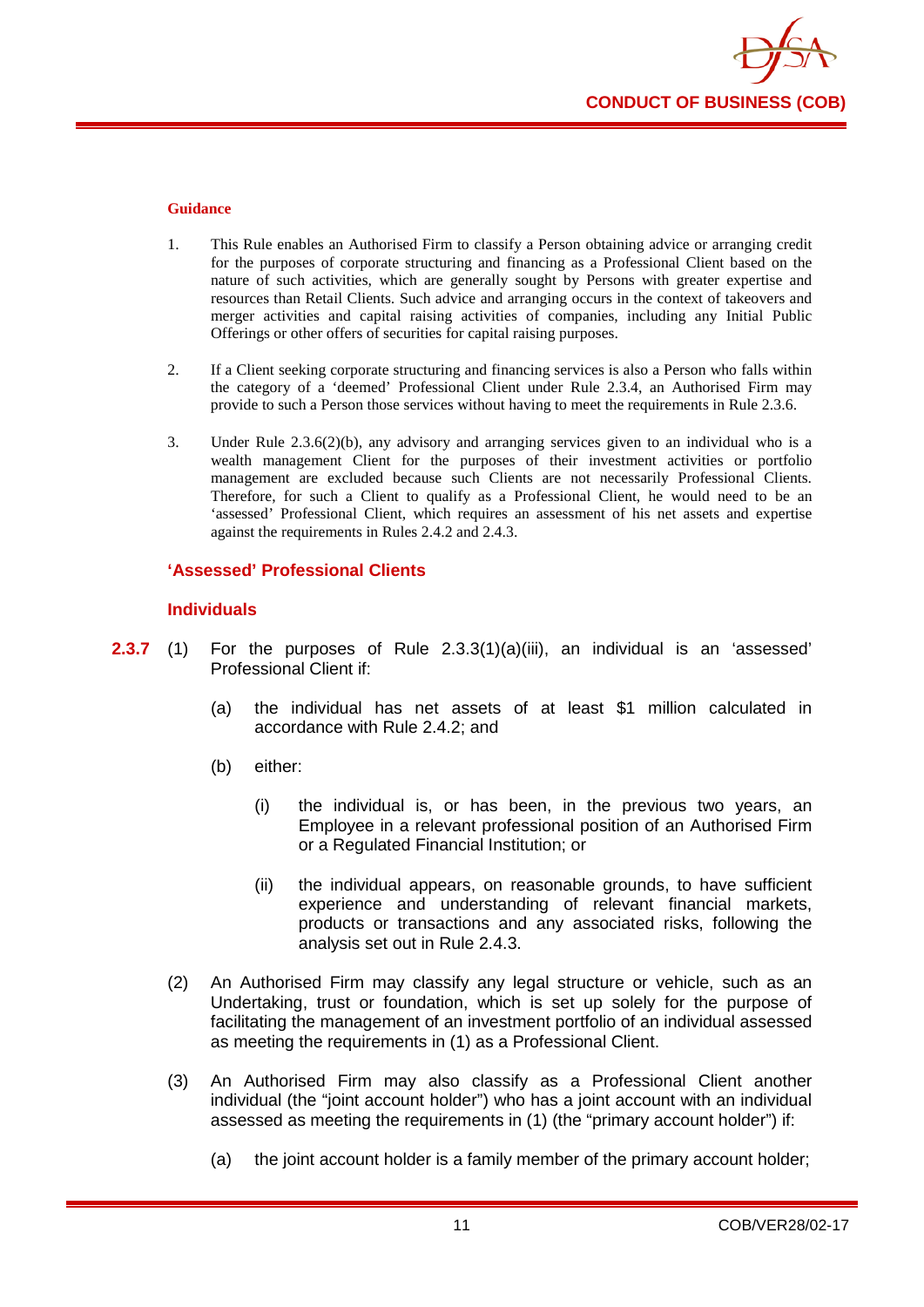- (b) the account is used for the purposes of managing investments for the primary account holder and the joint account holder; and
- (c) the joint account holder has confirmed in writing that investment decisions relating to the joint account are generally made for, or on behalf of, him by the primary account holder.
- (4) In (3), a 'family member' of the primary account holder is:
	- (a) his spouse;
	- (b) his children and step-children, his parents and step-parents, his brothers and sisters and his step-brothers and step-sisters; and
	- (c) the spouse of any individual within (b).

- 1. Under Rule 2.6.3, the net asset test referred to in Rule 2.3.7(1)(a) remains \$500,000 until 1 April 2016.
- 2. An individual can generally only be classified as a Professional Client if he meets the requirements in Rule 2.3.7(1) or (3). This is because all the other criteria relevant to Professional Clients in this chapter apply to Undertakings and not to individuals, with the possible exception of a trustee of a trust under Rule 2.3.4(j).
- 3. An individual classified as a Professional Client may operate a joint account with more than one family member. Under the general principle of interpretation that the singular includes the plural, provided each such family member meets the requirements set out in Rule 2.3.7(3), they can all be classified as Professional Clients.
- 4. A legal structure or vehicle of a Professional Client, which is itself classified as a Professional Client under Rule 2.3.7(2), does not have a right to opt-in as a Retail Client, as that right belongs to the Professional Client for whose purposes the vehicle is set up.
- 5. A family member of a Professional Client classified as a Professional Client under Rule 2.3.7(3) also does not per se have a right to opt-in to be classified as a Retail Client with regard to the operation of the joint account. However, such an individual has the right to withdraw his confirmation given under Rule  $2.3.7(3)(c)$  to have decisions on behalf of him made by the Professional Client who is the primary account holder of the joint account. An Authorised Firm must ensure that once such a withdrawal is made, the withdrawing individual is no longer classified as a Professional Client. The joint account arrangements would also need to be reviewed as the primary account holder would no longer have the power to make decisions on behalf of the withdrawing individual.
- 6. In the case of a joint account operated by a primary account holder who is a parent or legal guardian of a minor, the procedures for obtaining the formal consent referred to in Rule  $2.3.7(3)$ (c) would generally not be required, as such parent or guardian would have the authority to act for the minor where he is the joint account holder.

# **Undertakings**

- **2.3.8** (1) For the purposes of Rule 2.3.3(1)(a)(iii), an Undertaking is an 'assessed' Professional Client if the Undertaking:
	- (a) has own funds or called up capital of at least \$1 million; and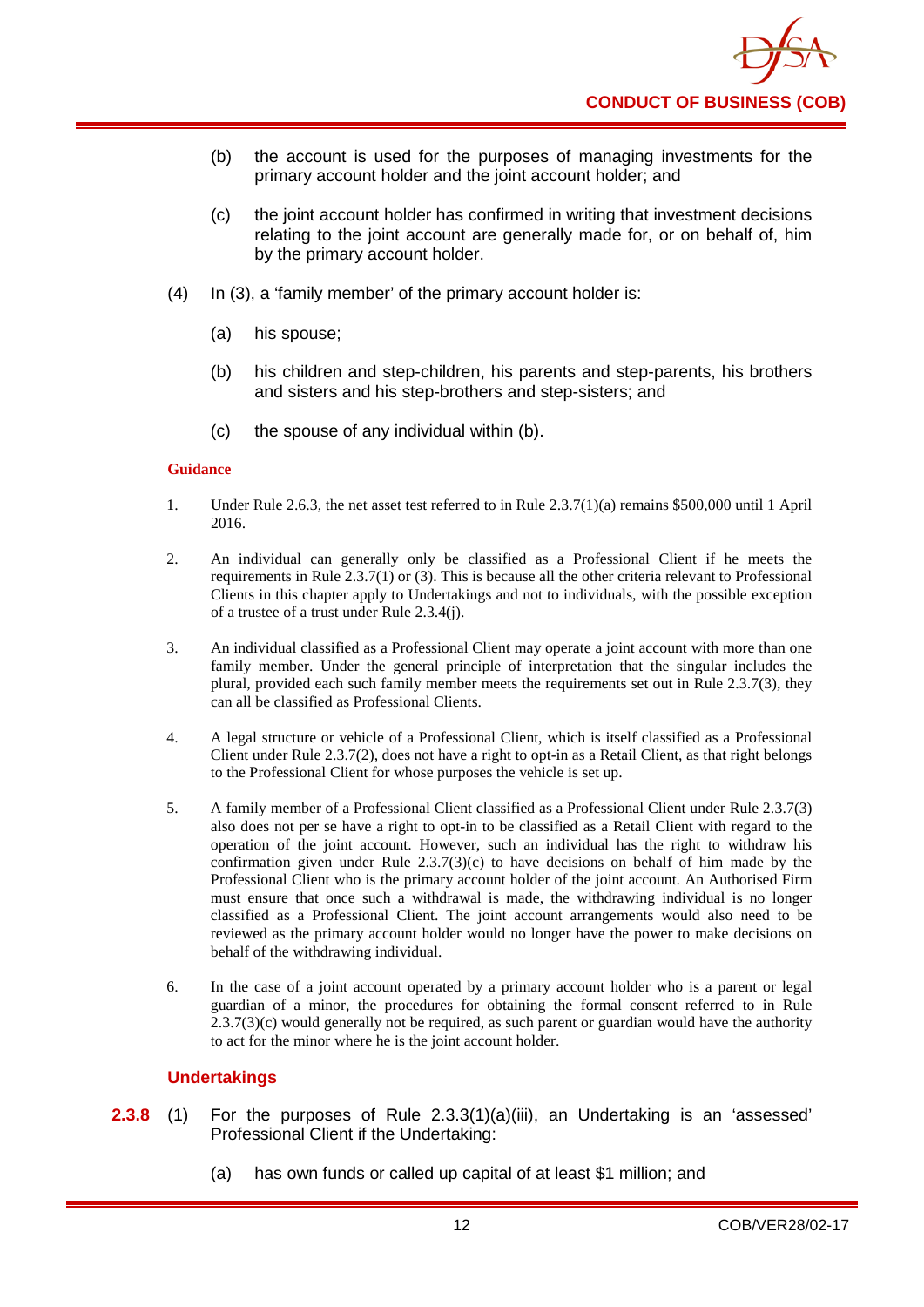

- (b) appears, on reasonable grounds, to have sufficient experience and understanding of relevant financial markets, products or transactions and any associated risks, following the analysis set out in Rule 2.4.3.
- (2) An Authorised Firm may also classify an Undertaking as a Professional Client if the Undertaking has:
	- (a) a controller;
	- (b) a Holding Company;
	- (c) a Subsidiary; or
	- (d) a joint venture partner,

who meets the requirements to be classified as an 'assessed' Professional Client pursuant to either Rule  $2.3.7(1)(a)$  and  $(b)(ii)$  or Rule  $2.3.8(1)$  as applicable, or a 'deemed' Professional Client pursuant to Rule 2.3.4(1).

- (3) In this Rule:
	- (a) the terms 'own funds' and 'called up capital' in (1)(a) have the meaning given under Rule 2.3.4(3)(b) or (c) as the case may be; and
	- (b) the term 'controller' in  $(2)(a)$  means an individual who meets the criteria in Rule 2.3.5(2).

#### **Guidance**

- 1. Under Rule 2.6.3, the asset test referred to in Rule 2.3.8(1)(a) remains \$500,000 until 1 April 2016.
- 2. Where an Authorised Firm proposes to classify an Undertaking as a Professional Client under (2), the firm must assess whether the Person on whom reliance is placed, i.e. a Person referred to in (2)(a) to (d) as is relevant, meets the Professional Client criteria, unless that Person falls within a category of 'deemed' Professional Client.
- 3. Where an Undertaking is set up by partners in a joint venture for the purposes of their joint venture, the Undertaking itself can be treated as a Professional Client provided a joint venture partner meets the Professional Client criteria (see Guidance paragraph 3 under Rule 2.3.5 for a description of a joint venture). To be able to rely on a joint venture partner's Professional Client status, such a partner should generally be a key decision maker with respect to the business activities of the joint venture, and not just a silent partner.

#### **Market Counterparties**

- **2.3.9** (1) An Authorised Firm may classify a Person as a Market Counterparty if:
	- (a) that Person is:
		- (i) a 'deemed' Professional Client pursuant to Rule 2.3.4;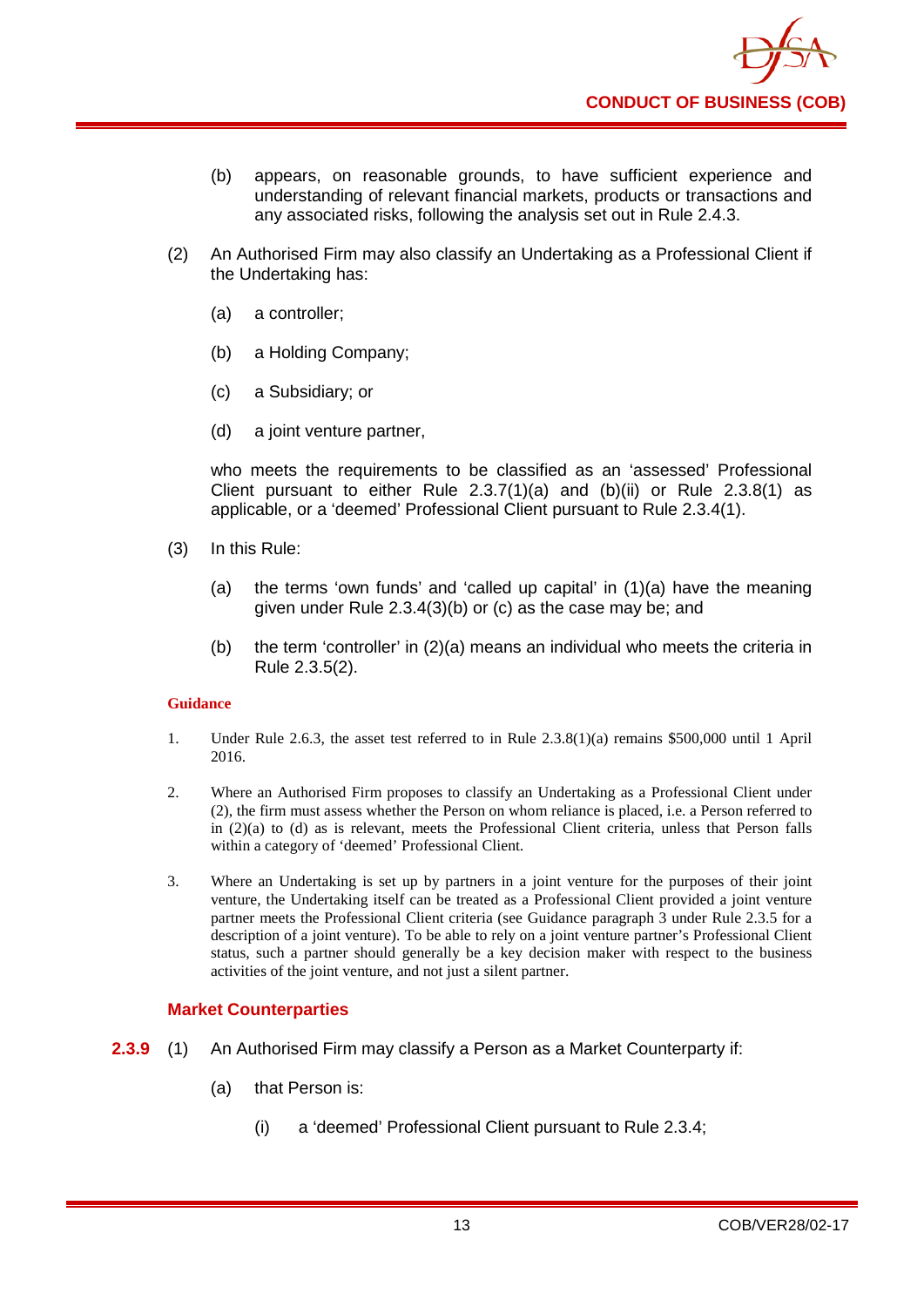- (ii) an 'assessed' Professional Client pursuant to Rule 2.3.8(2)(b) which is wholly owned by a Holding Company that is a 'deemed' Professional Client pursuant to Rule 2.3.4(1)(g) or (h); or
- (iii) a 'deemed' Market Counterparty pursuant to Rule (1A); and
- (b) in the case of Persons referred to in  $(a)(i)$  and  $(ii)$ , the requirements in  $(2)$ have been met.
- (1A) An Insurer, Insurance Intermediary or Insurance Manager may 'deem' any one or more of the following Persons to be a Market Counterparty:
	- (a) a ceding insurer; and
	- (b) in respect of the services provided to that ceding insurer, any reinsurer, insurance agent or insurance broker that facilitates the provision of the services to the ceding insurer.
- (2) For the purposes of (1)(b), an Authorised Firm must, before classifying a Person as a Market Counterparty, ensure that:
	- (a) the Person has been given a prior written notification of the classification as a Market Counterparty; and
	- (b) that Person has not requested to be classified otherwise within the period specified in the notice.
- (3) The notification in (2)(a) may be given in respect of particular Financial Services or Transactions or in respect of all Financial Services and Transactions.
- (4) The notification in (2)(a) need only be given:
	- (a) in the case of a Fund, either to the Fund or its Fund Manager; and
	- (b) in the case of a pension fund, either to such fund or its management company.

When an Authorised Firm carries on, or provides or obtains, Financial Services with or from another Authorised Firm or a Regulated Financial Institution, as those entities are 'deemed' Professional Clients under Rule 2.3.4(1), they could be classified as Market Counterparties, provided the procedures set out in Rule 2.3.9(2) are complied with. For example, such services may include providing the Financial Services of custody, managing assets, or fund administration services to a Fund Manager of a Collective Investment Fund or a pension fund.

# <span id="page-18-0"></span>**2.4 Procedures relating to client classification**

**Option for a Professional Client to be classified as a Retail Client**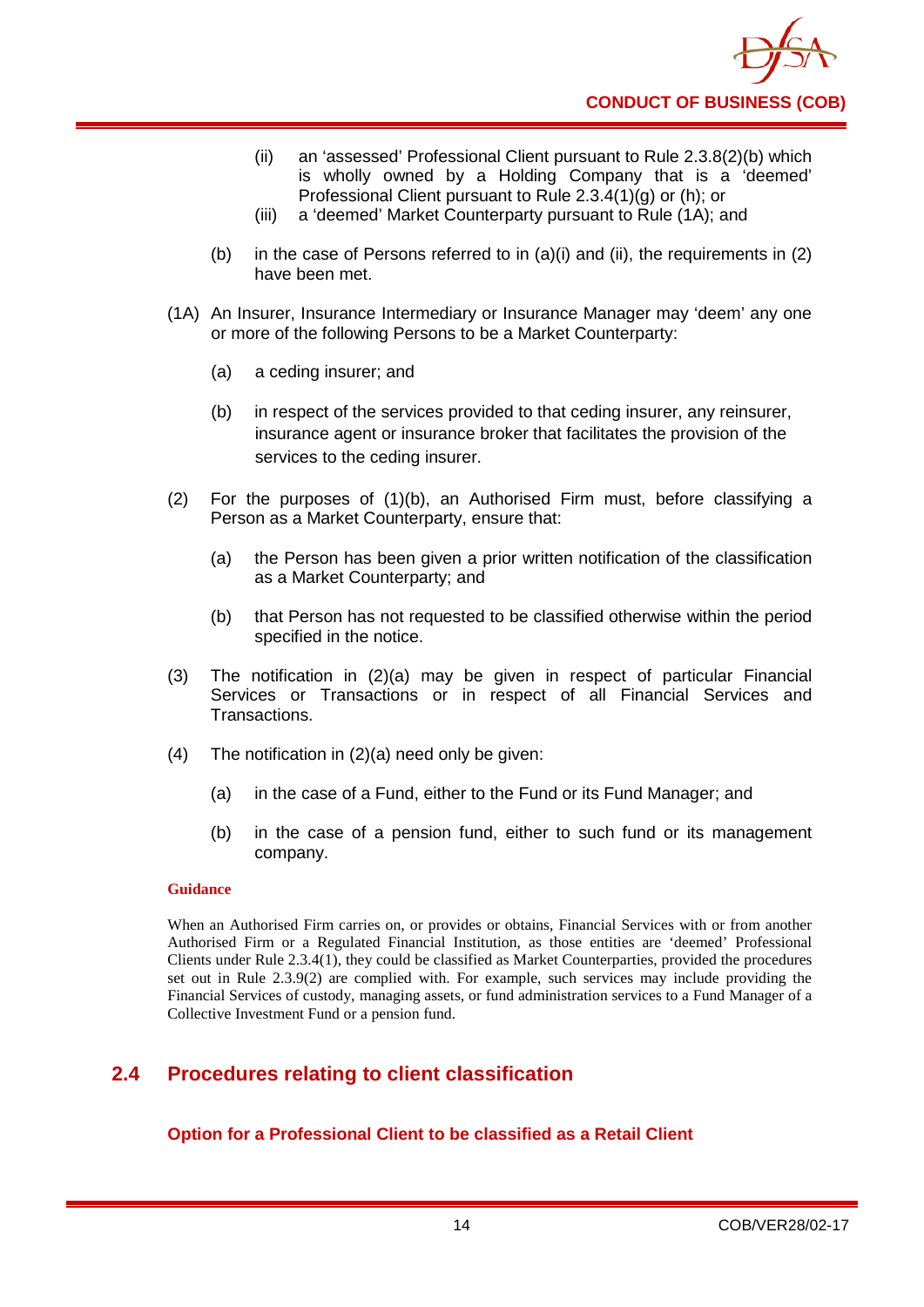

- **2.4.1** (1) For the purpose of Rule 2.3.3(1)(b), an Authorised Firm must, subject to (4), when first establishing a relationship with a Person as a Professional Client, inform that Person in writing of:
	- (a) that Person's right to be classified as a Retail Client;
	- (b) the higher level of protection available to Retail Clients; and
	- (c) the time within which the Person may elect to be classified as a Retail Client.
	- (2) If the Person does not expressly elect to be classified as a Retail Client within the time specified by the Authorised Firm, the Authorised Firm may classify that Person as a Professional Client.
	- (3) If a Person already classified as a Professional Client by an Authorised Firm expressly requests the Authorised Firm to be re-classified as a Retail Client, the Authorised Firm must, subject to (4), re-classify such a Person as a Retail Client.
	- (4) If an Authorised Firm does not provide Financial Services to Retail Clients, it must inform the Person of this fact and any relevant consequences.

- 1. The obligation in Rule 2.4.1(1) applies to an Authorised Firm when it first provides, or intends to provide, a Financial Service to a Professional Client.
- 2. Once an Authorised Firm has first classified a Person as a Professional Client, under the procedures in Rule 2.3.3(1), that Professional Client has a right at any subsequent time to ask, under Rule 2.4.1(3), to be re-classified as a Retail Client to obtain a higher level of protection. Although the right to ask the firm to be re-classified as a Retail Client is available to the Professional Client, as a matter of good practice:
	- a. the firm should also periodically review whether the circumstances relating to the particular Client remain the same; and
	- b. if the firm becomes aware of any circumstances which would warrant a re-classification of the Client, initiate the process with the Client to give that Client a more appropriate classification.
- 3. Where an existing Professional Client is offered a new Financial Service or new financial product, a re-classification might be appropriate if:
	- a. the new Financial Service or financial product is substantially different to those previously offered to that Client; and
	- b. the Client's experience and understanding appears not to extend to the new Financial Service or financial product.
- 4. An Authorised Firm cannot provide Financial Services to a Retail Client unless it has a Retail Endorsement on its Licence. However, such a firm may refer to another appropriately licensed firm any Person who elects to opt-in as a Retail Client.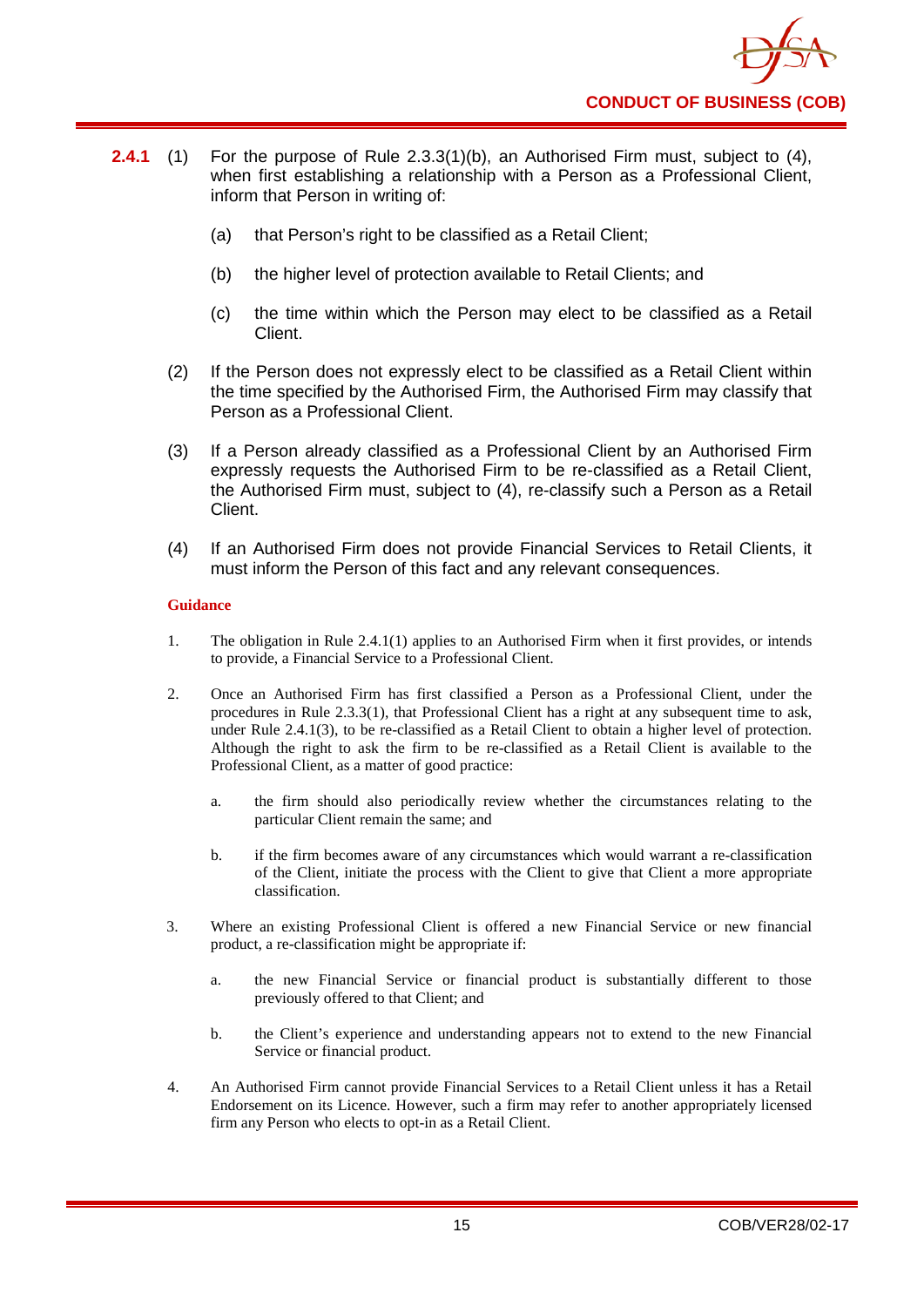#### **Assessment of net assets**

- **2.4.2** An Authorised Firm, when calculating net assets of an individual for the purposes of the requirement under Rule 2.3.7(1)(a):
	- (a) must exclude the value of the primary residence of that Person; and
	- (b) may include any assets held directly or indirectly by that Person.

#### **Guidance**

- 1. The reference to "assets held directly or indirectly" is designed to include assets held by direct legal ownership, by beneficial ownership (for example, as a beneficiary in a trust), or by both legal and beneficial ownership. Such assets may be held, for instance, through a special purpose or personal investment vehicle, a foundation, or the like. Similarly, any real property held subject to an Islamic mortgage, where the lender has the legal title to the property, may be counted as indirectly held property of a Client, less the amount owing on the mortgage, where it is not a primary residence.
- 2. As the test is to determine the net assets (not gross assets) of an individual, any mortgages or other charges held over the property to secure any indebtedness of the individual should be deducted from the value of the assets.
- 3. An individual's primary residence is excluded from the calculation of their net assets. If an individual who is an expatriate has a primary residence in his home country, such a residence should not generally be counted for the purposes of meeting the net asset test, particularly if the current residence in their host country is rented. However, if the current residence in the host country is owned by the individual, then that may be treated as their primary residence and the value of the residence in the home country of the individual may be counted for the purposes of meeting the net asset test, provided there is sufficient evidence of ownership and an objective valuation of the relevant premises.
- 4. An Authorised Firm should be able to demonstrate that it has objective evidence of the ownership and valuation of any assets taken into account for the purposes of meeting the net asset test.

# **Assessment of knowledge and experience**

- **2.4.3** (1) For the purpose of the analysis required under Rules 2.3.7(1)(b)(ii) and 2.3.8(1)(b), an Authorised Firm must include, where applicable, consideration of the following matters:
	- (a) the Person's knowledge and understanding of the relevant financial markets, types of financial products or arrangements and the risks involved either generally or in relation to a proposed Transaction;
	- (b) the length of time the Person has participated in relevant financial markets, the frequency of dealings and the extent to which the Person has relied on professional financial advice;
	- (c) the size and nature of transactions that have been undertaken by, or on behalf of, the Person in relevant financial markets;
	- (d) the Person's relevant qualifications relating to financial markets;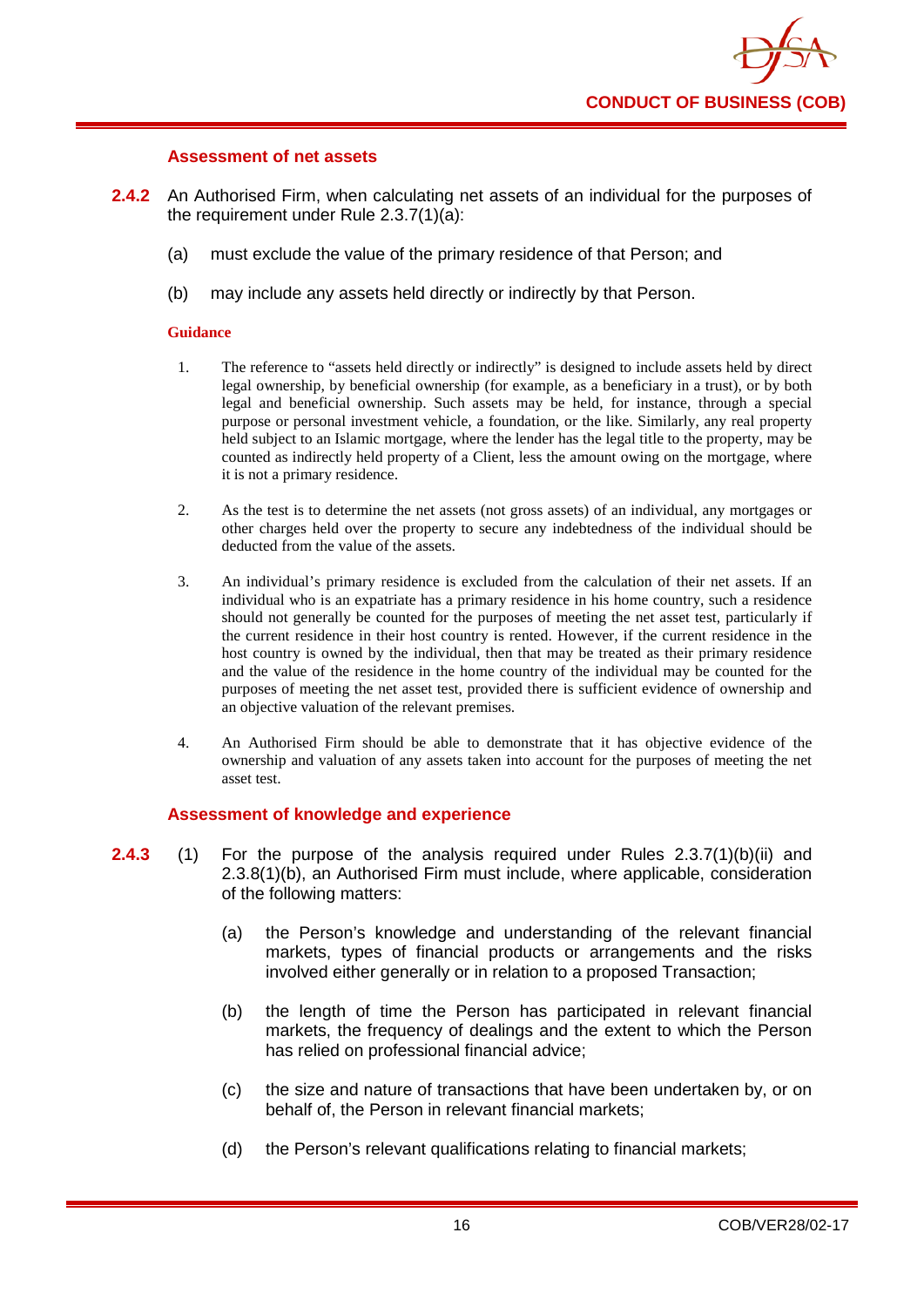

- (e) the composition and size of the Person's existing financial investment portfolio;
- (f) in the case of credit or insurance transactions, relevant experience in relation to similar transactions to be able to understand the risks associated with such transactions; and
- (g) any other matters which the Authorised Firm considers relevant.
- (2) Where the analysis is being carried out in respect of an Undertaking, the analysis must be applied, as appropriate, to those individuals who are authorised to undertake transactions on behalf of the Undertaking.

Generally, an Authorised Firm may consider a Person to have relevant experience and understanding where such a Person:

- a. has been involved in similar transactions in a professional or personal capacity sufficiently frequently to give the Authorised Firm reasonable assurance that the Person is able to make decisions of the relevant kind, understanding the type of risks involved; or
- b. is found to be acting, in relation to the particular transaction involved, in reliance on a recommendation made by an Authorised Firm or Regulated Financial Institution.

#### **Reliance on a classification made elsewhere**

- **2.4.4** (1) This Rule applies to an Authorised Firm which is a Branch or is a member of a Group.
	- (2) An Authorised Firm may, subject to (3), rely on a client classification made, if it is a Branch, by its head office or any other branch of the same legal entity, or if it is a member of a Group, by any other member of its Group, if it has reasonable grounds to believe that such a client classification is substantially similar to the client classification required under this chapter.
	- (3) If any gaps are identified between the requirements applicable to the Authorised Firm under this chapter and the requirements under which the client classification is carried out by another entity referred to in (2), the Authorised Firm may only rely on such a client classification if it has effectively addressed the identified gaps.

#### **Guidance**

- 1. Generally, an Authorised Firm relying on this Rule should be able to demonstrate to the DFSA the due diligence process that it had undertaken to assess whether the client classification made by its head office or other branch of the same legal entity or a member of its Group substantially meets the client classification requirements in this chapter and, if any gaps are identified, how those gaps are effectively addressed. See Rule 2.5.3, which requires the provision of unrestricted access to records for demonstrating to the DFSA due compliance with this Rule.
- 2. If an Authorised Firm wishes to use any client classification undertaken by any third party other than its head office or another branch of the same legal entity, or a member of its Group, such an arrangement is generally treated as an outsourcing arrangement. Therefore, the Authorised Firm would need to meet the GEN requirements relating to outsourcing.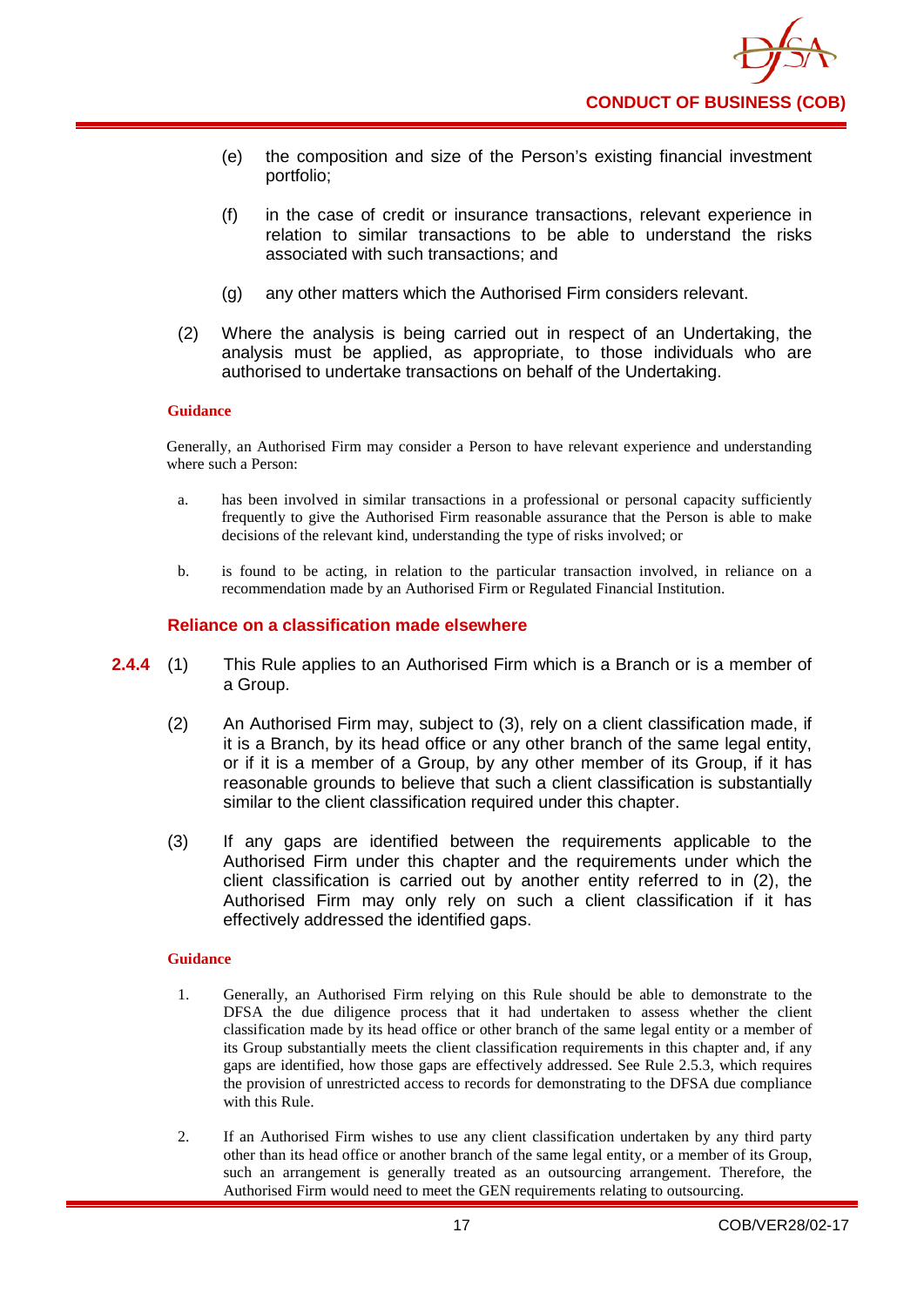

#### **Group clients**

- **2.4.5** (1) This Rule applies to an Authorised Firm which:
	- (a) is a member of a Group; and
	- (b) provides to a Client one or more Financial Services where the services provided by the firm form part of a bundle of financial services provided to that Client by it and its Group members.
	- (2) An Authorised Firm referred to in (1) must ensure that:
		- (a) the client classification it adopts for any Financial Service which it provides to the Client is both consistent with the requirements in this chapter and appropriate for the overall bundle of financial services provided to that Client;
		- (b) the Client has a clear understanding of the arrangement under which Financial Services are provided to the Client by the Authorised Firm in conjunction with the other members of the Group; and
		- (c) any risks arising from the arrangements referred to in (b) are identified and appropriately and effectively addressed.

#### **Guidance**

- 1. The provision of a 'bundle' of financial services may involve different arrangements within different Groups. The DFSA considers that the provision of a 'bundle' of financial services occurs where:
	- a. several members of a Group provide discrete stand-alone financial services to a single Client but do so as part of providing a complete suite of related financial services to that Client. An example would be where one member of the Group gives investment advice to the Client, another member of the Group executes the transaction (based on the advice) relating to a financial product and yet another member of the Group is the issuer of that financial product;
	- b. several members of a Group provide different aspects of the same financial service to a single Client; or
	- c. the bundle comprises any combination of both (a) and (b).
- 2. A bundle of financial services referred to in 1 above can be project specific. An example is where a number of members within a Group providing discrete aspects of expertise that go to facilitate a merger and acquisition project of a Client. In such a situation, different members of the Group could prepare and provide:
	- a. advice relating to a proposed restructure;
	- b. advice relating to financing of the restructure; and
	- c. arranging credit for financing the restructure.
- 3. In order to provide flexibility for Authorised Firms which are members of a Group to provide such bundles of financial services to their Clients in a manner that suits the Client's needs and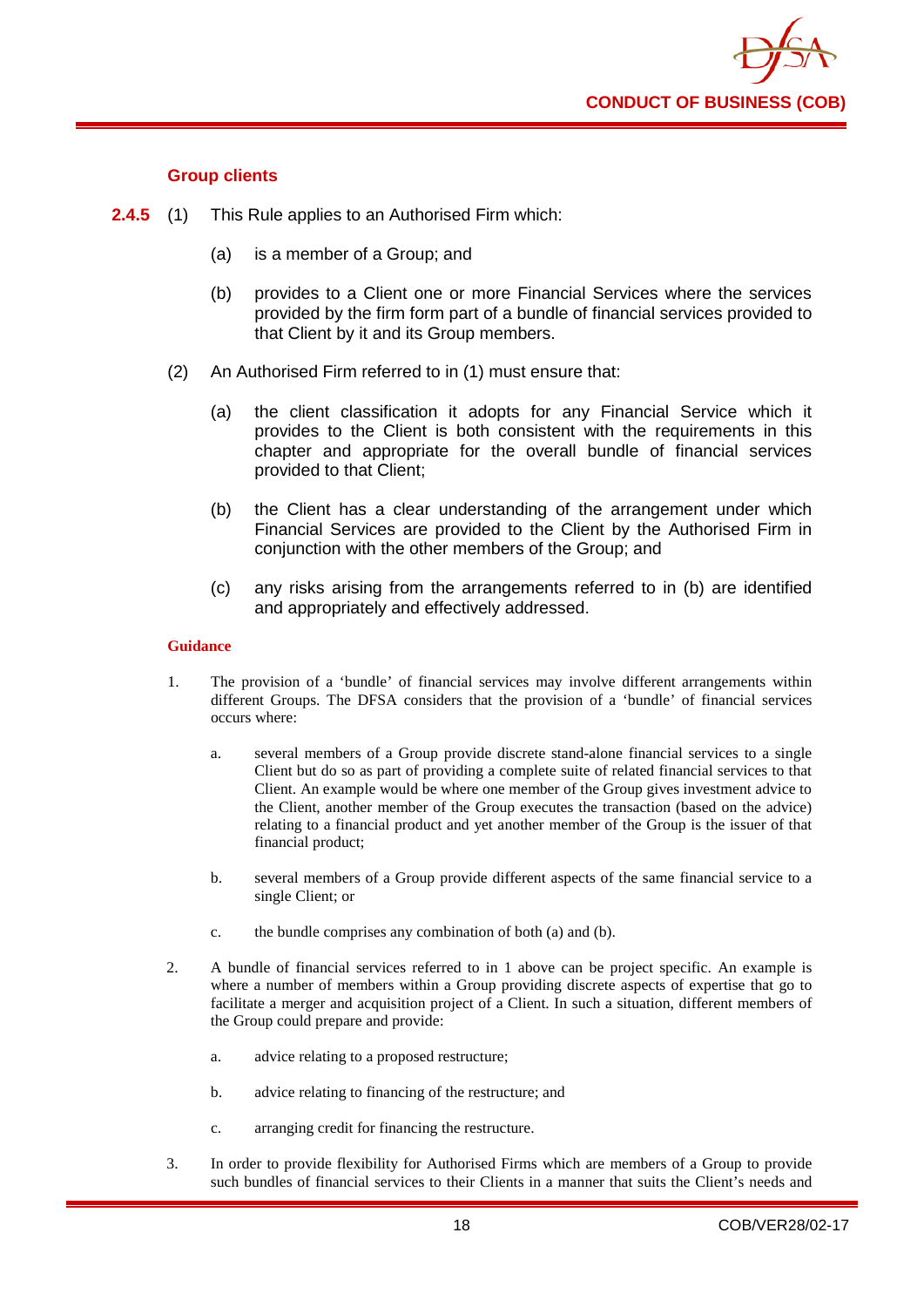

the nature of the service, Rule 2.4.5 sets out the overarching objectives that must be achieved (i.e. outcome based requirements), rather than any detailed requirements. This Rule goes beyond a simple reliance on a 'client classification' made by another member of a Group under Rule 2.4.4.

- 4. Depending on the nature of the arrangement under which Group members choose to provide to the same Client a bundle of Financial Services, and the nature of the Financial Services involved, the risks associated with such arrangements may vary. Some of the common risks that could arise, and therefore would need to be addressed, include:
	- a. conflicting legal requirements applicable to the provision of the relevant Financial Services, particularly if the members of the Group are located in different jurisdictions; and
	- b. a Client not being able to identify clearly the actual service provider or providers and resulting legal exposure to the Client that may arise for all members of the Group. To address this risk, it is good practice for each member of the Group to set out in writing (e.g. in the client agreement) the services for which it is responsible. See also Rule 3.3.4(3)(b) for the firm's obligations.
- 5. GEN section 5.3 sets out the systems and controls requirements that apply to all Authorised Firms. In order to meet those GEN requirements, an Authorised Firm relying on Rule 2.4.5 should consider, at a minimum, having the following:
	- a. a clear description of the Group arrangement under which a bundle of financial services is provided – such as which member of the Group is responsible for which aspects of the bundle of Financial Service provided to the Client, or alternatively, that collective responsibility would be assumed by all or some members of the Group;
	- b. how the Client is classified for the purposes of the relevant Financial Service provided by the firm;
	- c. identification of where records relating to client classification and Financial Services provided to the Client are maintained;
	- d. which firm, if any, is responsible for the overall bundle of financial services and, if this is not the case, how the accountability for the financial services is apportioned among members within the Group;
	- e. a client agreement (whether entered into by the Authorised Firm or by a member of its Group under Rule 3.3.4) which adequately covers all the financial services provided to the Client, including those provided by the firm; and
	- f. what the identified risks are and how they are being addressed.
- 6. See Rule 2.5.3 which requires the provision of unrestricted access to records for demonstrating to the DFSA due compliance with this Rule.
- 7. Rule 2.4.5 is not expressly extended to a Branch as it is not a separate legal entity, and hence would generally have greater flexibility than Group members providing a bundle of services when providing Financial Services to a Client in conjunction with its head office or any other branch of the same legal entity. However, to the extent a Branch operates as a stand-alone entity, it may use the same outcome-based approach reflected in Rule 2.4.5 where it provides any Financial Services to a Client in conjunction with its head office or other branches of the same legal entity.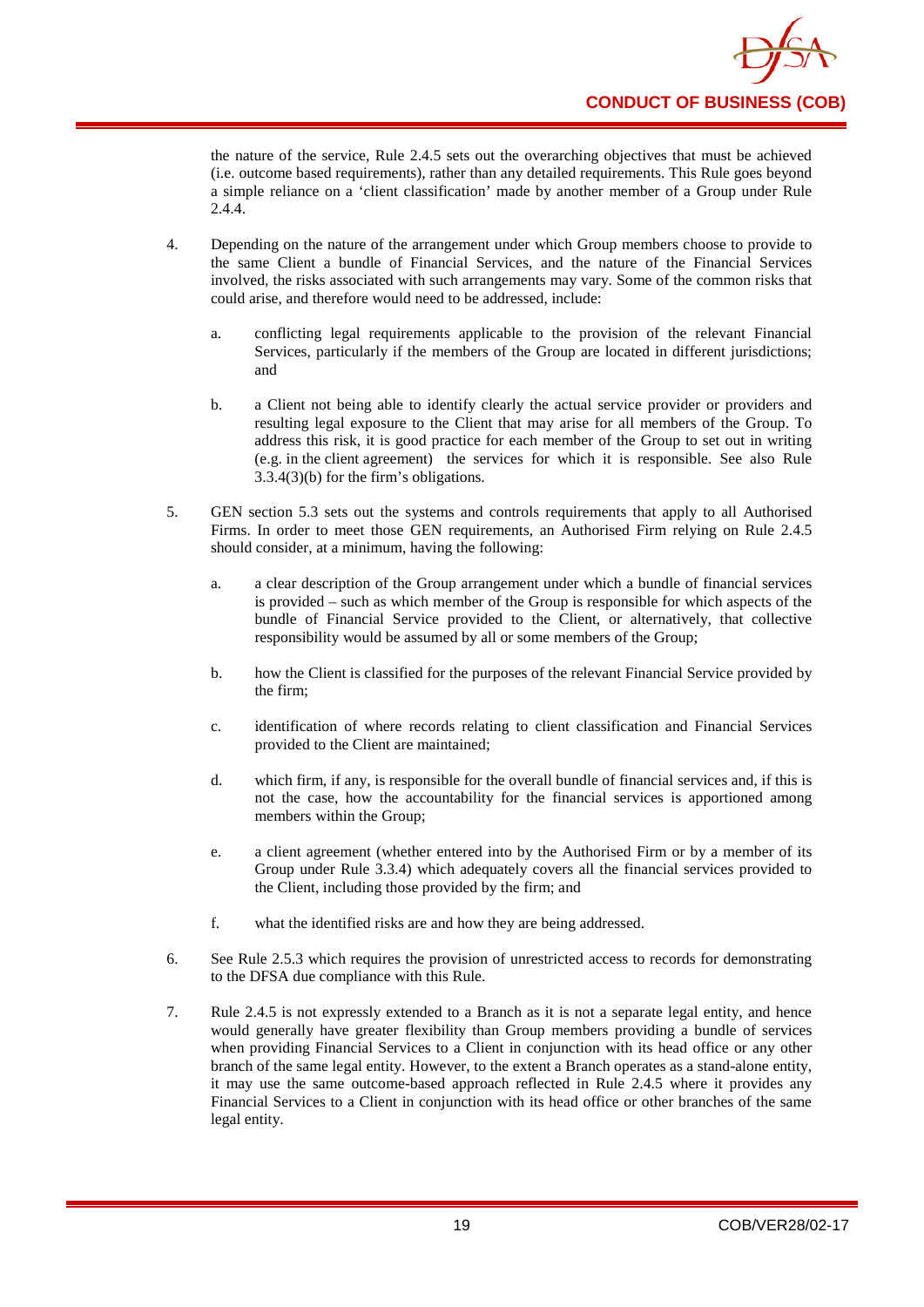

# <span id="page-24-0"></span>**2.5 Record keeping**

- **2.5.1** An Authorised Firm must keep records of:
	- (1) the procedures which it has followed under the Rules in this chapter, including any documents which evidence the Client's classification; and
	- (2) any notice sent to the Client under the Rules in this chapter and evidence of despatch.
- **2.5.2** (1) The records in Rule 2.5.1 must be kept by an Authorised Firm for at least six years from the date on which the business relationship with a Client has ended.
	- (2) In complying with (1), an Authorised Firm may, if the date on which the business relationship with the Client ended is unclear, treat the date of the completion of the last Transaction with the Client as the date on which the business relationship ended.
- **2.5.3** (1) Without limiting the generality of the record keeping requirements applicable to an Authorised Firm, an Authorised Firm must, where it relies on Rule 2.4.4 and Rule 2.4.5, ensure that the DFSA has unrestricted access to all the records required for the firm to be able to demonstrate to the DFSA its compliance with the applicable requirements, including any records maintained by or at its head office or any other branch of the same legal entity, or a member of its Group.
	- (2) An Authorised Firm must notify the DFSA immediately if, for any reason, it is no longer able to provide unrestricted access to records as required under (1).

#### **Guidance**

- 1. See GEN Rules 5.3.24 5.3.27 for the requirements relating to record keeping. These Rules require, among other things, that Authorised Firms be able to produce records, however kept, within a reasonable period not exceeding three business days.
- 2. If an Authorised Firm is aware of any restrictions that prevent it from being able to produce relevant records relating to a client classification referred to in Rule 2.5.3(1), that firm would need to undertake its own client classifications.

# <span id="page-24-1"></span>**2.6 Transitional Rules**

- 2.6.1 An Authorised Firm may continue to treat a Person as a Retail Client, Professional Client, or Market Counterparty, as the case may be, without having to re-classify the Person under section 2.3:
	- (a) where the Authorised Firm was treating that Person as such a Client (including under a waiver or modification in force) immediately prior to 1 April 2015; and
	- (b) with regard to the Financial Services carried on with or for that Client prior to that date.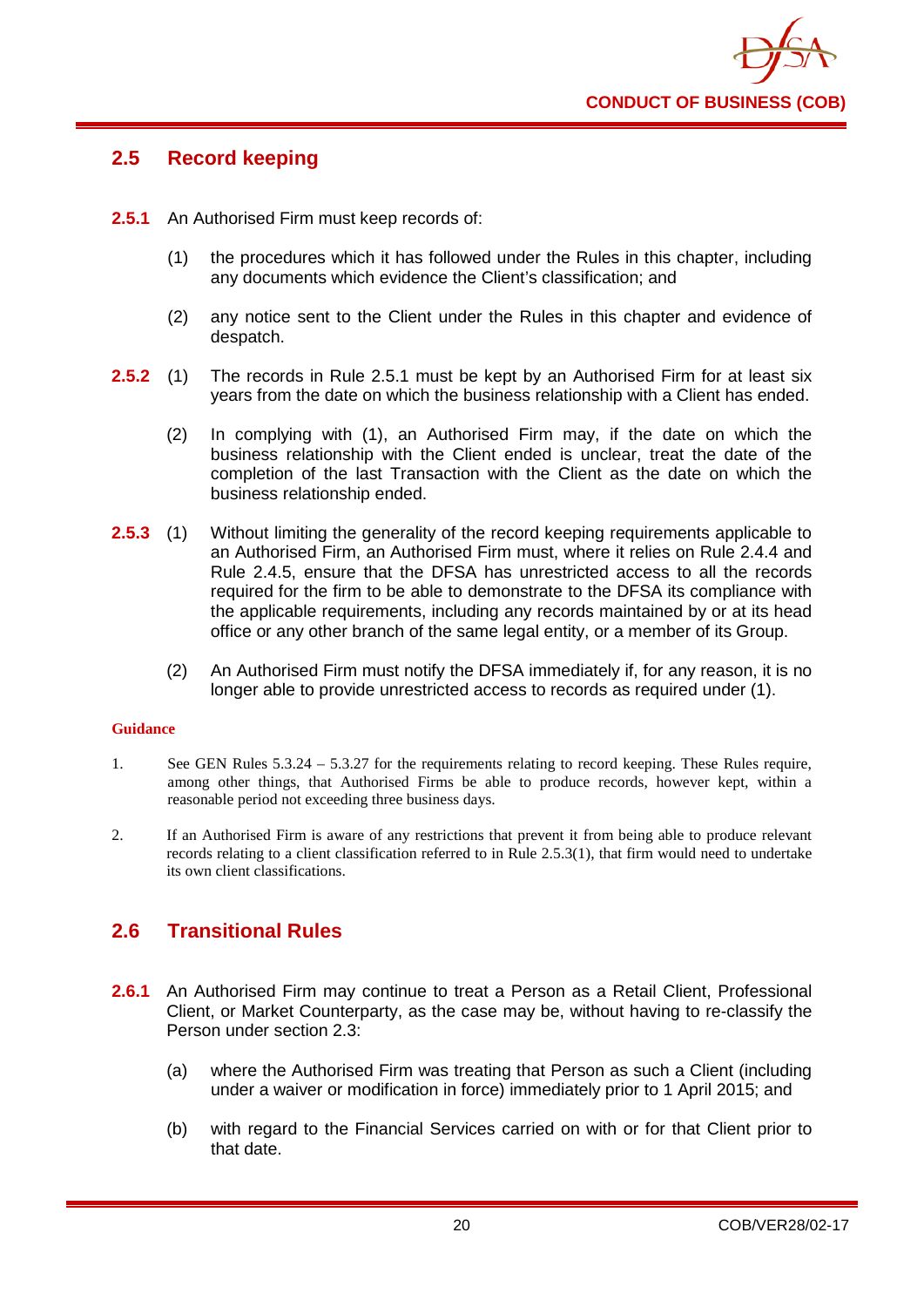

**2.6.2** Without limiting the generality of Rule 2.6.1, and for the avoidance of doubt, any client classification adopted, Transaction carried on with or for a Client, or Client Agreement entered into with a Client for the purposes of section 3.3, prior to 1 April 2015, remains in force on and after that date.

#### **Guidance**

- 1. The introduction of the new client classification regime does not trigger the need to re-classify existing Clients. However, with regard to an existing Client who has been grandfathered under Rule 2.6.1, the need for a re-classification may subsequently arise in a number of circumstances such as those set out in paragraphs 2, 3 and 4.
- 2. Where a Professional Client grandfathered under Rule 2.6.1 subsequently requests to opt-in as a Retail Client under Rule 2.4.1(3), the Authorised Firm will need to re-classify that Client in accordance with the requirements in that Rule.
- 3. Where a grandfathered Client wishes to obtain a new Financial Service after the new regime came into force, an Authorised Firm will not be able to rely on the existing client classification relating to that Client in respect of the new Financial Service. This is because Rule 2.6.1 only applies in respect of the Financial Services carried on with or for a Client before the new regime came into force. Therefore, the firm will need to make a new classification relating to such a Client in respect of the new Financial Service and do so under the new client classification regime.
- 4. If an Authorised Firm becomes aware that a grandfathered professional client no longer fulfils the requirements to remain classified as a Professional Client, it will need to comply with the requirements in Rule 2.3.3(2).
- **2.6.3** (1) For the purposes of classifying a Person as an 'assessed' Professional Client under either Rule 2.3.7 or Rule 2.3.8, the reference to \$1 million in each of Rules  $2.3.7(1)(a)$  and  $2.3.8(1)(a)$  is to be read as a reference to \$500,000 on and before 31 March 2016.
	- (2) An Authorised Firm may continue to treat a Person as an 'assessed' Professional Client in reliance on the lower asset threshold specified in (1) on and after 1 April 2016 provided:
		- (a) it is in respect of the Financial Services carried on with or for the Client prior to that date; and
		- (b) the firm continues to ensure that all the other applicable requirements in this chapter are met in respect of that Client.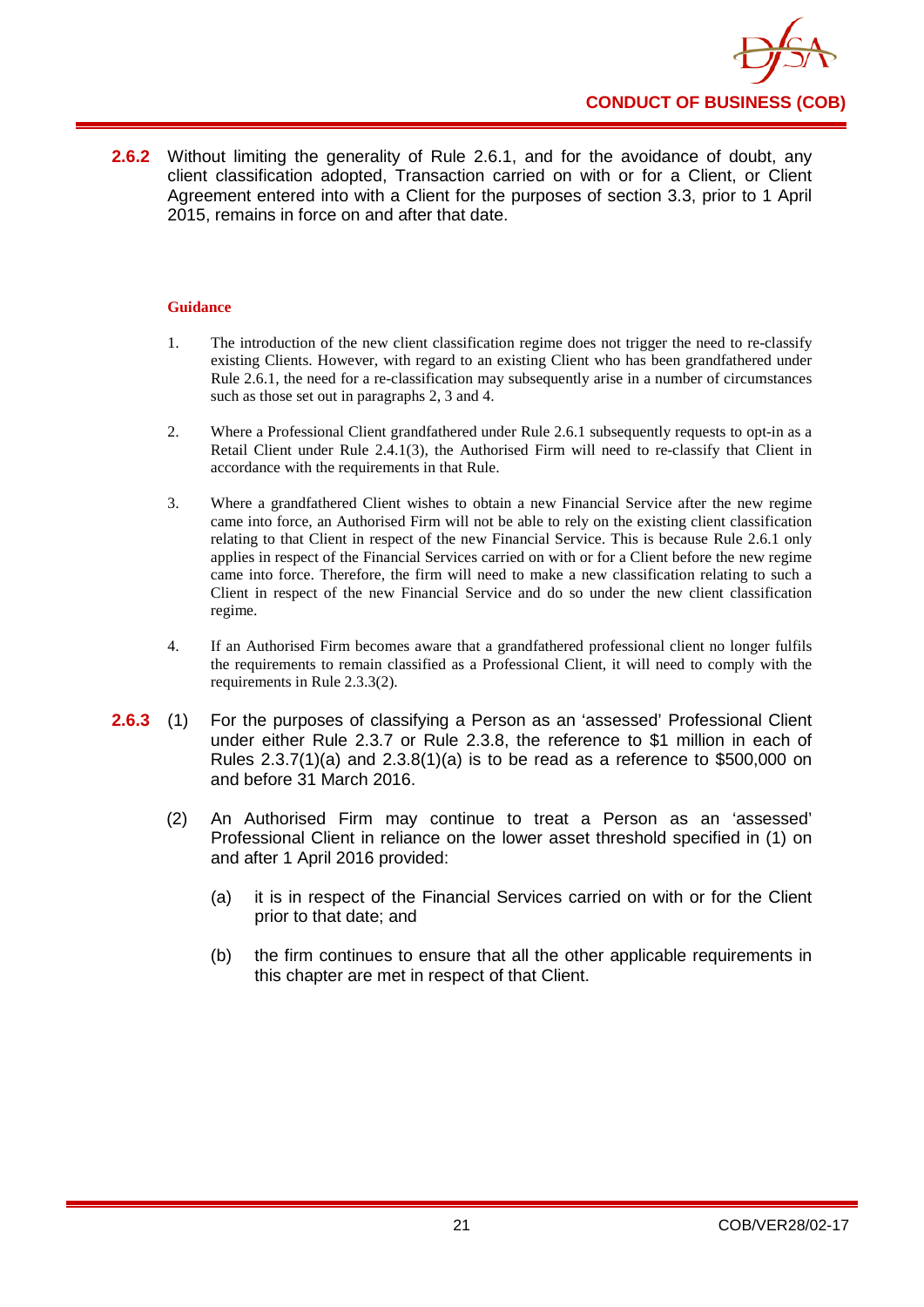

# <span id="page-26-0"></span>**3 CORE RULES – INVESTMENT BUSINESS, ACCEPTING DEPOSITS, PROVIDING CREDIT AND PROVIDING TRUST SERVICES**

#### **Guidance**

- 1. The Rules in this chapter give support to the Principles in GEN section 4.2 and in particular Principles 1, 2, 6 and 7.
- 2. There are additional Rules that apply to Authorised Firms in other chapters of this module, which are more specific to the nature of the Financial Service conducted by the Authorised Firm.

# <span id="page-26-1"></span>**3.1 Application**

- **3.1.1** This chapter applies to an Authorised Firm which carries on or intends to carry on:
	- (a) Investment Business;
	- (b) Accepting Deposits;
	- (c) Providing Credit; or
	- (d) Providing Trust Services,

except where it is expressly provided otherwise.

# <span id="page-26-2"></span>**3.2 Communication of information and marketing material**

#### **General**

- **3.2.1** When communicating information to a Person in relation to a financial product or financial service, an Authorised Firm must take reasonable steps to ensure that the communication is clear, fair and not misleading.
- **3.2.2** An Authorised Firm must not, in any form of communication with a Person, including an agreement, attempt to limit or avoid any duty or liability it may have to that Person or any other Person under legislation administered by the DFSA.
- **3.2.3** Where a Rule in COB requires information to be sent to a Client, the Authorised Firm must provide that information directly to the Client and not to another Person, unless it is on the written instructions of the Client.

#### **Guidance**

In Rule 3.2.2, a communication would include a financial promotion, a client agreement, terms of business, financial product terms and conditions, a mandate, power of attorney entered into for the purposes of a financial service or product and any other communication which relates in whole or in part to the provision of a financial service or product.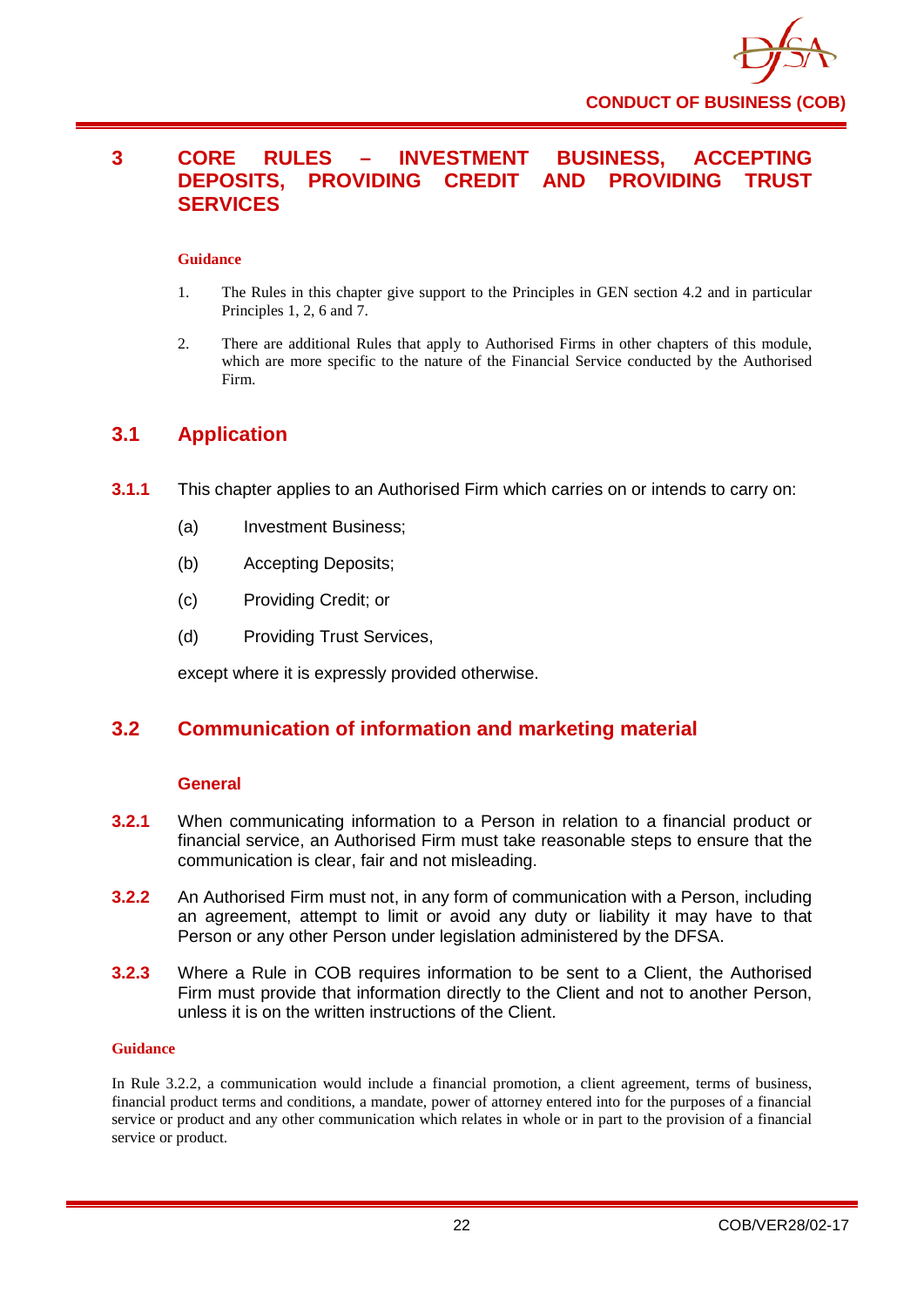

### **Marketing material**

- **3.2.4** (1) An Authorised Firm must ensure that any marketing material communicated to a Person contains the following information:
	- (a) the name of the Authorised Firm communicating the marketing material or, on whose behalf the marketing material is being communicated;
	- (b) the Authorised Firm's regulatory status as required under GEN section 6.4; and
	- (c) if the marketing material is intended only for Professional Clients or Market Counterparties, a clear statement to that effect and that no other Person should act upon it.
	- (2) In (1), marketing material includes any invitation or inducement to enter into an agreement:
		- (a) in relation to a financial product or to engage in a Financial Service with the Authorised Firm; or
		- (b) in relation to a financial product or financial service offered by a Person other than the Authorised Firm.
	- (3) An Authorised Firm which communicates marketing material in (2)(b) must:
		- (a) ensure that the marketing material complies with the applicable Rules and any legislation administered by the DFSA; and
		- (b) not distribute such marketing material if it becomes aware that the Person offering the financial product or financial service to which the material relates is in breach of the regulatory requirements that apply to that Person in relation to that product or service.
- **3.2.5** An Authorised Firm must take reasonable steps to ensure that:
	- (a) any marketing material intended for Professional Clients is not sent or directed to any Persons who are not Professional Clients; and
	- (b) no Person communicates or otherwise uses the marketing material on behalf of the Authorised Firm in a manner that amounts to a breach of the requirements in this section.

#### **Past performance and forecasts**

- **3.2.6** An Authorised Firm must ensure that any information or representation relating to past performance, or any future forecast based on past performance or other assumptions, which is provided to or targeted at Retail Clients:
	- (a) presents a fair and balanced view of the financial products or financial services to which the information or representation relates;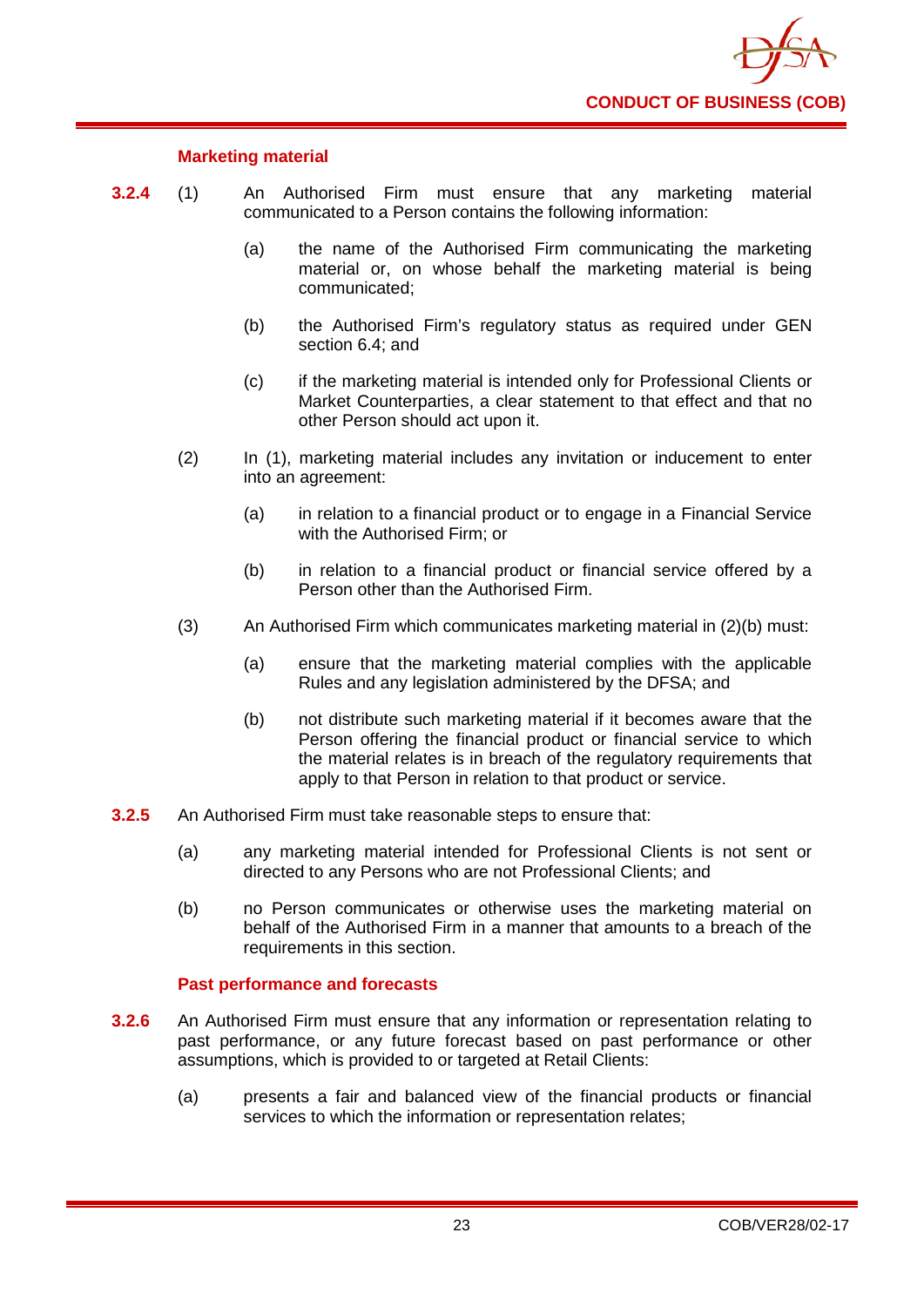

- (b) identifies, in an easy to understand manner, the source of information from which the past performance is derived and any key facts and assumptions used in that context are drawn; and
- (c) contains a prominent warning that past performance is not necessarily a reliable indicator of future results.

In presenting information relating to past performance of a financial product or financial service, the Authorised Firm should follow, to the extent relevant, the Global Investment Performance Standards (GIPS) issued by Institute of Chartered Financial Analysts of the USA or a reputable independent actuarial, financial or statistical reporting service provider.

# <span id="page-28-0"></span>**3.3 Key information and Client Agreement**

# **Application**

- **3.3.1** The Rules in this section do not apply to an Authorised Firm when it is:
	- (a) carrying on a Financial Service with or for a Market Counterparty;
	- (b) Accepting Deposits;
	- (c) Providing Credit;
	- (d) carrying on an activity of the kind described in GEN Rule 2.26.1 that constitutes marketing; or
	- (e) a Fund Manager of a Fund Offering the Units of a Fund it manages.
- **3.3.2** (1) Subject to (2), an Authorised Firm must not carry on a Financial Service with or for a Person unless:
	- (a) there is a Client Agreement containing the key information specified in App2 which is either entered into:
		- (i) between the Authorised Firm and that Person; or
		- (ii) in accordance with the requirements in Rule 3.3.4; and
	- (b) before entering into the Client Agreement with the Person, the Authorised Firm has provided to that Person the key information referred to in (a) in good time to enable him to make an informed decision relating to the relevant Financial Service.
	- (2) An Authorised Firm may provide a Financial Service to a Client without having to comply with the requirement in (1):
		- (a) subject to (3), where it is, on reasonable grounds, impracticable to comply; or
		- (b) where the Client has expressly agreed to dispense with the requirement in regard to a personal investment vehicle.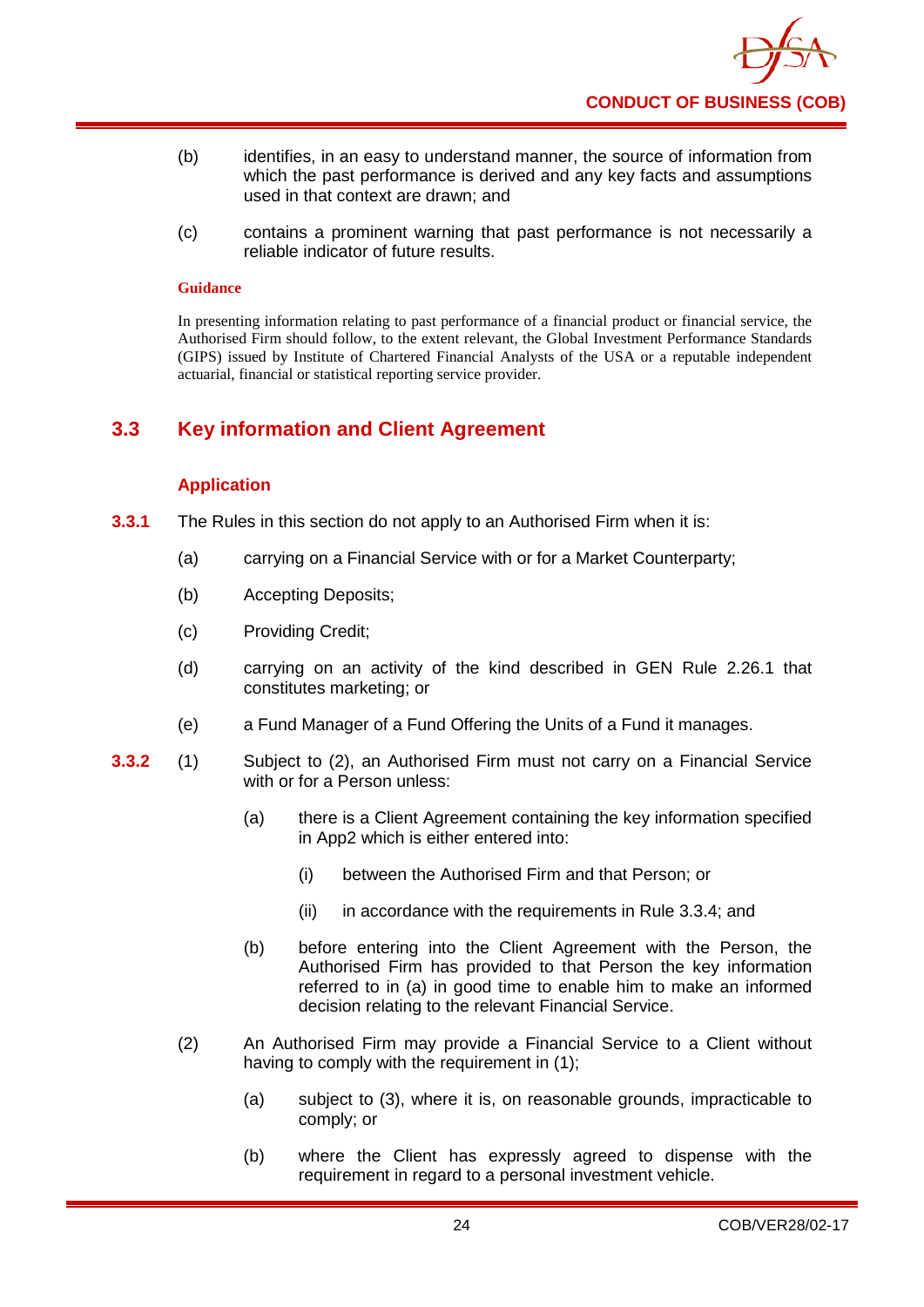- (3) When (2)(a) applies, an Authorised Firm providing the Financial Service must:
	- (a) first explain to the Person why it is impracticable to comply; and
	- (b) enter into a Client Agreement as soon as practicable thereafter.

- 1. App 2 sets out the core information that must be included in every Client Agreement and additional disclosure for certain types of activities to which this chapter applies. The information content for Client Agreements with Retail Clients is more detailed than for Professional Clients.
- 2. For the purposes of Rule 3.3.2(1)(b), an Authorised Firm may either provide a Person with a copy of the proposed Client Agreement, or give that information in a separate form. If there are any changes to the terms and conditions of the proposed agreement, the Authorised Firm should ensure that the Client Agreement to be signed with the Person accurately incorporates those changes.
- 3. For the purposes of Rule  $3.3.2(2)(a)$ , an Authorised Firm may consider it is reasonably impracticable to provide the key information to a Person if that Person requests the Authorised Firm to execute a Transaction on a time critical basis. Where an Authorised Firm has given the explanation referred to in Rule  $3.3.2(3)(a)$  verbally, it should maintain records to demonstrate to the DFSA that it has provided that information to the Client.

#### **Changes to the client agreement**

**3.3.3** If the Client Agreement provided to a Retail Client allows an Authorised Firm to amend the Client Agreement without the Client's prior written consent, the Authorised Firm must give at least 14 days notice to the Client before providing a Financial Service to that Client on any amended terms, unless it is impracticable to do so.

#### **Reliance on a Client Agreement made by another entity**

- **3.3.4** (1) An Authorised Firm may, for the purposes of Rule 3.3.2(1)(a)(ii), rely on a Client Agreement executed in accordance with the requirements in either (2) or (3).
	- (2) For the purposes of (1), an Authorised Firm which is a Branch may rely on a Client Agreement, executed by its head office or any other branch of the same legal entity, if:
		- (a) the Client Agreement adequately and clearly applies to the Financial Services provided by the Branch; and
		- (b) the Authorised Firm ensures that the Client Agreement is available to the DFSA on request.
	- (3) For the purposes of (1), an Authorised Firm may rely on a Client Agreement, executed by a member of its Group if:
		- (a) it is providing a Financial Service pursuant to Rule 2.4.5;
		- (b) the Client Agreement clearly sets out: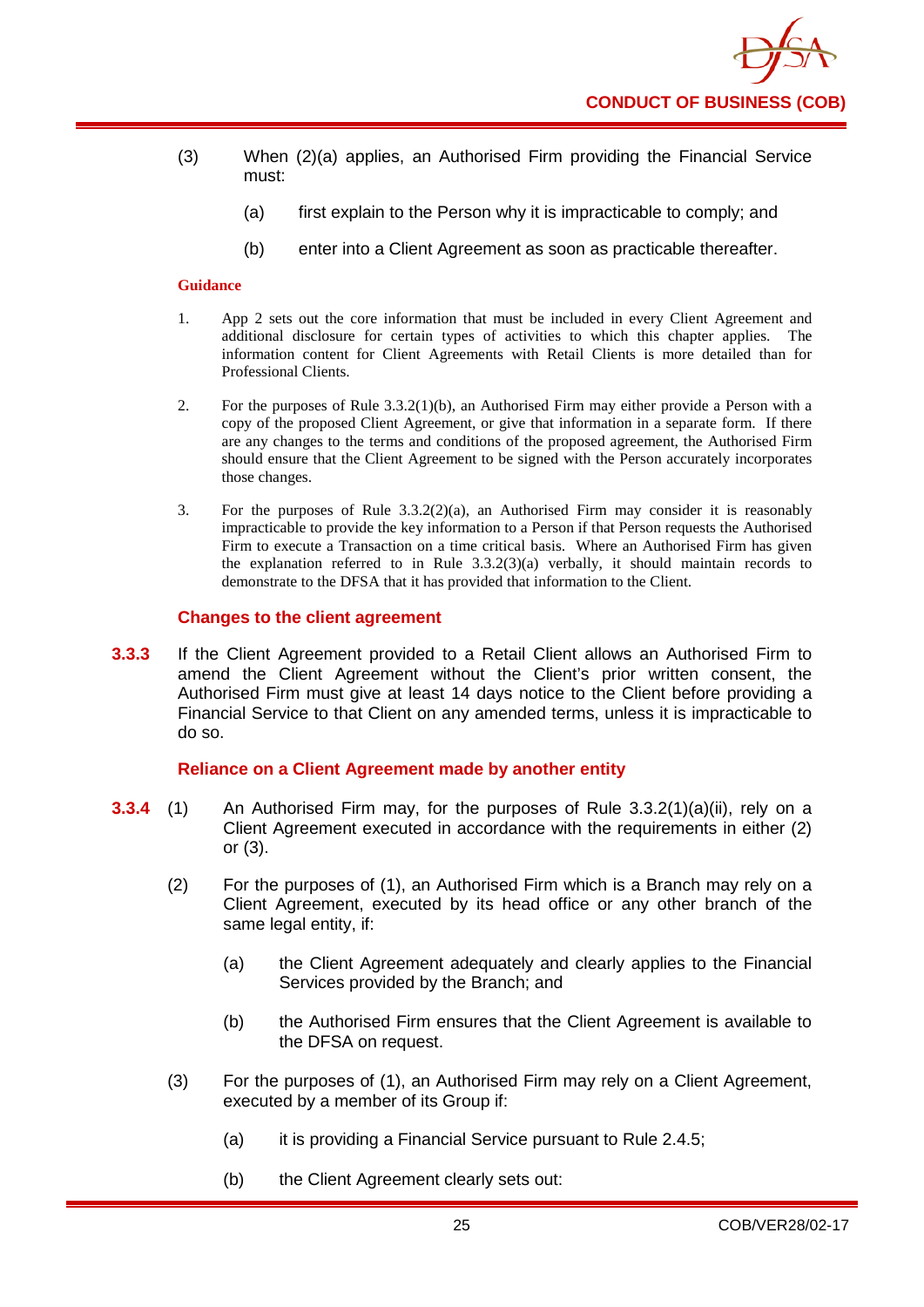

- (i) the Financial Service provided by the Authorised Firm and;
- (ii) that the Client's rights in respect of (i) are enforceable against the Authorised Firm; and
- (c) the Authorised Firm ensures that the Client Agreement is available to the DFSA on request.
- (4) An Authorised Firm must notify the DFSA immediately if, for any reason, it is no longer able to provide unrestricted access to a Client Agreement as required under (2) or (3).

# <span id="page-30-0"></span>**3.4 Suitability**

# **Application**

- **3.4.1** The Rules in this section do not apply where the Authorised Firm:
	- (a) undertakes a Transaction with a Market Counterparty;
	- (b) undertakes an Execution-Only Transaction;
	- (c) undertakes the activities of Accepting Deposits or Providing Credit;
	- (d) carries on an activity of the kind described in GEN Rule 2.26.1 that constitutes marketing, or
	- (e) carries on the activity of operating an MTF.

# **Suitability assessment**

- **3.4.2** (1) Subject to (2), an Authorised Firm must not recommend to a Client a financial product or financial service, or execute a Transaction on a discretionary basis for a Client, unless the Authorised Firm has a reasonable basis for considering the recommendation or Transaction to be suitable for that particular Client. For this purpose, the Authorised Firm must:
	- (a) undertake an appropriate assessment of the particular Client's needs and objectives, and, financial situation, and also, to the extent relevant, risk tolerance, knowledge, experience and understanding of the risks involved; and
	- (b) take into account any other relevant requirements and circumstances of the Client of which the Authorised Firm is, or ought reasonably to be aware.
	- (2) An Authorised Firm may, subject to (3), limit the extent to which it will consider suitability when making a recommendation to, or undertaking a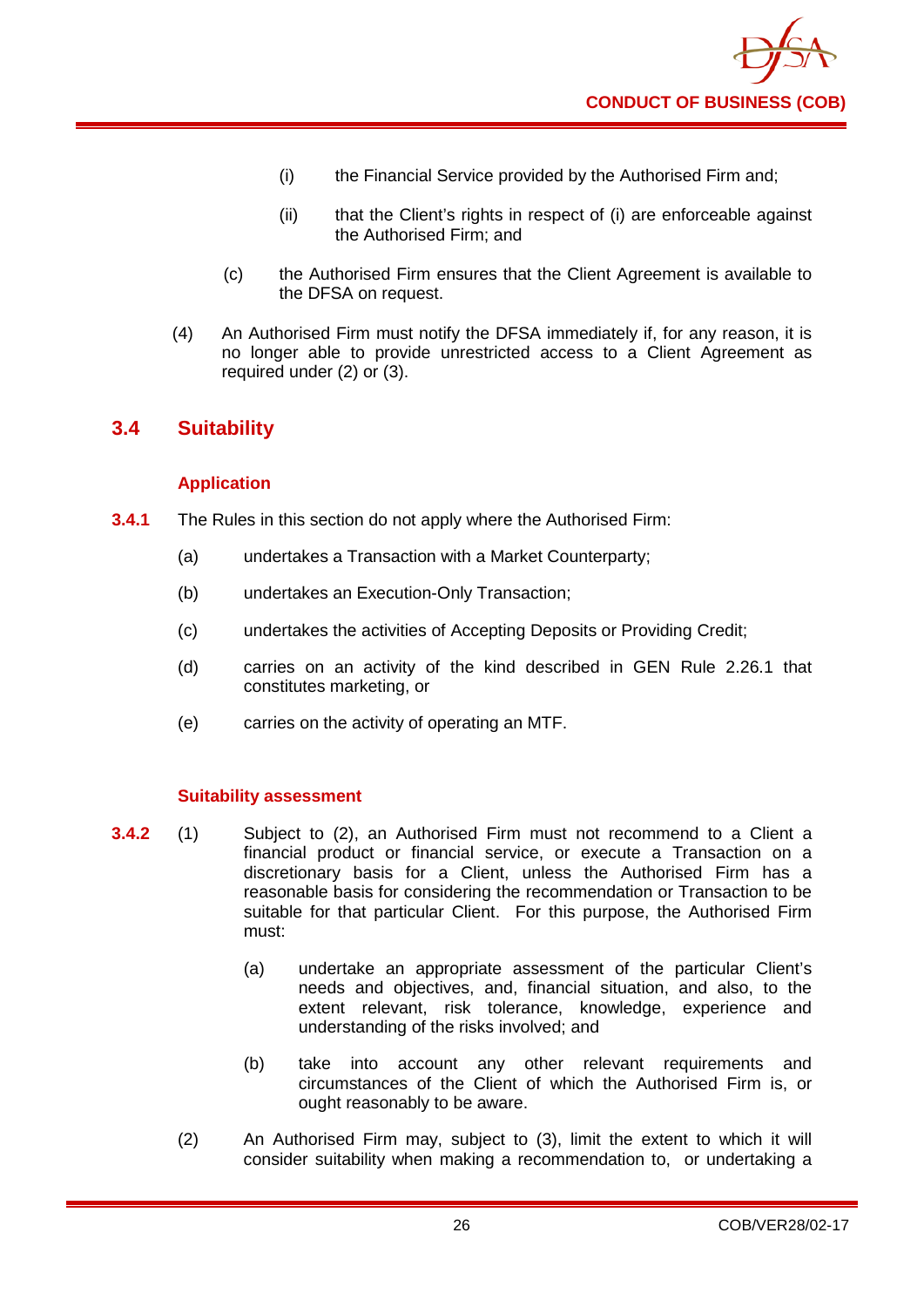

Transaction on a discretionary basis for or on behalf of, a Professional Client if, prior to carrying on that activity, the Authorised Firm:

- (a) has given a written warning to the Professional Client in the form of a notice clearly stating either that the Authorised Firm will not consider suitability, or will consider suitability only to the extent specified in the notice; and
- (b) the Professional Client has given his express consent, after a proper opportunity to consider the warning, by signing that notice.
- (3) Where an Authorised Firm manages a Discretionary Portfolio Management Account for a Professional Client, it must ensure that the account remains suitable for the Professional Client, having regard to the matters specified in (1) (a) and (b).

#### **Guidance**

- 1. An Authorised Firm Providing Trust Services does not have to undertake an assessment of the factors such as risk tolerance, knowledge and experience of a Client when assessing the suitability of the service to a particular Client. This is because those considerations are not relevant to the activity of Providing Trust Services.
- 2. The extent to which an Authorised Firm needs to carry out a suitability assessment for a Professional Client depends on its agreement with such a Client. The agreement may limit the suitability assessment to a specified extent, or may dispense with the suitability assessment completely. To the extent a limited suitability assessment is agreed upon, the firm must carry out the suitability assessment as agreed. Limitations may, for example, relate to the objectives of the Client or the product range in respect of which the recommendations are to be made.
- **3.4.3** An Authorised Firm must take reasonable steps to ensure the information it holds about a Client is accurate, complete and up to date.

# <span id="page-31-0"></span>**3.5 Conflicts of interest**

# **Fair treatment**

- **3.5.1** (1) An Authorised Firm must take reasonable steps to ensure that conflicts and potential conflicts of interest between itself and its Clients and between one Client and another are identified and then prevented or managed in such a way that the interests of a Client are not adversely affected and to ensure that all its Clients are fairly treated and not prejudiced by any such conflicts of interest.
	- (2) Where an Authorised Firm is aware of a conflict or potential conflict of interest, it must prevent or manage that conflict of interest by using one or more of the following arrangements as appropriate:
		- (a) establishing and maintaining effective Chinese Walls to restrict the communication of the relevant information;
		- (b) disclosing the conflict of interest to the Client in writing either generally or in relation to a specific Transaction; or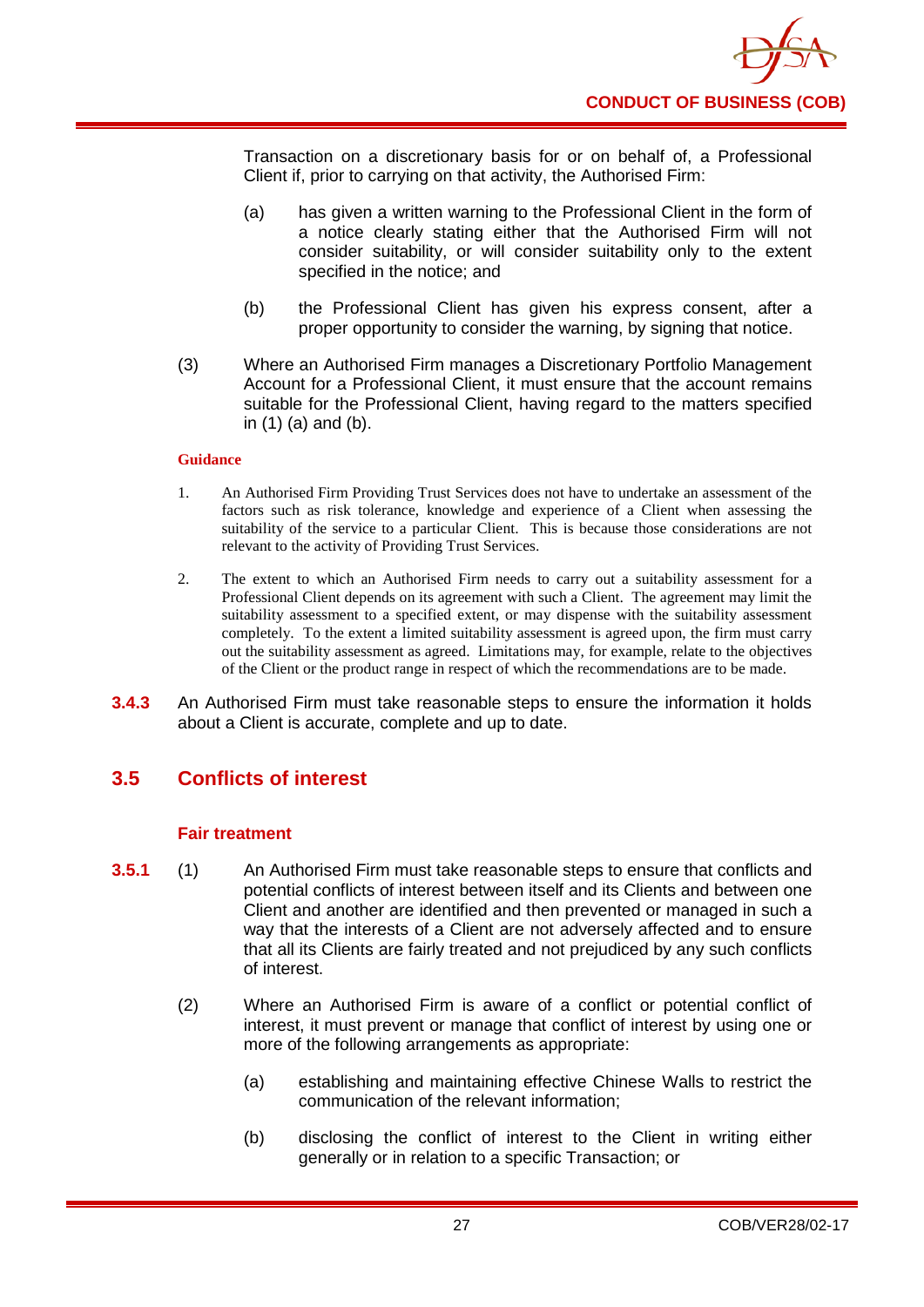- (c) relying on a written policy of independence, which requires an Employee to disregard any conflict of interest when advising a Client or exercising a discretion.
- (3) If an Authorised Firm is unable to prevent or manage a conflict or potential conflict of interest as provided in (2), it must decline to act for that Client.

# **Attribution of knowledge**

**3.5.2** When a COB Rule applies to an Authorised Firm that acts with knowledge, the Authorised Firm will not be taken to act with knowledge for the purposes of that Rule as long as none of the relevant individuals involved for on behalf of the Authorised Firm acts with that knowledge as a result of a Chinese Wall arrangement established under Rule 3.5.1(2)(a).

#### **Inducements**

- **3.5.3** (1) An Authorised Firm must have systems and controls including policies and procedures to ensure that neither it, nor an Employee or Associate of it, offers, gives, solicits or accepts inducements such as commissions or other direct or indirect benefits where such inducements are reasonably likely to conflict with any duty that it owes to its Clients.
	- (2) Subject to (3), an Authorised Firm must, before recommending a financial product as defined in GEN Rule 2.11.1(4) to, or Executing a Transaction for, a Retail Client, disclose to that Client any commission or other direct or indirect benefit which it, or any Associate or Employee of it, has received or may or will receive, in connection with or as a result of the firm making the recommendation or executing the Transaction.
	- (3) An Authorised Firm need not disclose to a Retail Client under (2) any details about inducements where it:
		- (a) believes on reasonable grounds that the Retail Client is already aware of the relevant inducements;
		- (b) is undertaking an Execution-Only Transaction for that Retail Client; or
		- (c) is executing a Transaction pursuant to the terms of a Discretionary Portfolio Management Agreement for that Retail Client.
	- (4) An Authorised Firm may provide the information required under (2) in summary form, provided it informs the Client that more detailed information will be provided to the Client upon request and complies with such a request.

#### **Guidance**

In relation to Rule 3.5.3 (1), in circumstances where an Authorised Firm believes on reasonable grounds that the Client's interests are better served by a Person to whom the referral is to be made, any commission or other benefit which the firm or any of its Employees or Associates receives in respect of such a referral would not be a prohibited inducement under that Rule.

**3.5.4** An Authorised Firm may only accept goods and services under a Soft Dollar Agreement if the goods and services are reasonably expected to: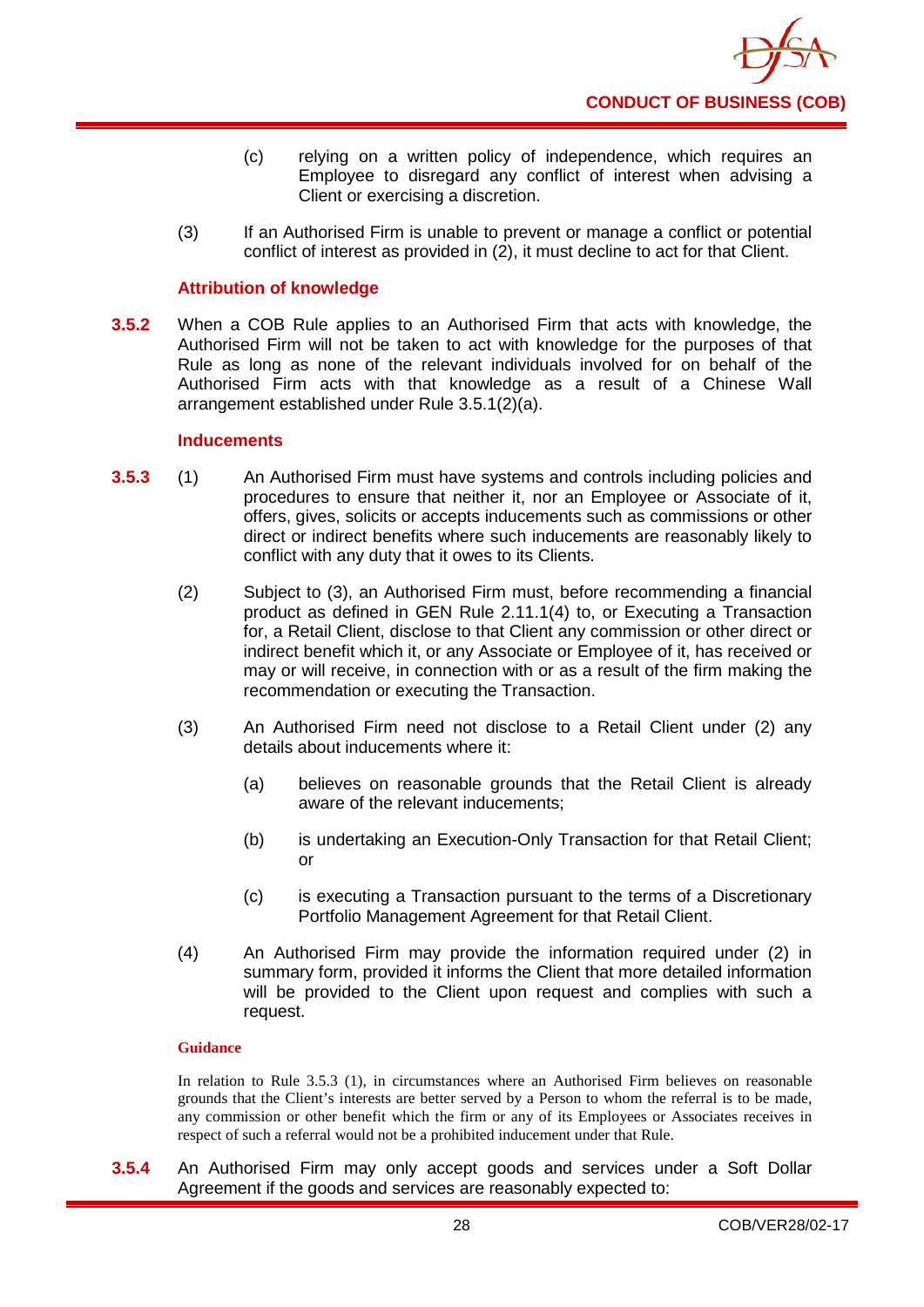- (a) assist in the provision of Investment Business services to the Authorised Firm's Clients by means of:
	- (i) specific advice on dealing in, or on the value of, any Investment;
	- (ii) research or analysis relevant to (i) or about Investments generally; or
	- (iii) use of computer or other information facilities to the extent that they are associated with specialist computer software or research services, or dedicated telephone lines;
- (b) provide custody services relating to Investments belonging to, or managed for, Clients;
- (c) provide services relating to portfolio valuation or performance measurement services; or
- (d) provide market price services.

An Authorised Firm should undertake a thorough assessment of the nature of the goods and services and the terms upon which they are to be provided under a Soft Dollar Agreement to ensure that the receipt of such goods and services provide commensurate value. This is particularly the case if any costs of such goods and services are to be passed through to Clients. Where the Client bears the cost of the goods and services, the disclosure obligation relating to costs and charges under Rule 3.3.2 (see App 2) will apply to such costs.

- **3.5.5** An Authorised Firm must not Deal in Investments as Agent for a Client, either directly or indirectly, through any broker under a Soft Dollar Agreement, unless:
	- (a) the agreement is a written agreement for the supply of goods or services described in Rule 3.5.4, which do not take the form of, or include, cash or any other direct financial benefit;
	- (b) Transaction execution by the broker is consistent with any best execution obligations owed to the Client;
	- (c) the Authorised Firm has taken reasonable steps to ensure that the services provided by the broker are competitive, with no comparative price disadvantage, and take into account the interests of the Client;
	- (d) for Transactions in which the broker acts as principal, the Authorised Firm has taken reasonable steps to ensure that Commission paid under the agreement will be sufficient to cover the value of the goods or services to be received and the costs of execution; and
	- (e) the Authorised Firm makes adequate disclosure in accordance with Rules 3.5.6 and 3.5.7.
- **3.5.6** Before an Authorised Firm enters into a Transaction for or on behalf of a Retail Client or Professional Client, either directly or indirectly, with or through the agency of another Person, in relation to which there is a Soft Dollar Agreement which the Authorised Firm has, or knows that another member of its Group has, with that other Person, it must disclose to its Client: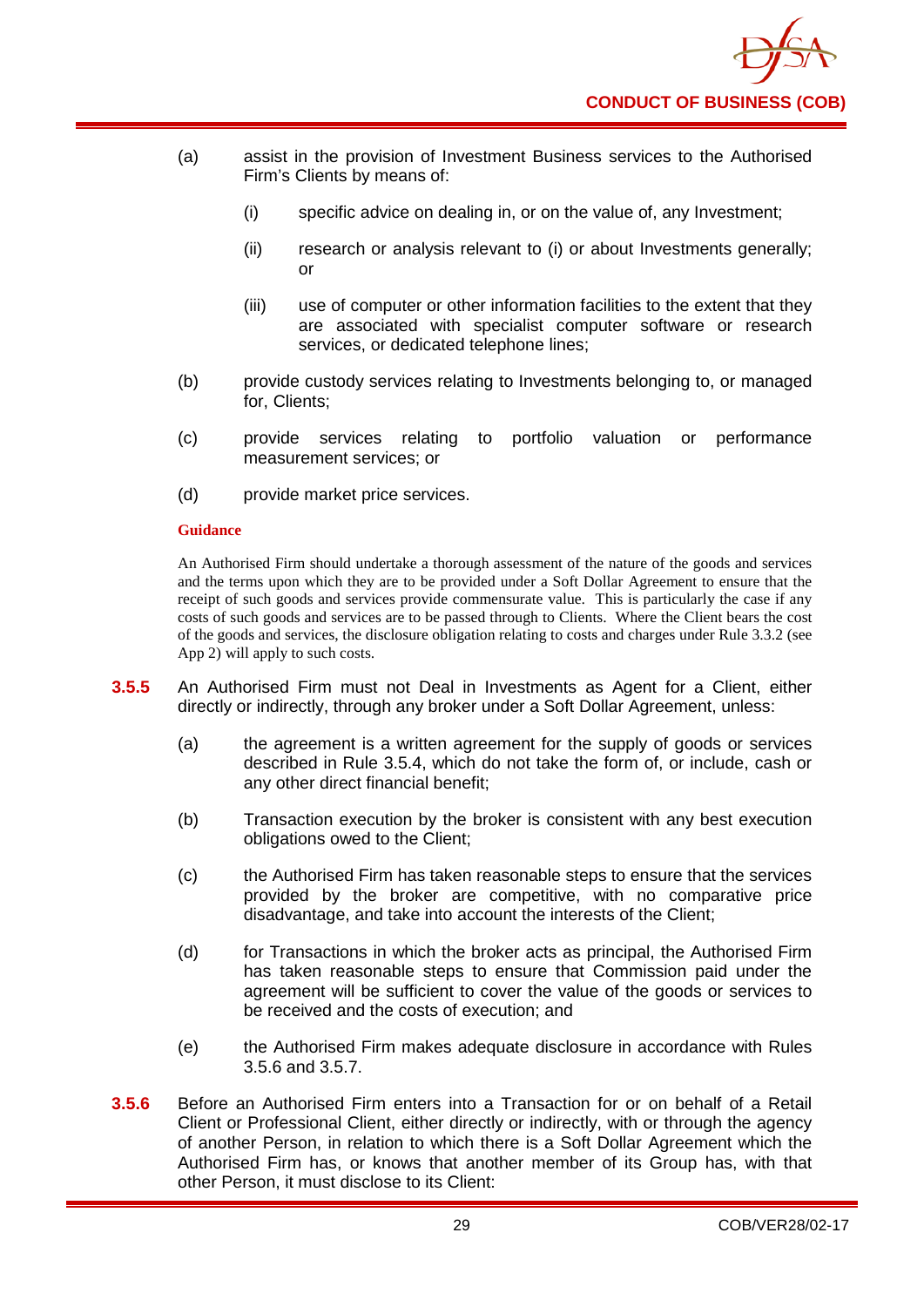- (a) the existence of a Soft Dollar Agreement; and
- (b) the Authorised Firm's or its Group's policy relating to Soft Dollar Agreements.
- **3.5.7** (1) If an Authorised Firm or member of its Group has a Soft Dollar Agreement under which either the Authorised Firm or member of its Group Deals for a Client, the Authorised Firm must provide that Client with the following information:
	- (a) the percentage paid under Soft Dollar Agreements of the total Commission paid by or at the direction of:
		- (i) the Authorised Firm; and
		- (ii) any other member of the Authorised Firm's Group which is a party to those agreements;
	- (b) the value, on a cost price basis, of the goods and services received by the Authorised Firm under Soft Dollar Agreements, expressed as a percentage of the total Commission paid by or at the direction of:
		- (i) the Authorised Firm; or
		- (ii) other members of the Authorised Firm's Group;
	- (c) a summary of the nature of the goods and services received by the Authorised Firm under the Soft Dollar Agreements; and
	- (d) the total Commission paid from the portfolio of that Client.
	- (2) The information in (1) must be provided to that Client at least once a year, covering the period since the Authorised Firm last reported to that Client.

# <span id="page-34-0"></span>**3.6 Record Keeping**

- **3.6.1** An Authorised Firm must, for a minimum of six years, maintain sufficient records in relation to each activity and function of the Authorised Firm. These must include, where applicable, the following:
	- (a) any marketing material issued by, or on behalf of, the Authorised Firm;
	- (b) any financial products or Financial Services provided to a Client and each advice or recommendation made to a Client,
	- (c) a record of each Client Agreement including any subsequent amendments to it as agreed with the Client;
	- (d) records relating to the suitability assessment undertaken by the Authorised Firm to demonstrate compliance with Rule 3.4.2;
	- (e) records to demonstrate compliance with the requirements relating to inducements under section 3.5, including any disclosure made to Clients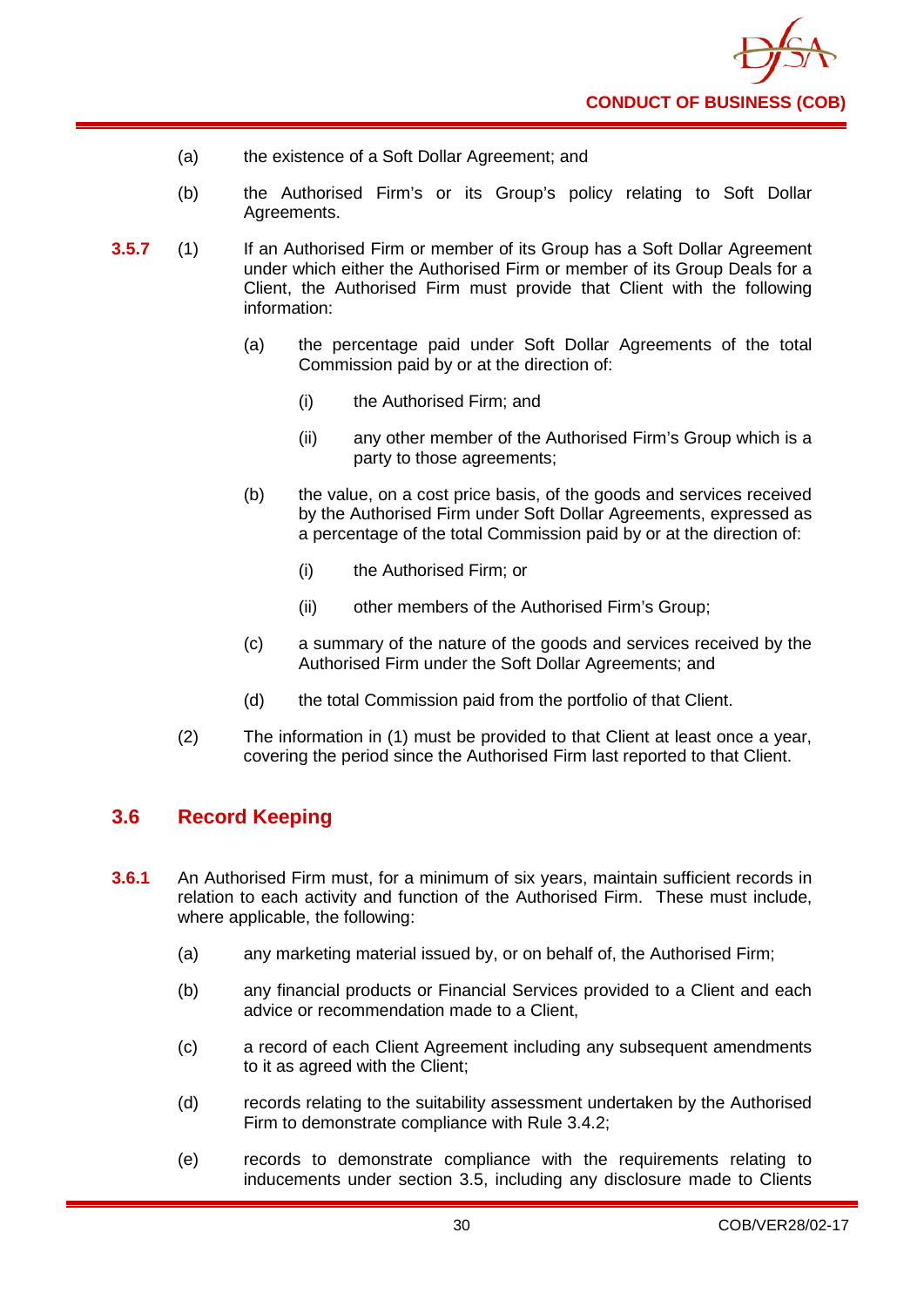

under that section and if any goods and services are received by the Authorised Firm under a Soft Dollar Agreement, the details relating to those agreements; and

- (f) any other disclosures made to Clients.
- **3.6.2** For the purposes of Rule 3.6.1, the six year period commences:
	- (a) in the case of the requirement in Rule  $3.6.1(a)$ , from the date on which the marketing material was last provided to a Person;
	- (b) in the case of the requirement in Rule 3.6.1(b) to (d), from the date the Client ceases to be a Client of the Authorised Firm; and
	- (c) in the case of the requirement in Rule 3.6.1(e), from the date on which the relevant inducements were last received.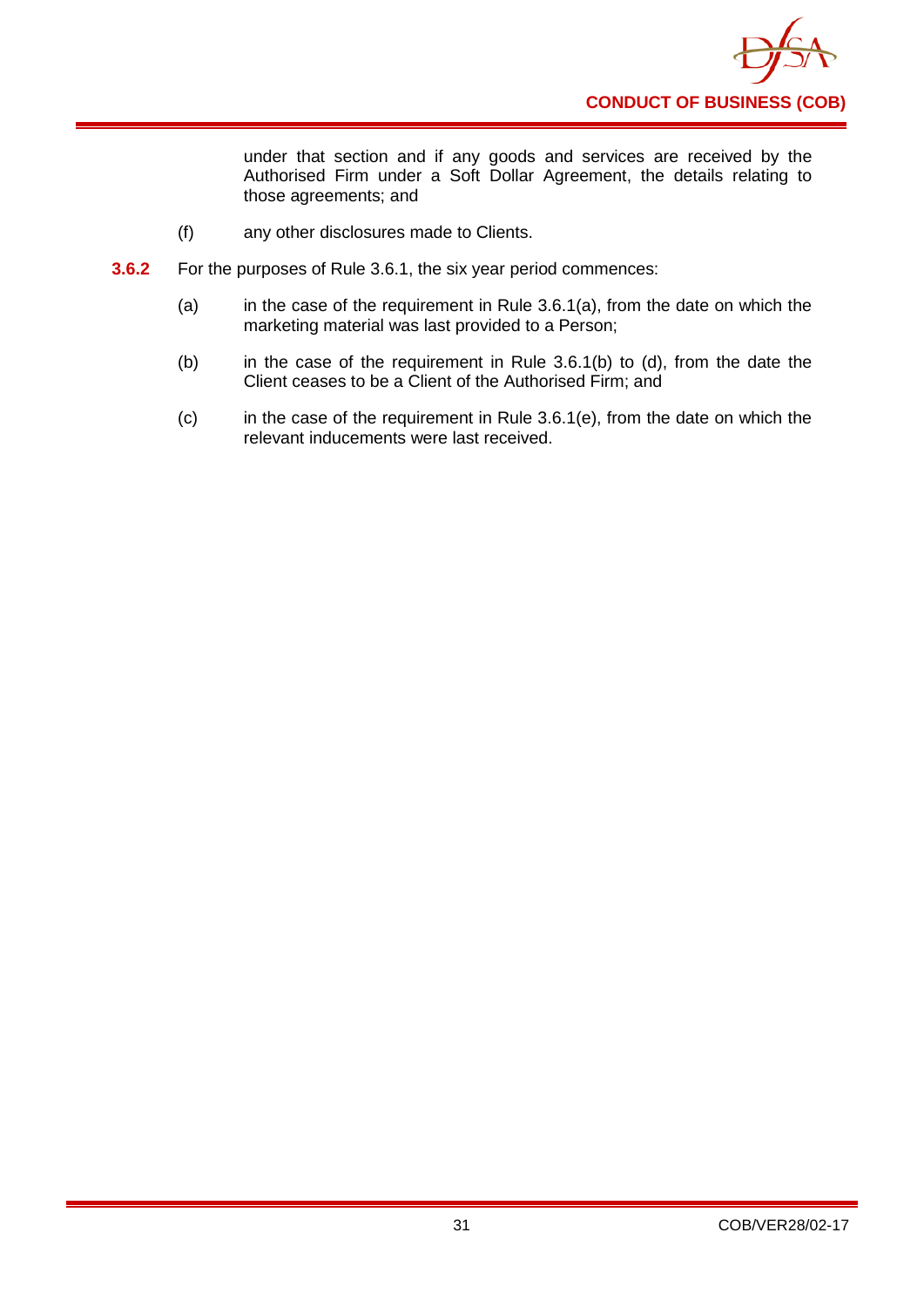

# **4 ADDITIONAL RULES - ACCEPTING DEPOSITS AND PROVIDING CREDIT**

# **4.1 Application**

**4.1.1** The Rules in this chapter apply to an Authorised Firm with respect to Accepting Deposits or Providing Credit through an establishment maintained by it in the DIFC.

# **4.2 Accepting Deposits**

- **4.2.1** A Bank, in the course of Accepting Deposits, must not:
	- (a) Accept Deposits from the State's markets;
	- (b) Accept Deposits in the U.A.E. Dirham;
	- (c) undertake currency or foreign exchange transactions involving the U.A.E. Dirham; or
	- (d) Accept Deposits from Retail Clients.

# **4.3 Providing Credit**

- **4.3.1** (1) An Authorised Firm may, subject to (2), Provide Credit to a:
	- (a) Professional Client; and
	- (b) Retail Client, but only where:
		- (i) the Retail Client is an Undertaking; and
		- (ii) the Credit Facility is provided to the Retail Client for a business purpose.
	- (2) An Authorised Firm, in the course of Providing Credit, must not:
		- (a) Provide Credit in the U.A.E. Dirham; or
		- (b) undertake currency or foreign exchange transactions involving the U.A.E. Dirham.

# **4.4 Depositor protection**

**4.4.1** (1) Subject to (2), to the extent that the Rules in this section are inconsistent with the Insolvency Law 2009 and any regulations made for the purposes of that law the Rules in this section will prevail.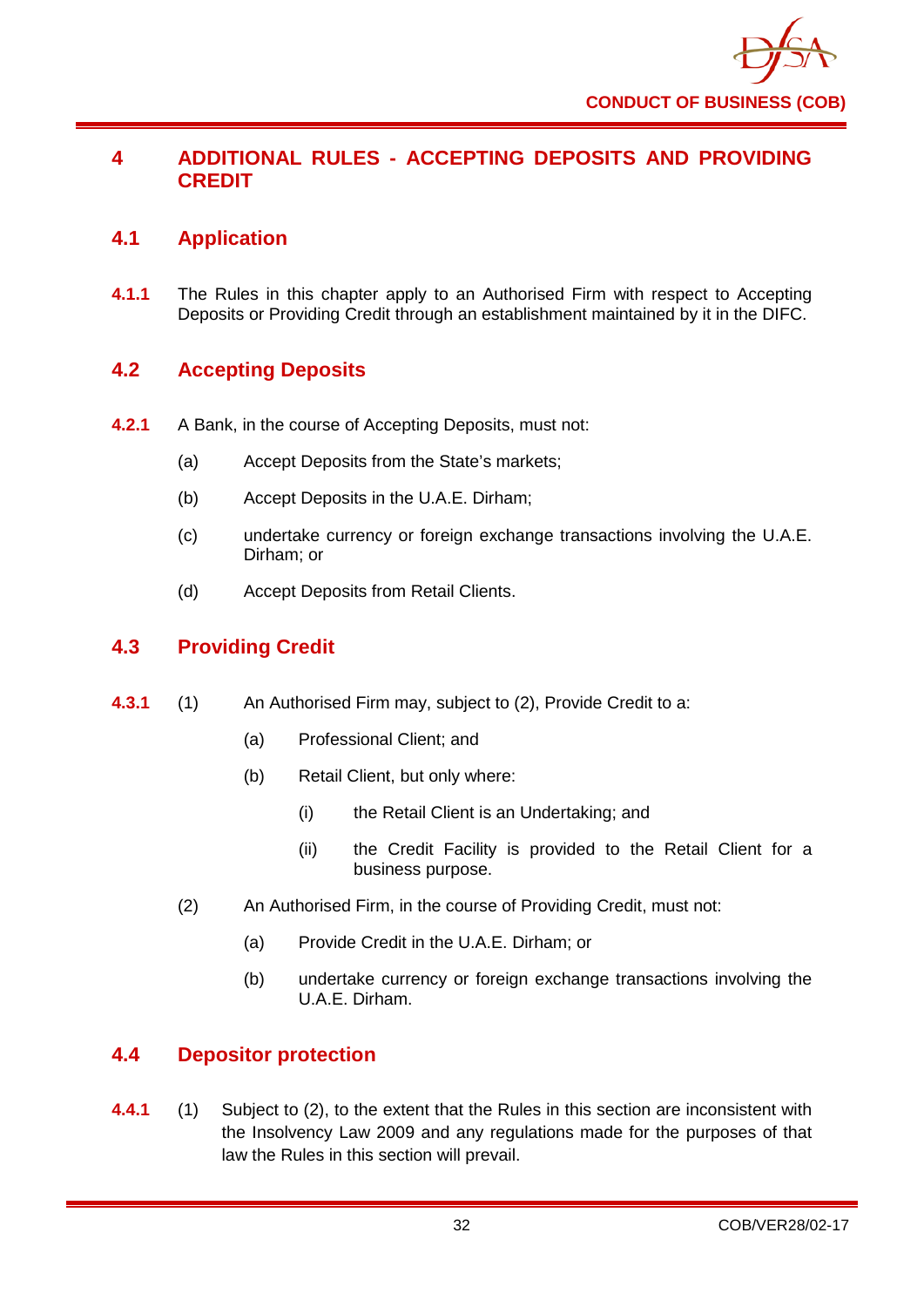- (2) The following provisions of laws, Rules and Regulations prevail over the Rules in this section:
	- (a) parts A5.13.2 (a), (b), (c) and (d)(ii) of the Client Money Distribution Rules;
	- (b) Article 65 of the Insolvency Law 2009;
	- (c) the DIFC Preferential Creditor Regulations; and
	- (d) Regulations 5.45.4 and 5.52 of the DIFC Insolvency Regulations.
- **4.4.2** (1) In the event of:
	- (a) the appointment of a provisional liquidator, liquidator, receiver or administrator, or trustee in bankruptcy, over a Bank which is a Domestic Firm; or
	- (b) a direction by the DFSA to a Bank which is a Domestic Firm under Article 76 of the Regulatory Law 2004 to deal with all or substantially all its Deposits in a specified manner,

eligible depositors of the Bank have priority over, and shall be paid in priority to, all other unsecured creditors of the Bank.

- (2) In (1), an "eligible depositor" means, subject to (3), a Person who, at the relevant time, is a creditor of a Bank referred to in (1) by virtue of being owed an amount of Money held by the Bank as a Deposit.
- (3) In (2), eligible depositor excludes any creditor which is:
	- (i) a Market Counterparty; or
	- (ii) a bank.

### **Guidance**

Article 101 of the DIFC Insolvency Law 2009 gives the DFSA a power to modify the application of provisions of that law and the Regulations made for the purposes of it in particular cases or classes of case. It permits the DFSA to make Rules which provide for the orderly conduct of affairs or winding up of an Authorised Firm and to prescribe procedures and priorities for dealing with assets of the Authorised Firm or other persons in the event of pending or actual insolvency or other default.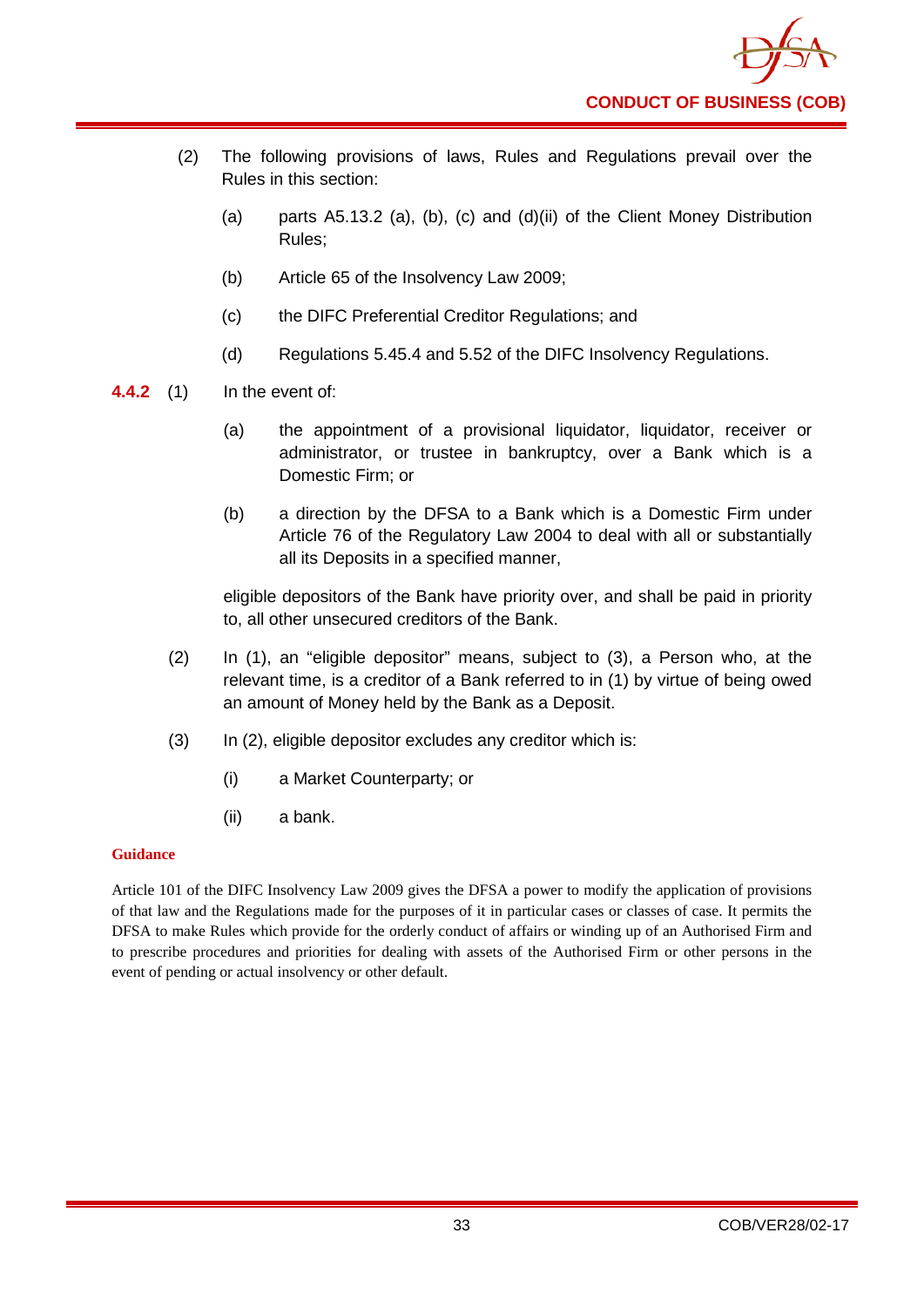

# **5 ADDITIONAL RULES – PROVIDING TRUST SERVICES**

# **5.1 Application**

**5.1.1** This chapter applies to a Trust Service Provider with respect to the conduct of Providing Trust Services.

### **Guidance**

The requirements in chapter 3 also apply to Trust Service Providers.

# **5.2 General**

- **5.2.1** For the purposes of this chapter, a settlor, a trustee or a named beneficiary of a trust in respect of which the Trust Service Provider is engaged in Providing Trust Services may be treated as a Client of the Authorised Firm.
- **5.2.2** A Trust Service Provider must maintain adequate knowledge of, and comply with, all applicable DIFC laws, Rules and Regulations relevant to Providing Trust Services.
- **5.2.3** A Trust Service Provider must be able to demonstrate that it is in compliance with appropriate standards of corporate governance.
- **5.2.4** A Trust Service Provider must transact its business (including the establishing, transferring or closing of business relationships with its Clients) in an expeditious manner where appropriate unless there are reasonable grounds to do otherwise.

### **Exercise of Discretion**

- **5.2.5** Where a Trust Service Provider is responsible for exercising discretion for, or in relation to, its Clients, it must take all reasonable steps to obtain sufficient information in order to exercise, subject to Rule 5.2.6, its discretion or other powers in a proper manner.
- **5.2.6** A Trust Service Provider must only exercise its power or discretion for a proper purpose.
- **5.2.7** The Trust Service Provider must ensure that its understanding of a Client's business is refreshed by means of regular reviews.
- **5.2.8** The Trust Service Provider must ensure that any trustee exercises his discretion in accordance with his fiduciary and other duties under the laws governing the trust of which he is a trustee.

### **Delegation of duties or powers**

**5.2.9** Any delegation of duties or powers by a Trust Service Provider, whether by Power of Attorney or otherwise, must only be entered into for a proper purpose, permissible by law and limited and monitored as appropriate.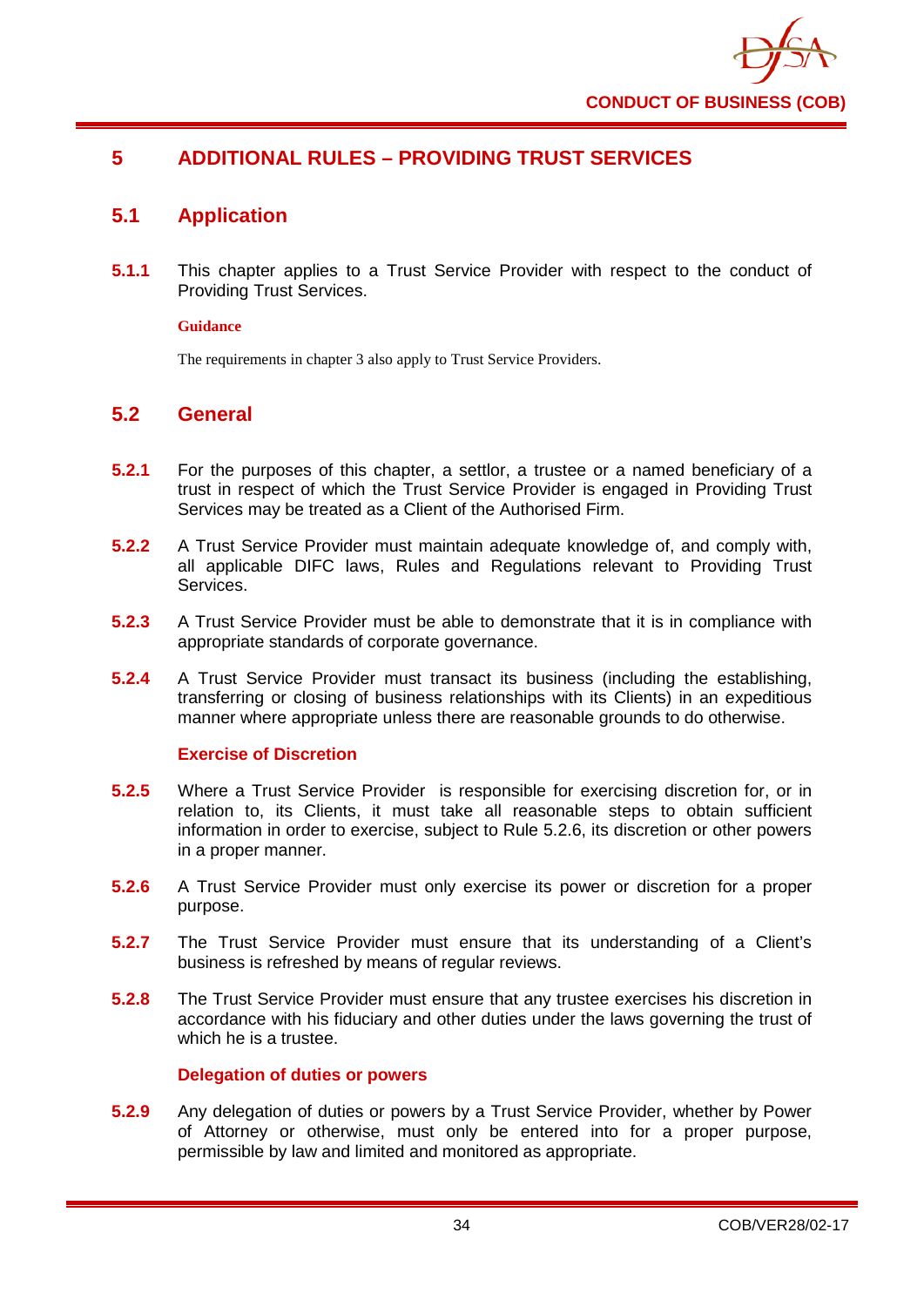

## **5.3 Reviews**

**5.3.1** A Trust Service Provider must ensure that adequate procedures are implemented to ensure that regular reviews at appropriate intervals are conducted in respect of Providing Trust Services to its Clients.

# **5.4 Professional indemnity insurance cover**

- **5.4.1** A Trust Service Provider must maintain professional indemnity insurance cover appropriate to the nature and size of the Trust Service Provider's business.
- **5.4.2** A Trust Service Provider must:
	- (a) provide the DFSA with a copy of its professional indemnity insurance cover; and
	- (b) notify the DFSA of any changes to the cover including termination and renewal.
- **5.4.3** A Trust Service Provider must provide the DFSA on a yearly basis, with the details of the arrangements in force together with evidence of the cover. Any claims in excess of \$10,000 or changes to the arrangements previously notified to the DFSA under this Rule must be notified to the DFSA as they arise.

## **5.5 Dual control**

- **5.5.1** The Trust Service Provider must have adequate internal controls, including having two Persons with appropriate skills and experience managing the business.
- **5.5.2** While a Trust Service Provider may have a single Person with overall responsibility, at least another Person must have the skills and experience to be able to run the business of the Trust Service Provider in the absence of the senior Person and must be in a position to challenge the actions of the senior Person where they consider that those actions may be contrary to the provisions of DIFC Laws, Rules or Regulations or any other applicable legislation, may not be in the interests of the Client, or may be contrary to sound business principles.

# **5.6 Internal reporting**

- **5.6.1** A Trust Service Provider must have arrangements for internal reporting to ensure that the directors or the partners can satisfy themselves that:
	- (a) the requirements of the relevant legislation are being met on an on going basis;
	- (b) the Trust Service Provider's business is being managed according to sound business principles and, in particular, that it can meet its financial commitments as they fall due;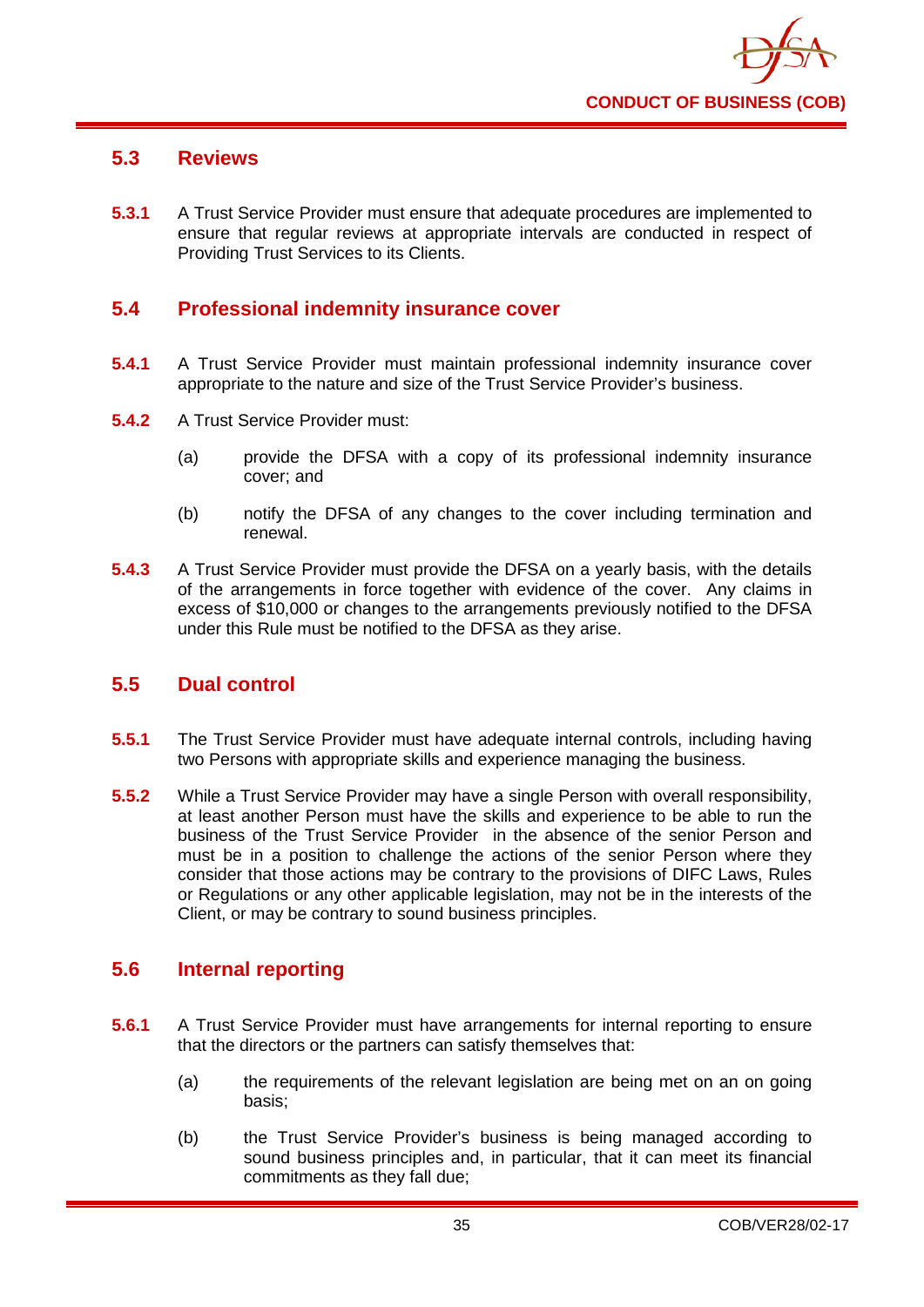

- (c) the affairs of its Clients are being managed in accordance with the service agreements;
- (d) the trustees are acting in accordance with their fiduciary and other duties;
- (e) the affairs of its Clients are being properly monitored and in particular that the Client is not using the trust structure to hide assets from legitimate enquiry, to avoid proper obligations in other jurisdictions or to engage in illegal activities in other jurisdictions;
- (f) the assets of its Clients are properly managed and safeguarded; and
- (g) the recruitment, training and motivation of staff is sufficient to meet the obligations of the business.

## **5.7 Recording of Selection Criteria**

- **5.7.1** Where the Trust Service Provider seeks the advice of a third party in connection with a Client's affairs, for example to advise on or manage investments, the Trust Service Provider must record the criteria for selection of the adviser and the reasons for the selection made.
- **5.7.2** The Trust Service Provider must monitor the performance of the adviser and ensure that it is in a position to change advisers if it is in the interests of the Client.

# **5.8 Qualification and experience of Trust Service Provider staff**

- **5.8.1** Staff employed or Persons recommended by the Trust Service Provider must have appropriate qualifications and experience.
- **5.8.2** A Trust Service Provider must ensure that all transactions or decisions entered into, taken by or on behalf of Clients are properly authorised and handled by Persons with an appropriate level of knowledge, experience, qualifications and status according to the nature and status of the transactions or decisions involved (this applies also to decisions taken by trustees who are recommended by, but not employed by, a Trust Service Provider).
- **5.8.3** A Trust Service Provider must ensure that, each of its officers and employees, agents, Persons acting with its instructions and Persons it recommends to act as trustees have an appropriate understanding of the fiduciary and other duties of a trustee and any duties arising under the laws relevant to the administration and affairs of Clients for which they are acting in the jurisdictions in which they are carrying on business and in which the assets being managed are held.
- **5.8.4** A Trust Service Provider must ensure that staff competence is kept up to date through training and continuous professional development as appropriate.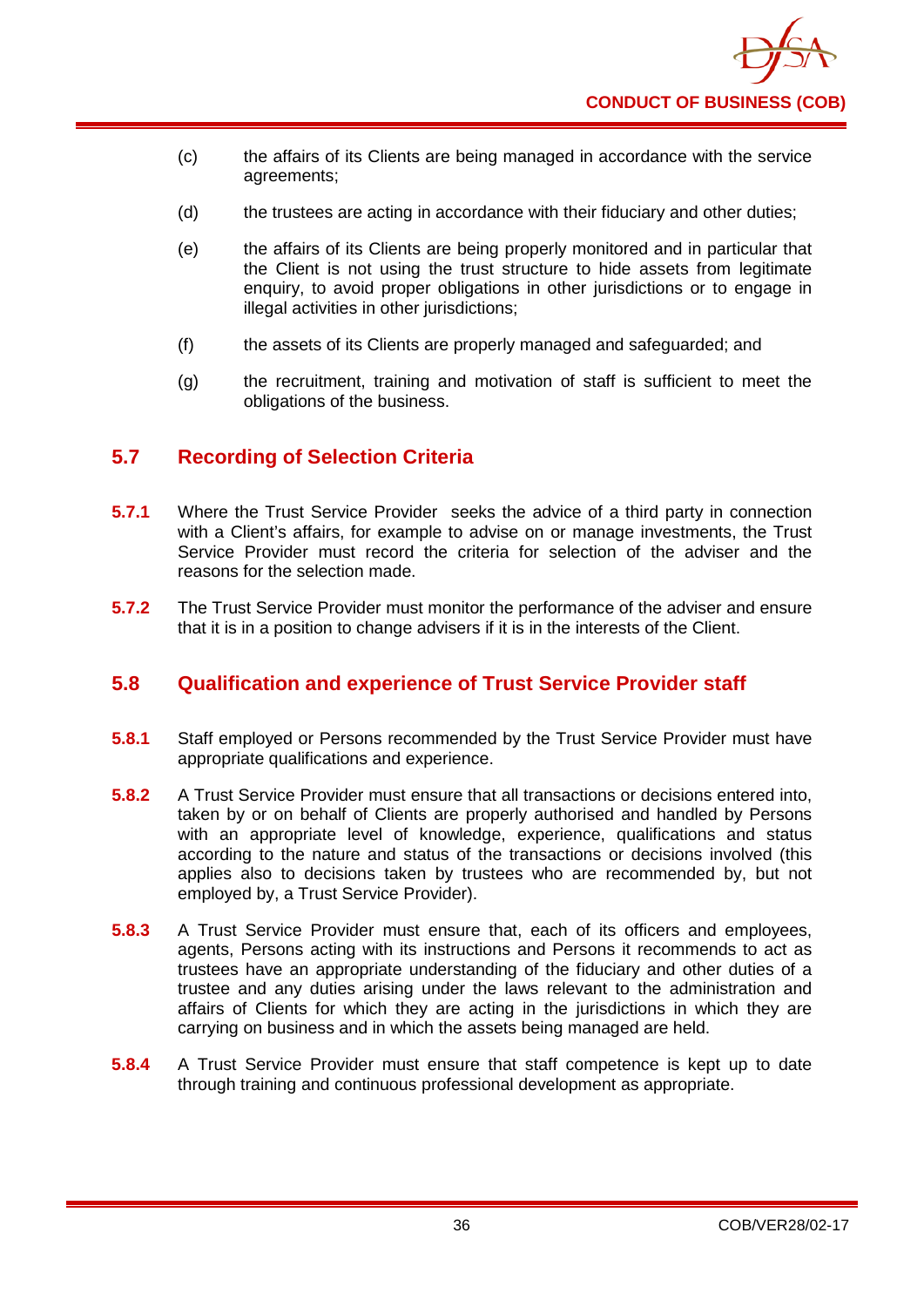

## **5.9 Books and records**

**5.9.1** The books and records of a Trust Service Provider must be sufficient to demonstrate adequate and orderly management of Clients' affairs. A Trust Service Provider must prepare proper accounts, at appropriately regular intervals on the trusts and underlying companies administered for its Clients. Where trusts and underlying companies are governed by the laws of a jurisdiction that require accounts to be kept in a particular form, the Trust Service Provider must meet those requirements. In any case, the Trust Service Provider's books and records must be sufficient to allow the recreation of the transactions of the business and its Clients and to demonstrate what assets are due to each Client and what liabilities are attributable to each Client.

## **5.10 Due diligence**

- **5.10.1** A Trust Service Provider must, at all times, have verified documentary evidence of the settlors, trustees (in addition to the Trust Service Provider itself) and principal named beneficiaries of trusts for which it Provides Trust Services. In the case of discretionary trusts with the capacity for the trustee to add further beneficiaries, a Trust Service Provider must also have verified, where reasonably possible, documentary evidence of any Person who receives a distribution from the trust and any other Person who is named in a memorandum or letter of wishes as being a likely recipient of a distribution from a trust.
- **5.10.2** A Trust Service Provider must demonstrate that it has knowledge of the source of funds that have been settled into trusts or have been used to provide capital to companies, or have been used in transactions with which the Trust Service Provider has an involvement.

# **5.11 Fitness and Propriety of Persons acting as trustees**

- **5.11.1** Where a Trust Service Provider arranges for a Person who is not an employee of the Trust Service Provider to act as trustee for a Client of the Trust Service Provider, the Trust Service Provider must ensure that such Person is fit and proper.
- **5.11.2** A Trust Service Provider must notify the DFSA of the appointment of a Person under Rule 5.11.1, including the name and business address if applicable and the date of commencement of the appointment.
- **5.11.3** Prior to the appointment of such a Person to act as a trustee, the Trust Service Provider must take reasonable steps to ensure that the Person has the required skills, experience and resources to act as a trustee for a Client of the Trust Service Provider.
- **5.11.4** A Trust Service Provider must notify the DFSA immediately if the appointment of such a Person is or is about to be terminated, or on the resignation of such Person. giving the reasons for the resignation and the measures which have been taken to ensure that a new trustee has been appointed.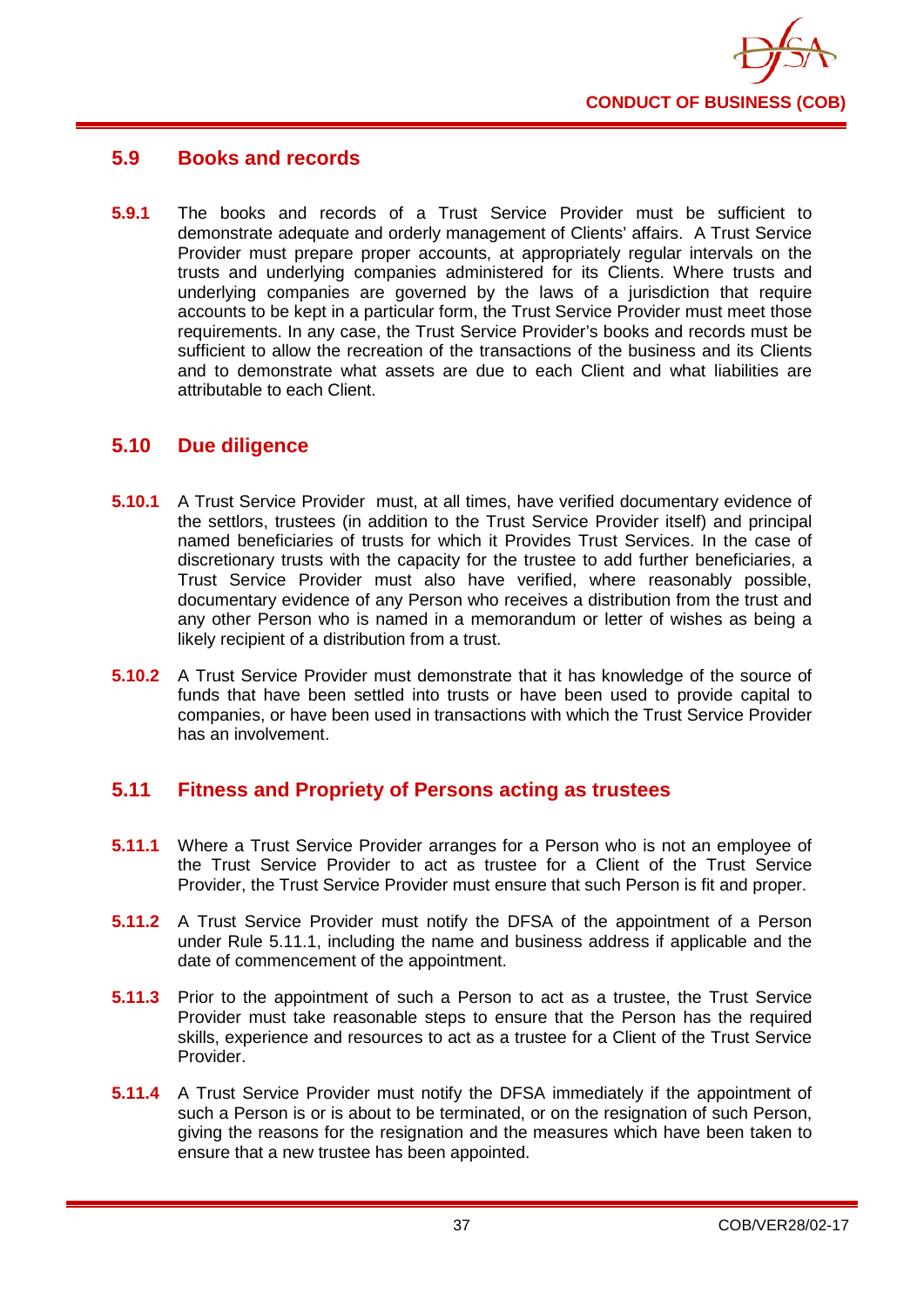

**5.11.5** A Person appointed to act as trustee for a Client of a Trust Service Provider who is not an Employee of the Trust Service Provider, must agree in writing to be bound by and comply with the same legal and regulatory requirements as if he were an Employee of the Trust Service Provider.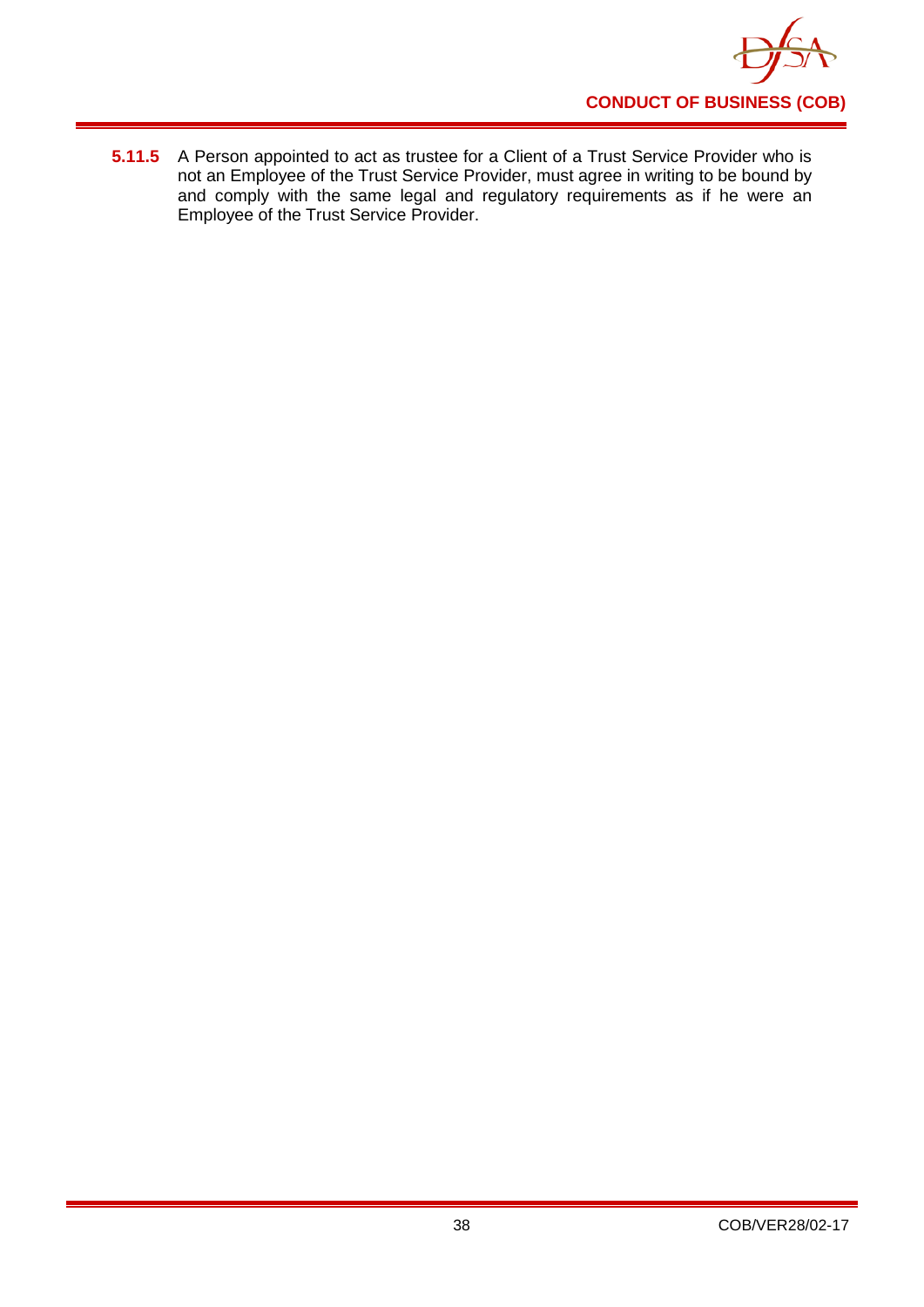

# **6 ADDITIONAL RULES - INVESTMENT BUSINESS**

# **6.1 Application**

**6.1.1** The Rules in this chapter apply to an Authorised Firm when conducting Investment Business. The requirements in this chapter apply to an Authorised Firm regardless of the classification of the Client, unless expressly provided otherwise.

### **Guidance**

The requirements in chapter 3 also apply to the conduct of Investment Business.

# **6.2 Personal account transactions**

### **Conditions for personal account transactions**

- **6.2.1** An Authorised Firm must establish and maintain adequate policies and procedures so as to ensure that:
	- (a) an Employee does not undertake a Personal Account Transaction unless:
		- (i) the Authorised Firm has, in a written notice, drawn to the attention of the Employee the conditions upon which the Employee may undertake Personal Account Transactions and that the contents of such a notice are made a term of his contract of employment or services;
		- (ii) the Authorised Firm has given its written permission to that Employee for that transaction or to transactions generally in Investments of that kind; and
		- (iii) the transaction will not conflict with the Authorised Firm's duties to its Clients;
	- (b) it receives prompt notification or is otherwise aware of each Employee's Personal Account Transactions; and
	- (c) if an Employee's Personal Account Transactions are conducted with the Authorised Firm, each Employee's account must be clearly identified and distinguishable from other Clients' accounts.
- **6.2.2** The written notice in Rule 6.2.1(a)(i) must make it explicit that, if an Employee is prohibited from undertaking a Personal Account Transaction, he must not, except in the proper course of his employment:
	- (a) procure another Person to enter into such a Transaction; or
	- (b) communicate any information or opinion to another Person if he knows, or ought to know, that the Person will as a result, enter into such a Transaction or procure some other Person to do so.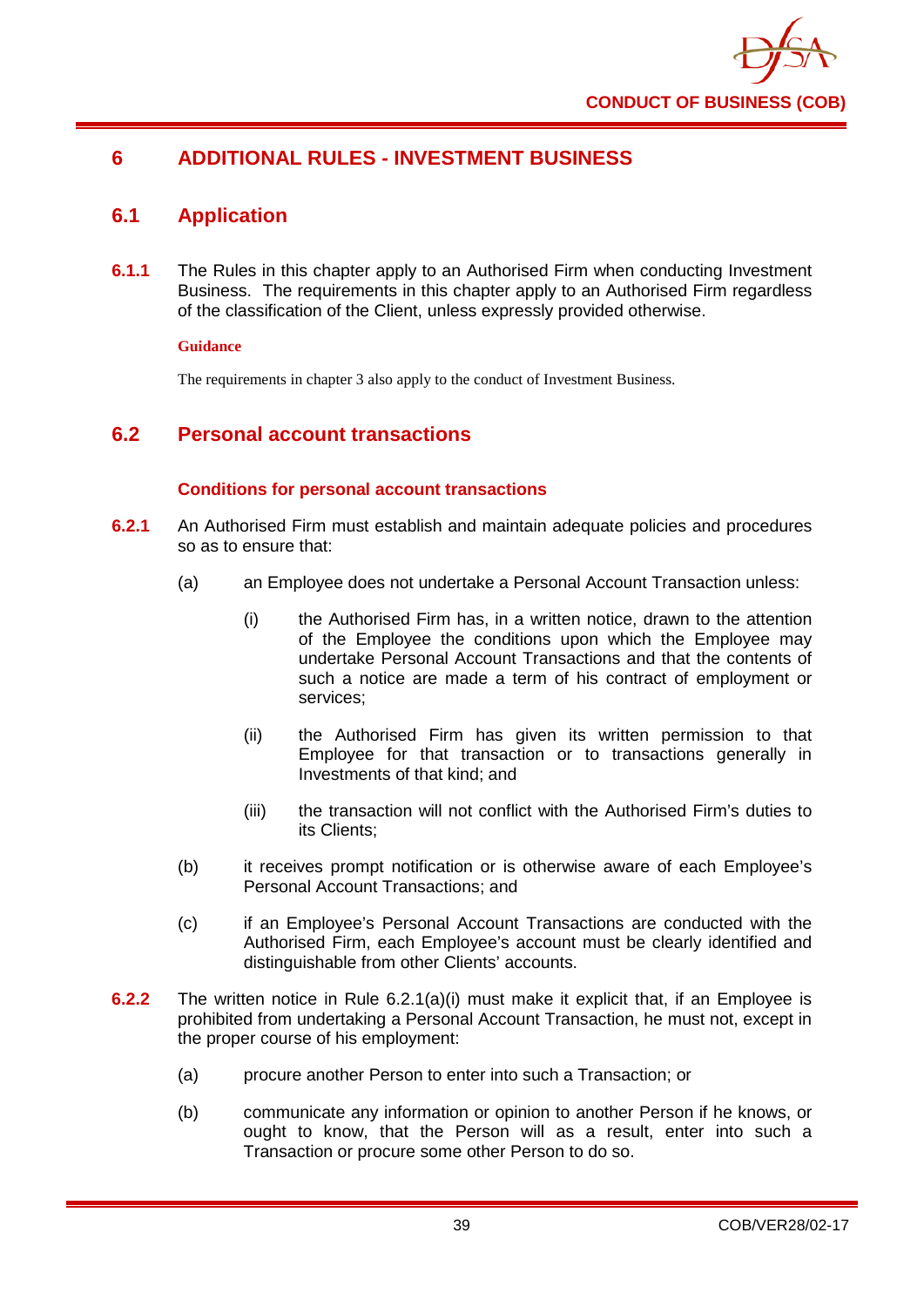- **6.2.3** Where an Authorised Firm has taken reasonable steps to ensure that an Employee will not be involved to any material extent in, or have access to information about, the Authorised Firm's Investment Business, then the Authorised Firm need not comply with the requirements in Rule 6.2.1 in respect of that Employee.
- **6.2.4** An Authorised Firm must establish and maintain procedures and controls so as to ensure that an Investment Analyst does not undertake a Personal Account Transaction in an Investment if the Investment Analyst is preparing Investment Research:
	- (a) on that Investment or its Issuer; or
	- (b) on a related investment, or its Issuer:

until the Investment Research is published or made available to the Authorised Firm's Clients.

## **Record Keeping**

- **6.2.5** (1) An Authorised Firm must maintain and keep a record of:
	- (a) the written notice setting out the conditions for Personal Account Transactions under Rule 6.2.1(a)(i);
	- (b) each permission given or denied by the Authorised Firm under Rule 6.2.1(a)(ii);
	- (c) each notification made to it under Rule 6.2.1(b); and
	- (d) the basis upon which the Authorised Firm has ascertained that an Employee will not be involved in to any material extent, or have access to information about, the Authorised Firm's Investment Business for the purposes of Rule 6.2.3.
	- (2) The records in (1) must be retained for a minimum of six years from the date of:
		- (a) in  $(1)(a)$  and  $(1)(d)$ , termination of the employment contract of each Employee;
		- (b) in (1)(b), each permission given or denied by the Authorised Firm; and
		- $(c)$  in  $(1)(c)$ , each notification made to the Authorised Firm.

# **6.3 Investment research and offers of securities**

### **Application**

**6.3.1** This section applies to an Authorised Firm preparing or publishing Investment Research.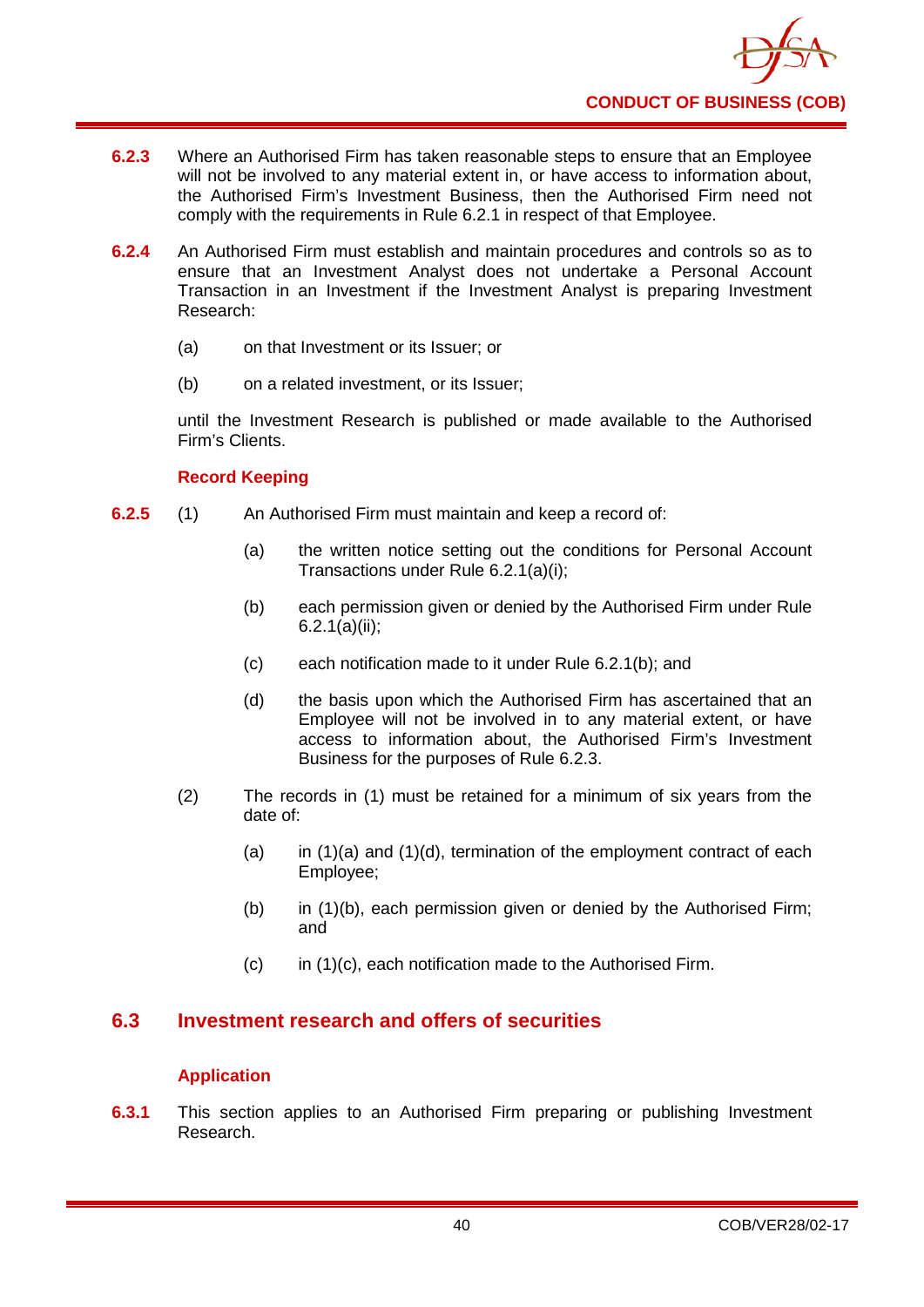

Investment Research is seen as a significant potential source of conflicts of interest within an Authorised Firm and therefore an Authorised Firm preparing or publishing investment research is expected to have adequate procedures, systems and controls to manage effectively any conflicts that arise.

- **6.3.2** An Authorised Firm that prepares and publishes Investment Research must have adequate procedures and controls to ensure:
	- (a) the effective supervision and management of Investment Analysts;
	- (b) that the actual or potential conflicts of interest are proactively managed in accordance with section 3.5 ;
	- (c) that the Investment Research issued to Clients is impartial; and
	- (d) that the Investment Research contains the disclosures described under Rules 6.3.3 and 6.3.4.

#### **Guidance**

An Authorised Firm's procedures, controls and internal arrangements, which may include Chinese Walls, should limit the extent of Investment Analysts participation in corporate finance business and sales and trading activities, and ensure remuneration structures do not affect their independence.

### **Disclosures in investment research**

- **6.3.3** When an Authorised Firm publishes Investment Research, it must take reasonable steps to ensure that the Investment Research:
	- (a) clearly identifies the types of Clients for whom it is principally intended;
	- (b) distinguishes fact from opinion or estimates, and includes references to sources of data and any assumptions used;
	- (c) specifies the date when it was first published;
	- (d) specifies the period the ratings or recommendations are intended to cover;
	- (e) contains a clear and unambiguous explanation of the rating or recommendation system used;
	- (f) includes a distribution of the different ratings or recommendations, in percentage terms:
		- (i) for all Investments;
		- (ii) for Investments in each sector covered; and
		- (iii) for Investments, if any, where the Authorised Firm has undertaken corporate finance business with or for the Issuer over the past 12 months; and
	- (g) if intended for use only by a Professional Client or Market Counterparty, contains a clear warning that it should not be relied upon by or distributed to Retail Clients.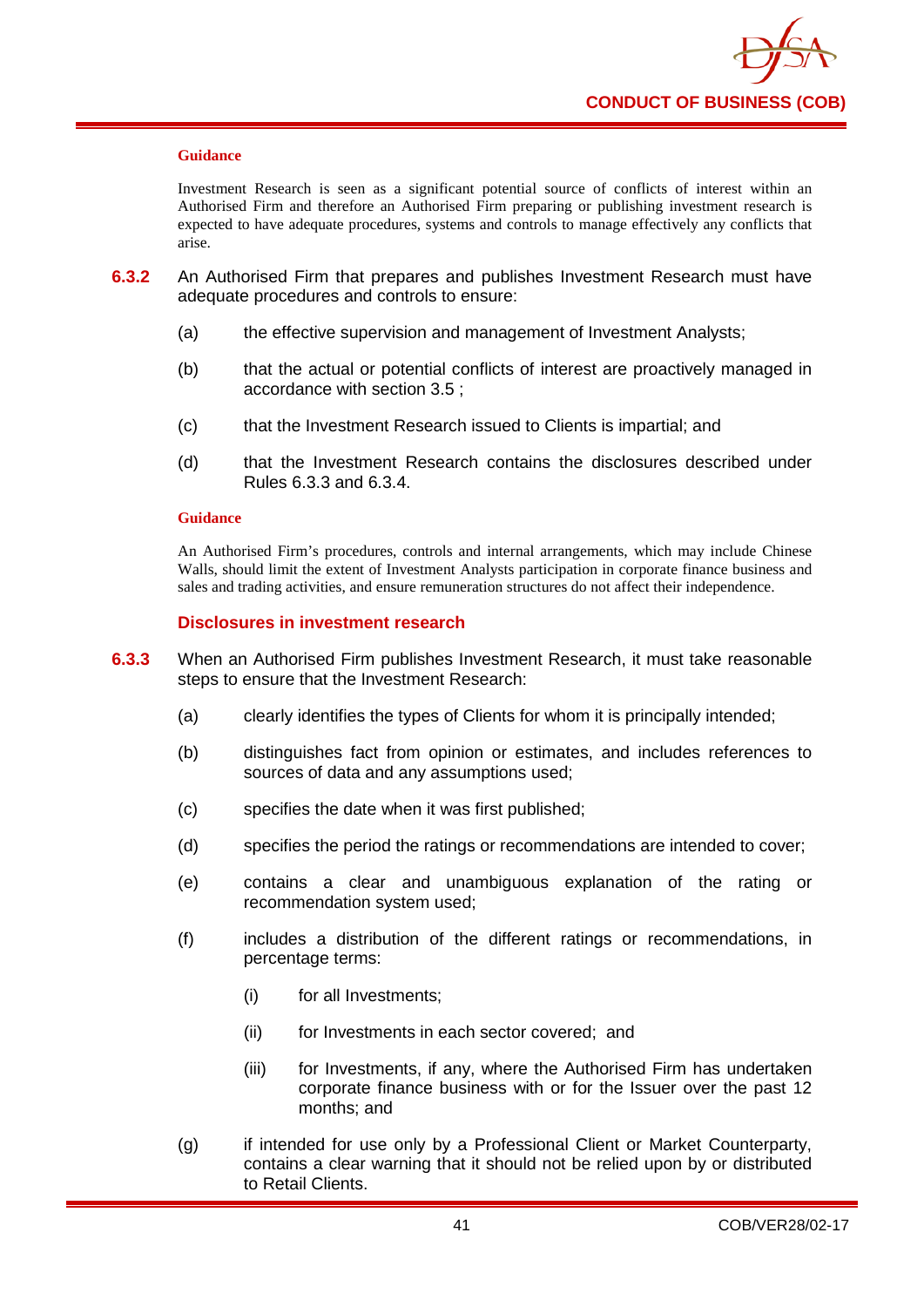

An Authorised Firm may consider including a price chart or line graph depicting the performance of the Investment for the period that the Authorised Firm has assigned a rating or recommendation for that investment, including the dates on which the ratings were revised for the purposes of the requirements such as in (d) and (e) of Rule 6.3.3.

- **6.3.4** For the purposes of this section, an Authorised Firm must take reasonable steps to ensure that when it publishes Investment Research, and in the case where a representative of the Authorised Firm makes a Public Appearance, disclosure is made of the following matters:
	- (a) any financial interest or material interest that the Investment Analyst or a Close Relative of the analyst has, which relates to the Investment;
	- (b) the reporting lines for Investment Analysts and their remuneration arrangements where such matters give rise to any conflicts of interest which may reasonably be likely to impair the impartiality of the Investment Research;
	- (c) any shareholding by the Authorised Firm or its Associate of 1% or more of the total issued share capital of the Issuer;
	- (d) if the Authorised Firm or its Associate acts as corporate broker for the Issuer;
	- (e) any material shareholding by the Issuer in the Authorised Firm;
	- (f) any corporate finance business undertaken by the Authorised Firm with or for the Issuer over the past 12 months, and any future relevant corporate finance business initiatives; and
	- (g) that the Authorised Firm is a Market Maker in the Investment, if that is the case.

### **Guidance**

The requirements in Rule 6.3.4(a) and (b) apply to an Authorised Firm in addition to other requirements in the DFSA Rulebook. For example, an Authorised Firm is required to take reasonable steps to identify actual or potential conflicts of interest and then prevent or manage them under GEN Rule 4.2.7 (Principle 7 – Conflicts of Interest). Further, COB Rule 6.3.2 requires an Authorised Firm to have adequate procedures and controls when it prepares or publishes Investment Research.

### **Restrictions on publication**

- **6.3.5** If an Authorised Firm acts as a manager or co-manager of an initial public offering or a secondary offering, it must take reasonable steps to ensure that:
	- (a) it does not publish Investment Research relating to the Investment during a Quiet Period; and
	- (b) an Investment Analyst from the Authorised Firm does not make a Public Appearance relating to that Investment during a Quiet Period.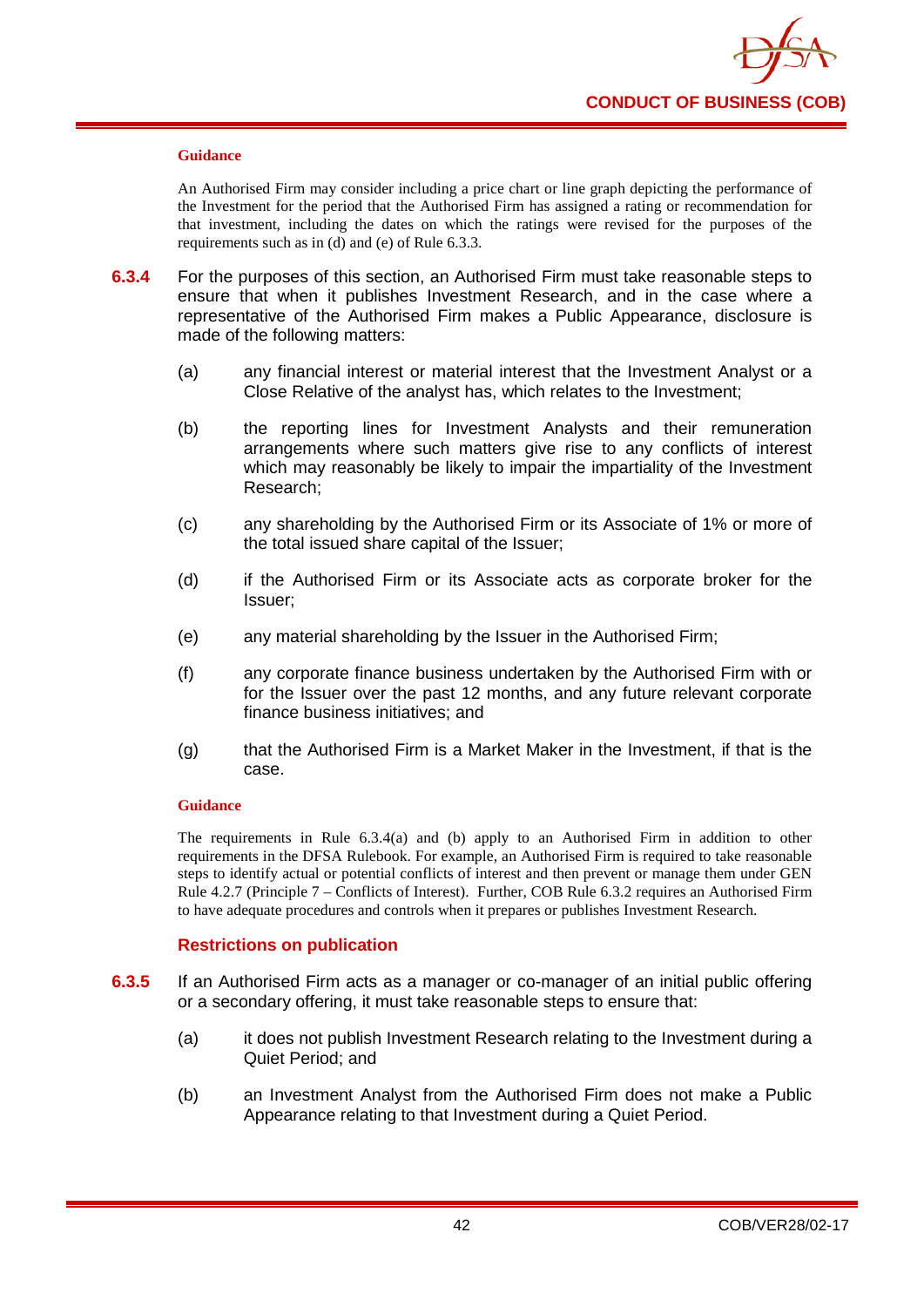

The DFSA does not consider the same conflicts of interest mentioned in this section arise if an Investment Analyst prepares Investment Research solely for an Authorised Firm's own use and not for publication. For example, if the research material is prepared solely for the purposes of the Authorised Firm's proprietary trading then the use of this information would fall outside the restrictions placed on publications.

#### **Restriction on own account transactions**

- **6.3.6** (1) Unless Rule 6.2.2 applies, an Authorised Firm or its Associate must not knowingly execute an Own Account Transaction in an Investment or related Investments, which is the subject of Investment Research, prepared either by the Authorised Firm or its Associate, until the Clients for whom the Investment Research was principally intended have had a reasonable opportunity to act upon it.
	- (2) The restriction in (1) does not apply if:
		- (a) the Authorised Firm or its Associate is a Market Maker in the relevant Investment;
		- (b) the Authorised Firm or its Associate undertakes an Execution-Only Transaction for a Client; or
		- (c) it is not expected to materially affect the price of the Investment.

#### **Guidance**

The exceptions in Rule 6.3.6(2) allow an Authorised Firm to continue to provide key services to the market and to its Clients even if the Authorised Firm would be considered to have knowledge of the timing and content of the Investment Research which is intended for publication to Clients, for example when it is impractical for an Authorised Firm to put in place a Chinese Wall because the Authorised Firm has few Employees or cannot otherwise separate its functions.

#### **Offers of securities**

**6.3.7** When an Authorised Firm carries out a mandate to manage an Offer of Securities, it must implement adequate internal arrangements, in accordance with section 3.5, to manage any conflicts of interest that may arise as a result of the Authorised Firm's duty to two distinct sets of Clients namely the corporate finance Client and the investment Client.

### **Disclosure**

- **6.3.8** For the purposes of Rule 6.3.7, when an Authorised Firm accepts a mandate to manage an Offer, it must take reasonable steps to disclose to its corporate finance Client:
	- (a) the process the Authorised Firm proposes to adopt in order to determine what recommendations it will make about allocations for the Offer;
	- (b) details of how the target investor group, to whom it is planned to Offer the Securities, will be identified;
	- (c) the process through which recommendations are prepared and by whom; and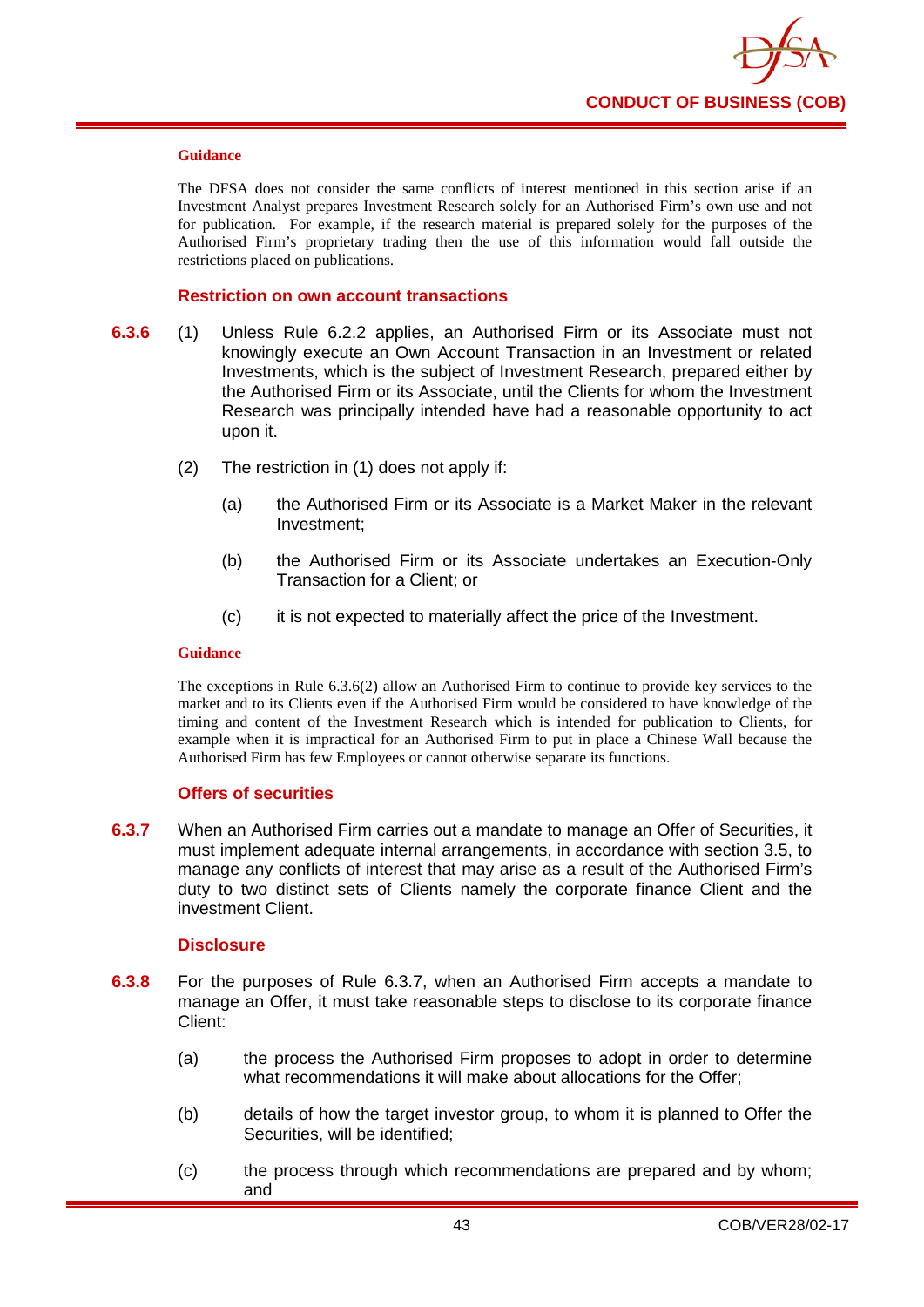(d) (if relevant) that it may recommend placing Securities with a Client of the Authorised Firm for whom the Authorised Firm provides other services, with the Authorised Firm's own proprietary book, or with an Associate, and that this represents a potential conflict of interest.

### **Guidance**

It is the DFSA's expectation that an Authorised Firm's procedures to identify and manage conflicts of interest should extend to the allocation process for an offering of Securities.

# **6.4 Best execution**

## **Application**

- **6.4.1** (1) The Rules in this section do not apply to an Authorised Firm with respect to any Transaction which:
	- (a) it undertakes with a Market Counterparty;
	- (b) it carries out for the purposes of managing a Fund of which it is the Fund Manager;
	- (c) is an Execution-Only Transaction; or
	- (d) it undertakes on an MTF which it operates.
	- (2) Where an Authorised Firm undertakes an Execution-Only Transaction with or for a Client, the Authorised Firm is not relieved from providing best execution in respect of any aspect of that Transaction which lies outside the Client's specific instructions.

### **Providing best execution**

- **6.4.2** (1) When an Authorised Firm agrees, or decides in the exercise of its discretion, to Execute any Transaction with or for a Client in an Investment, it must provide best execution.
	- (2) An Authorised Firm provides best execution if it takes reasonable care to determine the best overall price available for that Investment under the prevailing market conditions and deals at a price which is no less advantageous to that Client.
	- (3) An Authorised Firm which is an ATS Operator is not required to provide best execution for Persons who are its Clients in circumstances where such Persons are dealing with each other on the Authorised Firm's ATS and the Authorised Firm is not acting for or on behalf of any such Persons in relation to a deal on that ATS.

### **Requirements**

**6.4.3** In determining whether an Authorised Firm has taken reasonable care to provide the best overall price for a Client in accordance with Rule 6.4.2, the DFSA will have regard to whether an Authorised Firm has: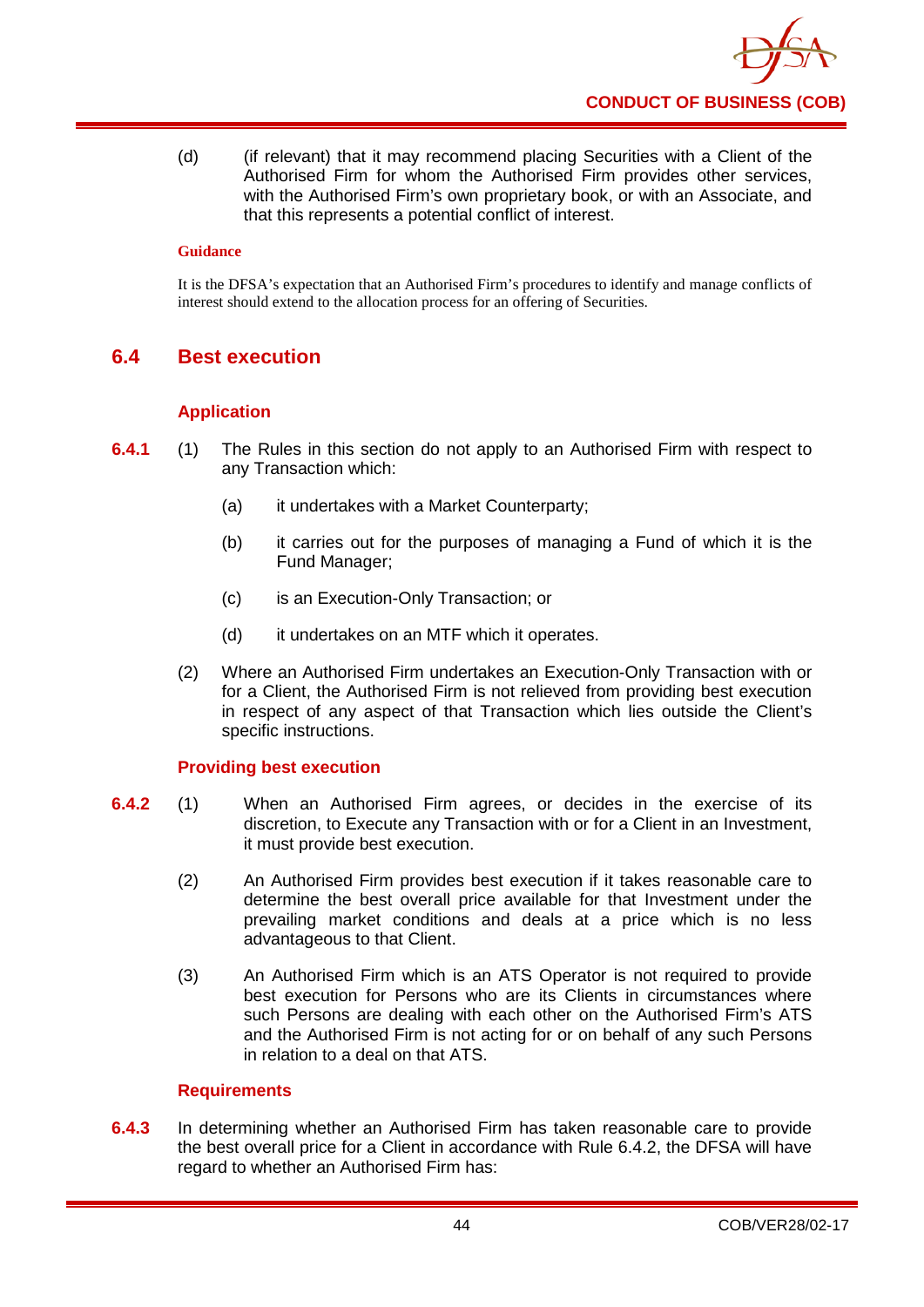

- (a) discounted any fees and charges previously disclosed to the Client;
- (b) not taken a Mark-up or Mark-down from the price at which it Executed the Transaction, unless this is disclosed to the Client; and
- (c) had regard to price competition or the availability of a range of price sources for the execution of its Clients' Transactions. In the case where the Authorised Firm has access to prices of different Authorised Market Institutions, other regulated financial markets or alternative trading systems, it must Execute the Transaction at the best overall price available having considered other relevant factors.
- **6.4.4** If another Person is responsible for the execution of a Transaction an Authorised Firm may rely on that Person to provide best execution where that Person has undertaken to provide best execution in accordance with this section.

When determining best execution, an Authorised Firm should consider the direct costs and indirect costs and the relevant order type and size, settlement arrangements and timing of a Client's order that could affect decisions on when, where and how to trade.

## **6.5 Non-market price transactions**

### **Application**

- **6.5.1** (1) Subject to (2), this section applies to an Authorised Firm conducting Investment Business regardless of the classification of the Client.
	- (2) This section does not apply to a Client to whom a Person operating an MTF provides its MTF services.

### **General prohibition**

- **6.5.2** (1) An Authorised Firm must not enter into a non-market price Transaction in any capacity, with or for a Client, unless it has taken reasonable steps to ensure that the Transaction is not being entered into by the Client for an improper purpose.
	- (2) The requirement in (1) does not apply in relation to a non-market price Transaction subject to the Rules of an Authorised Market Institution or regulated exchange.

### **Record keeping**

**6.5.3** An Authorised Firm must make and retain, for a minimum of six years, a record of the steps it has taken in relation to each Transaction under this section.

### **Guidance**

1. A non-market price Transaction is a Transaction where the dealing rate or price paid by the Authorised Firm or its Client differs from the prevailing market rate or price to a material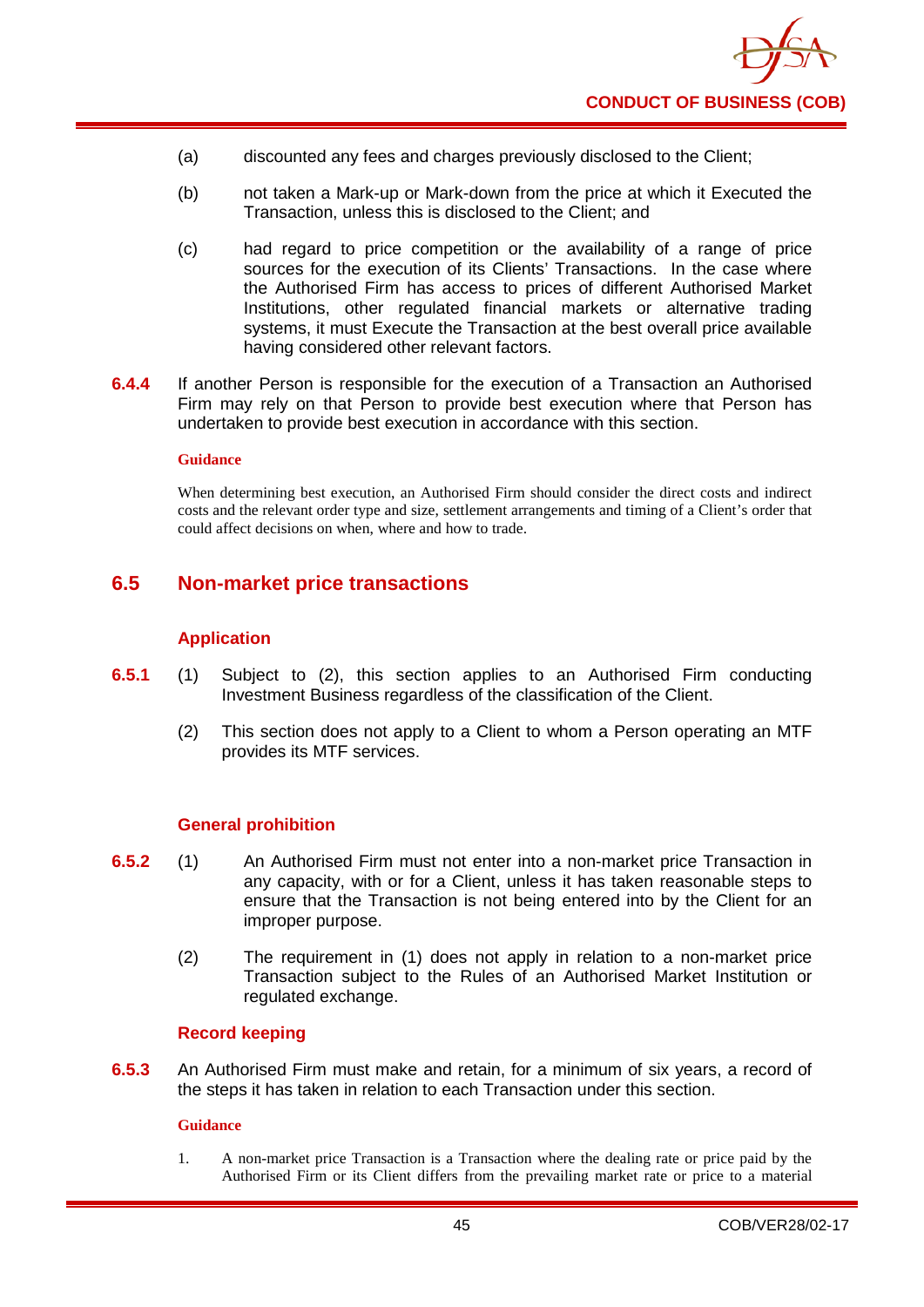

extent or the Authorised Firm or its Client gives materially more or less in value than it receives in return.

2. In general, Authorised Firms should undertake transactions at the prevailing market price. Failure to do this may result in an Authorised Firm participating, whether deliberately or unknowingly, in the concealment of a profit or loss, or in the perpetration of a fraud.

# **6.6 Aggregation and allocation**

## **Application**

- **6.6.1** The Rules in this section do not apply to an Authorised Firm with respect to any Transaction which:
	- (a) it undertakes with a Market Counterparty;
	- (b) it carries out for the purposes of managing a Fund of which it is the Fund Manager; or
	- (c) is undertaken on an MTF which it operates.

### **Aggregation of orders**

- **6.6.2** An Authorised Firm may aggregate an order for a Client with an order for other Clients or with an order for its own account only where:
	- (a) it is unlikely that the aggregation will operate to the disadvantage of any of the Clients whose Transactions have been aggregated;
	- (b) the Authorised Firm has disclosed in writing to the Client that his order may be aggregated and that the effect of the aggregation may operate on some occasions to his disadvantage;
	- (c) the Authorised Firm has made a record of the intended basis of allocation and the identity of each Client before the order is effected; and
	- (d) the Authorised Firm has in place written standards and policies on aggregation and allocation which are consistently applied and should include the policy that will be adopted when only part of the aggregated order has been filled.

### **Allocation of investments**

- **6.6.3** Where an Authorised Firm has aggregated a Client order with an order for other Clients or with an order for its own account, and part or all of the aggregated order has been filled, it must:
	- (a) promptly allocate the Investments concerned;
	- (b) allocate the Investments in accordance with the stated intention;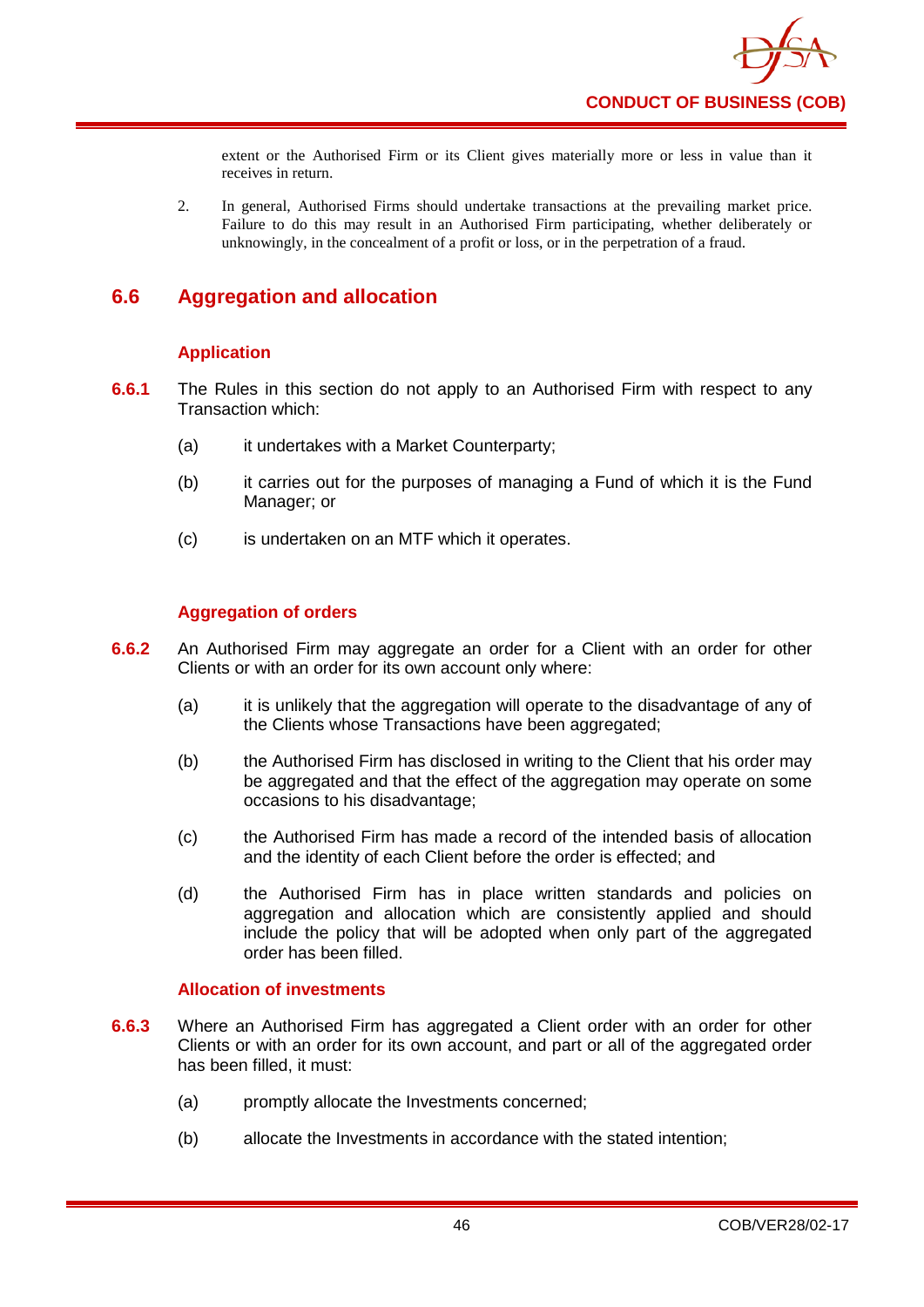

- (c) ensure the allocation is done fairly and uniformly by not giving undue preference to itself or to any of those for whom it dealt; and
- (d) make and maintain a record of:
	- (i) the date and time of the allocation;
	- (ii) the relevant Investments:
	- (iii) the identify of each Client concerned; and
	- (iv) the amount allocated to each Client and to the Authorised Firm recorded against the intended allocation as required in (b).

### **Record keeping**

**6.6.4** An Authorised Firm must retain the records required in Rules 6.6.2 (d) and 6.6.3 for six years from the date on which the order is allocated.

## **6.7 Record keeping – voice and electronic communications**

- **6.7.1** (1) An Authorised Firm must, subject to (2), take reasonable steps to ensure that it makes and retains recordings of its voice and electronic communications when such communications are with a Client or with another Person in relation to a Transaction, including the receiving or passing of related instructions.
	- (2) The obligation in (1) does not apply in relation to voice and electronic communications which are not intended to lead to the conclusion of a specific Transaction and are general conversations or communications about market conditions.

#### **Guidance**

The effect of Rule 6.7.1 is that an Authorised Firm may conduct the kind of business contemplated in (1) over a mobile phone or other handheld electronic communication device but only if the Authorised Firm is able to record such communications. Further, mere transmission of instructions by front office personnel to back office personnel within an Authorised Firm would not ordinarily be subject to this Rule.

- **6.7.2** (1) An Authorised Firm must be able to demonstrate prompt accessibility of all records.
	- (2) Records must be maintained in comprehensible form or must be capable of being promptly so reproduced.
	- (3) The Authorised Firm must make and implement appropriate procedures to prevent unauthorised alteration of its records.
- **6.7.3** Voice and electronic communication recordings must be retained for a minimum of six months.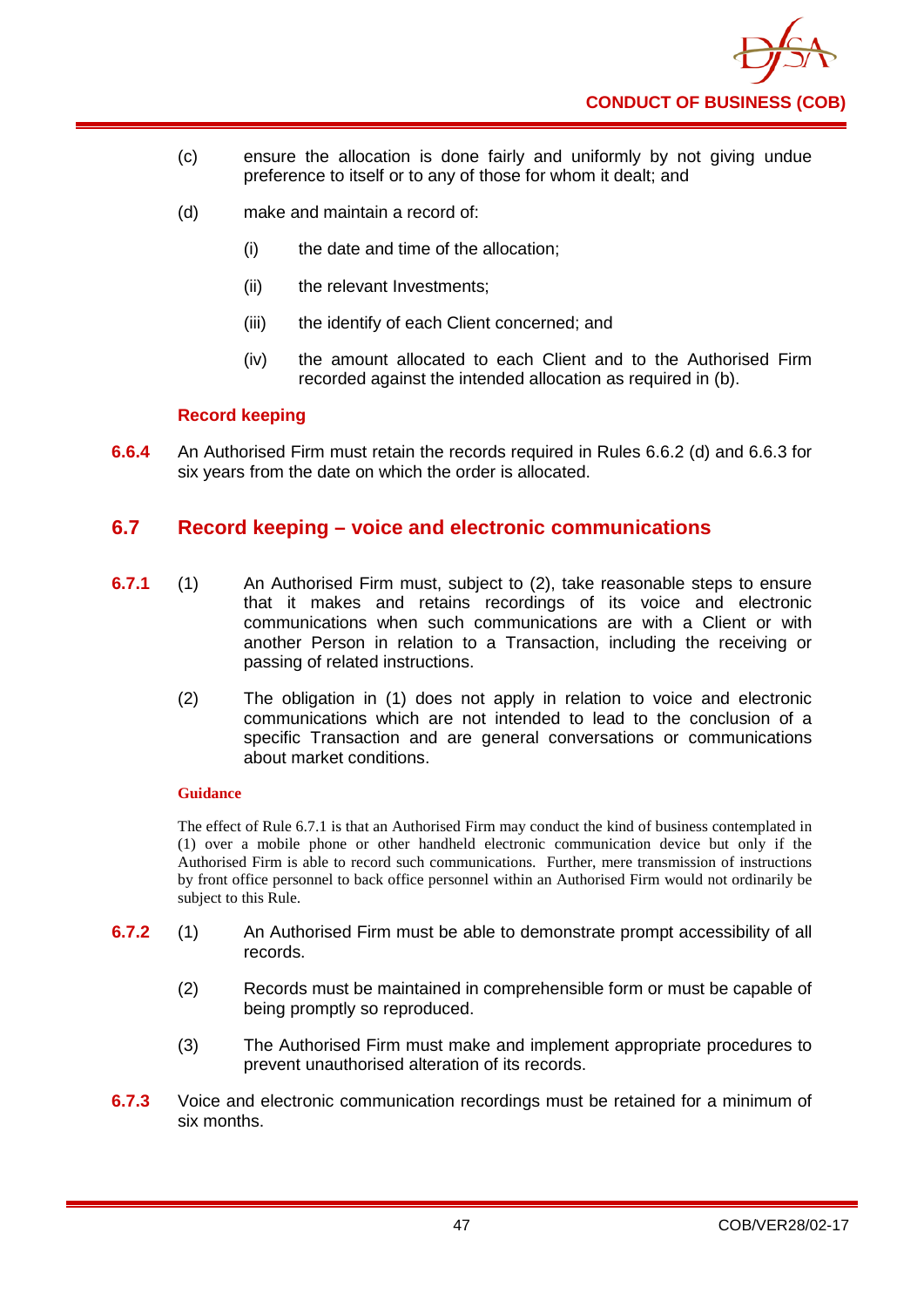

### **Records of orders and transactions**

- **6.7.4** (1) When an Authorised Firm receives a Client order or in the exercise of its discretion decides upon a Transaction, it must promptly make a record of the information set out in App1 under Rule A1.1.1.
	- (2) When an Authorised Firm Executes a Transaction, it must promptly make a record of the information set out in App1 under Rule A1.1.2.
	- (3) When an Authorised Firm passes a Client order to another Person for Execution, it must promptly make a record of the information set out in App 1 under Rule A1.1.3.
- **6.7.5** The records referred to in Rule 6.7.4 must be retained by an Authorised Firm for a minimum of six years.

## **6.8 Other dealing rules**

### **Application**

- **6.8.1** (1) Subject to (2), the Rules in this section, other than Rule 6.8.7, do not apply to an Authorised Firm with respect to any Transaction which it:
	- (a) undertakes with a Market Counterparty; or
	- (b) carries out for the purposes of managing a Fund of which it is the Fund Manager.
	- (2) The Rules in this section do not apply to an Authorised Firm in respect of any Transactions which it undertakes on an MTF which it operates.

### **Churning**

- **6.8.2** (1) An Authorised Firm must not Execute a Transaction for a Client in its discretion or advise any Client to transact with a frequency or in amounts to the extent that those Transactions might be deemed to be excessive.
	- (2) The onus will be on the Authorised Firm to ensure that such Transactions were fair and reasonable at the time they were entered into.

### **Timely execution**

- **6.8.3** (1) Once an Authorised Firm has agreed or decided to enter into a Transaction for a Client, it must do so as soon as reasonably practical.
	- (2) An Authorised Firm may postpone the execution of a Transaction in (1) if it has taken reasonable steps to ensure that it is in the best interests of the Client.

### **Fairly and in due turn**

**6.8.4** An Authorised Firm must deal with Own Account Transactions and Client Transactions fairly and in due turn.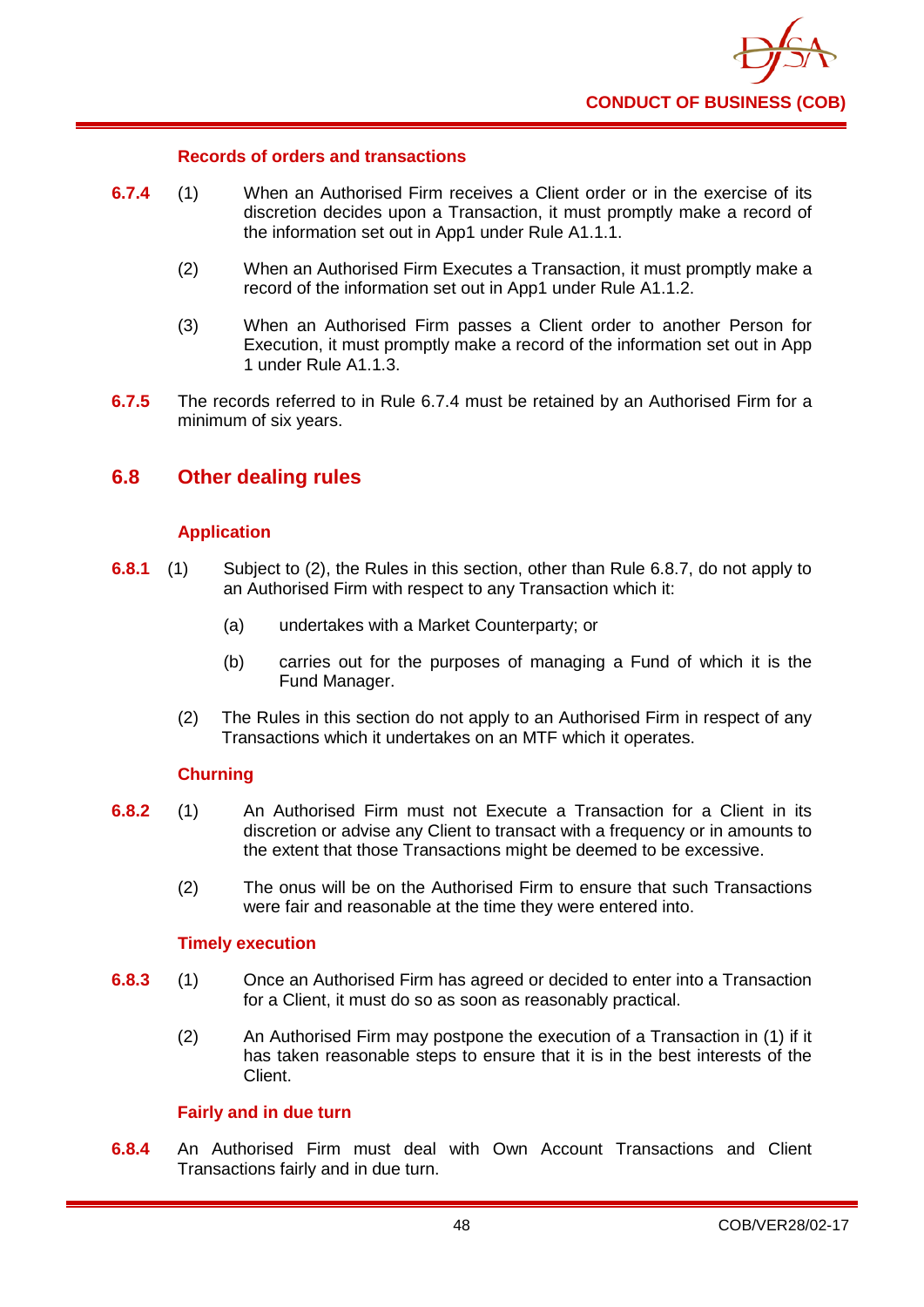

### **Averaging of prices**

- **6.8.5** (1) An Authorised Firm may execute a series of Transactions on behalf of a Client within the same trading day or within such other period as may be agreed in writing by the Client, to achieve one investment decision or objective, or to meet Transactions which it has aggregated.
	- (2) If the Authorised Firm does so, it may determine a uniform price for the Transactions executed during the period, calculated as the weighted average of the various prices of the Transactions in the series.

### **Timely allocation**

- **6.8.6** (1) An Authorised Firm must ensure that a Transaction it Executes is promptly allocated.
	- (2) The allocation must be:
		- (a) to the account of the Client on whose instructions the Transaction was executed;
		- (b) in respect of a discretionary Transaction, to the account of the Client or Clients with or for whom the Authorised Firm has made and recorded, prior to the Transaction, a decision in principle to execute that Transaction; or
		- (c) in all other cases, to the account of the Authorised Firm.

### **Direct Electronic Access**

- **6.8.7** Where an Authorised Firm provides a Client (including a Market Counterparty) with direct electronic access to an Authorised Market Institution, Alternative Trading System, Regulated Exchange or regulated multilateral trading facility, the Authorised Firm must:
	- (a) establish and maintain policies, procedures, systems and controls to limit or prevent a Client from placing an order that would result in the Authorised Firm exceeding its existing position limits or credit limits; and
	- (b) ensure that such policies, procedures, systems and controls remain appropriate and effective on an on-going basis.

#### **Guidance**

An Authorised Firm should undertake on-going monitoring of its systems and controls to ensure that they are operating effectively and as intended and remain appropriate.

# **6.9 Confirmation notes**

### **Application**

**6.9.1** The Rules in this section do not apply to an Authorised Firm with respect to any Transaction which it: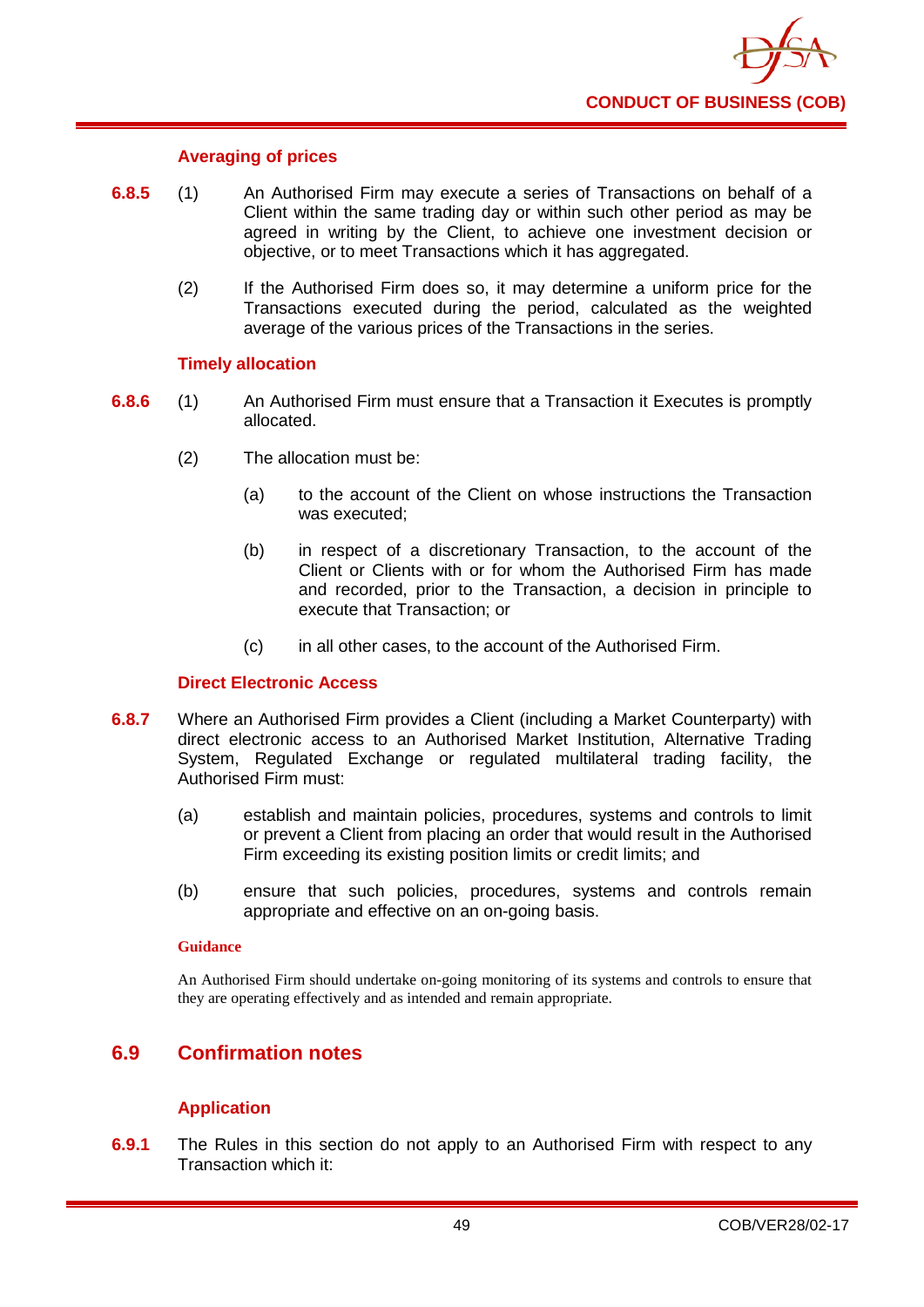- (a) undertakes with a Market Counterparty; or
- (b) carries out for the purposes of managing a Fund of which it is the Fund Manager.

### **Sending confirmation notes**

- **6.9.2** (1) When an Authorised Firm Executes a Transaction in an Investment for a Client, it must ensure a confirmation note is sent to the Client as soon as possible and in any case no later than 2 business days following the date of Execution of the Transaction.
	- (2) Where an Authorised Firm has executed a Transaction or series of Transactions in accordance with Rule 6.8.5, the Authorised Firm must send a confirmation note relating to those Transactions as soon as possible, but no later than 2 business days following the last Transaction.
	- (3) The confirmation note must include the details of the Transaction in accordance with App3 section A3.1.
	- (4) An Authorised Firm is not required to issue a confirmation note where a Professional Client has advised in writing that he does not wish to receive such confirmation notes.

### **Record keeping**

**6.9.3** An Authorised Firm must retain a copy of each confirmation note sent to a Client and retain it for a minimum of six years from the date of despatch.

## **6.10 Periodic statements**

### **Application**

- **6.10.1** The Rules in this section do not apply to an Authorised Firm with respect to any Transaction which it:
	- (a) undertakes with a Market Counterparty; or
	- (b) carries out for the purposes of managing a Collective Investment Fund of which it is the Fund Manager.

### **Investment management and contingent liability investments**

- **6.10.2** (1) When an Authorised Firm:
	- (a) acts as an Investment Manager for a Client; or
	- (b) operates a Client's account containing uncovered open positions in a Contingent Liability Investment;

it must promptly and at suitable intervals in accordance with (2) provide the Client with a written statement ("a periodic statement") containing the matters referred to in App4 section A4.1.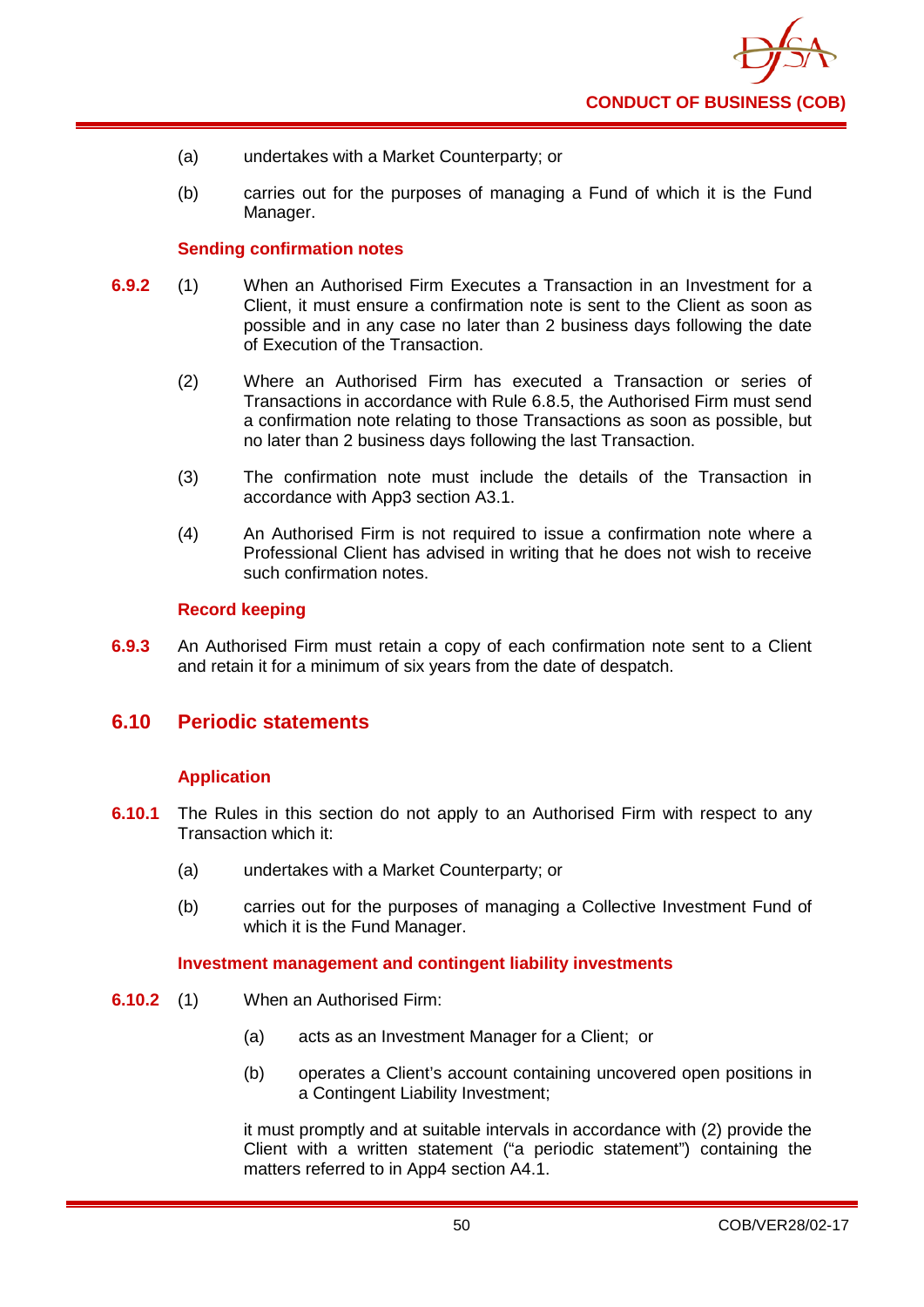- (2) For the purposes of (1), a "suitable interval" is:
	- (a) six-monthly;
	- (b) monthly, if the Client's portfolio includes an uncovered open position in Contingent Liability Investments; or
	- (c) at any alternative interval that a Client has on his own initiative agreed with the Authorised Firm but in any case at least annually.

### **Record keeping**

**6.10.4** An Authorised Firm must make a copy of any periodic statement provided to a Client and retain it for a minimum of six years from the date on which it was provided.

## **6.11 Client Assets**

### **Application**

- **6.11.1** (1) This section applies to an Authorised Firm which:
	- (a) holds or controls Client Assets; or
	- (b) Provides Custody.
	- (2) This section applies to an Authorised Firm Arranging Custody only to the extent specified in Rule 6.11.2(3).

#### **Guidance**

- 1. Client Assets is defined in the GLO Module as "Client Money and Client Investments".
- 2. Principle 9 of the Principles for Authorised Firms (Customer assets and money) requires an Authorised Firm to arrange proper protection for Clients' Assets when the firm is responsible for them. An essential part of that protection is that an Authorised Firm must properly safeguard Client Money and Client Investments held or controlled on behalf of a Client in the course of, or in connection with, the carrying on of Investment Business in or from the DIFC.
- 3. Rule 6.11.3 requires an Authorised Firm to introduce adequate organisational arrangements to minimise the risk of the loss or diminution of Client Assets, or of rights in connection with Client Assets, as a result of, for example, the Authorised Firm's or a third party's insolvency, fraud, poor administration, inadequate record-keeping or negligence.
- 4. For information about the difference between Providing Custody and Arranging Custody, see Guidance under GEN Rule 2.13.1.
- 5. The Client Asset provisions apply only to a limited extent to an Authorised Firm that Arranges Custody, as such a firm does not hold or control Client Assets (see Rule 6.11.2(3)).

### **General requirements**

**6.11.2** (1) An Authorised Firm which holds or controls Client Money must comply with sections 6.12 and 6.14.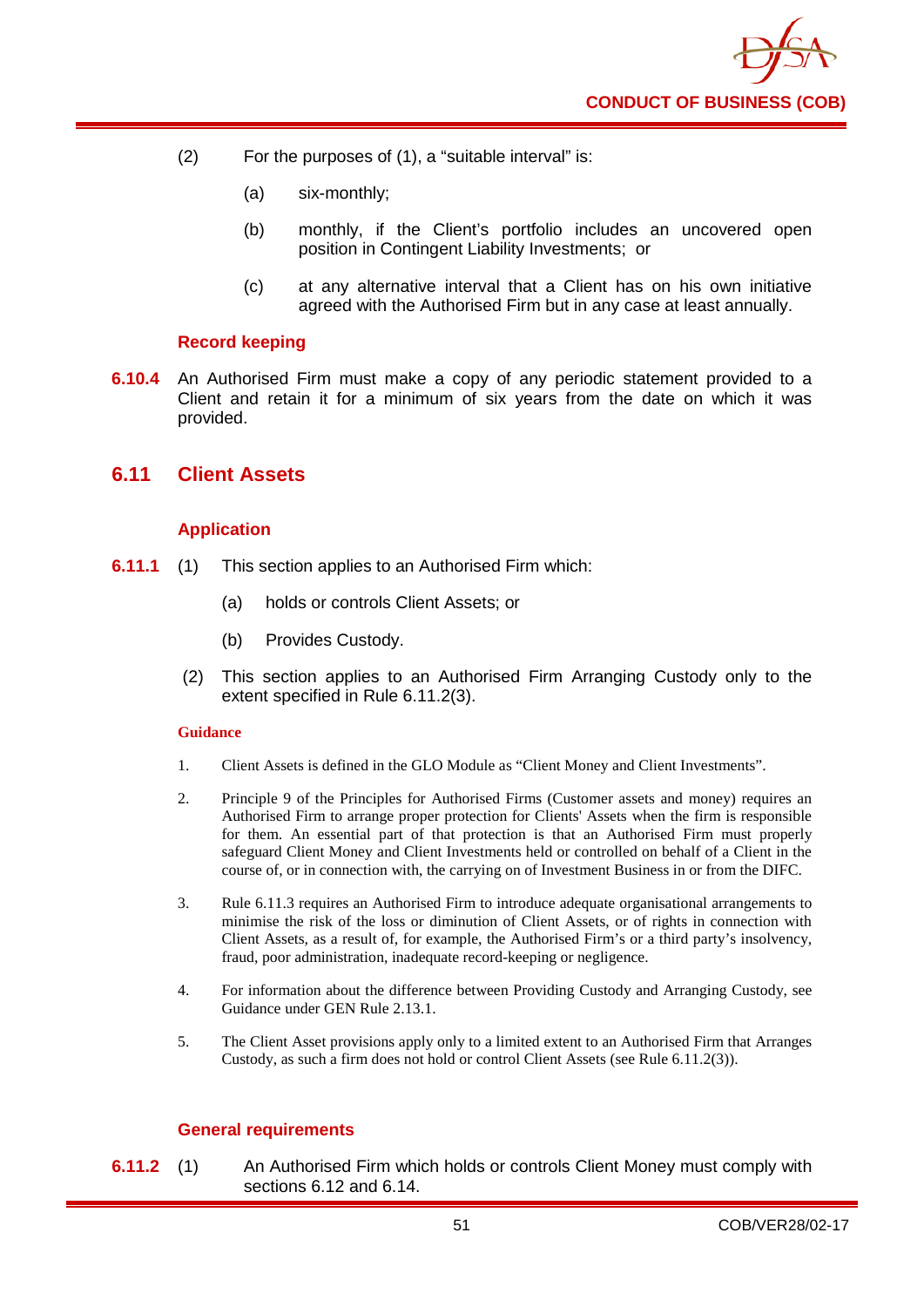- (2) An Authorised Firm which holds or controls Client Investments or Provides Custody must comply with sections 6.13 and 6.14.
- (3) An Authorised Firm which Arranges Custody must comply with the requirements in Rule A6.5.1A (on suitability of non-DIFC custodians) and A6.7.1(1) (on disclosure) in APP 6 and in section 6.14 (Record keeping).
- **6.11.3** (1) An Authorised Firm must have systems and controls to ensure that Client Assets are identifiable and secure at all times.
	- (2) Where the Authorised Firm holds a mandate, or similar authority over an account with a third party, in the Client's own name, its systems and controls must:
		- (a) include a current list of all such mandates and any conditions placed by the Client or by the Authorised Firm on the use of the mandate;
		- (b) include the details of the procedures and authorities for the giving and receiving of instructions under the mandate; and
		- (c) ensure that all Transactions entered into using such a mandate are recorded and are within the scope of the authority of the Employee and the Authorised Firm entering into such Transactions.

Authorised Firms are reminded that they must ensure that their auditor produces a Client Money Auditor's Report and a Safe Custody Auditor's Report as applicable, in accordance with GEN 8.6.

### **Holding or controlling client assets**

- **6.11.4** Client Assets are held or controlled by an Authorised Firm if they are:
	- (a) directly held by the Authorised Firm;
	- (b) held in an account in the name of the Authorised Firm;
	- (c) held by a Person, or in an account in the name of a Person, controlled by the Authorised Firm; or
	- (d) held in the Client's own name, but the Authorised Firm has a mandate from the Client to manage those assets on a discretionary basis.

#### **Guidance**

- 1 For the purposes of Rule 6.11.4, the DFSA would consider a Person to be controlled by an Authorised Firm if that Person is inclined to act in accordance with the instructions of the Authorised Firm.
- 2. The DFSA would consider an account to be controlled by an Authorised Firm if that account is operated in accordance with the instructions of the Authorised Firm.
- 3. If an Authorised Firm has a discretionary portfolio mandate from a Client, even though the assets are to be held in the name of the Client (for example, under a power of attorney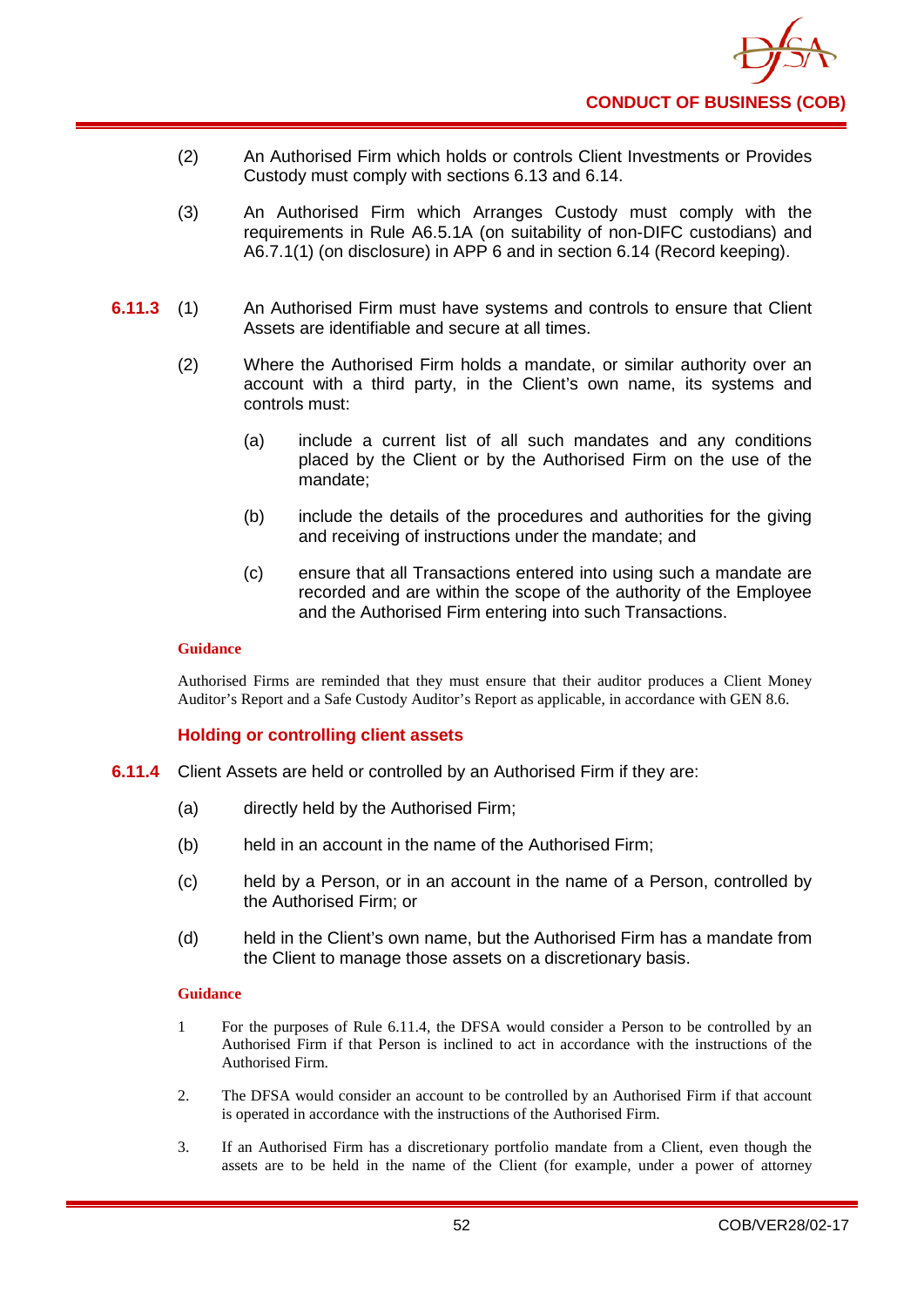

arrangement), the firm controls those assets as it can execute transactions relating to those assets, within the parameters set out in the mandate.

# **6.12 Client money**

- **6.12.1** All Money held or controlled on behalf of a Client in the course of, or in connection with, the carrying on of Investment Business in or from the DIFC is Client Money, except Money which is:
	- (a) held by the Authorised Firm as a Bank in an account with itself, provided the Authorised Firm notifies the Client in writing that the Client Money is held by it as a Bank and not in accordance with this chapter;
	- (b) immediately due and payable by the Client to the Authorised Firm;
	- (c) belonging to another Person within the Authorised Firm's Group unless that Person is an Authorised Firm or Regulated Financial Institution and that Person has confirmed to the Authorised Firm, in writing, that the beneficial owner of the Money is a Person who is not part of the Authorised Firm's Group;
	- (d) in an account in the Client's name over which the Authorised Firm has a mandate or similar authority and who is in compliance with Rule 6.11.3 (2);
	- (e) received in the form of a cheque, or other payable order, made payable to a third party other than a Person or account controlled by the Authorised Firm, provided the cheque or other payable order is intended to be forwarded to the third party within 1 business day of receipt; or
	- (f) Fund Property of a Fund.

### **Guidance**

- 1. Authorised Firms are reminded that the exemption in Rule 6.12.1(a) would not apply to Money which is passed to a third party i.e. not held in an account with the Authorised Firm itself.
- 2. Pursuant to Rule 6.12.1(b), examples of Money which is immediately due and payable to an Authorised Firm includes Money which is:
	- a. paid by the way of brokerage, fees and other charges to the Authorised Firm or where it is entitled to deduct such remuneration from the Client Money held or controlled;
	- b. paid by the Authorised Firm in relation to a Client purchase or in settlement of a margin payment in advance of receiving a payment from the Client; or
	- c. owed by the Client to the Authorised Firm in respect of unpaid purchases by or for the Client if delivery of Investments has been made to the Client or credited to his account.
- 3. The CIR module contains specific provisions relating to the handing of Fund Property and also provisions relating to a Fund Administrator holding or controlling monies or assets belonging to third parties.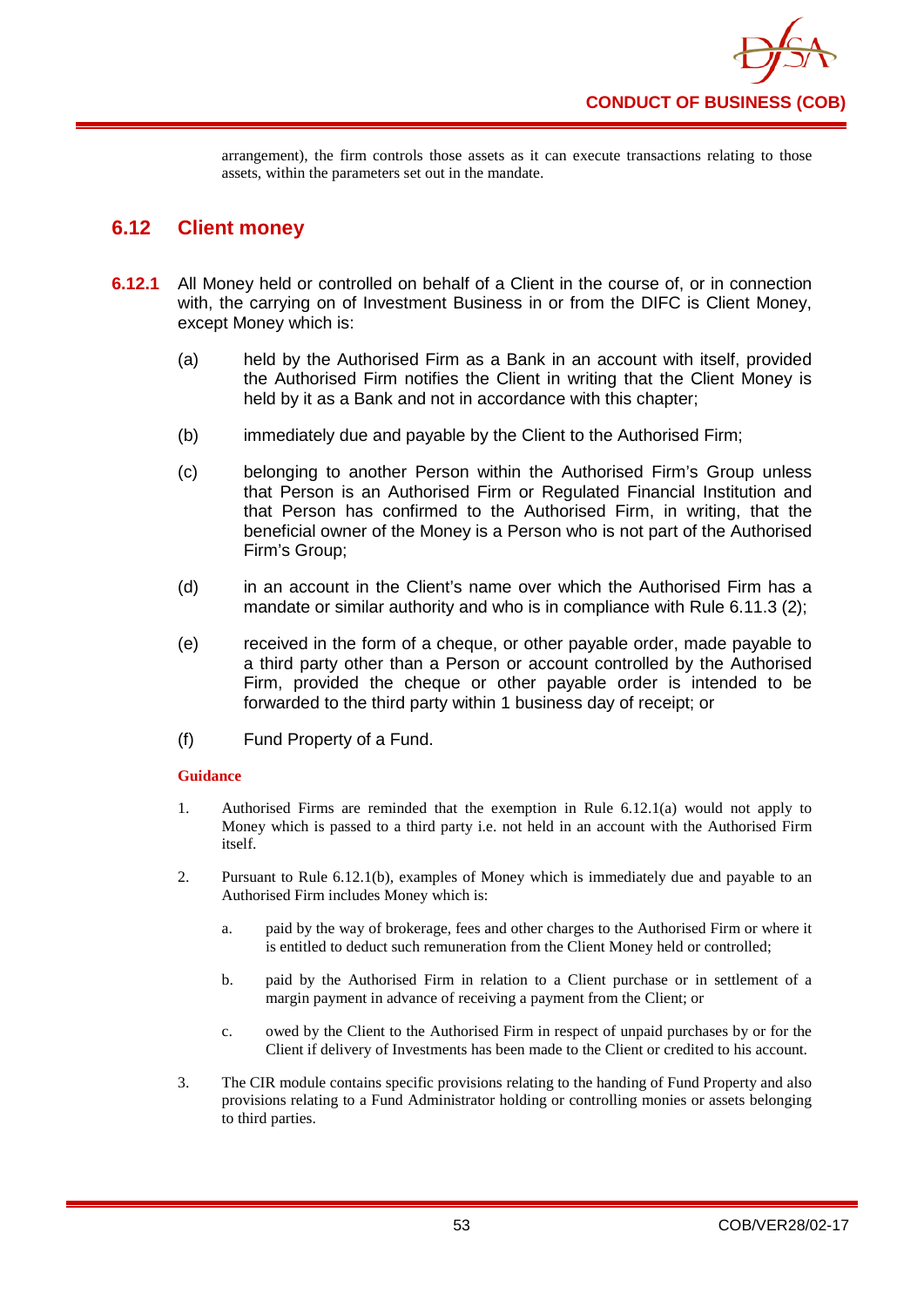

### **Client money provisions**

- **6.12.2** (1) An Authorised Firm in Category 4 must not hold Client Money.
	- (2) An Authorised Firm which holds or controls Client Money for a Client must, subject to (3), comply with the Client Money Provisions in App5.
	- (3) Where the Client is a Market Counterparty, an Authorised Firm may exclude the application of the Client Money Provisions but only where it has obtained the prior written consent of the Market Counterparty to do so.

#### **Guidance**

In accordance with GEN chapter 8, an Authorised Firm which holds or controls Client Money must arrange for a Client Money Auditor's Report to be submitted to the DFSA on an annual basis.

### **Client disclosure**

- **6.12.3** (1) If an Authorised Firm holds or controls Client Money which is not subject to the Client Money Provisions pursuant to Rule 6.12.2 (2), it must disclose to that Market Counterparty in writing that:
	- (a) the protections conferred by the Client Money Provisions do not apply to such Client Money;
	- (b) as a consequence of (a), such Client Money may be mixed with Money belonging to the Authorised Firm, and may be used by the Authorised Firm in the course of the Authorised Firm's business; and
	- (c) in the event of insolvency, winding up or other Distribution Event stipulated by the DFSA:
		- (i) in the case of a Domestic Firm, such Client Money will be subject to and distributed in accordance with the DFSA Client Money Distribution Rules; and
		- (ii) in the case of a non-Domestic Firm, such Client Money will be subject to a regime which may differ from the regime applicable in the DIFC.
	- (2) The Authorised Firm must obtain that Market Counterparty's written acknowledgement of the disclosures made in (1) prior to holding or controlling Client Money for that Market Counterparty.

### **Distribution event**

**6.12.4** Following a Distribution Event, an Authorised Firm must comply with the Client Money Distribution Rules and all Client Money will be subject to such Rules.

### **Record keeping**

- **6.12.5** (1) An Authorised Firm must maintain records:
	- (a) which enable the Authorised Firm to demonstrate compliance with Rule 6.11.2;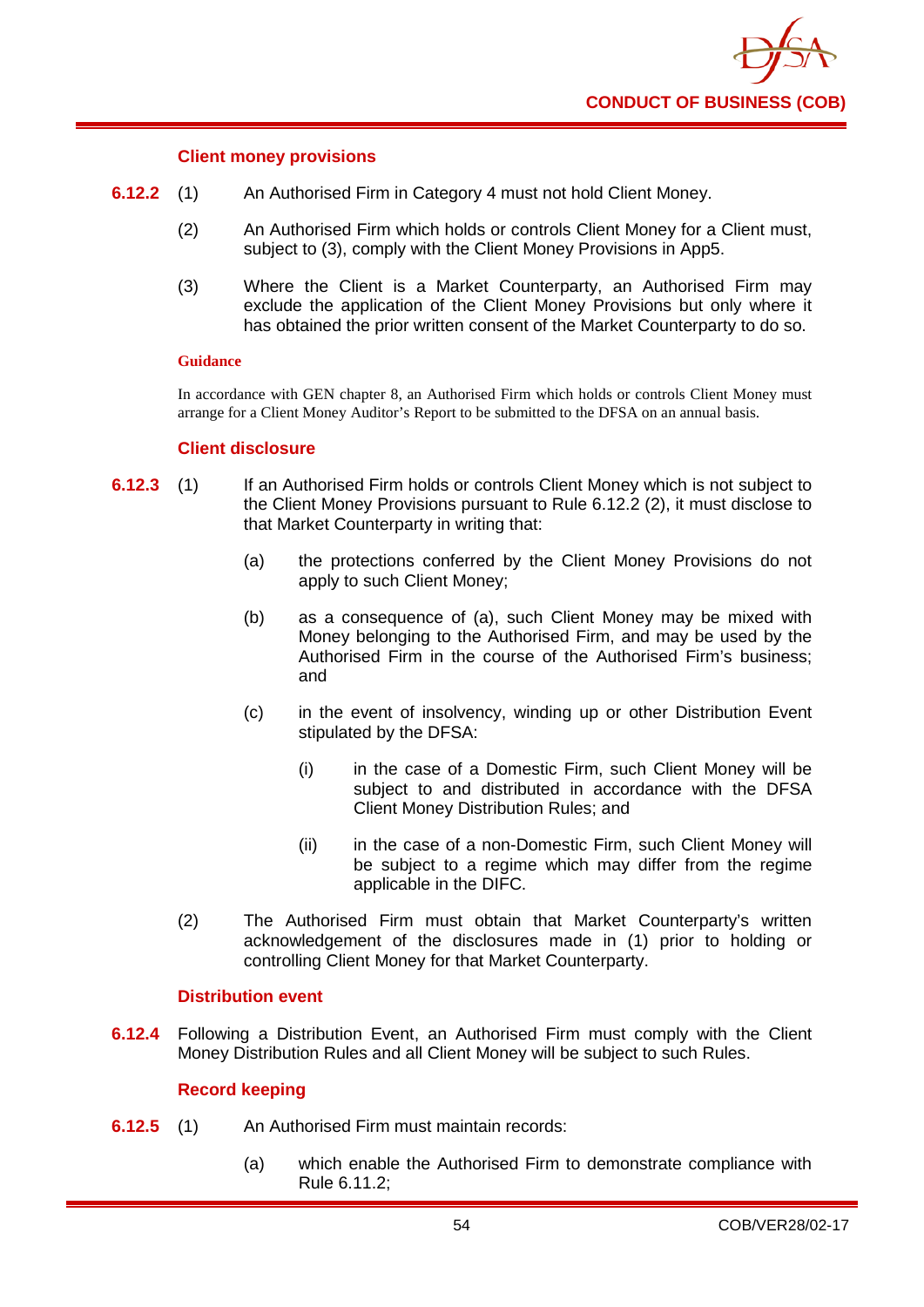- (b) which enable the Authorised Firm to demonstrate and explain all entries of Money held or controlled in accordance with this chapter; and
- (c) of all cheques received and forwarded in accordance with Rule 6.12.1(e).
- (2) Records must be kept for a minimum of six years.

The DFSA expects an Authorised Firm to maintain proper books and accounts based on the doubleentry booking principle. They should be legible, up to date and contain narratives with the entries which identify and provide adequate information about each transaction. Entries should be made in chronological order and the current balance should be shown on each of the Authorised Firm's ledgers.

# **6.13 Client investments**

- **6.13.1** An Authorised Firm must treat all Investments held or controlled on behalf of a Client in the course of, or in connection with, the carrying on of Investment Business as Client Investments.
- **6.13.2** An Authorised Firm which holds or controls Client Investments must have systems and controls in place to ensure the proper safeguarding of Client Investments.

### **Guidance**

Instead of safeguarding Client Investments, an Authorised Firm may choose to safeguard Client Money equal to the value of the Client Investments.

- **6.13.3** (1) Subject to (2), an Authorised Firm:
	- (a) holding or controlling Client Investments; or
	- (b) Providing Custody,

in or from the DIFC must do so in accordance with the Safe Custody Provisions in App6.

(2) The Safe Custody Provisions in App6 do not apply to Client Investments held as Collateral unless stated otherwise.

### **Guidance**

An Authorised Firm Arranging Custody must comply with the requirements specified in Rule 6.11.2(3).

### **Holding collateral**

**6.13.4** Before an Authorised Firm holds Collateral from a Client it must disclose to that Client: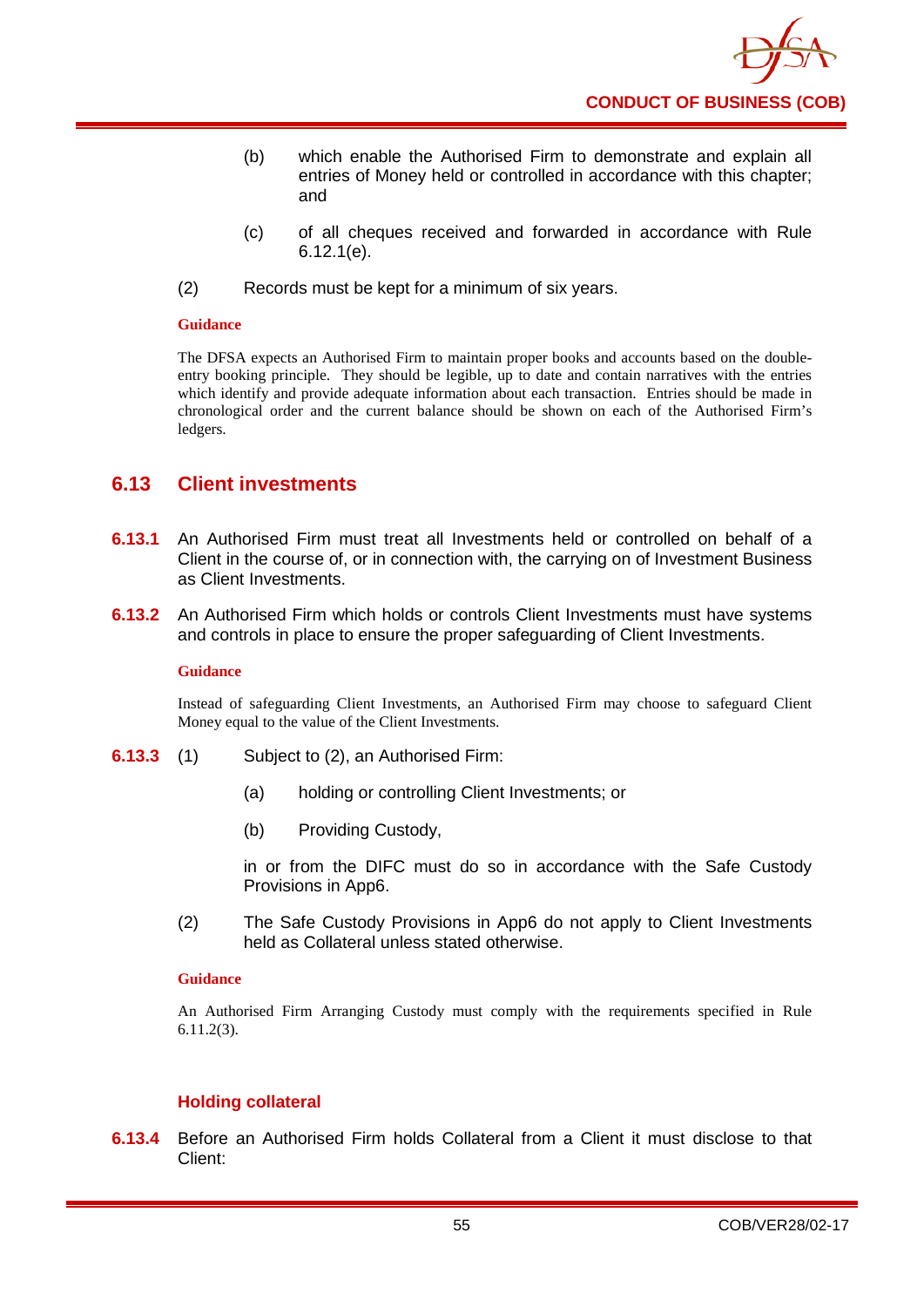

- (a) the basis and any terms governing the way in which the Collateral will be held, including any rights which the Authorised Firm may have to realise the Collateral;
- (b) if applicable, that the Collateral will not be registered in that Client's own name;
- (c) if applicable, that the Authorised Firm proposes to return to the Client Collateral other than the original Collateral, or original type of Collateral; and
- (d) that in the event of the insolvency, winding up or other Distribution Event stipulated by the DFSA:
	- (i) of a Domestic Firm, any excess Collateral will be sold and the resulting Client Money shall be distributed in accordance with the DFSA Client Money Distribution Rules; or
	- (ii) of a non-Domestic Firm, that Collateral will be subject to a regime which may differ from the regime applicable in the DIFC.
- **6.13.5** Before an Authorised Firm deposits Client's Collateral with a third party it must notify the third party that:
	- (a) the Collateral does not belong to the Authorised Firm and must therefore be held by the third party in a segregated Client Account in a name that clearly identifies it as belonging to the Authorised Firm's Clients; and
	- (b) the third party is not entitled to claim any lien or right of retention or sale over the Collateral except to cover the obligations owed to the third party which gave rise to that deposit, pledge, charge or security arrangement or any charges relating to the administration or safekeeping of the Collateral.
- **6.13.6** (1) An Authorised Firm may only permit Client's Collateral to be held by a third party where it has reasonable grounds to believe that the third party is, and remains, suitable to hold that Collateral.
	- (2) An Authorised Firm must be able to demonstrate to the DFSA's satisfaction the grounds upon which it considers the third party to be suitable to hold Client's Collateral.
- **6.13.7** (1) An Authorised Firm must take reasonable steps to ensure that the Collateral is properly safeguarded.
	- (2) An Authorised Firm must withdraw the Collateral from the third party where the Collateral is not being properly safeguarded unless the Client has indicated otherwise in writing.
- **6.13.8** An Authorised Firm holding Client's Collateral must send a statement every six months to the Client in accordance with section A6.8.
- **6.13.9** An Authorised Firm must reconcile the Client's Collateral in accordance with section A6.9.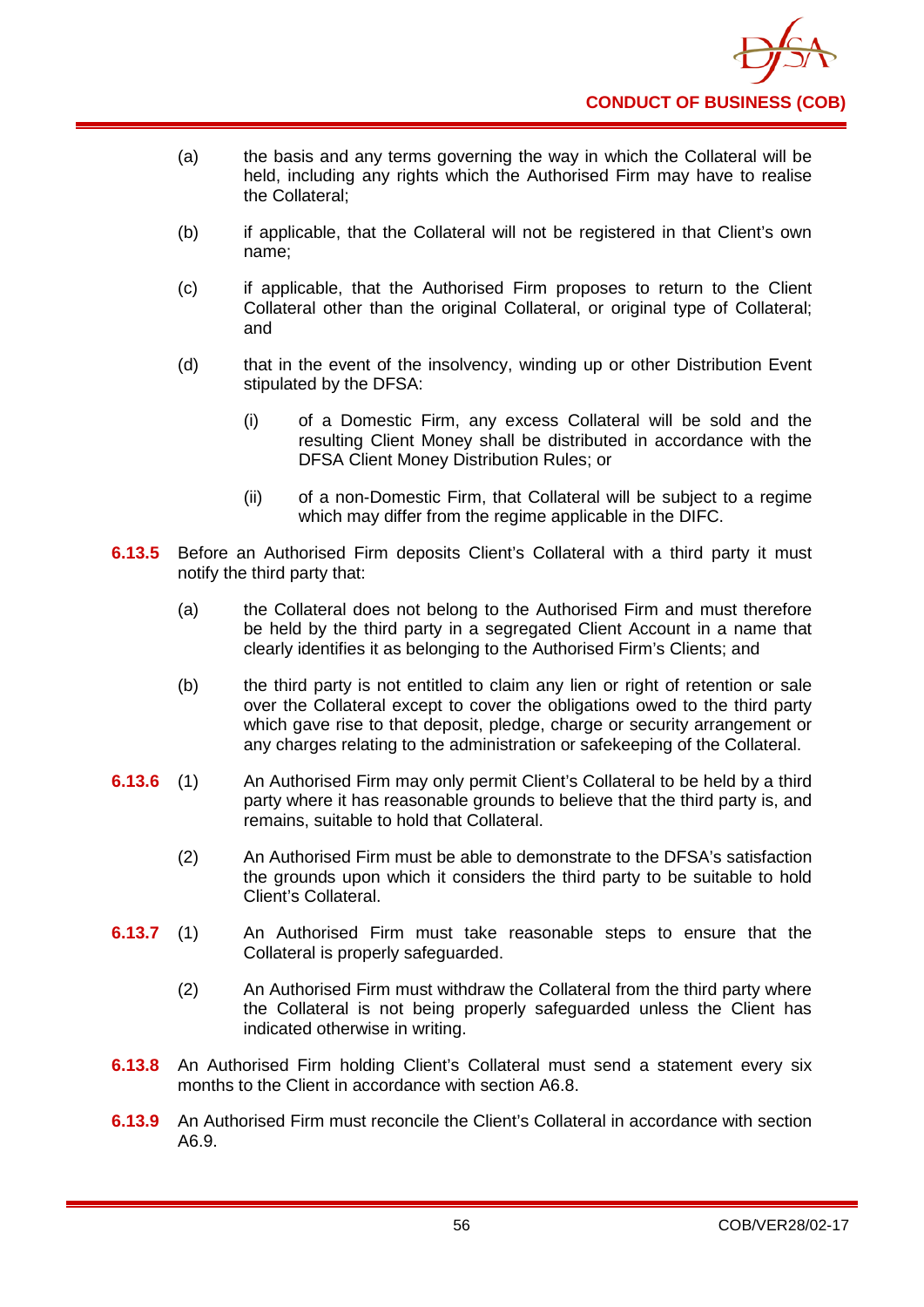

# **6.14 Record keeping**

- **6.14.1** (1) An Authorised Firm must maintain records:
	- (a) which enable the Authorised Firm to demonstrate compliance with Rule 6.11.2; and
	- (b) which enable the Authorised Firm to demonstrate and explain all entries of Client Investments and Collateral held or controlled in accordance with this chapter.
	- (2) Records must be kept for a minimum of six years.

# **6.15 Advising on or Arranging Direct Long-Term Insurance**

- **6.15.1** If an Authorised Firm advises on or arranges Direct Long-Term Insurance for a Retail Client, it must disclose to the Client:
	- (a) the method of calculation of any bonuses;
	- (b) an indication of surrender values and paid-up values, and the extent to which any such values are quaranteed:
	- (c) for unit-linked insurance contracts, definition of the units to which they are linked, and a description of the underlying assets;
	- (d) the basis of any projections included in the information; and
	- (e) any facts that are material to the decision to invest, including any risks associated with the investment and factors that may adversely affect the performance of the investments.

### **Guidance**

An Authorised Firm can only advise on Long-Term Insurance, or arrange Long-Term Insurance, if it has an authorisation for the Financial Services in GEN Rule 2.9.1 or GEN Rule 2.11.1, as is relevant.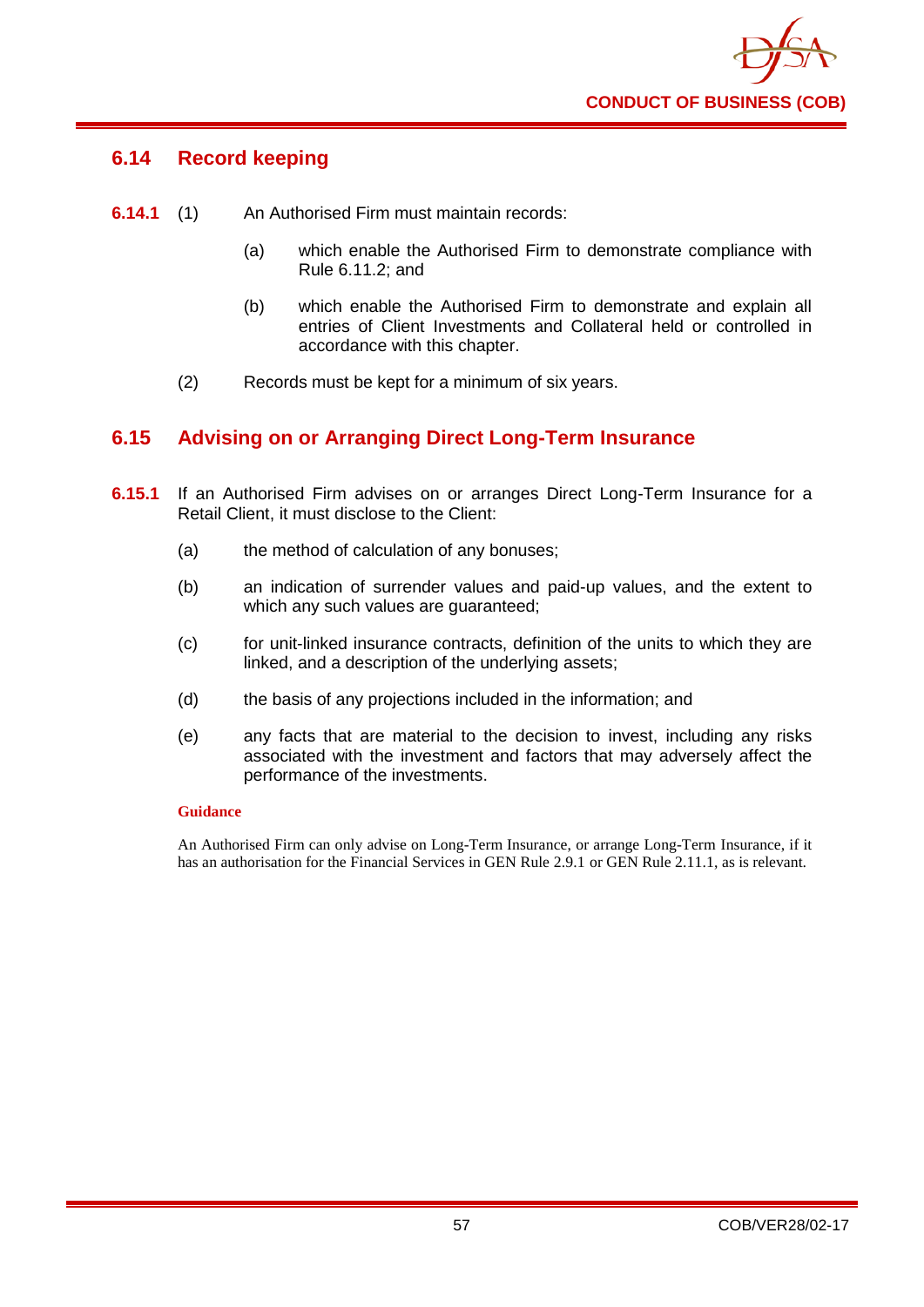

# **7 CORE RULES - INSURANCE**

## **7.1 Application and interpretation**

- **7.1.1** (1) The Rules in this chapter apply to an Authorised Firm with respect to the conduct in or from the DIFC of Insurance Business, Insurance Intermediation or Insurance Management to the extent specified in any Rule.
	- (2) The Rules in this chapter do not apply to an Insurer that is an Authorised ISPV with the exception of the Rules in section 7.2.
	- (3) Only section 7.2, Rules 7.3.1, 7.6.1 and 7.9.1 and sections 7.10 and 7.12 in this chapter apply to an Insurer, Insurance Intermediary or Insurance Manager when it carries on a Financial Service with or for a Market Counterparty.
- **7.1.2** In this chapter, unless otherwise stated, a reference to an "insurer" is a reference to both an Insurer and a Non-DIFC insurer.
- **7.1.3** (1) In this chapter, unless otherwise stated, a reference to a Client of an Insurance Manager is a reference to:
	- (a) an insurer to whom the Insurance Manager provides its Insurance Management services; and
	- (b) a Policyholder with whom the Insurance Manager interacts when carrying out its Insurance Management activities.
	- (2) In section 7.12, when an Insurance Manager provides Insurance Management services to a Captive Insurer, a reference to a Client in (1)(a) is a reference to:
		- (a) the Captive Insurer;
		- (b) any shareholder of the Captive Insurer; and
		- (c) any Person on whose behalf the Insurance Manager undertakes to establish that Person as an insurer.
	- $(3)$   $\ln (2)$ :
		- (a) a Captive Insurer includes a Cell of a Protected Cell Company which is an Insurer; and
		- (b) a shareholder includes a holder of Cell Shares.

### **Guidance**

The Rules in this chapter apply to Authorised Firms conducting Insurance Business and Insurance Management in relation to all classes of Contracts of Insurance. However, those Rules apply to Authorised Firms conducting Insurance Intermediation only in relation to Contracts of Insurance that are not contracts of Long-Term Insurance. Other COB Rules relating to the Financial Services of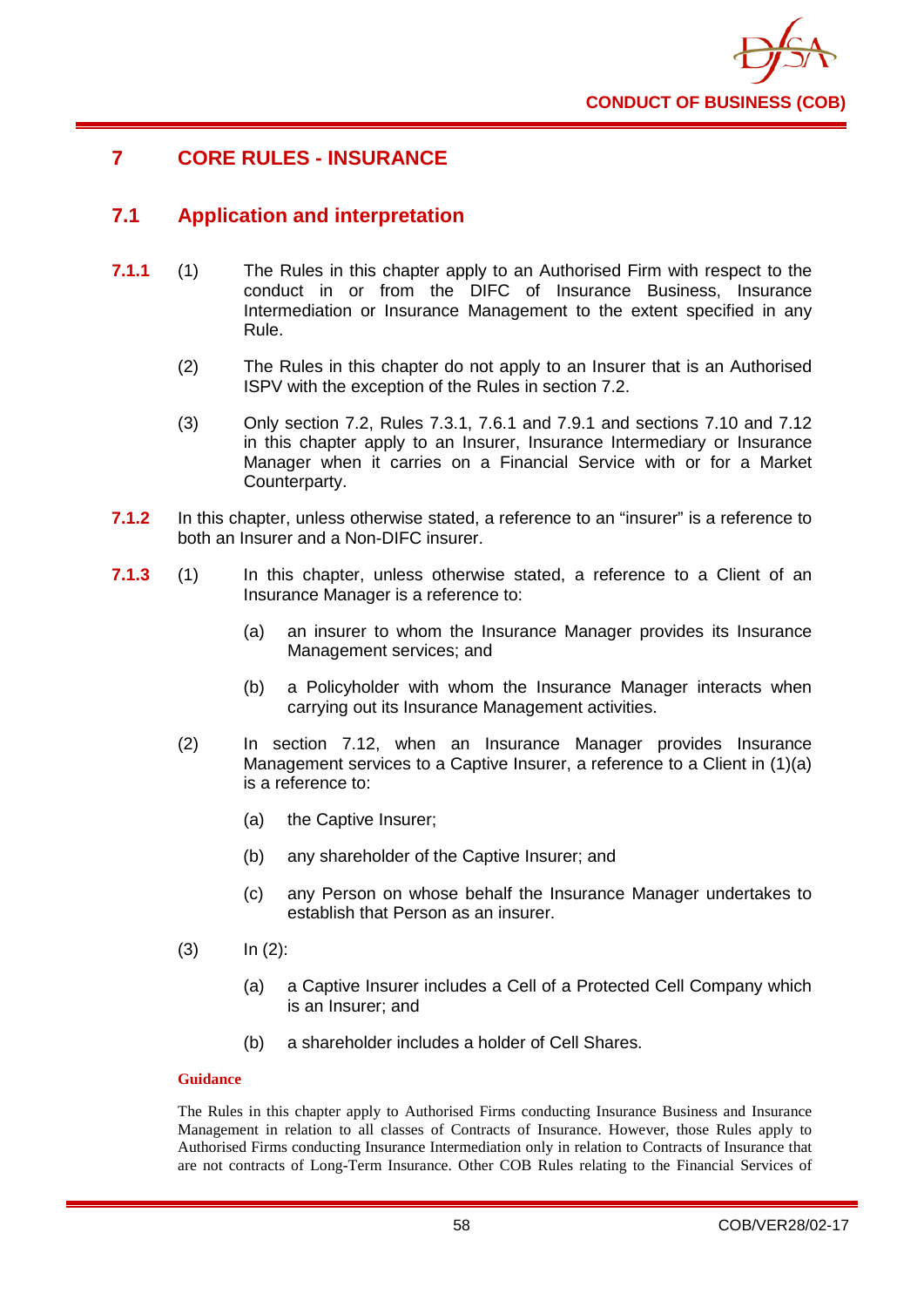Advising on Financial Products or Credit and Arranging Credit or Deals in Investments will apply to advising and arranging on contracts of Long-Term Insurance.

# **7.1A Table illustrating the application of the Rules in this chapter**

#### **Guidance**

| <b>Rule</b>                                                                    | <b>Insurer</b>                                      | <b>Insurance Intermediary</b>                             | <b>Insurance Manager</b>                         |
|--------------------------------------------------------------------------------|-----------------------------------------------------|-----------------------------------------------------------|--------------------------------------------------|
| Section 7.1: Application and interpretation                                    |                                                     |                                                           |                                                  |
| Section 7.1A: Table illustrating the application of Rules                      |                                                     |                                                           |                                                  |
| Section 7.2: Insurance business, management and<br>intermediation restrictions | ✓                                                   | $\checkmark$ (other than Rules 7.2.3,<br>7.2.4 and 7.2.5) | $\sqrt{\text{(only Rules 7.2.2)}}$<br>and 7.2.6) |
| Section 7.3: Communication of information and marketing<br>material            | ✓                                                   |                                                           | $\checkmark$ (other than Rule)<br>7.3.1(3)       |
| Section 7.4: Client's duty of disclosure                                       | $\checkmark$ (other than Rules 7.4.2,<br>7.4.3)     |                                                           | X                                                |
| Section 7.5: Authorised Firm's duty of disclosure                              | $\checkmark$ (other than Rules 7.5.2)<br>and 7.5.3) | ✓                                                         | $\checkmark$ (other than Rule<br>7.5.3)          |
| Section 7.6: Disclosure of costs and remuneration                              |                                                     | ✓                                                         | $\checkmark$ (other than Rule<br>7.6.2)          |
| Section 7.7: Information about the proposed insurance                          | ✓                                                   | ✓                                                         | $\mathbf{x}$                                     |
| Section 7.8: Suitability                                                       | √                                                   | ✓                                                         | X                                                |
| Section 7.9: Managing Conflicts of Interests                                   | X                                                   |                                                           | ✓                                                |
| Section 7.10: Placement of Insurance                                           | $\mathbf{x}$                                        |                                                           |                                                  |
| Section 7.11: Providing an ongoing service                                     | ✓                                                   | ✓                                                         | X                                                |
| Section 7.12: Insurance Monies                                                 | $\mathbf{x}$                                        | ✓                                                         | ✓                                                |

# **7.2 Insurance business, management and intermediation restrictions**

- **7.2.1** An Authorised Firm may only conduct Insurance Business or Insurance Intermediation with or for a Client to the extent specified in this section.
- **7.2.2** (1) An Insurer must ensure that it does not Effect a Contract of Insurance or Carry Out a Contract of Insurance through an establishment maintained by it in the DIFC where the contract is in relation to a risk situated within the State, unless the risk is situated in the DIFC, or the contract is one of re-insurance.
	- (2) An Insurance Intermediary must ensure that it does not act as agent in relation to a Contract of Insurance where the contract is in relation to a risk situated within the State, unless the risk is situated in the DIFC, or the contract is one of reinsurance.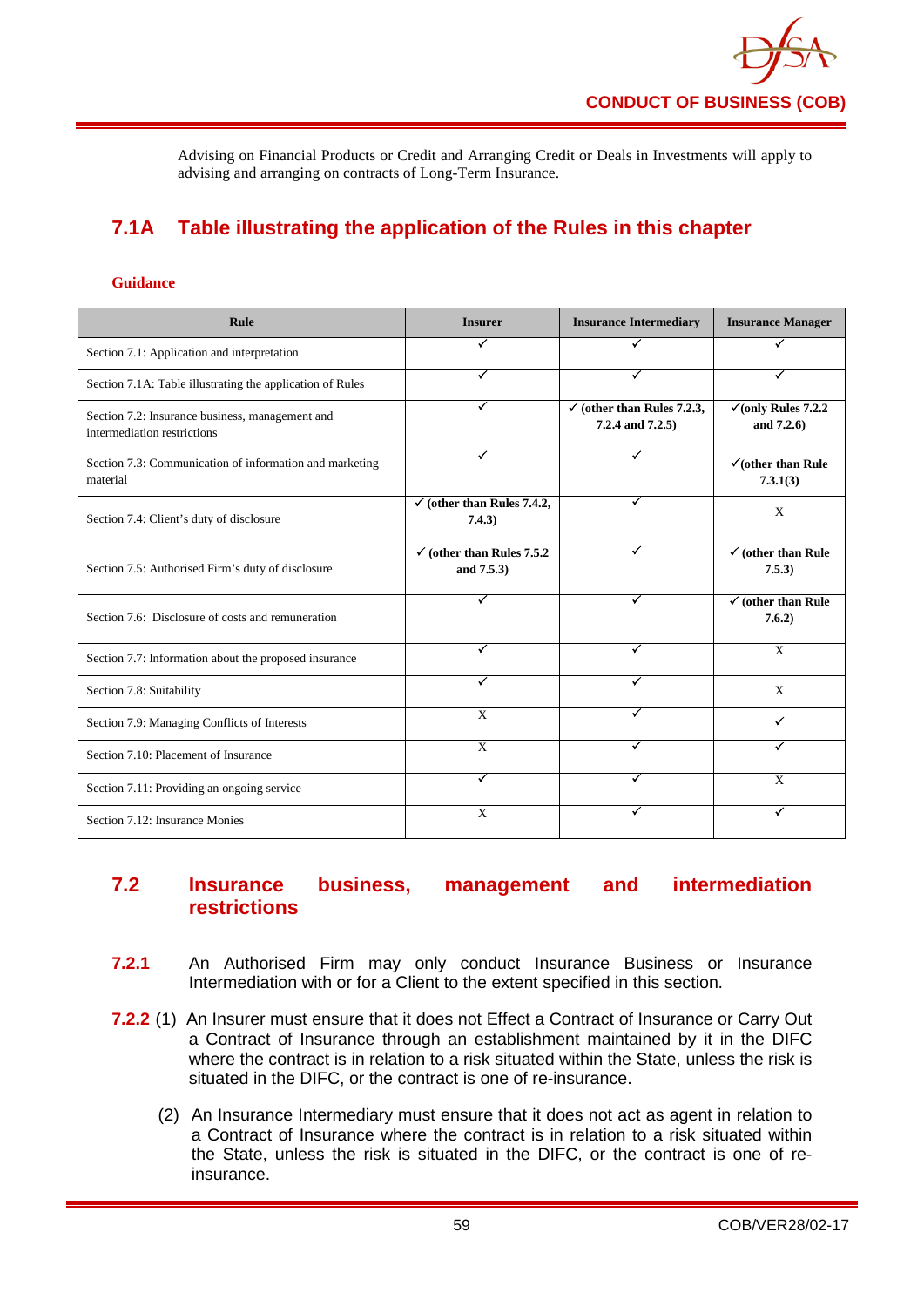

(3) An Insurance Manager must ensure that it does not act in relation to a Contract of Insurance where the contract is in relation to a risk situated within the State, unless the risk is situated in the DIFC, or the contract is one of re-insurance.

#### **Guidance**

The classes of insurance are set out in GEN App4. These include both insurance and reinsurance contracts relating to life insurance and non-life insurance (such as accident, sickness, property and travel insurance). However, the prohibitions in Rule 7.2.2 only apply to a Contract of Insurance that is not a contract of re-insurance.

- **7.2.3** An Insurer must ensure that it does not carry on, through an establishment maintained by it in the DIFC, both Long-Term Insurance Business and General Insurance Business unless the General Insurance Business is restricted to Class 1 or Class 2 or both.
- **7.2.4** An Insurer which is a Protected Cell Company must ensure that all Insurance Business is attributable to a particular Cell of that Insurer.
- **7.2.5** An Insurer must not carry on any activity other than Insurance Business unless it is an activity in direct connection with or for the purposes of such business. For the purposes of this Rule, Managing Assets is not an activity in connection with or for the purposes of Insurance Business.

#### **Guidance**

- 1. The following activities will normally be considered in direct connection with or for the purposes of Insurance Business carried on by an Insurer:
	- a. investing, reinvesting or trading, as investor or rabb ul maal and for the Insurer's own account, that of its Subsidiary, its Holding Company or any Subsidiary of its Holding Company but not any other party, in Securities, loans, investment accounts, units or shares in collective investment funds, certificates of mudaraba, certificates of musharaka or other forms of investments that are intended to earn profit or return for the investor;
	- b. rendering other services related to Insurance Business operations including, but not limited to, actuarial, risk assessment, loss prevention, safety engineering, data processing, accounting, claims handling, loss assessment, appraisal and collection services:
	- c. acting as agent for another insurer in respect of contracts of insurance in which both insurers participate;
	- d. establishing Subsidiaries or Associates engaged or organised to engage exclusively in one or more of the businesses specified above; and
	- e. giving advice relating to its own Contracts of Insurance.
- 2. The DFSA may give individual guidance on other business activities that may be determined to be in direct connection with Insurance Business.
- **7.2.6** An Insurance Manager must not underwrite on behalf of a Non-DIFC insurer in relation to a Contract of Insurance with or for a Retail Client, unless the Insurance Manager has obtained the prior written approval of the DFSA in respect of that insurer.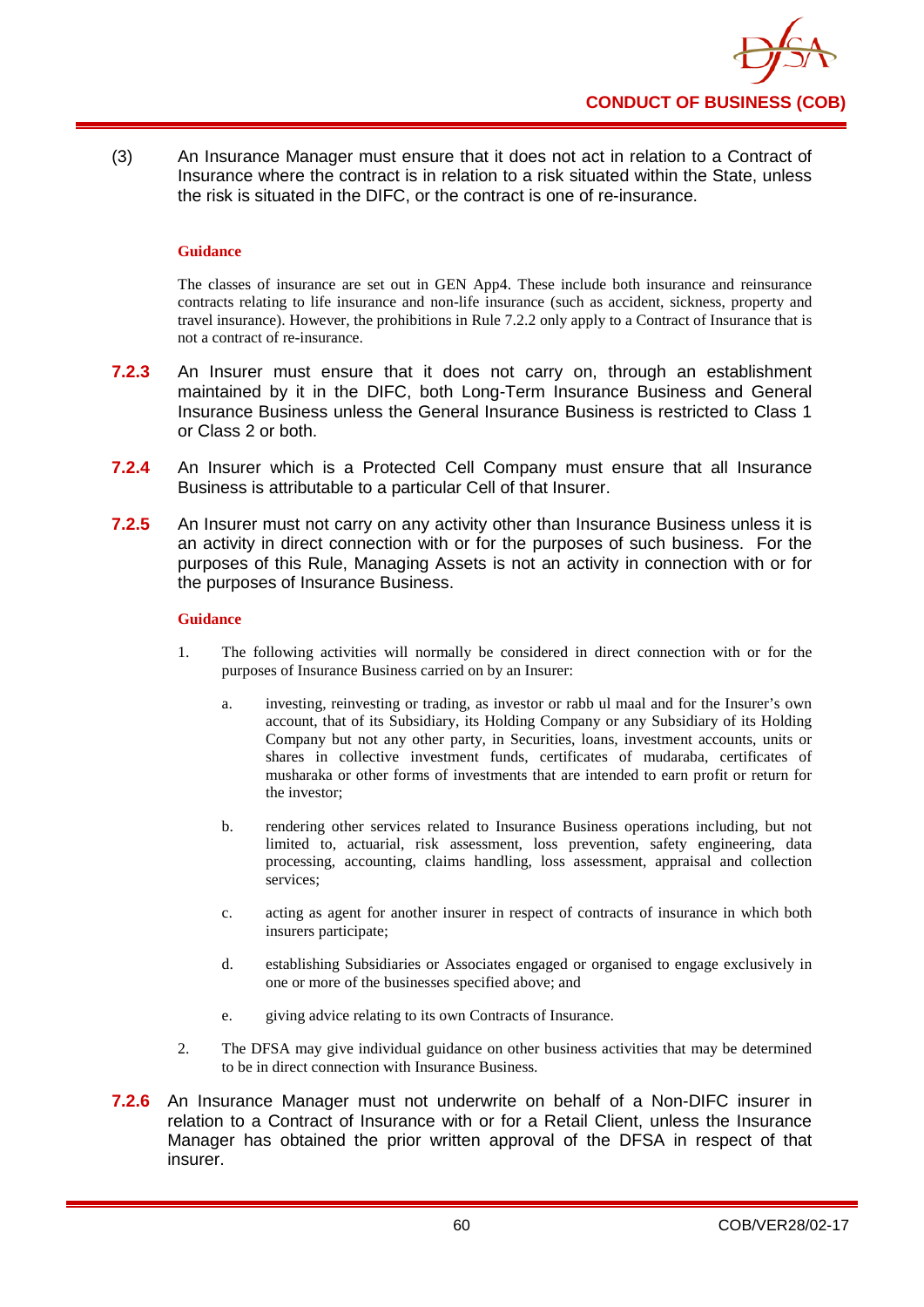

For the purposes of Rule 7.2.6, an Insurance Manager should submit to the DFSA sufficient information to establish that the Non-DIFC insurer for which it proposes to act is fit and proper and is subject to adequate regulation in its home jurisdiction.

# **7.3 Communication of information and marketing material**

### **General obligation**

- **7.3.1** (1) When communicating any information in relation to Insurance Business, Insurance Intermediation or Insurance Management to a Person, an Authorised Firm must take reasonable steps to ensure that the communication is clear, fair and not misleading.
	- (2) An Insurer, Insurance Intermediary or Insurance Manager must not, in any form of communication with a Person, including an agreement, attempt to limit or avoid any duty or liability it may have to that Person under legislation administered by the DFSA.
	- (3) An Insurer or Insurance Intermediary must, when providing or directing marketing material to a Client, comply with the requirements in section 3.2, if the marketing material relates to a Direct Long-Term Insurance Contract.

# **7.4 Client's duty of disclosure**

- **7.4.1** An Insurer or Insurance Intermediary must explain to a Client:
	- (a) the Client's duty to disclose all circumstances material to the insurance both before the insurance commences and during the continuance of the policy; and
	- (b) the consequence of any failure by the Client to make such disclosures.
- **7.4.2** An Insurance Intermediary must explain to a Client that all answers or statements given on a proposal form, claim form or any other relevant document are the Client's own responsibility and that the Client is responsible for checking the accuracy of such information.
- **7.4.3** If an Insurance Intermediary believes that any disclosure of material facts by a Client is not true, fair or complete, it must request the Client to make the necessary true, fair or complete disclosure, and if this is not forthcoming must consider declining to continue acting on that Client's behalf.

# **7.5 Authorised Firm's duty of disclosure**

### **Guidance**

If an Authorised Firm is required to provide information to a Client or potential Client under this section or any other section in this Chapter before providing a service or doing anything, then the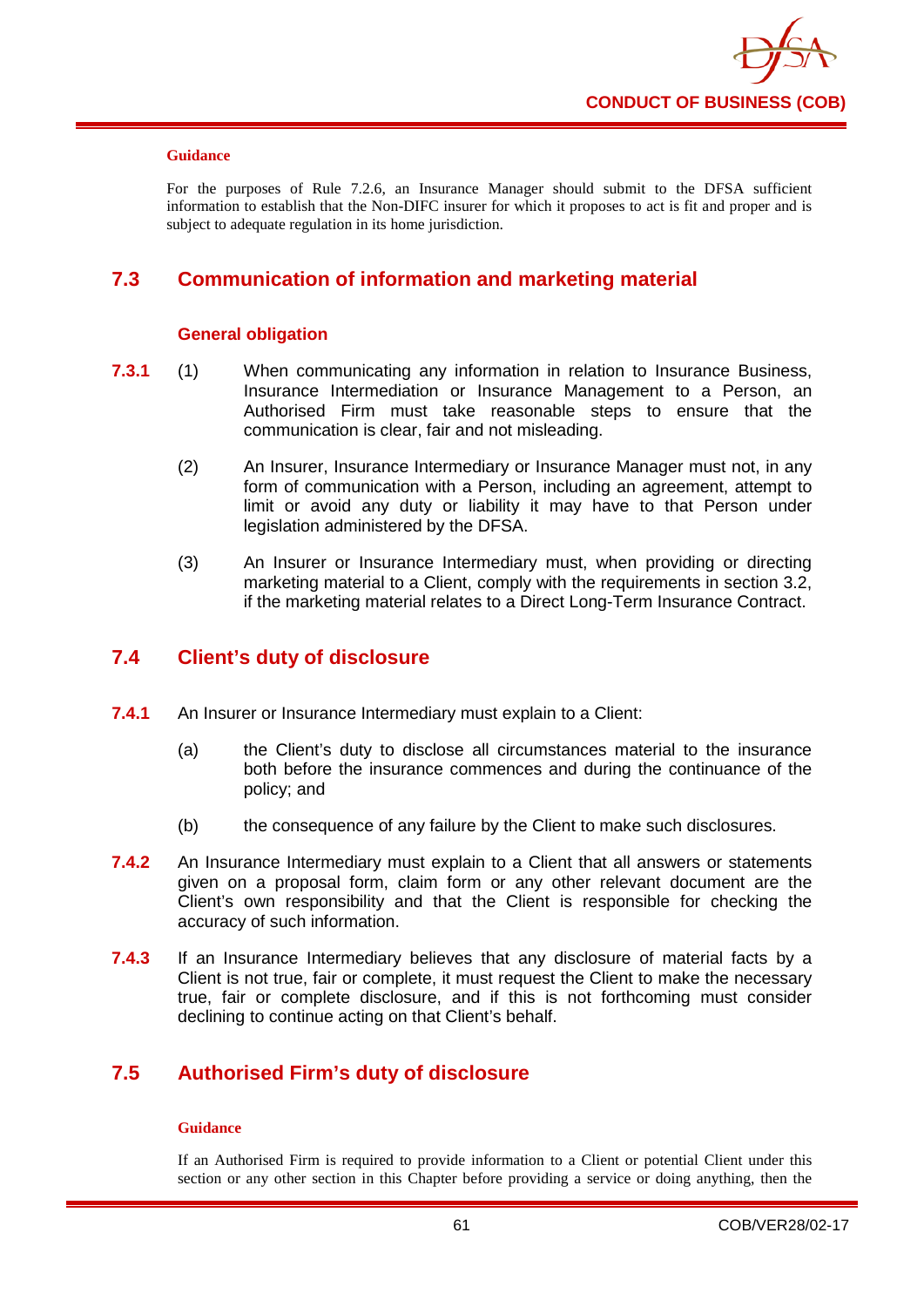information should be provided in good time before providing the service or doing the thing so that the Client has sufficient time to make an informed decision.

- **7.5.1** (1) An Insurer, Insurance Intermediary or Insurance Manager must, subject to (3), disclose to a Client:
	- (a) the name and address of the insurer or insurers effecting the Contract of Insurance;
	- (b) its own name and address where different; and
	- (c) contact details of the Person to whom a claim is to be notified.
	- (2) The disclosures in (1) must be made before effecting or placing the Contract of Insurance, or as soon as reasonably practicable thereafter.
	- (3) An Insurance Manager is not required to make the disclosure under (1) to an insurer to whom it provides Insurance Management services.
- **7.5.2** (1) An Insurance Intermediary or Insurance Manager must, subject to (3), disclose to a Client if:
	- (a) it has a direct or indirect holding representing 10% or more of the voting rights or capital in an insurer; or
	- (b) an insurer, or its parent undertaking, has a direct or indirect holding representing 10% or more of the voting rights or capital in the Insurance Intermediary or Insurance Manager.
	- (2) The disclosures in (1) must be made before providing Insurance Intermediation or Insurance Management services to the Client.
	- (3) An Insurance Manager is not required to make a disclosure under (1) to an insurer to whom it provides Insurance Management services.

### **Guidance**

An Insurance Intermediary or Insurance Manager is required to disclose the information under Rule 7.5.1(1) and Rule 7.5.2(1) to any Policyholder with whom it interacts when carrying out its Insurance Intermediation or Insurance Management activities.

- **7.5.3** (1) An Insurance Intermediary must, before providing any Insurance Intermediation service to a Person as a Retail Client, disclose whether any advice or information is or will:
	- (a) be provided on the basis of a fair analysis of the market;
	- (b) not be provided on the basis of a fair analysis of the market because of any contractual agreement it has with any particular insurer or insurers to deal with only their products; or
	- (c) even if there are no contractual agreements of the type referred to in (b), not be provided on the basis of a fair analysis of the market.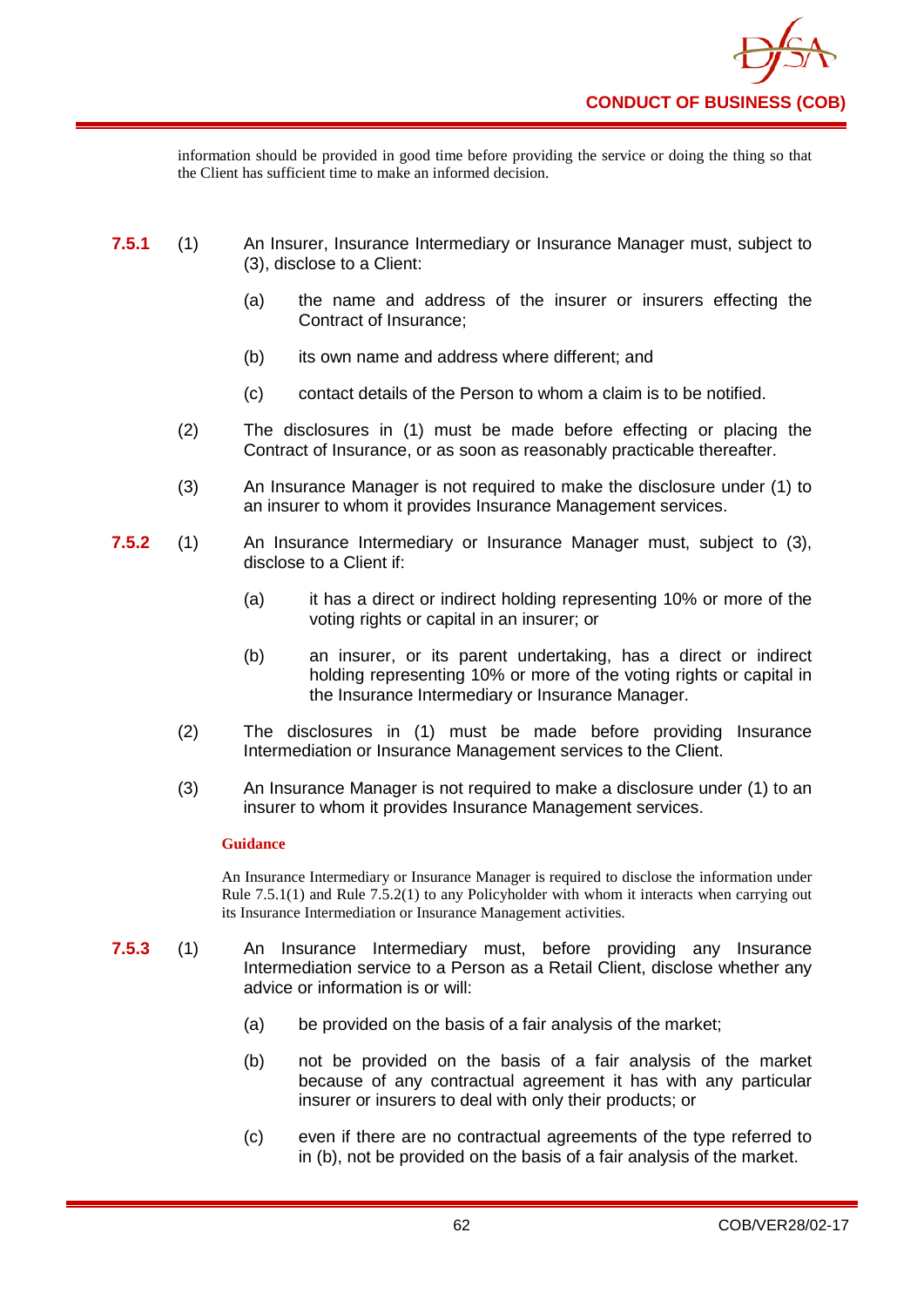- (2) If (1) (b) or (c) applies, the Insurance Intermediary must, if requested by the Retail Client, provide to that Client a list of insurers with whom it deals or may deal in relation to the relevant Contracts of Insurance.
- (3) An Insurance Intermediary must, before providing any Insurance Intermediation service to a Client, disclose to that Client whether it acts on behalf of an insurer or any other Person or acts independently on behalf of Clients.

- 1. An Insurance Intermediary should not represent itself as providing advice or information on the basis of a fair analysis of the market under Rule  $7.5.3(1)$  unless it has considered a sufficiently broad range of Contracts of Insurance and based its decision on an adequate analysis of those contracts.
- 2. Insurance Brokers act for Clients who are Policyholders. In doing so, they may claim under Rule 7.5.3(3) that they act 'independently' for the Clients.
- 3. The DFSA expects an Insurance Broker which holds itself out to a Client as acting 'independently' for the Client to be able to demonstrate its independence to the DFSA. Factors that the DFSA would take into account when assessing if an Insurance Broker has acted independently include whether that broker:
	- (a) has assessed a sufficiently large number of insurance products available on the market, and those products are sufficiently diverse in terms of their types and the issuers, to be able to suit the Client's needs and objectives;
	- (b) is free to select insurance products from a sufficiently large number of insurers for example, if a broker has close links with insurers, or exclusivity clauses in arrangements with insurers whose products they can select, the broker may not be able to claim it is independent; and
	- (c) has disclosed clearly to the Client all commissions and other economic benefits it or a Group member receives from insurers with whom it places insurance.

# **7.6 Disclosure of costs and remuneration**

**7.6.1** An Insurer, Insurance Intermediary or Insurance Manager must provide details of the costs of each Contract of Insurance or Insurance Intermediation service or Insurance Management service offered to a Client.

### **Guidance**

- 1 The disclosure required by this Rule should include any premiums, fees, charges or taxes payable by the Client, whether or not these are payable to the Authorised Firm.
- 2 The disclosure should be made in terms readily understandable by the Client, taking into account the knowledge held by that Client in relation to the type of insurance in question.
- **7.6.2** An Insurer or Insurance Intermediary must, where any premium is payable through a Credit Facility made available to a Retail Client, disclose any interest, profit rate or charges payable by the Client for using that facility.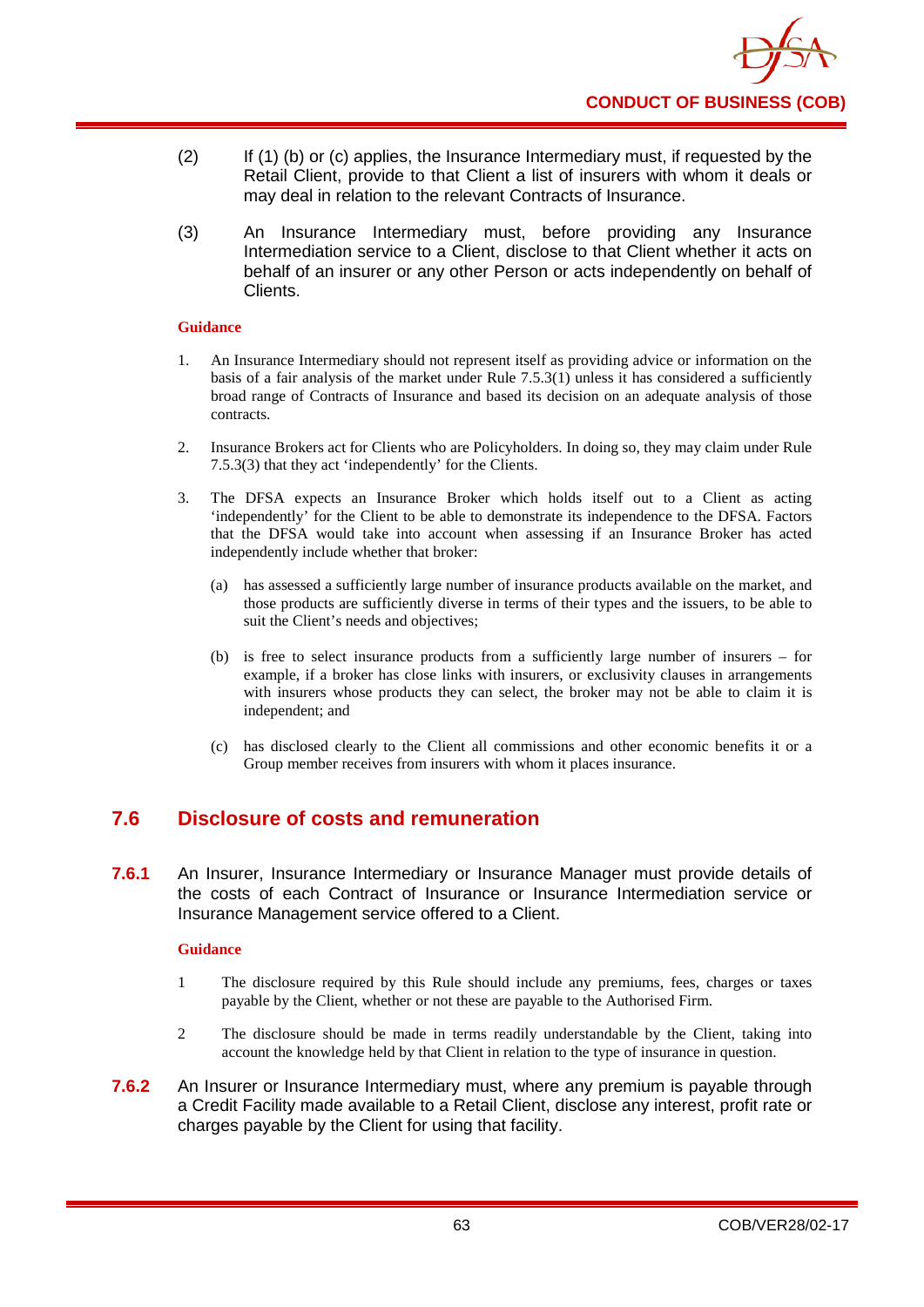

- **7.6.3** An Insurer, Insurance Intermediary or Insurance Manager must ensure that it does not impose any new costs, fees or charges without first disclosing the amount and the purpose of those charges to the Client.
- **7.6.4** (1) An Insurer, Insurance Intermediary or Insurance Manager must, on the request of any Client, disclose to that Client all commissions and other economic benefits accruing to the Authorised Firm or any member of the same Group from:
	- (a) any Insurance Intermediation business;
	- (b) any Insurance Management business; or
	- (c) any other business connected to or related to the provision of such business;

transacted by the Authorised Firm on behalf of that Client.

(2) The requirement to disclose the information under (1) does not apply where an Insurance Intermediary acts solely on behalf of a single insurer, and this fact has been disclosed to the Client.

# **7.7 Information about the proposed insurance**

- **7.7.1** An Insurer or Insurance Intermediary must provide adequate information in a comprehensive and timely manner to enable a Client to make an informed decision about the Contract of Insurance that is being proposed.
- **7.7.2** Without limiting the generality of the disclosure obligation under section 7.5, an Insurer or Insurance Intermediary must, for the purpose of complying with the obligation under that section:
	- (a) provide to a Client information about the key features of any insurance proposed including the essential cover and benefits, any significant or unusual restrictions, exclusions, conditions or obligations, and the applicable period of cover; and
	- (b) explain, except where the insurance cover is sourced from a single insurer, the differences in and the relative costs of similar types of insurance as proposed.

### **Guidance**

When deciding to what extent it is appropriate to explain the terms and conditions of a particular insurance the Insurer or Insurance Intermediary should take into consideration the knowledge held by the Client in relation to the type of insurance in question.

### **Specific disclosure for Long-Term Insurance**

- **7.7.3** Where an Insurer or an Insurance Intermediary proposes Direct Long-Term Insurance to a Retail Client, the disclosure for the purposes of this section must include:
	- (a) the method of calculation of any bonuses;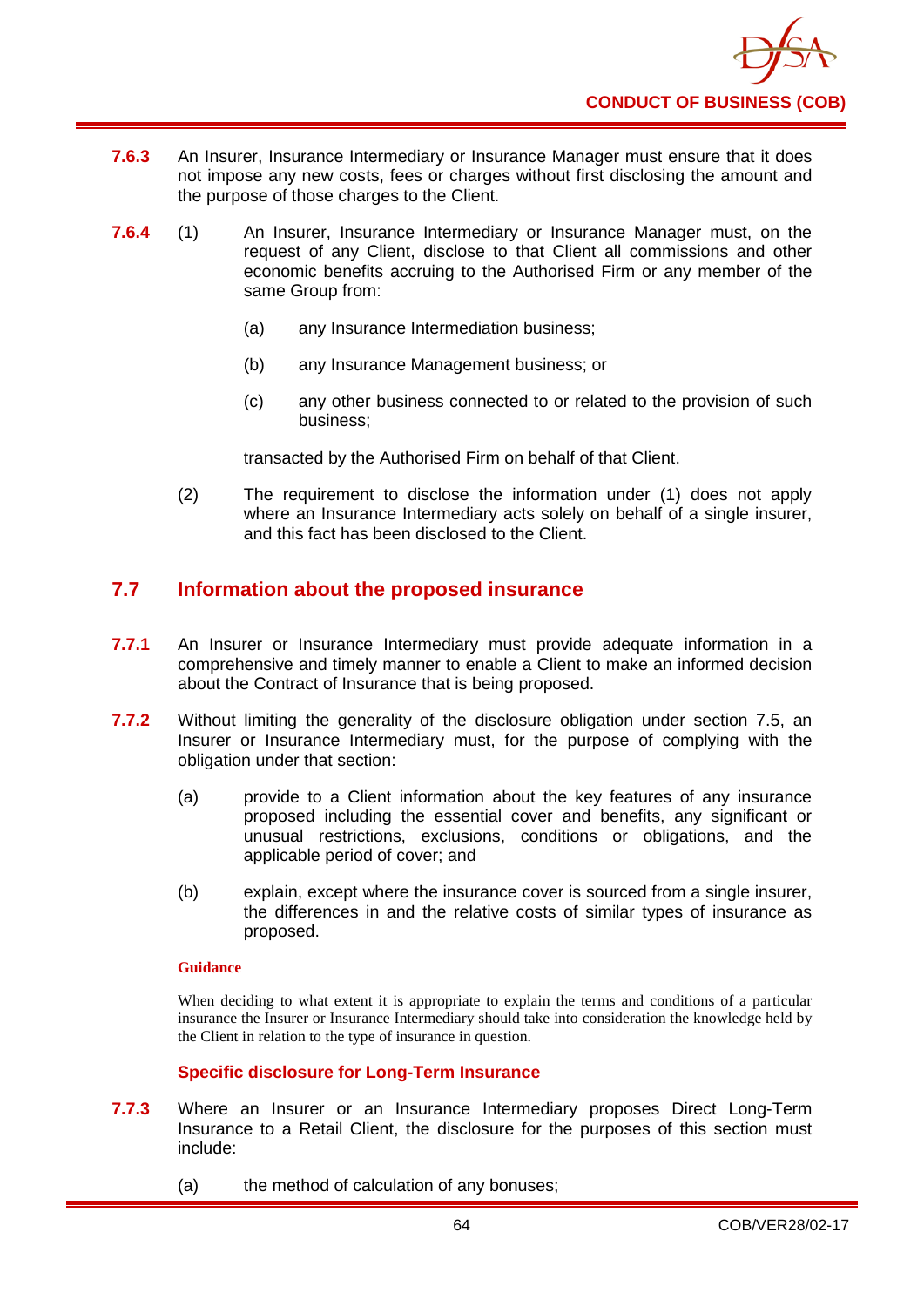- (b) an indication of surrender values and paid-up values, and the extent to which any such values are guaranteed;
- (c) for unit-linked insurance contracts, definition of the units to which they are linked, and a description of the underlying assets;
- (d) the basis of any projections included in the information; and
- (e) any facts that are material to the decision to invest, including risks associated with the investment and factors that may adversely affect the performance of the investments.
- **7.7.4** Deleted

## **7.8 Suitability**

- **7.8.1** An Insurer or an Insurance Intermediary must comply with the suitability requirement set out in section 3.4 when conducting any Insurance or Insurance Intermediation Business with or for a Retail Client in respect of Direct Long-Term Insurance.
- **7.8.2** (1) Subject to Rule 7.8.3, an Insurer or Insurance Intermediary must only make a recommendation to a Retail Client to enter into a Contract of Insurance that is General Insurance where it has taken reasonable steps to ensure that the recommended Contract of Insurance is suitable in light of the Client's demands and needs.
	- (2) The Insurer or Insurance Intermediary must obtain from a Retail Client such information as is necessary to identify the Client's circumstances and objectives, and consider whether the terms of the particular contract of General Insurance meet the requirements identified.
- **7.8.3** An Insurer and an Insurance Intermediary may only recommend to a Client a contract of General Insurance that does not meet all the Client's requirements if it clearly explains to the Client, at the point of making the recommendation, that the contract does not fully meet the Client's requirements and the differences in the insurance recommended.

### **Guidance**

When deciding what level of explanation is appropriate for a Client to whom a contract of insurance that does not fully meet that Client's requirements is recommended, the Insurer or Insurance Intermediary should take into consideration the knowledge held by the Client in relation to the type of insurance in question.

**7.8.4** Where an Insurance Intermediary is instructed to obtain insurance which is contrary to the advice that it has given to a Client, the Insurance Intermediary must obtain from the Client written confirmation of the Client's instructions before arranging or buying the relevant insurance.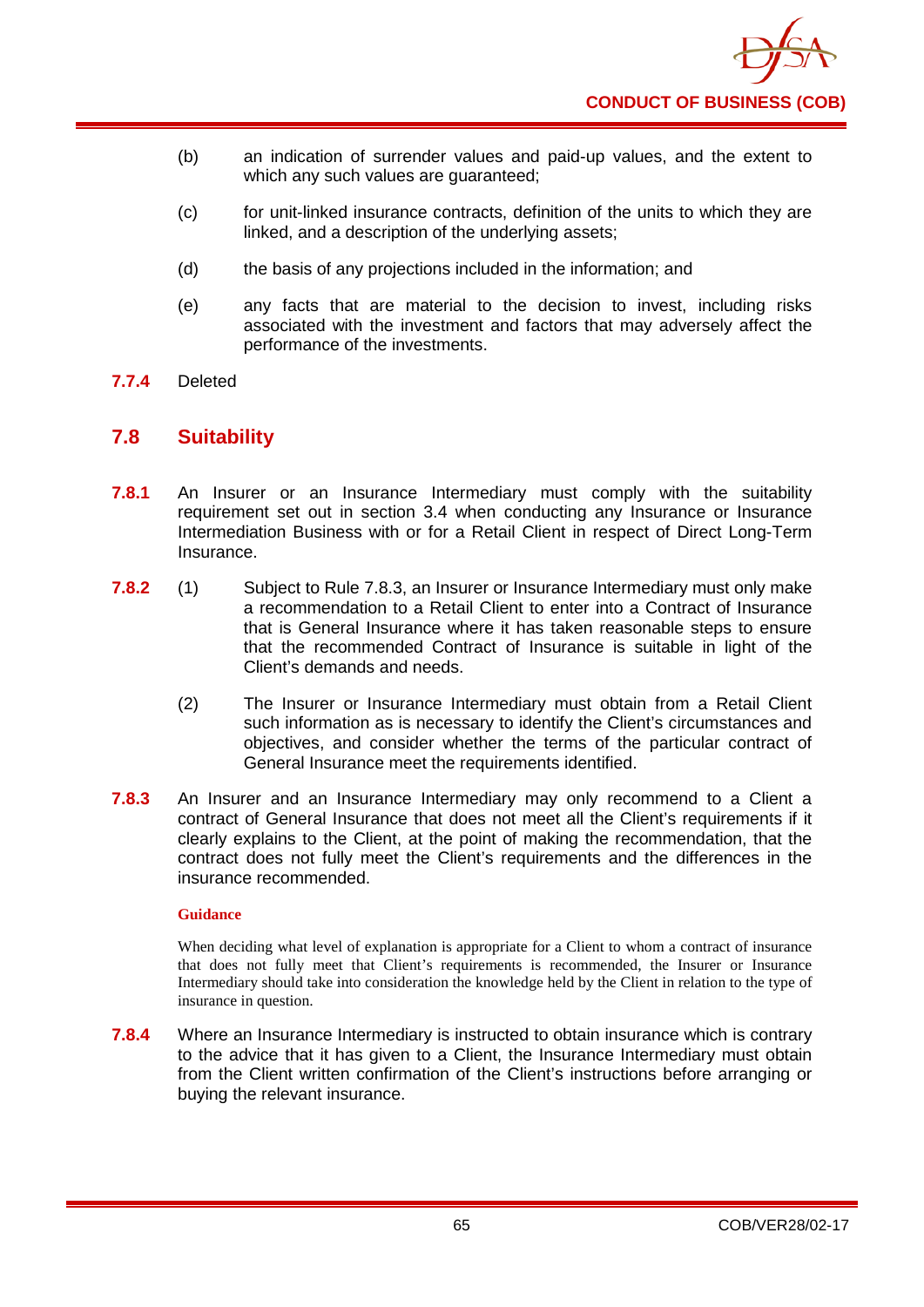

# **7.9 Managing conflicts of interest**

- **7.9.1** (1) An Insurance Intermediary or Insurance Manager must manage any conflict of interest to ensure that all its Clients are fairly treated and not prejudiced by any such interests.
	- (2) An Insurance Intermediary or Insurance Manager must manage the conflict of interest by disclosing such conflict to the Clients in writing either generally or in relation to a specific Transaction.
	- (3) If an Insurance Intermediary or Insurance Manager is unable to manage a conflict of interest, it must decline to act for the Client.

### **Guidance**

- 1. An Insurance Intermediary, when considering how it manages conflicts of interests, should clearly identify the capacity in which it acts and to whom it owes duties. For example, if it is acting as an Insurance Broker, it is acting as an agent for the policyholder and it has a duty to act in the best interests of the policyholder. If it is acting as an Insurance Agent, it has a duty to act in the best interests of its principal i.e. the insurer or insurers from whom it holds an authority to act as agent.
- 2. While the Rules do not prohibit an Insurance Intermediary from acting for both an insurer and policyholder in relation to the same risk, such an arrangement could result in conflicts of interest that are hard to manage. If an Insurance Intermediary proposes to act for both an insurer and policyholder in relation to the same risk, it should, under Rule 7.9.1(2), clearly disclose that information in a timely manner. The DFSA expects the firm to at least:
	- a. notify both parties about the procedures it will follow if acting in the interest of the policyholder or the insurer is likely to impair its ability to act in the interests of the other party; and
	- b. if one or both parties express concerns relating to the proposed process, decline to act for both parties under Rule 7.9.1(3) and instead act for only one party.
- 3. An Insurance Manager will also need to identify and manage conflicts of interest that arise in the course of carrying on its business, for example, in the course of settling claims.

# **7.10 Placement of Insurance**

### **Instructions**

**7.10.1** An Insurance Intermediary or Insurance Manager must not place a Contract of Insurance with or on behalf of an insurer unless it has satisfied itself on reasonable grounds that the insurer may lawfully effect that contract under the laws of the jurisdictions in which the insurer and the risk are located.

### **Quotations**

**7.10.2** When giving a quotation, an Insurance Intermediary or Insurance Manager must take due care to ensure the accuracy of the quotation and its ability to obtain the insurance at the quoted terms.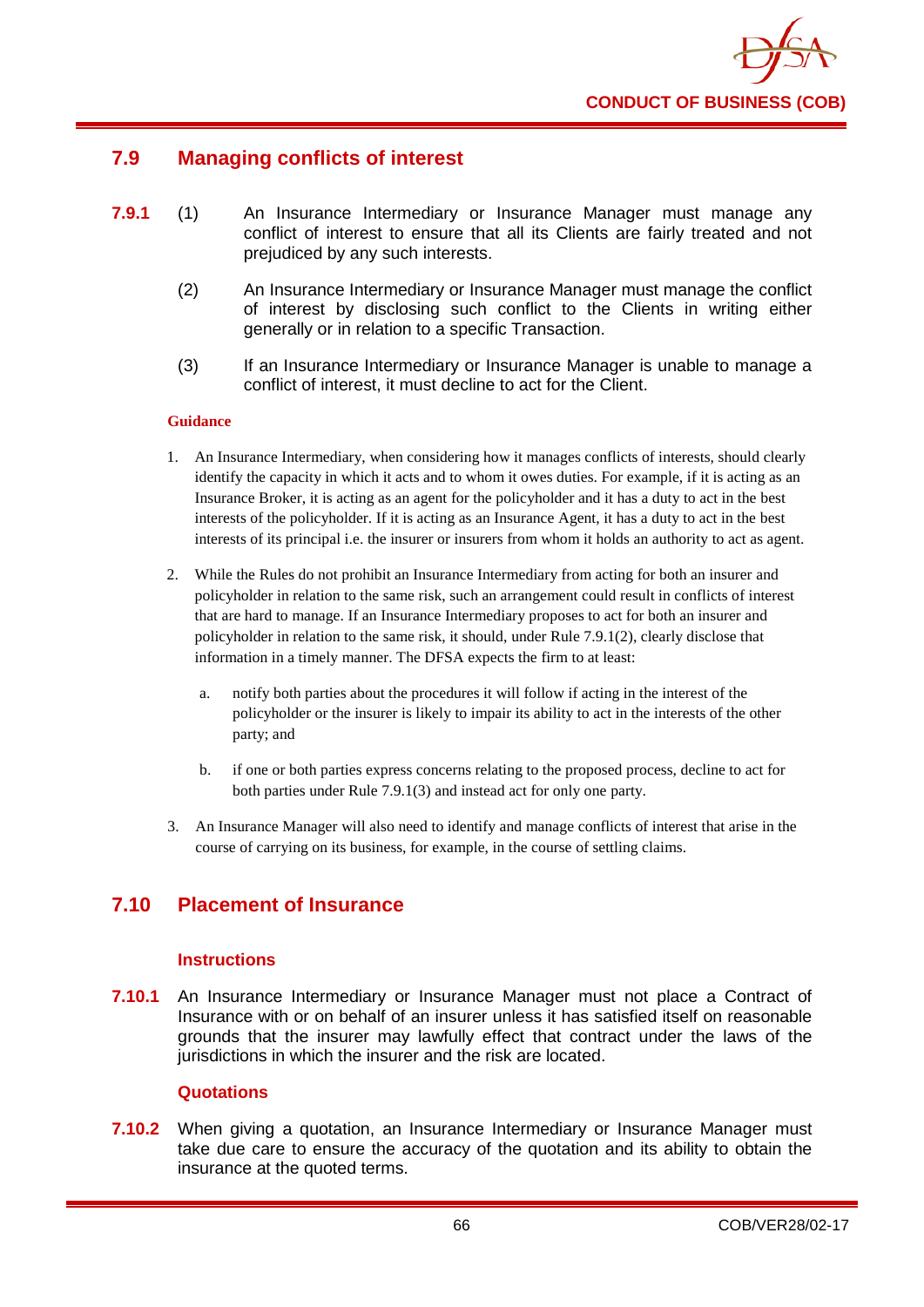

### **Confirmation of cover**

- **7.10.3** (1) An Insurer, in Effecting Contracts of Insurance, must promptly document the principal economic and coverage terms and conditions agreed upon under any Contract of Insurance and finalise such contract in a timely manner.
	- (2) An Insurer, Insurance Intermediary or Insurance Manager must, as soon as reasonably practicable, provide a Client with written confirmation and details of the insurance which it has effected for the Client or has obtained on behalf of the Client, including any changes to an existing Contract of Insurance.
	- (3) An Insurer, Insurance Intermediary or Insurance Manager must, as soon as reasonably practicable, provide the Client with the full policy documentation where this was not included with the confirmation of cover.
	- (4) In (2) and (3), a Client of an Insurance Manager is any Policyholder with whom the Insurance Manager interacts when carrying on its Insurance Management activities.

# **7.11 Providing an ongoing service**

### **Amendments to and renewal of insurance**

- **7.11.1** (1) An Insurer or Insurance Intermediary must deal promptly with a Client's request for an amendment to the insurance cover and provide the Client with full details of any premium or charges to be paid or returned.
	- (2) An Insurer or Insurance Intermediary must provide a Client with written confirmation when the amendment is made and remit any return premium or charges due to the Client without delay.
- **7.11.2** An Insurer or Insurance Intermediary must give adequate advance notification to a Client of the renewal or expiration date of an existing insurance policy so as to allow the Client sufficient time to consider whether continuing cover is required.
- **7.11.3** On expiry or cancellation of the insurance, at the request of the Client, an Insurer or Insurance Intermediary must promptly make available all documentation and information to which the Client is entitled.

### **Claims**

- **7.11.4** Where an Insurance Intermediary handles insurance claims it must:
	- (a) on request, give the Client reasonable guidance in pursuing a claim under the relevant policy;
	- (b) handle claims fairly and promptly and keep the Client informed of progress;
	- (c) inform the Client in writing, with an explanation, if it is unable to deal with any part of a claim; and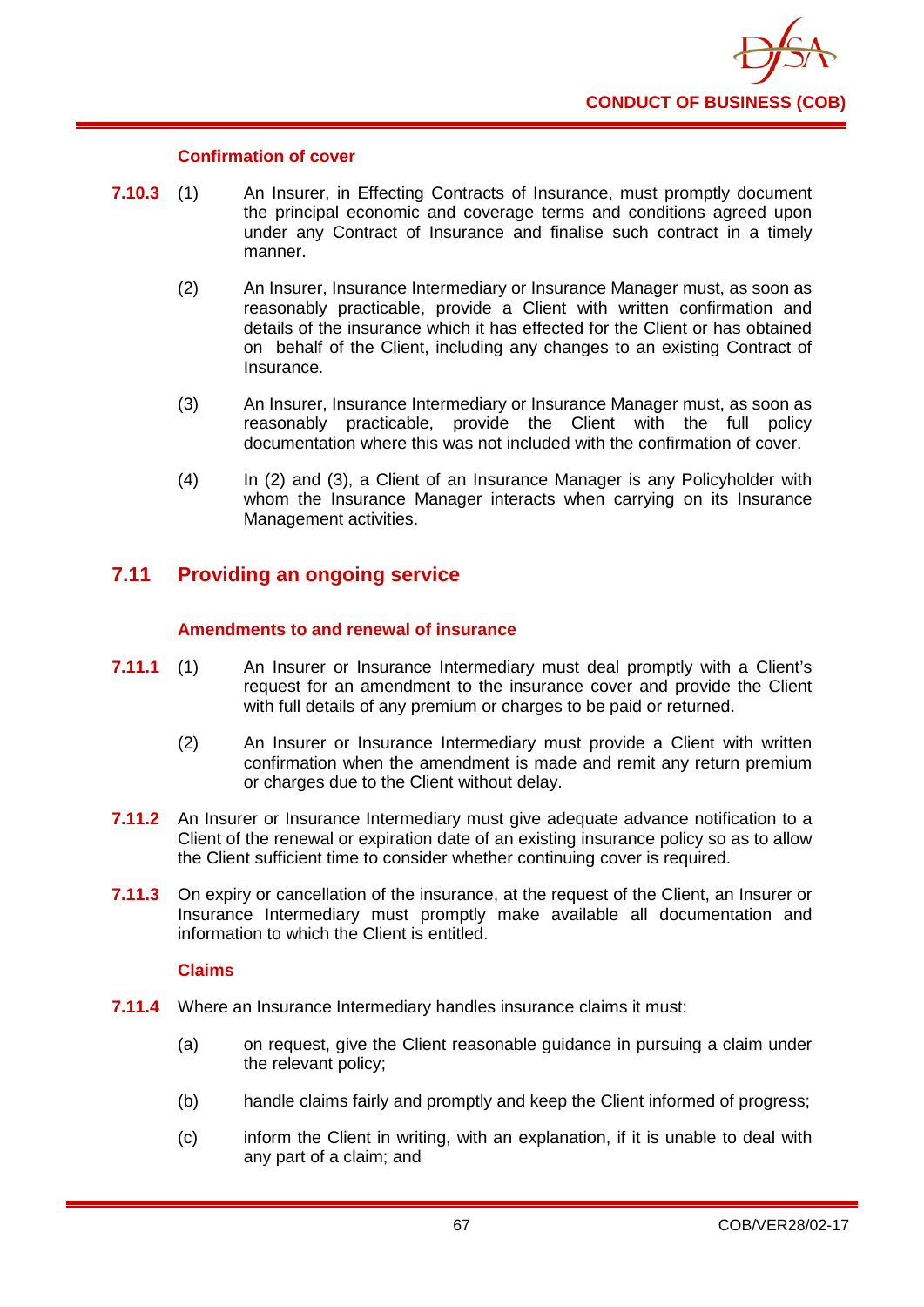- (d) forward settlement of any claim, as soon as reasonably practicable, once it has been agreed.
- **7.11.5** An Insurer must:
	- (a) handle claims fairly and promptly;
	- (b) keep the Client informed of the progress of the claim;
	- (c) not reject a claim unreasonably;
	- (d) if only part of a claim is accepted:
		- (i) provide a clear statement about the part of the claim that is accepted; and
		- (ii) give clear reasons for rejecting that part of the claim that has not been accepted; and
	- (e) settle the claim promptly.

# **7.12 Insurance monies**

## **Application**

**7.12.1** This section applies to an Insurance Intermediary and an Insurance Manager, in respect of activities carried on in or from the DIFC.

## **General**

- **7.12.2** (1) Insurance Monies are, subject to (2), any monies arising from Insurance Intermediation or the Insurance Management business which are any of the following:
	- (a) premiums, additional premiums and return premiums of all kinds;
	- (b) claims and other payments due under Contracts of Insurance;
	- (c) refunds and salvages;
	- (d) fees, charges, taxes and similar fiscal levies relating to Contracts of Insurance;
	- (e) discounts, commissions and brokerage; or
	- (f) monies received from or on behalf of a Client of an Insurance Manager, in relation to his Insurance Management business.
	- (2) Monies are not Insurance Monies where there is a written agreement in place between the Insurance Intermediary or Insurance Manager and the insurer to whom the relevant monies are to be paid (or from whom they have been received) under which the insurer agrees that: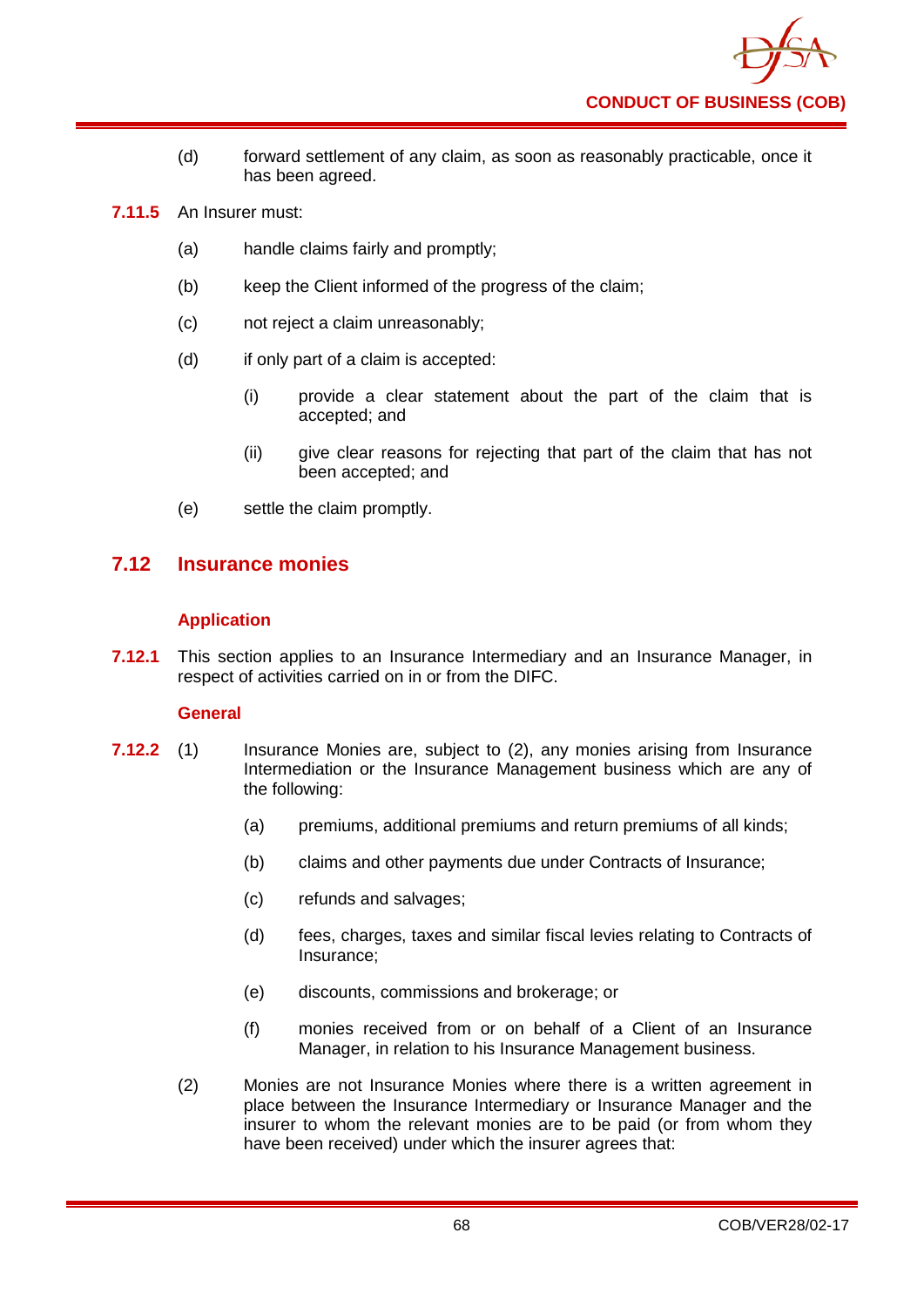- (a) the Insurance Intermediary or Insurance Manager, as the case may be, holds as agent for the insurer all monies received by it in connection with Contracts of Insurance effected or to be effected by the insurer;
- (b) insurance cover is maintained for the Client once the monies are received by the Insurance Intermediary or the Insurance Manager, as the case may be; and
- (c) the insurer's obligation to make a payment to the Client is not discharged until actual receipt of the relevant monies by the Client.

If an Insurance Manager does not have in place risk transfer arrangements referred to in Rule 7.12.2(2), the Insurance Manager holds Insurance Monies, so far as they belong to Policyholders, at the risk of those Policyholders.

## **Insurance money segregation**

- **7.12.5** (1) An Insurance Intermediary or Insurance Manager when dealing with Insurance Monies must:
	- (a) maintain one or more separate Insurance Bank Accounts with an Eligible Bank;
	- (b) ensure that each Insurance Bank Account contains in its title the name of the Authorised Firm, together with the designation Insurance Bank Account (or IBA);
	- (c) prior to operating an Insurance Bank Account, give written notice to, and request written confirmation from, the Eligible Bank that the bank is not entitled to combine the Insurance Bank Account with any other account unless that account is itself an Insurance Bank Account held by the Authorised Firm, or to any charge, encumbrance, lien, right of set-off, compensation or retention against monies standing to the credit of the Insurance Bank Account;
	- (d) pay all Insurance Monies directly and without delay into an Insurance Bank Account;
	- (e) use an Insurance Bank Account only for the following purposes:
		- (i) the receipt of Insurance Monies;
		- (ii) the receipt of such monies as may be required to be paid into the Insurance Bank Account to ensure compliance by the Authorised Firm with any conditions or requirements prescribed by the DFSA;
		- (iii) the payment to Clients or to insurers of monies due under Insurance Intermediation Business transactions;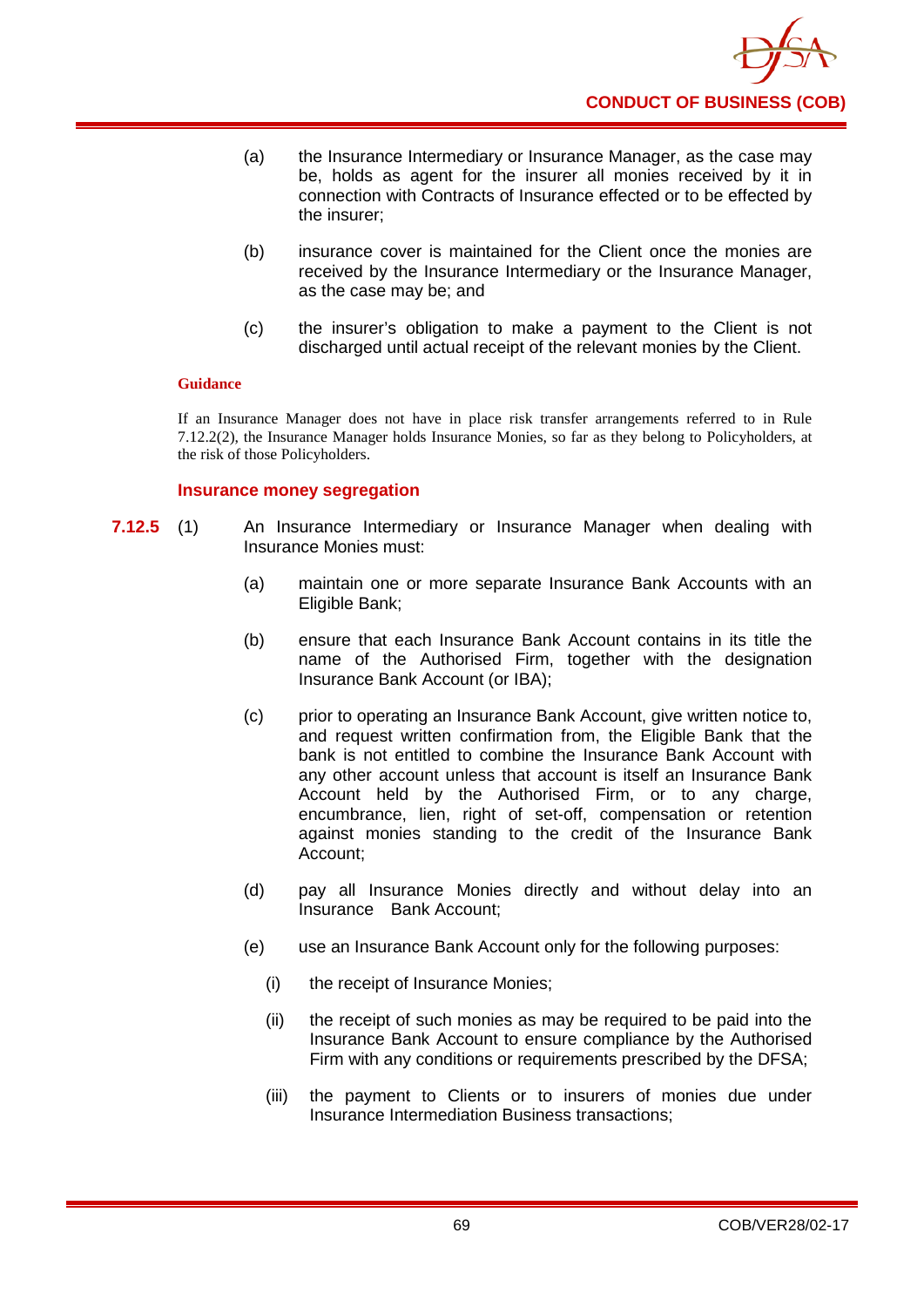

- (iv) the payment of all monies payable by the Authorised Firm in respect of the acquisition of or otherwise in connection with Approved Assets;
- (v) the withdrawal of brokerage, management fees and other income related to Insurance Intermediation Business, either in cash or by way of transfer to an account in the name of the Intermediary which is not an Insurance Bank Account, provided that no such sum may be withdrawn from the Insurance Bank Account before the time at which that amount may be brought into account as income of the Insurance Intermediary;
- (vi) the withdrawal of monies that are required to be transferred under (2) or Rule 7.12.9A;
- (vii) the withdrawal of monies paid into the Insurance Bank Account in error; and
- (viii) the withdrawal of any monies credited to the Insurance Bank Account in excess of those required by any conditions and requirements prescribed by the DFSA;
- (f) ensure that any amount held in the Insurance Bank Account or other Approved Assets, together with any amount due and recoverable from insurance debtors, is equal to, or greater than the amount due to insurance creditors; and
- (g) take immediate steps to restore the required position if at any time it becomes aware of any deficiency in the required segregated amount.
- (2) If an Eligible Bank has not provided the written confirmation referred to in (1)(c) within 40 business days after the Authorised Firm made the request, the Authorised Firm must as soon as possible withdraw Insurance Monies held in the Insurance Bank Account with that Eligible Bank and deposit them in an Insurance Bank Account with another Eligible Bank.
- (3) An Insurance Intermediary or Insurance Manager is not required to comply with the requirement in  $(1)(c)$  if it has no account, other than one or more Insurance Bank Accounts, with the Eligible Bank.
- **7.12.6** An Insurance Intermediary or Insurance Manager may not obtain a loan or overdraft for any purpose relating to an Insurance Bank Account unless that advance:
	- (a) is on a bank account which is designated as an Insurance Bank Account, and the loan or overdraft is used for payment to Clients or to insurers of monies due under Insurance Intermediation transactions;
	- (b) does not give rise to a breach of the requirements of Rule 7.12.5(e); and
	- (c) is of a temporary nature and is repaid as soon as reasonably practicable.
- **7.12.7** An Insurance Intermediary or Insurance Manager must hold Insurance Monies either in an Insurance Bank Account or in Approved Assets.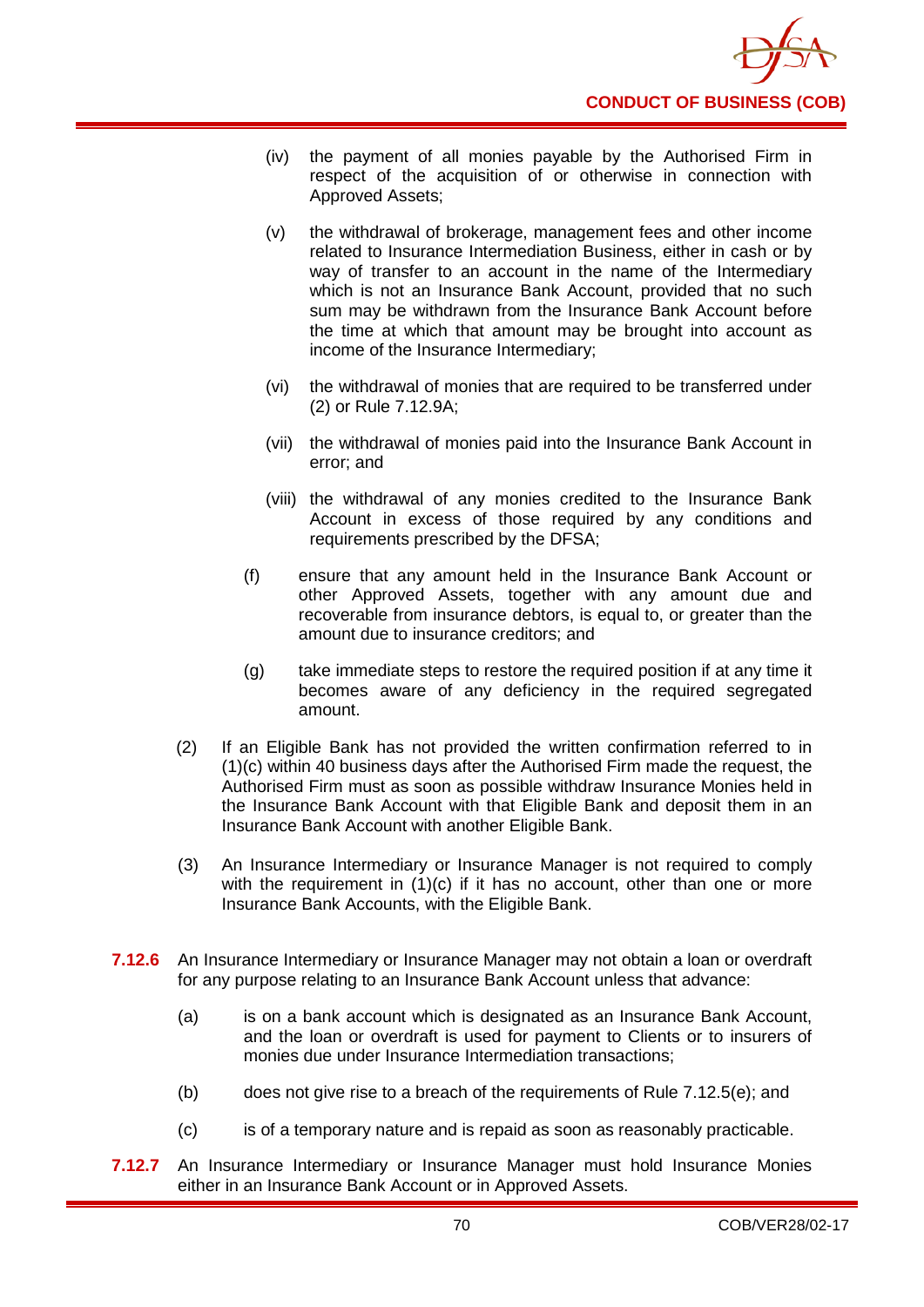

- **7.12.8** An Insurance Intermediary or Insurance Manager must ensure that Approved Assets are:
	- (a) registered in the name of the Insurance Intermediary or Insurance Manager and designated as being an 'Insurance Bank Account'; or
	- (b) held for the Insurance Bank Account of the Insurance Intermediary or Insurance Manager at the bank at which such Insurance Bank Account is held.
- **7.12.9** An Insurance Intermediary or Insurance Manager must ensure that monies, other than interest, arising from Approved Assets or their realisation, sale or disposal are paid into an Insurance Bank Account.
- **7.12.9A** (1) An Insurance Intermediary or Insurance Manager must not hold Insurance Monies for a Client in an Insurance Bank Account with an Eligible Bank outside the State, unless it has previously disclosed in writing to the Client:
	- (a) that the money may be held in an Insurance Bank Account outside the State:
	- (b) that in such circumstances, the legal and regulatory regime applying to the Eligible Bank may be different from that in the State;
	- (c) in the event of failure of the Eligible Bank, the money may be treated in a different way to that which would apply if the money were held by a bank in the State;
	- (d) if it is the case, that the particular Eligible Bank has not accepted that it has no right of set-off or counterclaim against money held in the Insurance Bank Account in respect of any sum owed on any other account of the Authorised Firm; and
	- (e) that the Client may notify the Authorised Firm if he does not wish the money to be held in an Insurance Bank Account outside the State or in a particular jurisdiction.
	- (2) If a Client notifies an Insurance Intermediary or Insurance Manager in writing that he does not wish the Insurance Monies to be held in an Insurance Bank Account outside the State or in a particular jurisdiction, the Insurance Intermediary or Insurance Manager must ensure that, no later than 20 days after receiving the notice, either:
		- (a) the Insurance Monies are transferred into an Insurance Bank Account with an Eligible Bank in the State, or in a jurisdiction to which the Client has not objected, as the case may be; or
		- (b) if no such alternative arrangement can be made, the Insurance Monies are returned to the Client.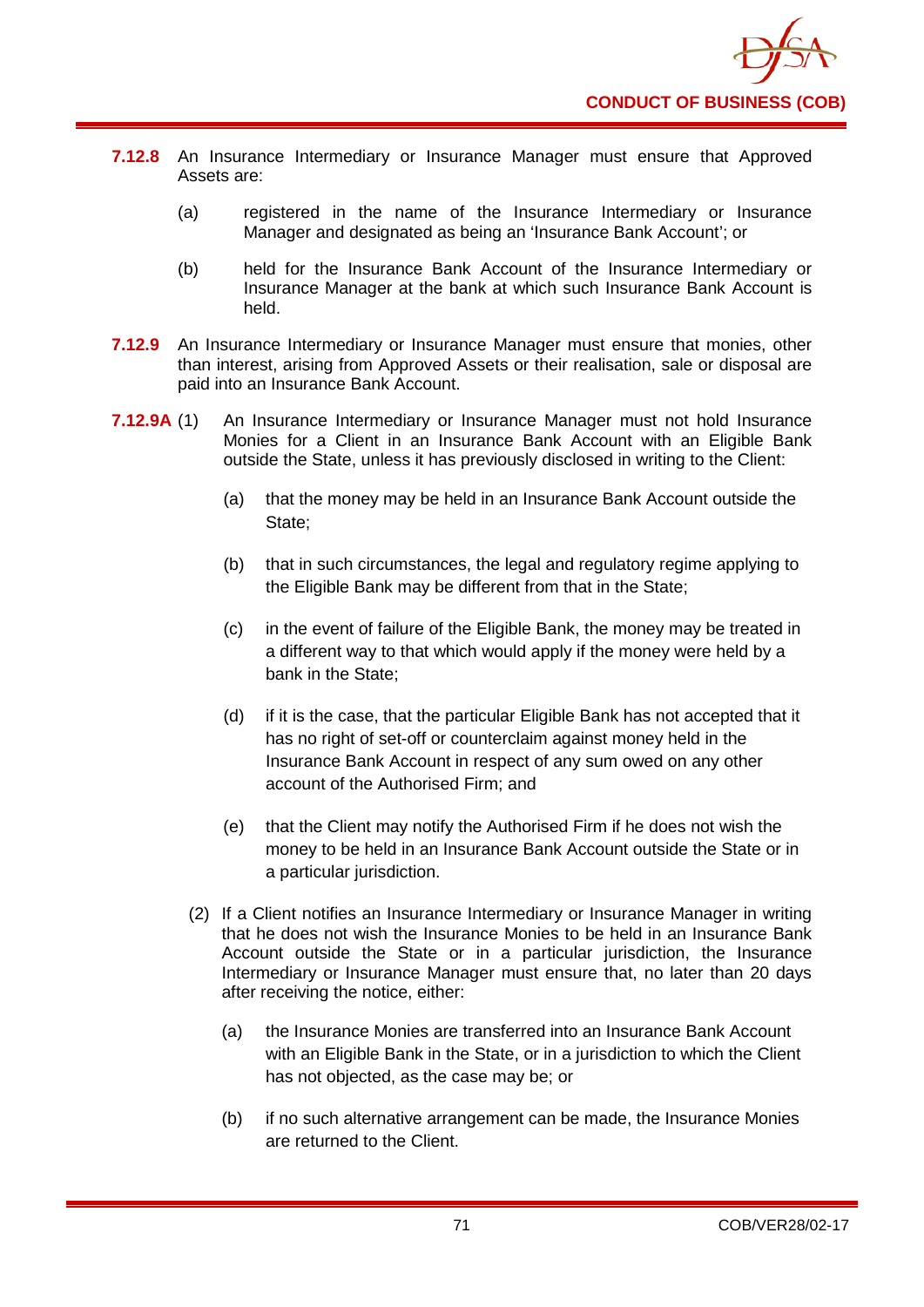- **7.12.10** An Insurance Intermediary or Insurance Manager may not hold Insurance Monies in Approved Assets until it has given written notice to and received written notice from the bank referred to in Rule 7.12.8(b) that the bank is not entitled to any charge, encumbrance, lien, right of set-off, compensation or retention against Approved Assets held for the Insurance Intermediary's or Insurance Manager's Insurance Bank Account.
- **7.12.11** An Insurance Intermediary or Insurance Manager may only use Approved Assets as security for a loan or overdraft where that loan or overdraft is for a purpose relating to an Insurance Bank Account as permitted by Rule 7.12.6.
- **7.12.12** Where Insurance Monies are held in Approved Assets whose rating drops below the minimum stipulated within the definitions, that investment or asset will cease to be an Approved Asset and the Insurance Intermediary or Insurance Manager must dispose of the investment or asset as soon as possible and no later than within 30 days of the rating change.
- **7.12.13** An Insurance Intermediary or Insurance Manager may not use derivatives in the management of Insurance Monies except for the prudent management of foreign exchange risks.
- **7.12.14** An Insurance Intermediary who has a credit balance for a Client who cannot be traced should not take credit for such an amount except where:
	- (a) he has taken reasonable steps to trace the Client and to inform him that he is entitled to the money;
	- (b) at least six years from the date the credit was initially notified to the Client; and
	- (c) Rule 7.12.5(f) will continue to be satisfied after the withdrawal of such money.
- **7.12.15** An Insurance Intermediary must keep records of all sums withdrawn from the Insurance Bank Account or realised Approved Assets as a result of credit taken under Rule 7.12.14 for at least six years from the date of withdrawal or realisation.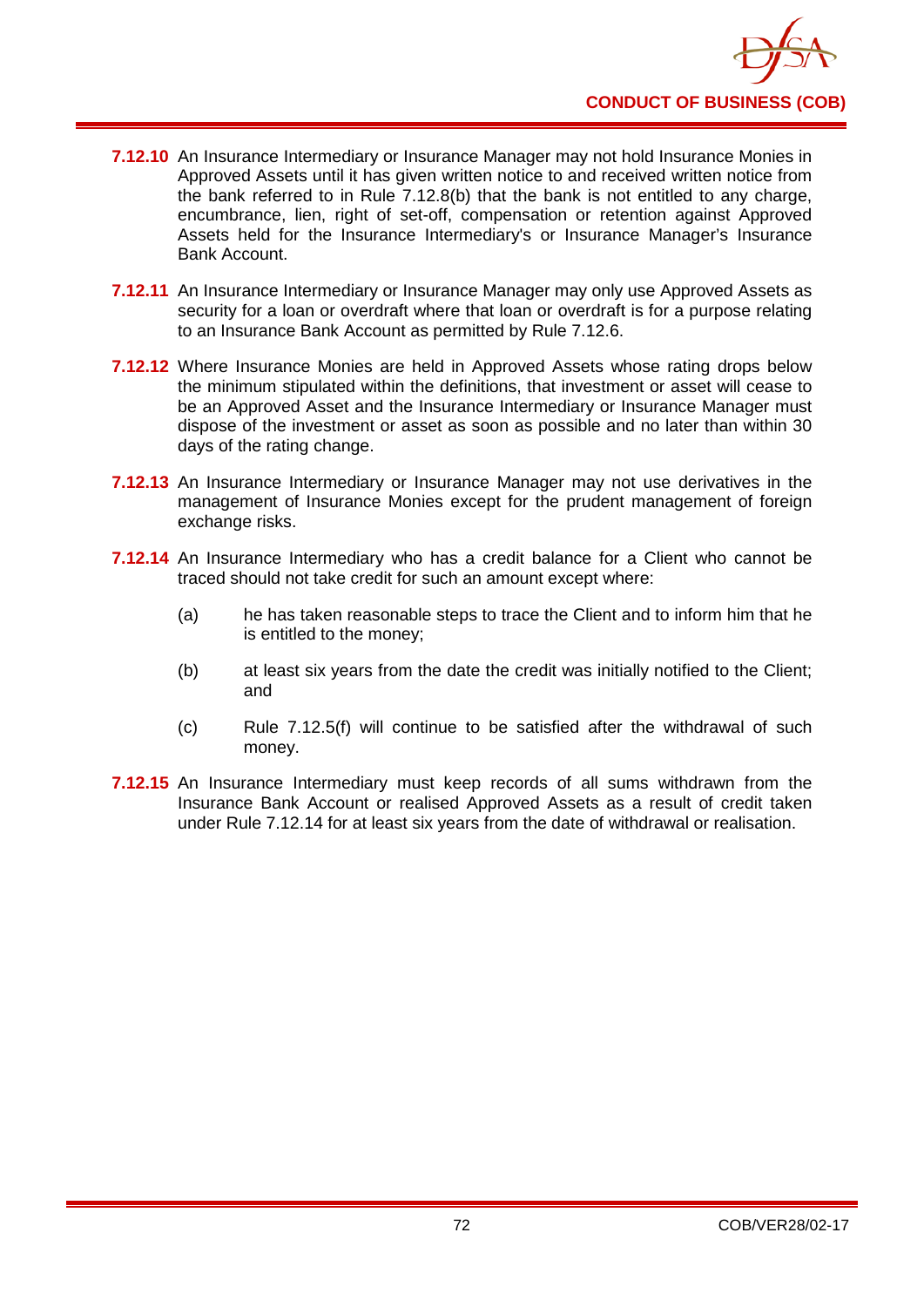

# **8 SPECIFIC RULES – OPERATING A CREDIT RATING AGENCY**

# **8.1 Application**

- **8.1.1** (1) This chapter applies to every Person who carries on, or intends to carry on, the Financial Service of Operating a Credit Rating Agency in or from the DIFC.
	- (2) In this chapter, where a reference is made to a Rating Subject which is a credit commitment, a debt or a debt-like Investment referred to in GEN Rule 2.27.1(3)(b) or (c), that reference is to be read, where the context requires, as a reference to the Person responsible for obtaining the Credit Rating.

#### **Guidance**

1. The Financial Service of Operating a Credit Rating Agency is defined in GEN Rule 2.27.1. This chapter contains the specific conduct requirements that apply to Persons carrying on the Financial Service of Operating a Credit Rating Agency.

#### **Code of conduct/ethics**

2. The outcome intended by some of the specific conduct requirements in this chapter can be achieved by adopting a code of conduct/ethics. Whilst not proposing to prescribe that a Credit Rating Agency must have a code of conduct/ethics, a Credit Rating Agency should consider, particularly where noted in relation to specific Rules, adopting such a code as a means of achieving the outcome intended by the relevant requirements. However, where a Credit Rating Agency does not adopt such a code, the onus is on the Credit Rating Agency to demonstrate how it achieves compliance with the relevant requirements through other means.

#### **Persons responsible for obtaining a Credit Rating**

- 3. Not all Rating Subjects are bodies corporate. For example, Credit Ratings can be provided in respect of a credit commitment given by a Person, or a debt or debt-like Investment. In such instances, where a Rule in this chapter requires the Rating Subject to carry out some activity, such a reference is to be read, pursuant to Rule  $8.1.1(2)$ , as a reference to the Person who is responsible for obtaining the Credit Rating. Such a Person would generally be the originator, arranger or sponsor of the relevant financial product which is being rated. The Credit Rating Agency should clearly identify the Person responsible for a Rating Subject before proceeding with its Credit Rating Activities relating to that Rating Subject.
- 4. However, there is no restriction against more than one Person being identified as Persons responsible for obtaining a Credit Rating relating to a Rating Subject. In such cases, a Credit Rating Agency should clearly identify those Persons as responsible Persons relating to the relevant Rating Subject.

# **8.2 Additional Principles for Credit Rating Agencies**

#### **Guidance**

Credit Rating Agencies are required to comply with, in addition to the Principles in GEN sections 4.1 and 4.2, three further Principles set out in this section.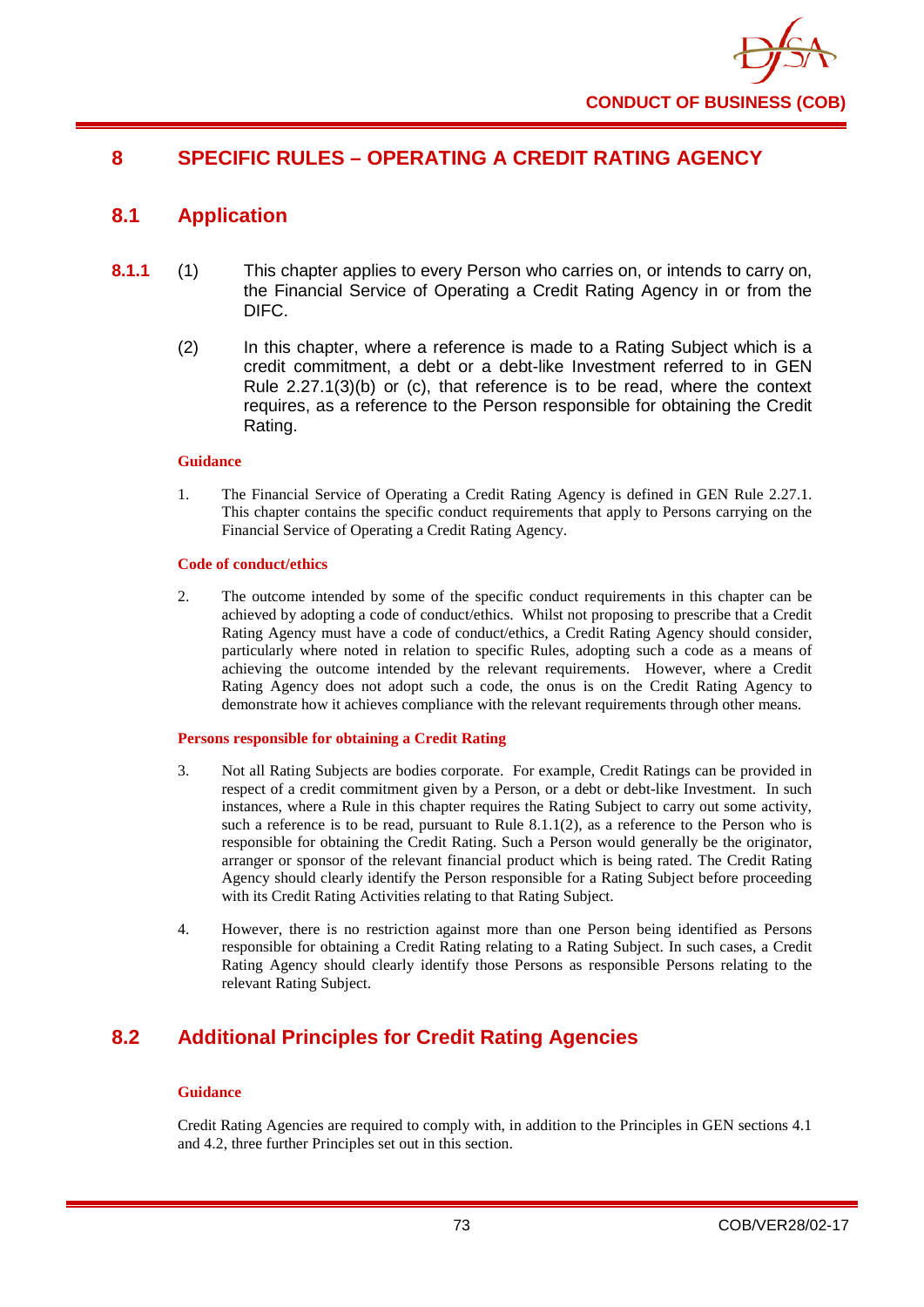

## **Principle 1 – Quality and integrity**

**8.2.1** A Credit Rating Agency must take all reasonable steps to ensure that its Credit Ratings are well founded and are based on a fair and thorough analysis of all relevant information which is reasonably known or available to the Credit Rating Agency.

### **Principle 2 – Independence and conflicts of interest**

**8.2.2** A Credit Rating Agency must take all reasonable steps to ensure that its decisions relating to Credit Ratings are independent and free from political or economic pressures and not affected by conflicts of interest arising due to its ownership structure or business or other activities or conflicts of interest of its Employees.

## **Principle 3 – Transparency and disclosure**

**8.2.3** A Credit Rating Agency must take all reasonable steps to ensure that it conducts its Credit Rating Activities in a transparent and responsible manner.

#### **Guidance**

Acting in a responsible manner means that a Credit Rating Agency undertakes the level of due diligence and care expected of an entity undertaking similar business in conducting its Credit Rating Activities. What is reasonable would depend on the nature, scale and complexity of its operations, including models and methodologies it has adopted in order to formulate Credit Ratings.

# **8.3 Quality of the rating process**

## **Policies and procedures**

- **8.3.1** (1) A Credit Rating Agency must adopt, implement and enforce policies, procedures and controls that are adequate to ensure that:
	- (a) its Credit Ratings are based on a thorough and fair analysis of all the Relevant Information;
	- (b) it has clearly defined methodologies and models for the purposes of preparing and reviewing Credit Ratings; and
	- (c) its Rating Analysts, in preparing and reviewing Credit Ratings, adhere to the relevant methodologies and models adopted by the Credit Rating Agency, including any updates of such methodologies and models.
	- (2) For the purposes of (1)(a), Relevant Information is information which is:
		- (a) reasonably known or available to the Credit Rating Agency; and
		- (b) required, pursuant to the established rating methodologies and models adopted by the Credit Rating Agency.
	- (3) For the purposes of (1)(c), a Rating Analyst means an Employee of a Credit Rating Agency who performs analytical functions in relation to the preparation or review of a Credit Rating.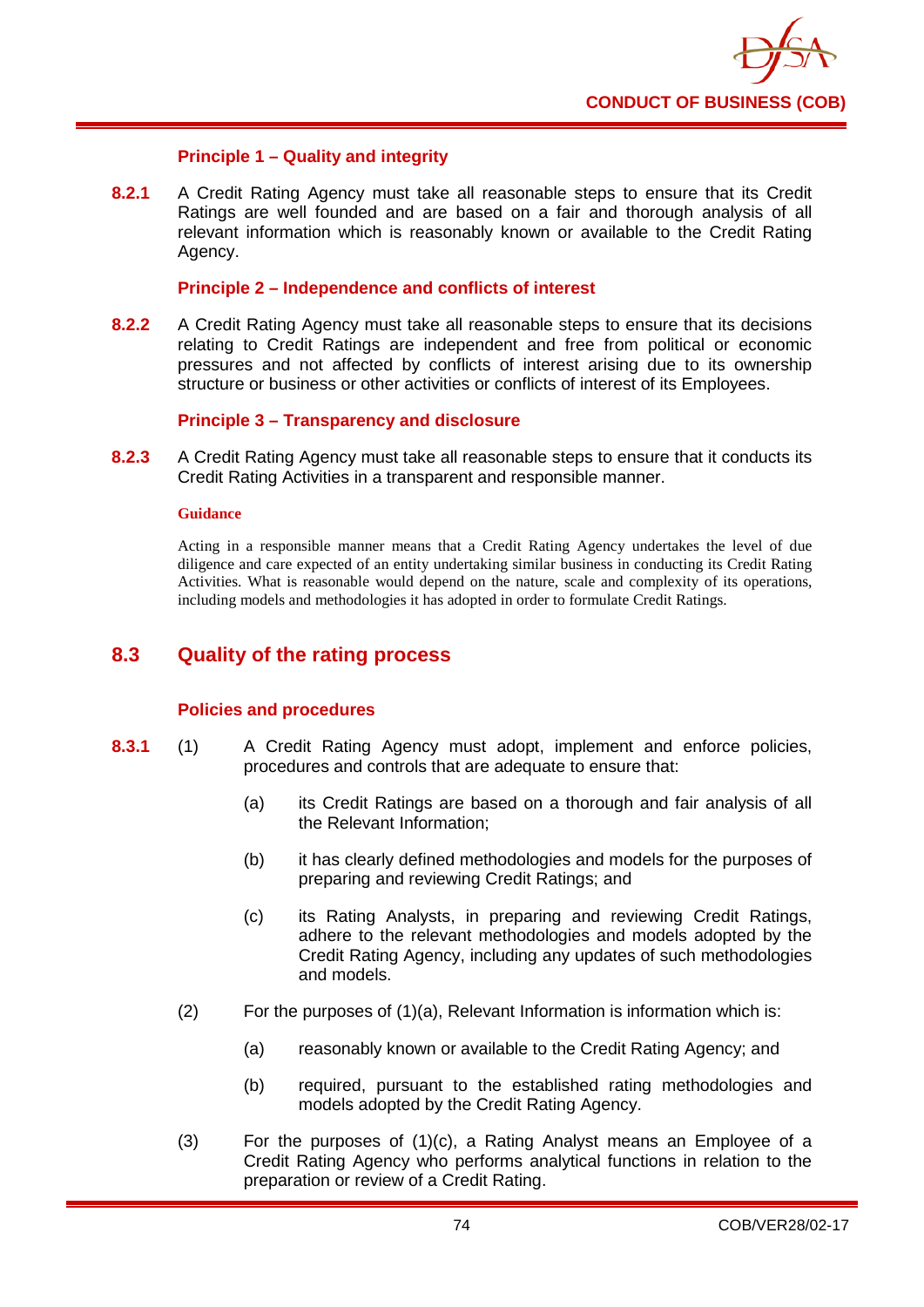(4) A Credit Rating Agency must have adequate mechanisms to monitor whether its policies, procedures and controls are implemented in such a way so as to ensure that they operate, on an on-going basis, effectively and as intended.

## **Guidance**

Application to Groups and Branches

- 1. Where a Credit Rating Agency is a member of a Group, the Credit Rating Agency may rely on the policies, procedures and controls adopted at the group-wide level. Where this is the case, the Credit Rating Agency should ensure that the group-wide policies, procedures and controls are consistent with the requirements applicable to it and do not constrain its ability to comply with the applicable requirements in the DIFC.
- 2. In the case of Branch operations, the DFSA will only grant an authorisation to conduct the Financial Service of Operating a Credit Rating Agency where it is satisfied with the adequacy of the home jurisdiction regulation of the relevant legal entity.
- 3. Considerations set out in Guidance No 1 and 2 are equally relevant to the other requirements applicable to CRAs which are set out in this chapter.

#### **Periodic review**

- 4. A Credit Rating Agency should ensure that there is a formal and rigorous periodic review (at least annually) of the effectiveness of its systems and controls, including the methodologies and models it uses, to ensure that they remain effective and adequate in light of factors such as changing market conditions and practices and matters that have a material impact on the users of Credit Ratings.
- 5. Such a review should be carried out by individuals who are not involved in the day-to-day management or operations of the Credit Rating Agency. Taking into account the nature, scale and complexity of its business, a Credit Rating Agency may undertake such a review through a designated function at the group-wide level, or using external consultants. The DFSA expects the findings of such a review to be made available to the Governing Body and the senior management of the Credit Rating Agency, and that any inadequacies identified are promptly and effectively addressed.

## **Analysts**

6. By definition, the Employees of a Credit Rating Agency include Rating Analysts who are either employed by the Credit Rating Agency or appointed under a contract for services to perform analytical functions in relation to the preparation of Credit Ratings. Such appointed Rating Analysts may, in the case of a Credit Rating Agency which is part of a Group, be employed by another entity within the Group. In that case, the Credit Rating Agency should ensure that such Rating Analysts comply with the applicable DFSA Rules when conducting Credit Rating Activities on its behalf.

## **Relevant Information**

7. See Guidance under Rule 8.3.4.

## **Methodologies and models**

- **8.3.2** For the purposes of producing and reviewing Credit Ratings, a Credit Rating Agency must adopt and use rating methodologies and models, including any key rating assumptions, which:
	- (a) are rigorous and systematic;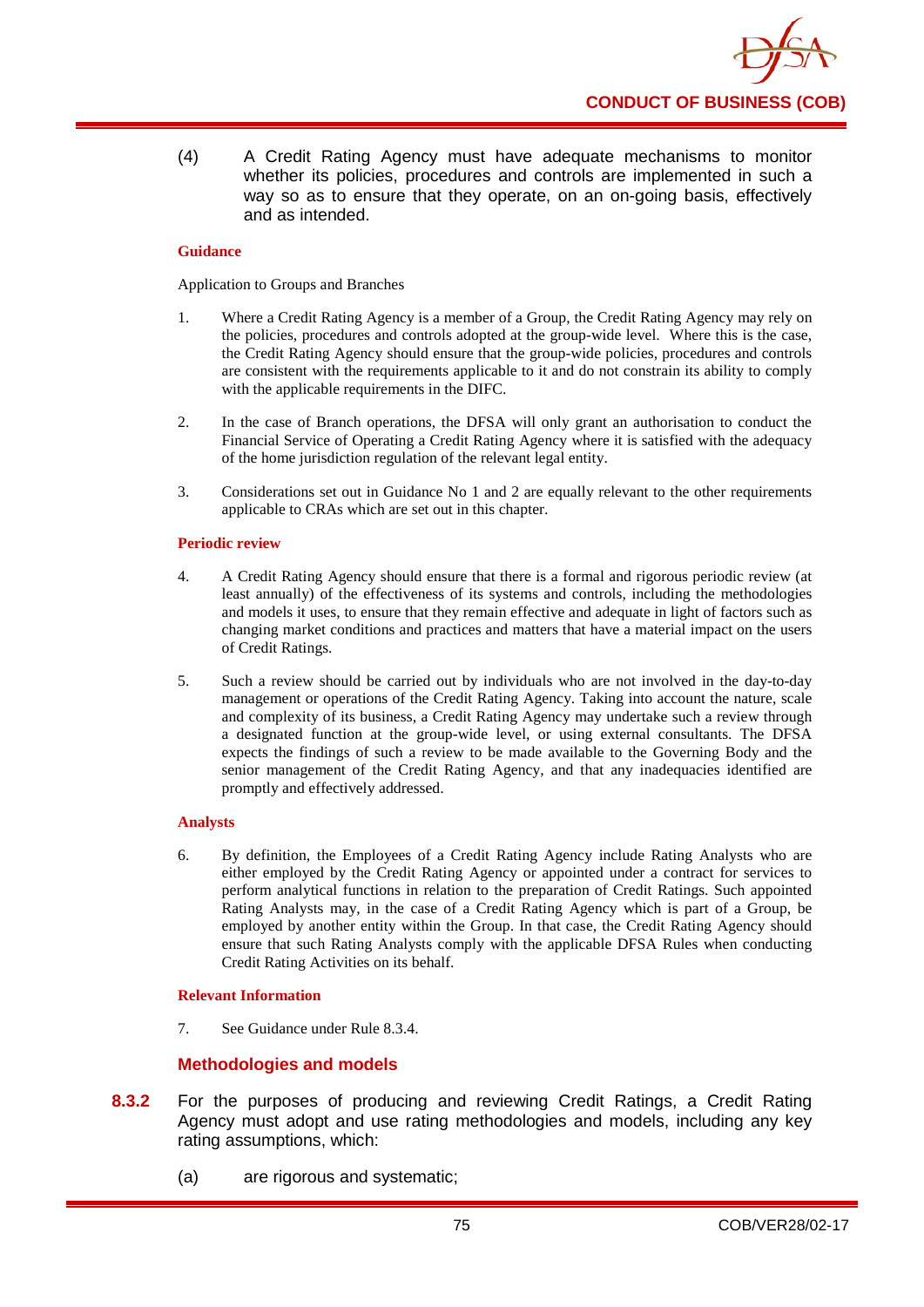

- (b) to the extent possible, result in Credit Ratings that can be subjected to some form of objective validation based on historical experience;
- (c) are subject to periodic review as appropriate; and
- (d) are made public, including any changes made to such methodologies and models.

- 1. A Credit Rating Agency will need to establish proper procedures for the regular review of its methodologies and models, including any key rating assumptions used in such methodologies and models, in order to be able to properly assess the Relevant Information and prepare credible and high quality Credit Ratings. Any changes to the methodologies and models should incorporate cumulative experience gained through on-going market surveillance.
- 2. Where any material modifications are made to the methodologies or models used by the Credit Rating Agency, it should make prior disclosure to the public of such modifications before applying the modified methodologies and models, especially to existing Credit Ratings.
- 3. A Credit Rating Agency should assess whether existing methodologies and models for providing a Credit Rating in respect of structured financial products remain appropriate where the risk characteristics of the assets underlying a structured product change materially.

## **Rating Analysts**

- **8.3.3** A Credit Rating Agency must ensure that its Rating Analysts:
	- (a) have adequate and appropriate knowledge and experience to carry out Credit Rating Activities assigned to them;
	- (b) have access to, and use, all the Relevant Information;
	- (c) apply the relevant methodologies and models in a transparent and consistent manner;
	- (d) act without bias in carrying out their functions; and
	- (e) observe high standards of integrity.

#### **Guidance**

- 1. See GEN Rules 5.3.18 and 5.3.19 with regard to the assessment that a Credit Rating Agency, as an Authorised Firm, needs to undertake to ensure that its Employees (including Rating Analysts) are fit and proper and have adequate competencies in order to carry out their functions.
- 2. A Credit Rating Agency should structure its rating teams in such a way so as to promote continuity of adequate skills and expertise within a relevant team, and avoidance of bias in the preparation or review of a Credit Rating. For the purpose of promoting objectivity and lack of bias in preparing or reviewing Credit Ratings, measures such as periodic rotation of Rating Analysts, as appropriate, should be considered.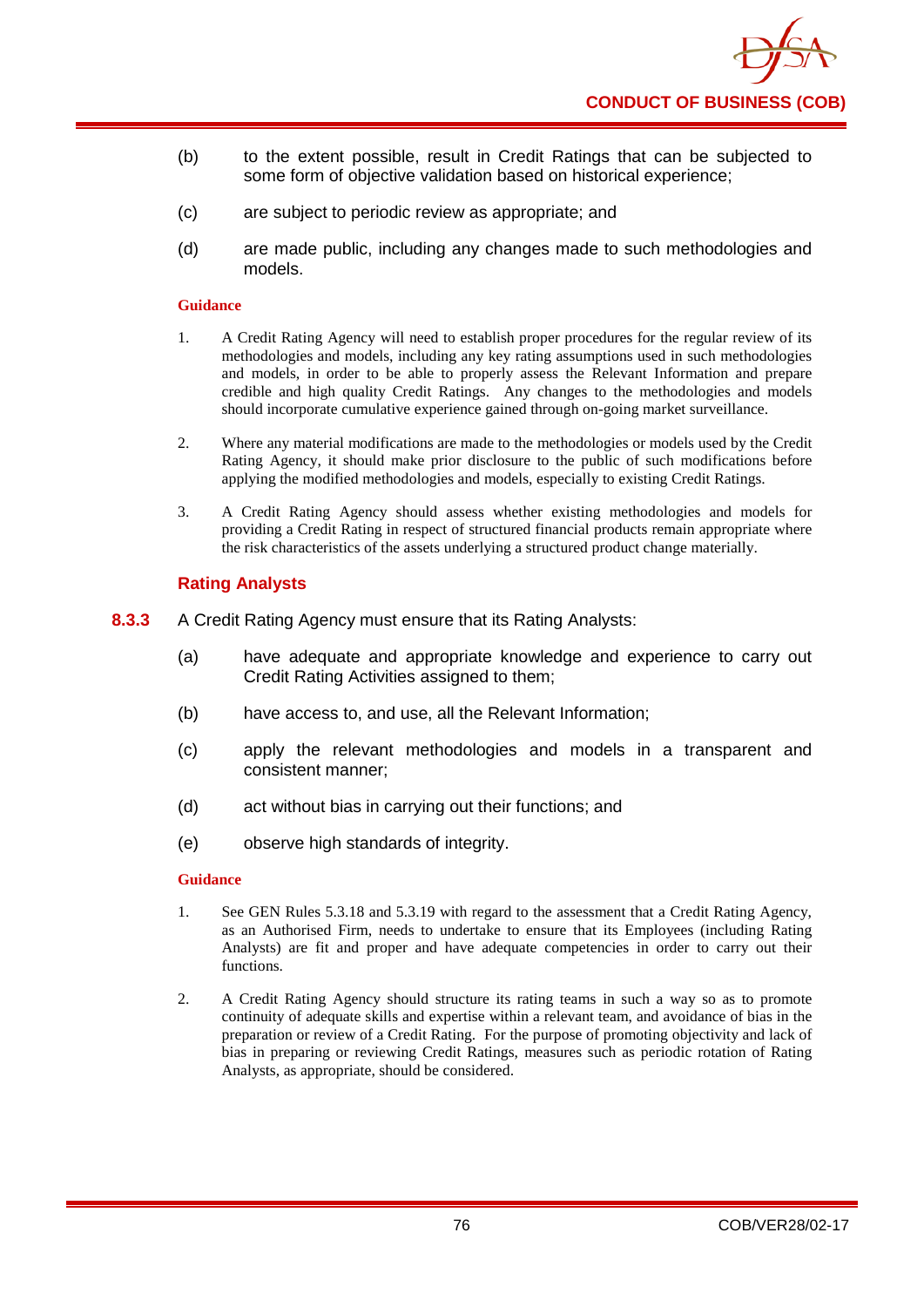

## **Credit Ratings**

- **8.3.4** A Credit Rating Agency must ensure that:
	- (a) the role and responsibility of assigning a Credit Rating rests clearly on the Credit Rating Agency and not on any of its Rating Analysts;
	- (b) the information it uses for the purposes of preparing or reviewing a Credit Rating is of sufficient quality to support a credible Credit Rating;
	- (c) its Credit Ratings:
		- (i) reflect all the Relevant Information;
		- (ii) do not contain any misrepresentations, and are not misleading in respect of the creditworthiness of the Rating Subject; and
		- (iii) contain clear and prominent statements if they are premised on limited historical data, are not subject to on-going surveillance or are subject to any other limitation which has or may have a material impact on the relevant Credit Rating; and
	- (d) it does not produce a Credit Rating where it has reasonable doubts as to whether a credible Credit Rating can be produced due to the complexity of, or the lack of adequate information relating to, a potential Rating Subject.

#### **Guidance**

Relevant Information is defined in Rule 8.3.1(2). A Credit Rating Agency should adopt adequate measures to ensure that the quality of information it uses is reliable to support a credible Credit Rating. Such measures may include:

- a. relying on independently audited financial statements and public disclosures where available;
- b. conducting random sampling examination of the information received; and
- c. having contractual arrangements with Persons who request a Credit Rating, or any third party source from whom information is obtained, that render such Persons liable if they knowingly provide materially false or misleading information, or fail to conduct due diligence they are reasonably expected to carry out to verify the accuracy of the Relevant Information.

## **On-going monitoring and review of the Credit Ratings**

- **8.3.5** (1) Unless a Credit Rating clearly states that it will not be subject to on-going review, a Credit Rating Agency must:
	- (a) have adequate personnel and financial resources committed for the on-going surveillance of the creditworthiness of the Rating Subject;
	- (b) ensure a review of a Credit Rating is undertaken regularly, and in any case, promptly upon becoming aware of information reasonably likely to result in a Rating Action; and
	- (c) take any appropriate Rating Action promptly.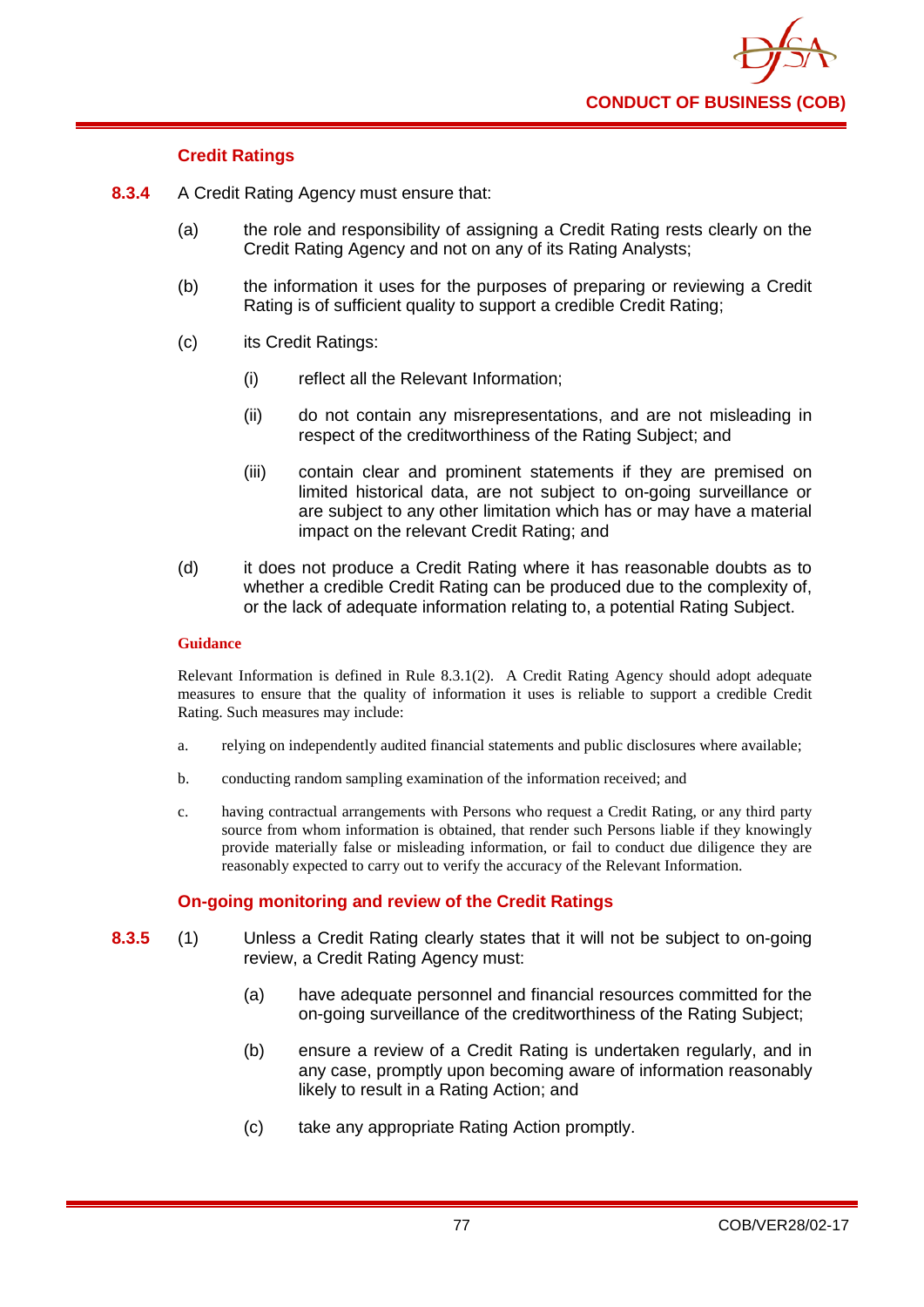

- (2) For the purposes of (1), a Rating Action is an upward or downward move of a Credit Rating, a confirmation of an existing Credit Rating or a withdrawal of a Credit Rating.
- (3) Following the review in (1)(b), a Credit Rating Agency must issue a notice of its Rating Action. Such a notice must:
	- (a) be promptly disseminated to the public or distributed by subscription, as applicable; and
	- (b) contain a clear and prominent statement specifying:
		- (i) the date on which the Credit Rating was last updated; and
		- (ii) the date on which the new Credit Rating is effective; or
		- (iii) if the Credit Rating is withdrawn, the effective date from which it is withdrawn and the reasons for such withdrawal.
- (4) Without prejudice to the obligation to conduct on-going surveillance and review of a Credit Rating, where a Credit Rating Agency forms an opinion on reasonable grounds that it does not have adequate or credible Relevant Information, it must not support an existing Credit Rating, and must withdraw such a Credit Rating immediately. Where it does so, it must issue a notice of withdrawal of the Credit Rating in accordance with (3).

- 1. A Credit Rating Agency may use separate teams of Rating Analysts for determining initial Credit Ratings and subsequent review of such ratings. It should ensure that each team has the requisite level of expertise and resources to perform its functions effectively.
- 2. A Credit Rating Agency should undertake both periodic and ad hoc reviews of its Credit Ratings as appropriate to the nature of the Rating Subject, the market conditions and reasonable expectations of users of such Credit Ratings. Such reviews should apply any changes in its rating methodologies and models, including rating assumptions.
- 3. A Credit Rating Agency should have clear and published parameters relating to the review of Credit Ratings, including, to the extent possible, when it will undertake any ad hoc reviews. Such parameters should include any material change in the risk characteristics of the Rating Subject or significant changes in the markets which relate to, or affect, the Rating Subject.
- 4. A Credit Rating Agency may place under surveillance a Rating Subject upon becoming aware of any material changes relating to, or affecting, it. A Credit Rating Agency should consider whether, in such circumstances, it is appropriate to give any prior notice that the relevant Rating Subject is under surveillance.

# **8.4 Integrity of the credit rating process**

## **Polic**i**es and procedures**

**8.4.1** To promote integrity of its credit rating process, a Credit Rating Agency must implement adequate policies, procedures and controls to ensure that it and its Employees: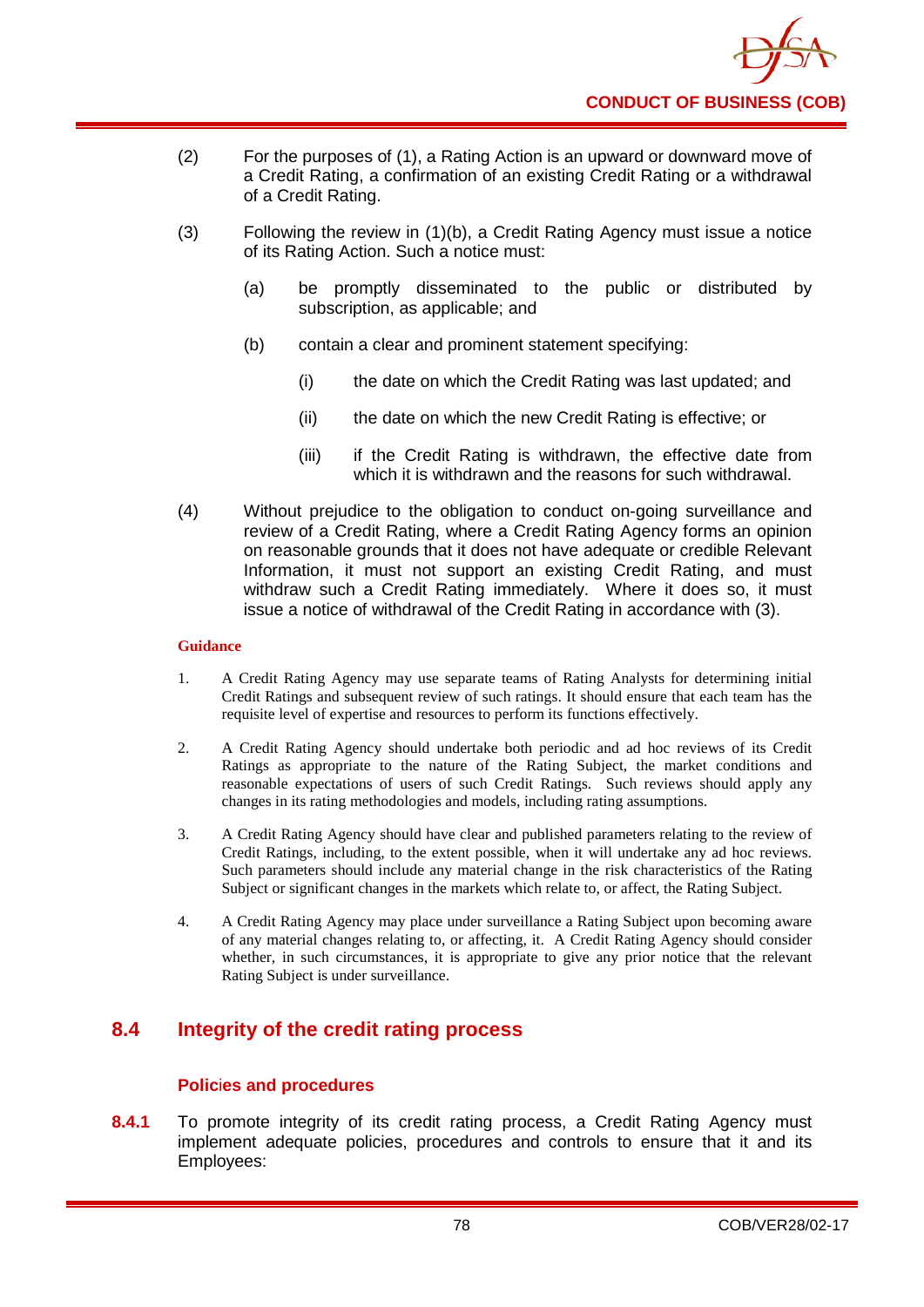

- (a) comply with all the applicable legal and other requirements, including those relating to its Credit Rating Activities, regardless of where such activities are carried on;
- (b) deal fairly and honestly with Rating Subjects and Persons using or relying on its Credit Ratings, such as investors and other market participants, including the public; and
- (c) do not, either expressly or implicitly, give any assurances or guarantees of a particular rating outcome before undertaking a full analysis of the Relevant Information in accordance with the applicable methodologies and models.

- 1. Where a Credit Rating Agency undertakes activities in a number of jurisdictions, the effect of Rule 8.4.1 is that it will need to ensure that respective obligations arising in all those jurisdictions are effectively met as appropriate. In doing so, it will need to take account of the application of the DFSA regime to Group and Branch operations (see Guidance 1 and 2 under Rule 8.3.1).
- 2. A Credit Rating Agency is required, under GEN Rule 7.5.1(2), to have an Authorised Individual as its Compliance Officer. It is the responsibility of the Compliance Officer to ensure proper observance by the Credit Rating Agency and its Employees, particularly Rating Analysts, of the applicable legal and other obligations, including any code of conduct/ethics adopted by the Credit Rating Agency. Such a code should generally set out matters relating to unacceptable and unethical behaviour which should be avoided by its Employees. See also Guidance 2 under section 8.1.1.

# **8.5 Conflicts of interest and independence**

#### **Guidance**

- 1. There is a significant overlap between conflicts of interest and lack of independence of Employees (who include Rating Analysts). Therefore, some of the requirements set out in this section, while promoting independence of Credit Rating Agencies, are equally relevant for the purpose of addressing conflicts of interest. For convenience, they are set out under distinct headings.
- 2. The more detailed requirements set out in this section are designed to enable a Credit Rating Agency to meet the requirements set out under COB Rule 8.2.2 (Principle 2 – Independence and transparency). For this purpose, a Credit Rating Agency should have a detailed code of conduct/ethics that sets out its policies and procedures for meeting the requirements including those in this module covering aspects relating to conflicts of interest, as well as independence, of its Employees. See also Guidance 2 under section 8.1.1.

## **Policies and procedures**

- **8.5.1** A Credit Rating Agency must have adequate, clear and well documented policies, procedures and controls to:
	- (a) promote high standards of care, independence and objectivity in decision making by its Employees;
	- (b) ensure that its Credit Ratings are not influenced by any considerations other than those which are relevant in accordance with its published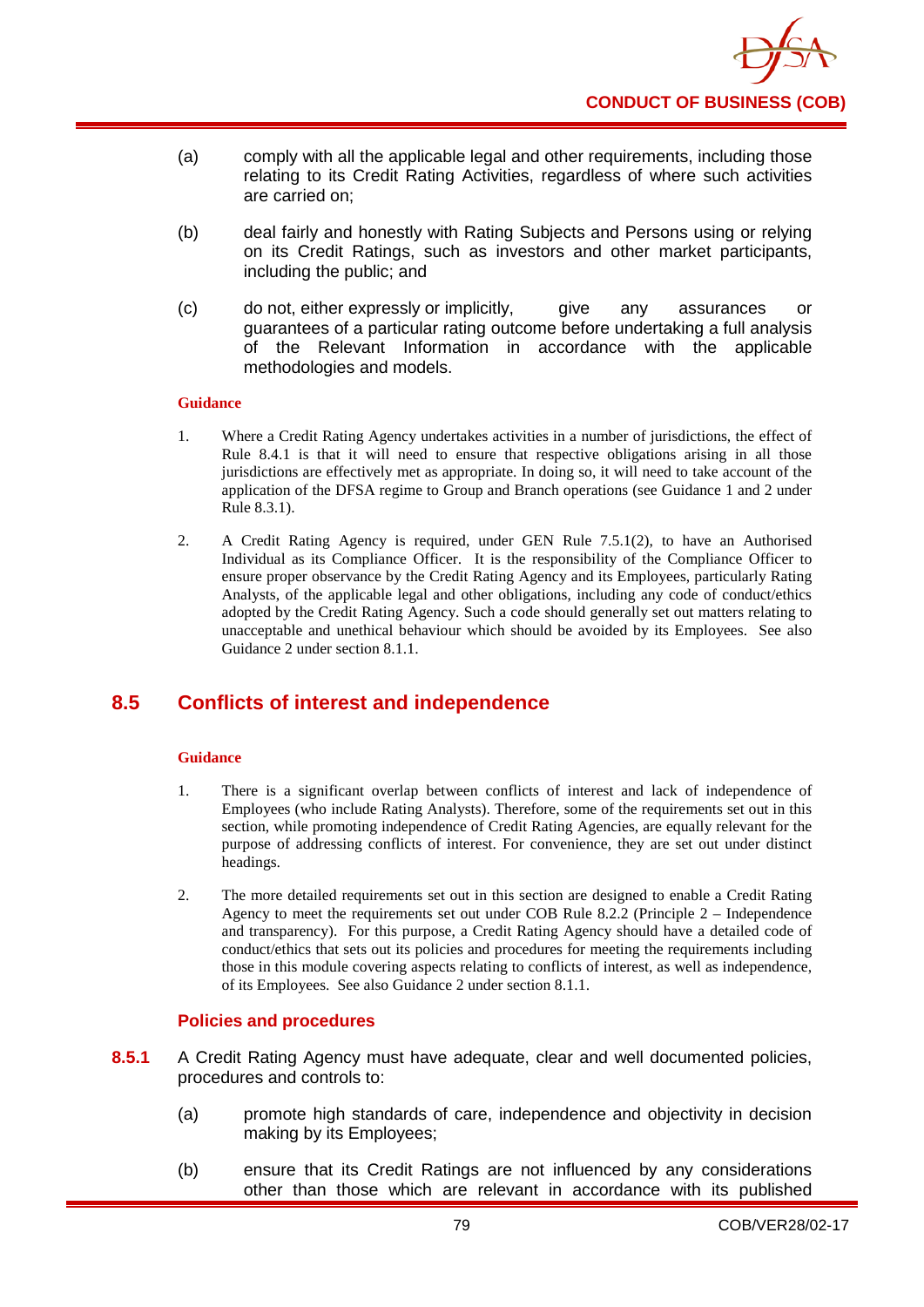methodologies and models as applicable to the particular Rating Subject; and

(c) identify, and eliminate or manage, as appropriate, including through disclosure, any conflicts of interest that may influence its Credit Ratings, including those conflicts of interest which may influence its Employees who are involved in producing or reviewing Credit Ratings.

### **Guidance**

- 1. A Credit Rating Agency should neither take, nor forbear or refrain from taking, any Rating Action based on its potential effect (economic, political or otherwise) on the Credit Rating Agency, its Rating Subjects, investors or any other market participants (for example, the existence or non-existence of business relationship between the Credit Rating Agency or a member of its Group and the Rating Subject).
- 2. The determination of a Credit Rating should be influenced only by factors relevant to the credit assessment in accordance with its published methodologies and models as applicable to the particular Rating Subject.
- 3. A Credit Rating Agency should, at a minimum, set out clearly when conflicts of interest arise and, in relation to what type of business or commercial dealings or transactions, and between whom, such conflicts of interest can arise.
- 4. Where the Rating Subject (such as a government) has, or is simultaneously pursuing, any oversight function relating to the Credit Rating Agency, the Credit Rating Agency should avoid assigning Employees involved in the Credit Rating of the Rating Subject for also discharging any function relating to the Credit Rating Agency's oversight.

## **Provision of consultancy and ancillary services**

- **8.5.2** (1) A Credit Rating Agency must not provide to a Rating Subject or a Related Party of a Rating Subject consultancy or advisory services relating to the corporate or legal structure, assets, liabilities or activities of such Rating Subject or Related Party.
	- (2) For the purposes of (1), a Related Party of a Rating Subject is:
		- (a) an undertaking which is in the same Group as the Rating Subject;
		- (b) any Person who interacts with the Credit Rating Agency in respect of the Credit Rating; or
		- (c) any Person who has a significant business or other relationship with the Rating Subject or any Person referred to in (a) or (b).
	- (3) Without prejudice to (1), a Credit Rating Agency may provide services which are ancillary to its Credit Rating Activities to a Rating Subject or a Related Party of the Rating Subject where it:
		- (a) has a clear definition of what services it considers as ancillary services;
		- (b) documents why such services are considered not to raise any conflicts of interest with its Credit Rating Activities; and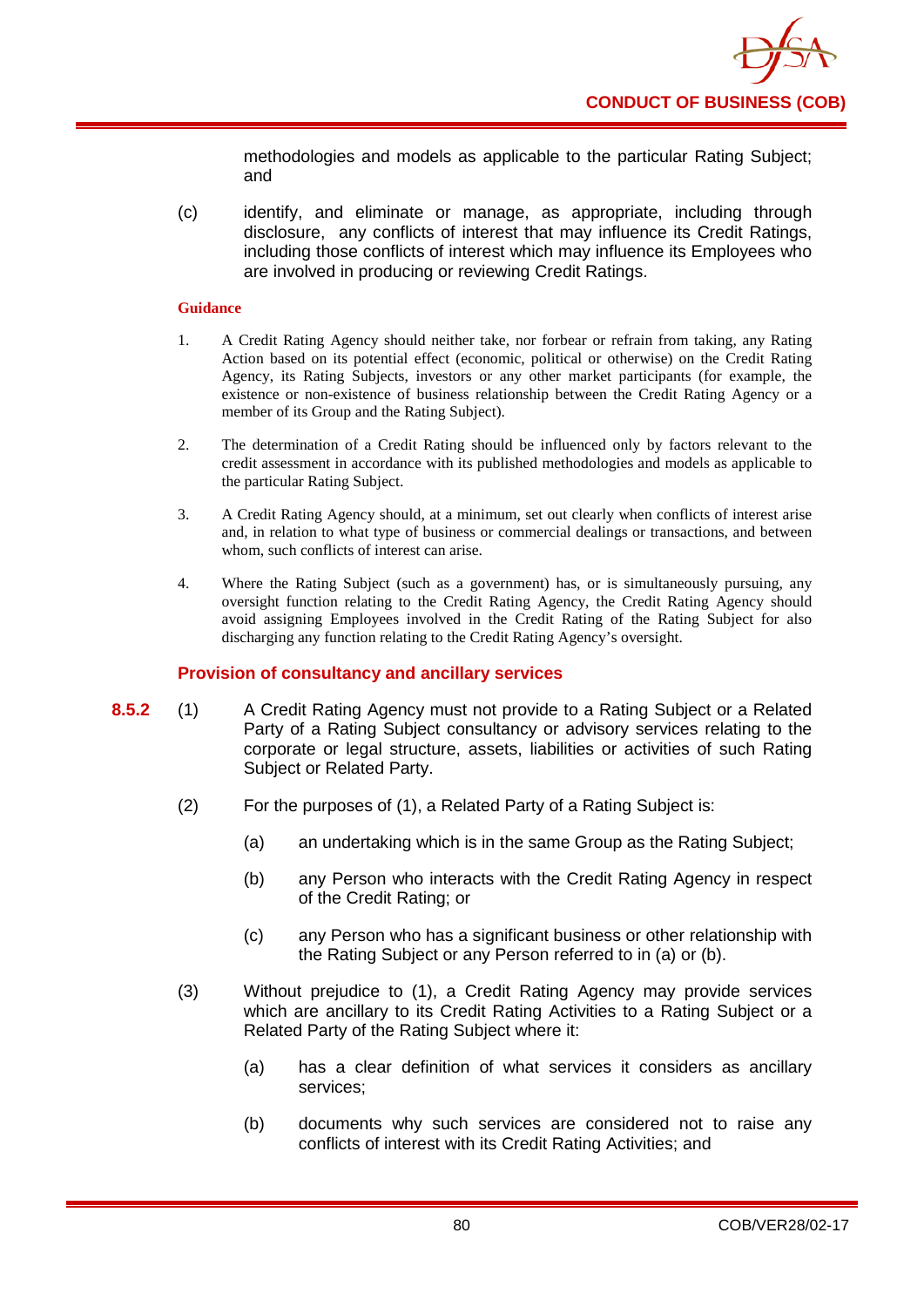- (c) has in place adequate mechanisms to minimise the potential for any conflicts of interest arising.
- (4) If a member of the Group in which the Credit Rating Agency is also a member provides services of the kind referred to in (1) to a Rating Subject of the Credit Rating Agency or a Related Party of such a Rating Subject, such services must be operationally and functionally separated from the business of the Credit Rating Agency.

- 1. The prohibition in Rule 8.5.2(1) includes, for example, making proposals or recommendations regarding the design or structure of Rating Subjects, including suggestions as to how a desired rating could be achieved. Therefore, such services cannot be provided.
- 2. Some of the activities which are prohibited under Rule 8.5.2(1) may constitute a Financial Service other than Operating a Credit Rating Agency. Even if a Credit Rating Agency has an authorisation to provide such a Financial Service, it is prevented from providing such services to a Rating Subject or a Related Party because of the prohibition in Rule 8.5.2(1).
- 3. Ancillary services referred to in Rule 8.5.2(3) include, for example, market forecasts, estimates of economic trends, pricing analysis and other general data analysis as well as related distribution services. These services can be provided to Rating Subjects and their Related Parties where the requirements in Rule 8.5.2(3) are met. These services are also unlikely to constitute other Financial Services.
- 4. A Credit Rating Agency should separate operationally its Credit Rating Activities from any ancillary services it provides in accordance with Rule 8.5.2(3). For example, Rating Analysts and other key individuals involved in Credit Rating Activities should not also be involved in the provision of such services.
- 5. Where a Group member provides to a Rating Subject of a Credit Rating Agency any ancillary services, the Credit Rating Agency and the Group member should not share Employees or premises to ensure operational separation.

## **Credit Rating Agency fees**

**8.5.3** A Credit Rating Agency must not enter into fee arrangements for providing Credit Ratings where the fee depends on the rating outcome or on any other result or outcome of the Credit Rating Activities.

## **Other conflicts of interest**

**8.5.4** A Credit Rating Agency must not engage in any securities or derivatives transactions with, relating to, or in respect of, a Rating Subject or its Related Party in circumstances where such a transaction would amount to, or pose a risk of, a conflict of interest with respect to its Credit Rating Activities.

## **Guidance**

Examples of investments which would not present conflicts of interest include investments in collective investment funds which might contain investments in a Rating Subject or its Related Party.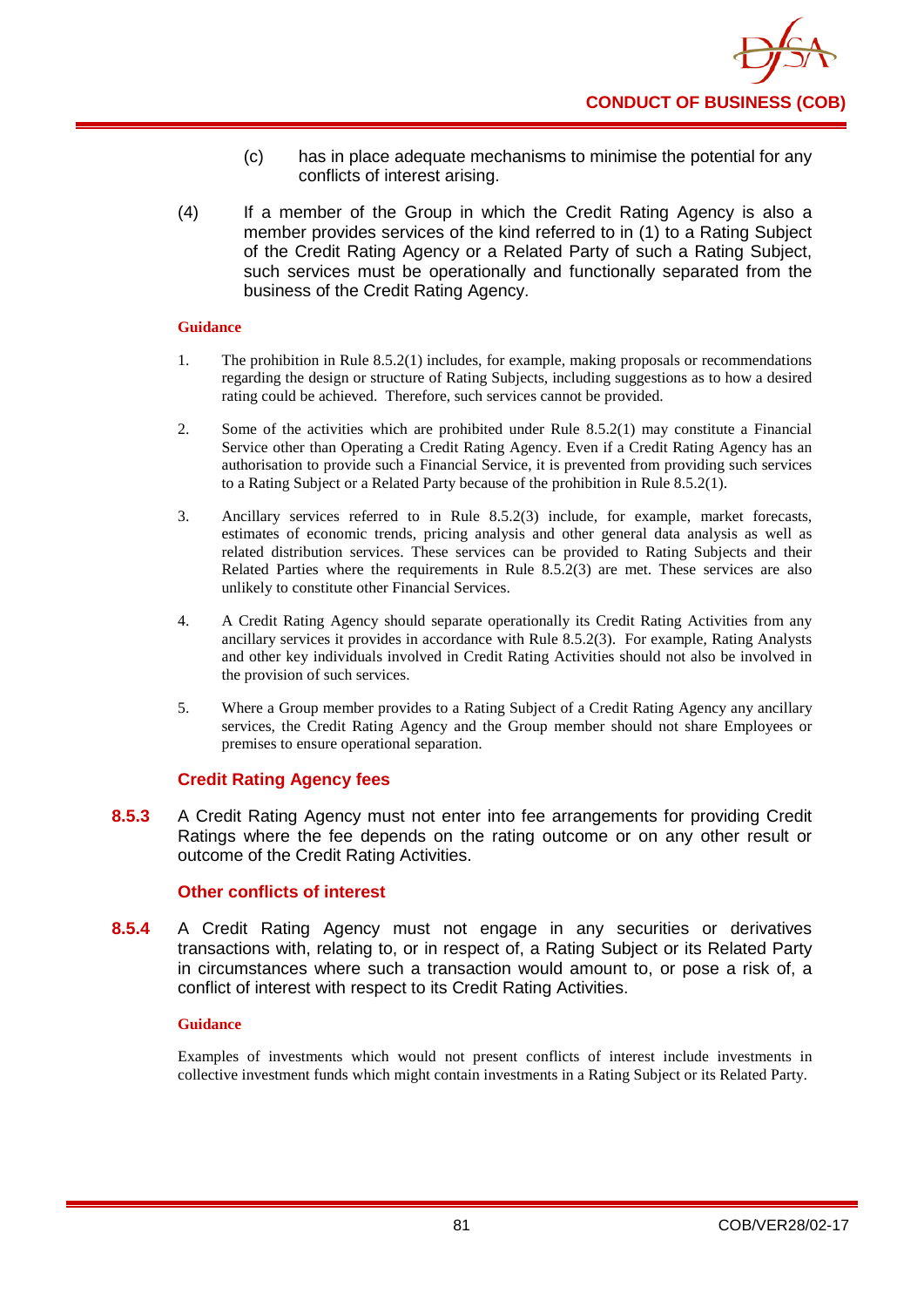

# **8.6 Independence of Rating Analysts and other Employees**

## **Policies and procedures**

- **8.6.1** A Credit Rating Agency must have adequate policies, procedures and controls to ensure that its Employees, as far as practicable, avoid relationships which compromise or are reasonably likely to compromise the independence and objectivity of its Credit Rating Activities.
- **8.6.2** (1) A Credit Rating Agency must ensure that its Employees who are directly involved in preparing or reviewing a Credit Rating of a Rating Subject do not initiate, or participate in, discussions regarding fees or payments with the Rating Subject or a Related Party of the Rating Subject.
	- (2) A Credit Rating Agency must ensure that its Employees who are directly involved in preparing or reviewing a Credit Rating of a Rating Subject, and their Close Relatives, do not engage in any securities or derivative transactions with, relating to, or in respect of, the Rating Subject or a Related Party of the Rating Subject in circumstances where such a transaction would amount to, or pose a risk of, a conflict of interest with respect to the activities of the relevant Employee.

#### **Guidance**

This Rule should be read in conjunction with Rule 8.2.2, pursuant to which, Employees of a Credit Rating Agency need to be independent and free from conflicts of interest. Such conflicts of interest include the appearance of being compromised as result of a personal relationship which he or his Close Relatives have with a Rating Subject or a Related Party of a Rating Subject. The Credit Rating Agency's policies and procedures should clearly set out where a personal relationship should be considered to create the potential for any real or apparent conflicts of interest and therefore be subject to the conflicts of interest provisions.

- **8.6.3** (1) A Credit Rating Agency must ensure that its Employees who have a relevant material interest in a Rating Subject or its Related Party are not involved in the preparation or review of the relevant Credit Rating or able to influence that process.
	- (2) For the purposes of Rule 8.6.3(1), an Employee of a Credit Rating Agency has a material interest in a Rating Subject if the Employee:
		- (a) owns a security or a derivative relating to a Rating Subject or its Related Party, other than holdings in diversified collective investment funds;
		- (b) has had a recent employment or other significant business relationship with a Rating Subject or its Related Party which may cause, or may be perceived as causing, conflicts of interest; or
		- (c) has a Close Relative who is currently employed by a Rating Subject or its Related Party.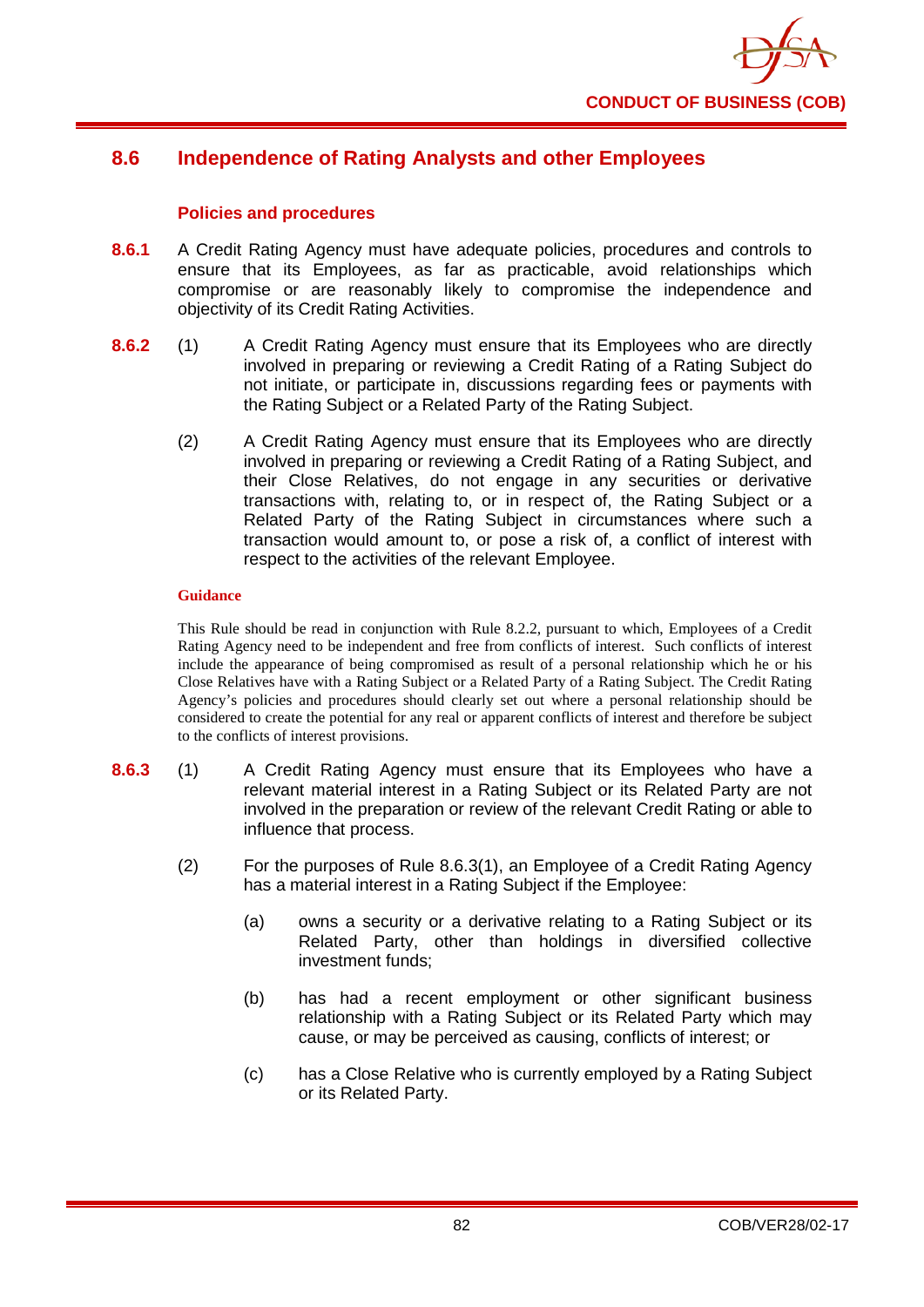

A Credit Rating Agency should, where it has a code of conduct/ethics, set out unacceptable conduct for Employees, such as soliciting money, gifts, or favours from anyone with whom the Credit Rating Agency does business, or accepting gifts offered in the form of cash or any gifts which are reasonably capable of influencing their opinions or decisions relating to Credit Ratings. There should also be guidance relating to minimal value of gifts or benefits that may be accepted, and clearance and disclosure procedures relating to such gifts and benefits. See also Guidance 2 under Rule 8.1.1.

**8.6.4** A Credit Rating Agency must establish policies and procedures for reviewing the past work of a Rating Analyst who leaves the employment of the firm to join a Rating Subject or its Related Party where the Rating Analyst had been involved in producing or reviewing the Credit Rating assigned to such Rating Subject or Related Party.

## **Remuneration and reporting lines**

#### **Guidance**

A Credit Rating Agency is required, pursuant to GEN Rule 5.3.31, to have remuneration structures and strategies which, amongst other things, are consistent with the business objectives and identified risk parameters within which the firm operates, and provide for effective alignment of risk outcomes and the roles and functions of the relevant Employees. The requirements set out in this section are designed to augment those remuneration requirements set out in GEN.

- **8.6.5** A Credit Rating Agency must ensure that Employees involved in the provision of Credit Ratings have reporting lines and remuneration arrangements that are designed to eliminate, or effectively manage, actual and potential conflicts of interest.
- **8.6.6** A Credit Rating Agency must ensure that its Employees are not remunerated, or their performance evaluated, based on the amount of revenue generated or expected from the Credit Ratings in which the Employee was involved.

#### **Gui**d**ance**

The Employees intended to be covered by this Rule are Rating Analysts and other Employees who are directly involved in producing or reviewing a Credit Rating, or who are able to influence the credit rating process (such as the senior management).

**8.6.7** A Credit Rating Agency must conduct formal and periodic reviews of its remuneration policies and practices relating to Employees who participate in, or who might otherwise have an effect on, the rating process to ensure that those policies and practices do not compromise the objectivity of the Credit Rating Activities.

# **8.7 Transparency and disclosure**

## **Policies and procedures**

- **8.7.1** (1) A Credit Rating Agency must, subject to (2), have adequate policies, procedures and controls to ensure that it discloses in a timely manner:
	- (a) its Credit Ratings and any updates thereof;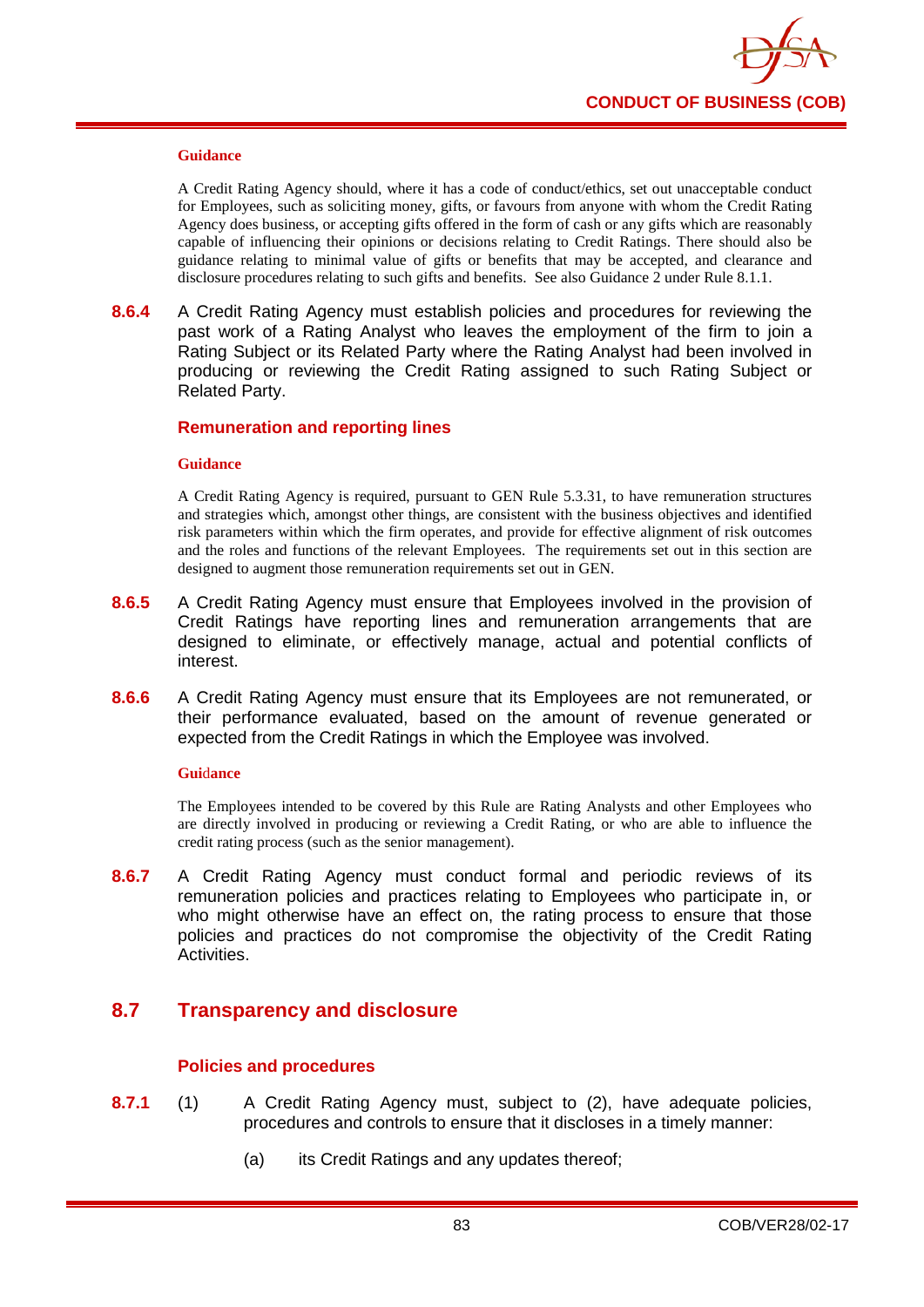- (b) its policies for distributing Credit Ratings and updates thereof;
- (c) the methodologies and models used and key assumptions made in preparing its Credit Ratings and any updates thereof; and
- (d) any other significant element relating to (a), (b) or (c) above.
- (2) A Credit Rating Agency is not required to disclose information where the information is subject to confidentiality requirements.

- 1. The level of detail required in the disclosure of information concerning methodologies, models and key assumptions should be such as to give adequate information to the users of Credit Ratings to enable them to perform their own due diligence when assessing whether, or to what extent, reliance can be placed on those Credit Ratings (see Rule 8.8.1). Disclosure of information must not, however, reveal confidential information of, or relating to, the Rating Subject or its Group pursuant to Rule 8.9.1.
- 2. The information referred to in Guidance No. 1 should generally include the meaning of each rating category and the definition of default or recovery, and the time horizon the Credit Rating Agency used when making a Credit Rating.
- 3. A Credit Rating Agency should adequately and clearly disclose applicable risks which may affect a Credit Rating, including a sensitivity analysis of the relevant assumptions and an explanation of how various market developments affect the parameters built into the methodologies and models and may influence or impinge on the Credit Rating (for example volatility).
- 4. If the nature of a Credit Rating or other circumstances make a historical default rate inappropriate or otherwise likely to mislead investors, the Credit Rating Agency should provide appropriate clarifications.
- 5. A Credit Rating Agency should provide information to assist users of its Credit Ratings to develop a greater understanding of what a Credit Rating is, and the limitations on the use of Credit Ratings with respect to the particular type of financial product that the Credit Rating Agency rates. A Credit Rating Agency should clearly indicate the attributes and limitations of each Credit Rating, and the limits to which the firm verifies information provided to it by the Rating Subject, its Related Party or any external source.

## **Communication of information**

**8.7.2** A Credit Rating Agency must ensure that its communications relating to its Credit Ratings, Credit Rating Activities and its other business are clear, fair and not misleading.

#### **Guidance**

- 1. A Credit Rating Agency should, taking into account the nature, scale and complexity of its operations, have a function within its organisation charged with the responsibility for communicating with market participants and the public on questions, concerns or complaints it receives.
- 2. The objective of this function should be to help ensure that the Credit Rating Agency's officers and management are informed of those issues that such officers and management would reasonably need to be informed about when setting and implementing the Credit Rating Agency's systems and controls.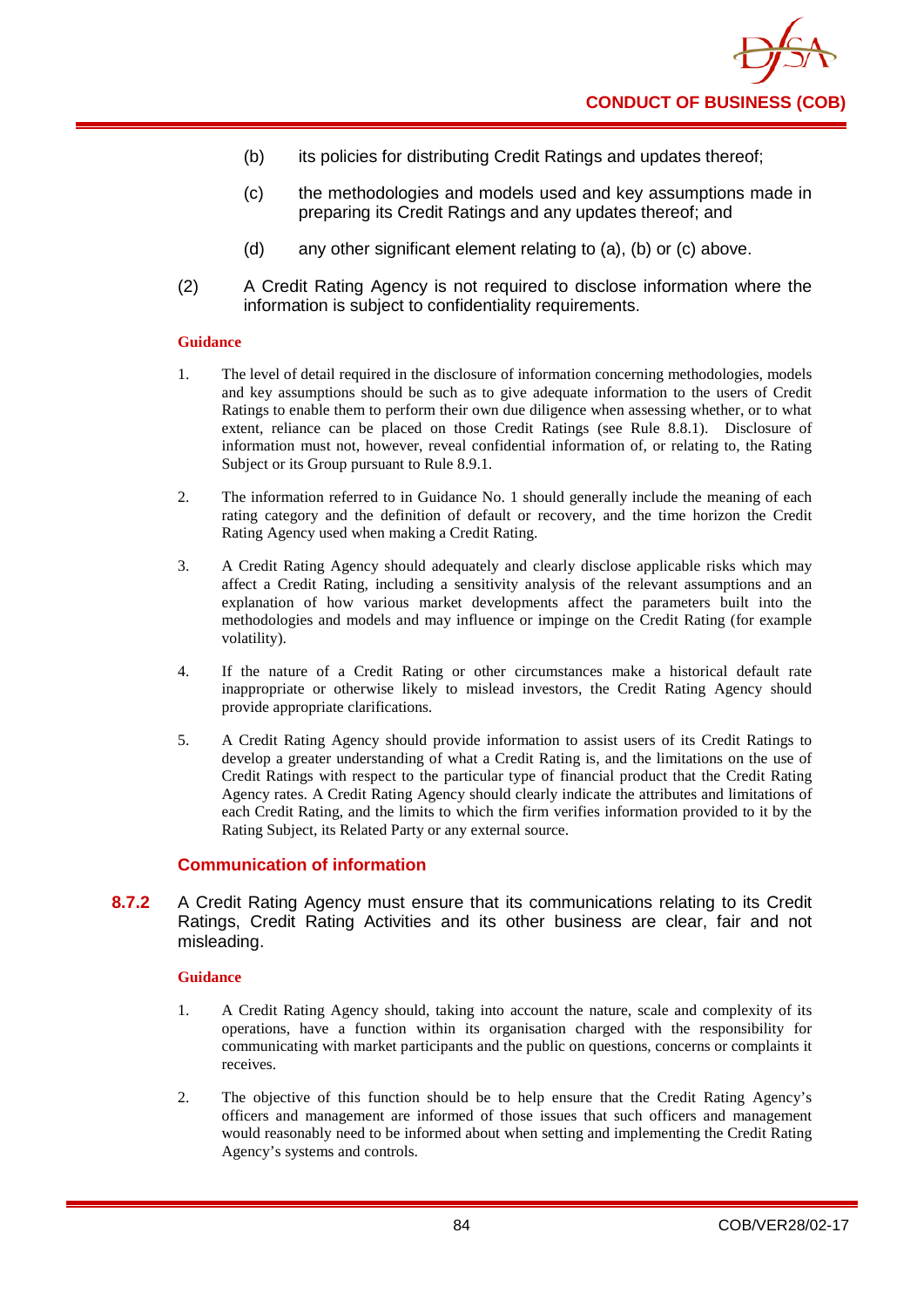

# **8.8 Disclosure and presentation of Credit Ratings**

## **General Disclosure**

- **8.8.1** (1) Subject to the confidentiality requirements applicable to a Credit Rating Agency, it must ensure that its Credit Ratings:
	- (a) are published promptly, and as far as practicable, on a nonselective basis and free of charge;
	- (b) contain sufficient information to enable users of such Credit Ratings to understand how the Credit Rating was reached, including information relating to the methodologies, models and key underlying assumptions used;
	- (c) contain a clear statement if the Credit Rating is initiated by the Credit Rating Agency on its own initiative (unsolicited), and information relating to the Credit Rating Agency's policy relating to providing unsolicited Credit Ratings;
	- (d) contain sufficient information about the historical default rates of its Credit Ratings which are of the same category as the Credit Rating being published so that interested parties can understand the historical performance of its Credit Ratings; and
	- (e) include any other information relevant to the particular Credit Rating, as specified in this module.
	- (2) A Credit Rating Agency must ensure that any press release which accompanies a Credit Rating contains key elements underlying the Credit Rating.
	- (3) Before publishing a new or an updated Credit Rating or withdrawing a Credit Rating, the Credit Rating Agency must, to the extent practicable and appropriate, give to the Rating Subject sufficient advance notice to enable that Person to draw to the attention of the Credit Rating Agency any factual errors on which the Credit Rating Agency may have based the relevant Credit Rating.
	- (4) Subject to the confidentiality requirements applicable to a Credit Rating Agency, any information which the Credit Rating Agency is required to publish pursuant to any Rules must also be made available on the website of the relevant Credit Rating Agency.

#### **Guidance**

In relation to Rule 8.8.1(3), a Credit Rating Agency should inform the Rating Subject at least 12 hours before publication of a new Credit Rating or an update or withdrawal of an existing Credit Rating of the principal grounds on which such Credit Rating is based in order to give the Rating Subject an opportunity to draw to the attention of the Credit Rating Agency any factual errors. The Rating Subject has the meaning given to it in GEN Rule 2.27.1(3) and should be read in conjunction with Rule 8.1.1(2).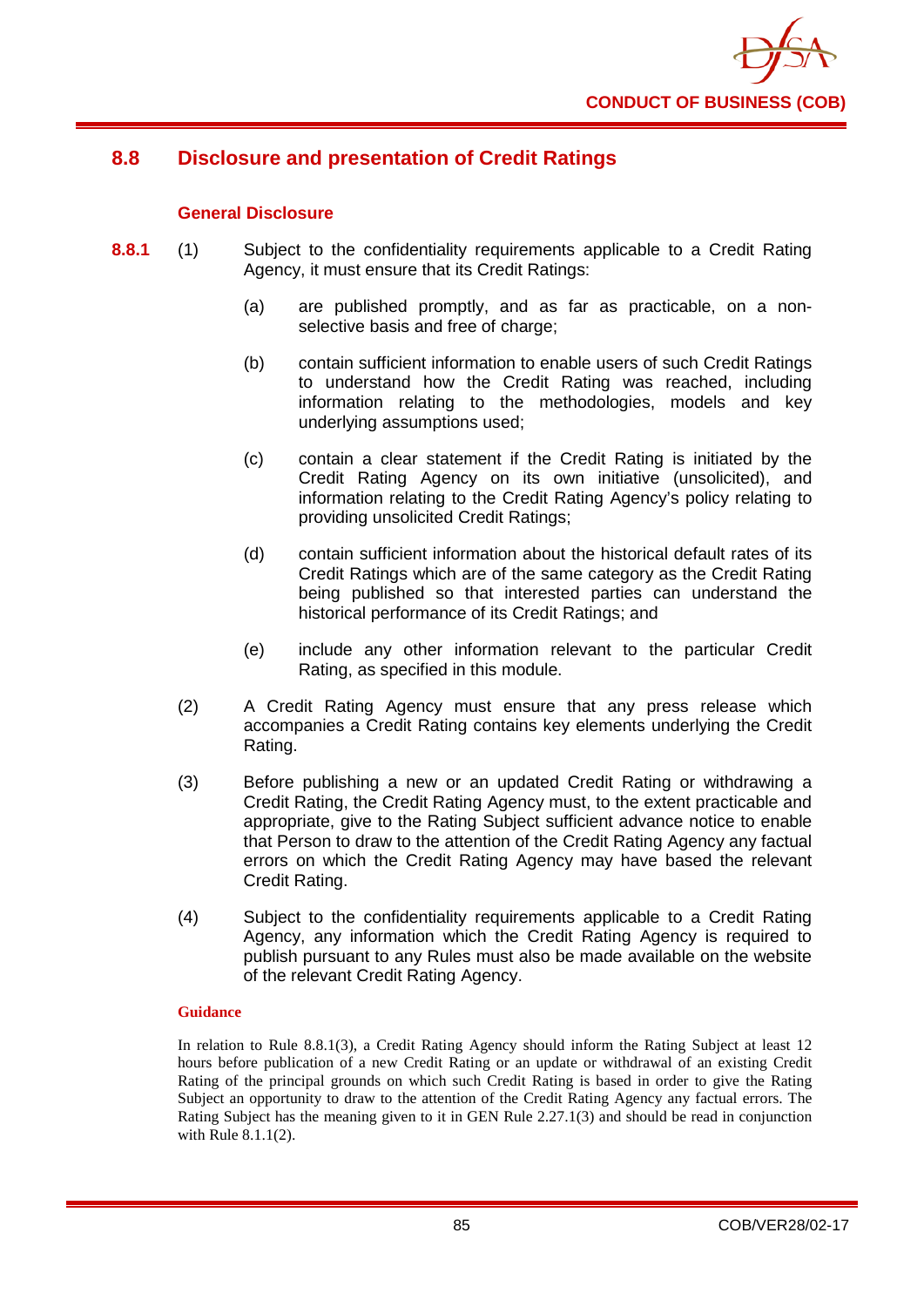

## **Specific Disclosure - Fees and Charges**

- **8.8.2** (1) A Credit Rating Agency must include in its announcements relating to Credit Ratings and its annual report the general nature of its arrangements relating to fees and charges with, or relating to, the Rating Subject including:
	- (a) whether the Credit Rating Agency or any member of its Group receives any fees, charges or other monetary benefits which are unrelated to the provision by the Credit Rating Agency of its Credit Ratings, and if so, the proportion of such benefits relating to the aggregate fees and charges in respect of the provision of Credit Ratings; and
	- (b) if the Credit Rating Agency receives 10% or more of its aggregate annual revenue from a single Rating Subject or its Related Party, information about that source.
	- (2) Where a Credit Rating Agency is a member of a Group, the 10% aggregate annual income referred to in (1)(b) may be calculated by aggregating the net revenue of all Credit Rating Agencies within the Group.

## **Specific Disclosure – Structured financial products**

**8.8.3** A Credit Rating Agency must, where the Rating Subject is a structured financial product disclose in its Credit Ratings whether the Relevant Information is made publicly available by the Rating Subject, or whether all, or some of, such information remains non–public.

## **Guidance**

- 1. The information which a Credit Rating Agency provides relating to structured financial products should include sufficient information such as information relating to the profit and loss statement and cash flow analysis to enable users of the Credit Ratings to understand the basis of the Credit Rating. Such information should also include the degree to which, in accordance with its analysis, the Credit Rating is sensitive to changes in market conditions.
- 2. A Credit Rating Agency should differentiate ratings of structured finance products from traditional corporate bond ratings, preferably through a different rating symbology. A Credit Rating Agency must also disclose how this differentiation operates.
- 3. A Credit Rating Agency should use reasonable efforts to encourage the Rating Subject to disclose to the public all Relevant Information to enable investors and users of the Credit Ratings to conduct their own due diligence relating to that product.

# **8.9 Confidential information**

- **8.9.1** A Credit Rating Agency must have policies, procedures and controls to ensure that it and its Employees do not:
	- (a) use any information given to or obtained by the Credit Rating Agency on a confidential basis ("Confidential Information") for a purpose other than that for which it was given or obtained;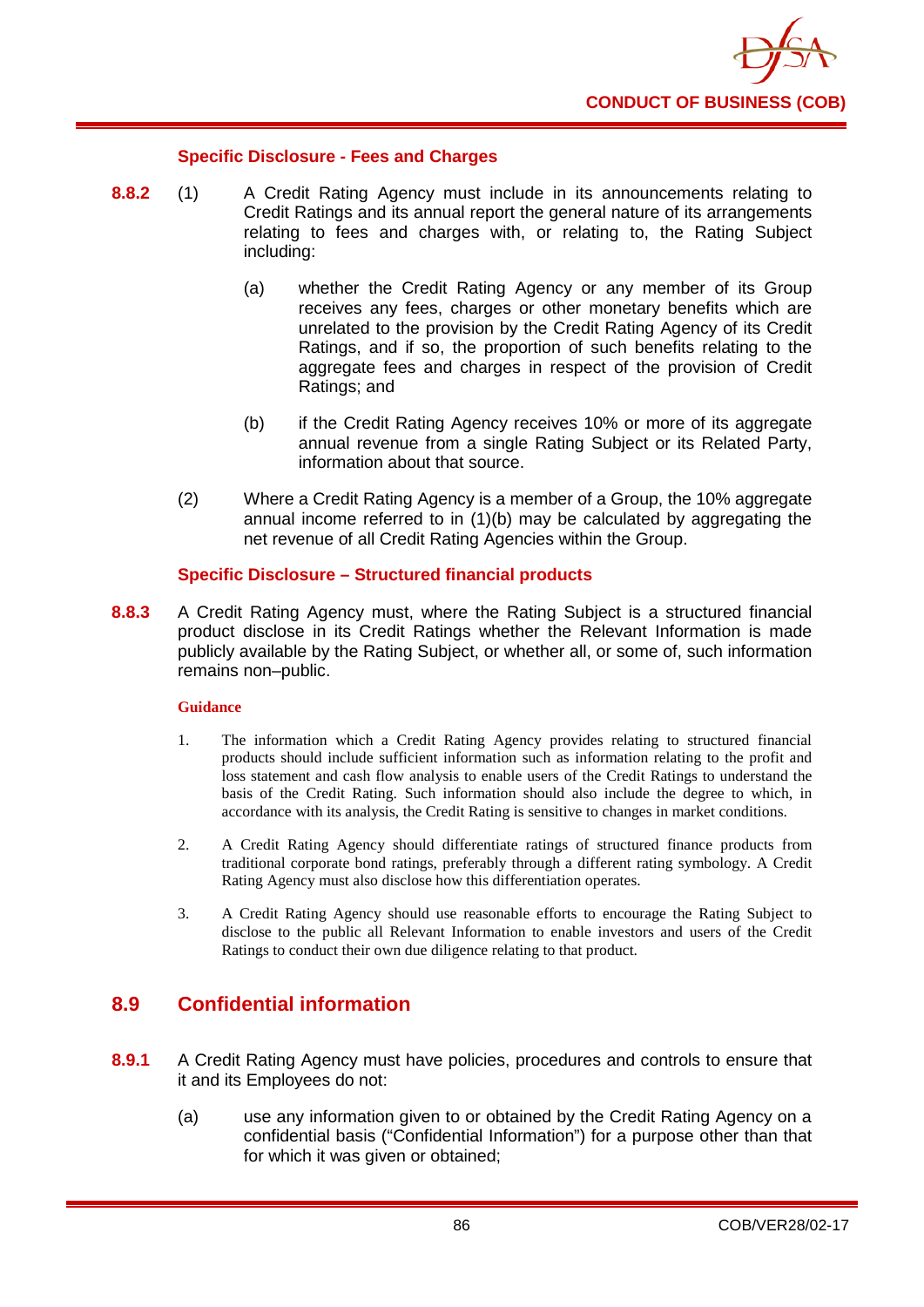- (b) disclose the Confidential Information to any other Person, except:
	- $(i)$  in accordance with  $(a)$ ;
	- (ii) with the prior written consent of the Person to whom a duty of confidentiality in respect of such Confidential Information is owed; or
	- (iii) where obliged to do so by any legislation applicable to the Credit Rating Agency; and
- (c) disclose any pending Rating Action except to the Rating Subject or as agreed with the Rating Subject.
- **8.9.2** Subject to Rule 8.9.1(b), a Credit Rating Agency and its Employees must not disclose Confidential Information in any manner, including in press releases, through research conferences, to future employers, or in conversations with investors, other issuers, other persons, or by other means.
- **8.9.3** A Credit Rating Agency must have adequate measures to ensure that it and its Employees:
	- (a) take all reasonable steps to protect all property and records belonging to or in possession of the Credit Rating Agency against fraud, theft or misuse; and
	- (b) do not share Confidential Information entrusted to the Credit Rating Agency with any third parties except where permitted under Rule 8.9.1(b).

# **8.10 Record keeping**

- **8.10.1** (1) A Credit Rating Agency must, for a minimum of six years, maintain sufficient records in relation to each activity and function of the Credit Rating Agency and, where appropriate, audit trails of its Credit Rating Activities. These must include, where applicable, the following:
	- (a) for each Credit Rating:
		- (i) the identity of the Rating Analysts participating in the determination of the Credit Rating;
		- (ii) the identity of the individuals who have approved the Credit Rating;
		- (iii) information as to whether the Credit Rating was solicited or unsolicited;
		- (iv) information to support the Credit Rating;
		- (v) the Accounting Records relating to fees and charges received from or in respect of the Rating Subject;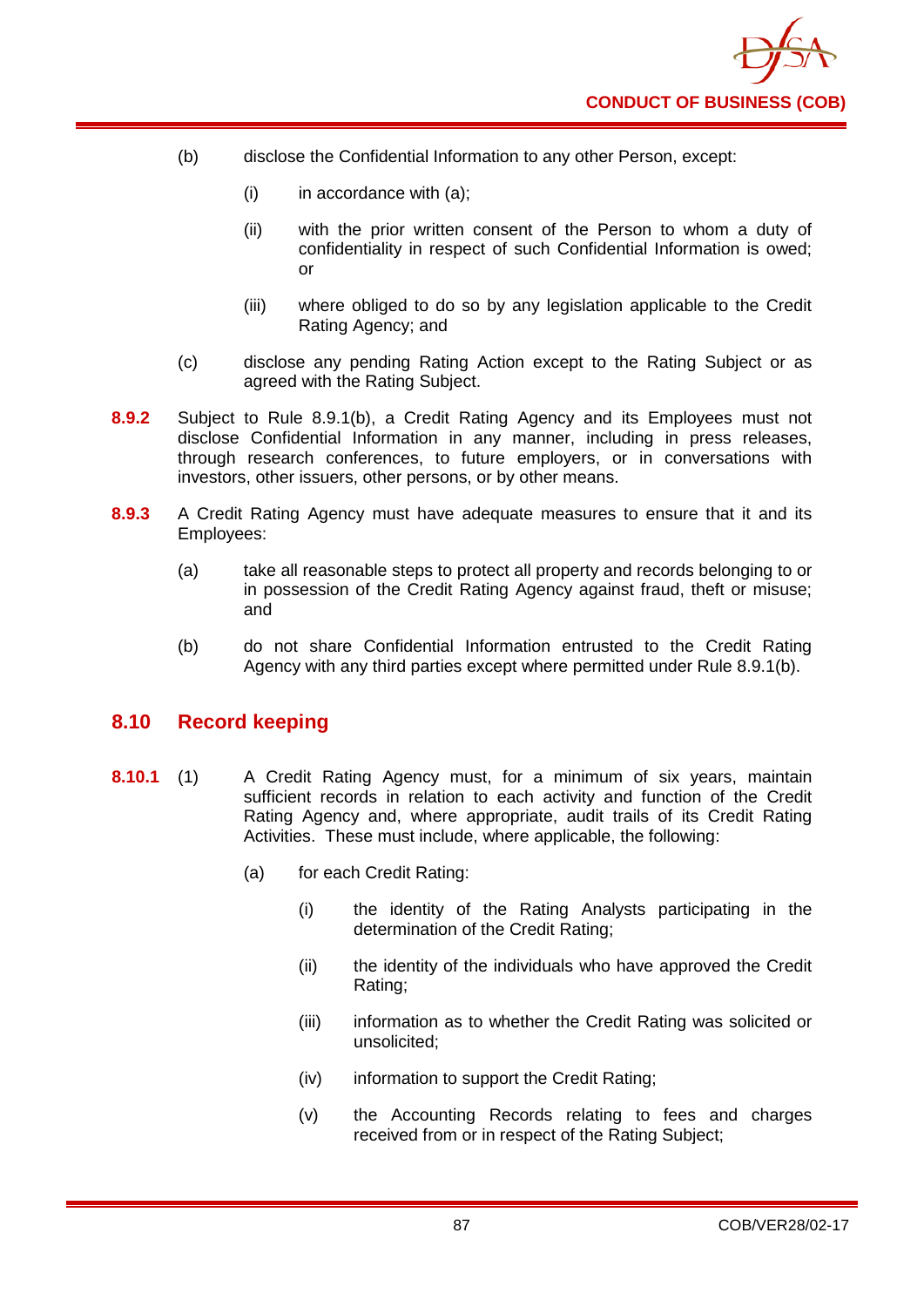

- (vi) the internal records and files, including non-public information and working papers, used to form the basis of any Credit Rating; and
- (vii) credit analysis and credit assessment reports including any internal records and non-public information and working papers used to form the basis of the opinions expressed in such reports;
- (b) the Accounting Records relating to fees received from any person in relation to services provided by the Credit Rating Agency;
- (c) the Accounting Records for each subscriber to the Credit Rating Agency's services;
- (d) the records documenting the established procedures, methodologies, models and assumptions used by the Credit Rating Agency to determine Credit Ratings; and
- (e) copies of internal and external communications, including electronic communications, received and sent by the Credit Rating Agency and its Employees that relate to Credit Rating Activities.
- (2) For the purposes of (1), the six year period commences from the date the Credit Rating is disclosed to the public or distributed by subscription.

- 1. Information to support a Credit Rating includes information received from the Rating Subject or information obtained through publicly available sources or third parties and verification procedures adopted in relation to information such as those obtained from public sources or third parties. In accordance with GEN Rule 5.3.24, records should be kept in such a manner as to be readily accessible.
- 2. Where a Credit Rating is subject to on-going surveillance and review, the Credit Rating Agency should retain records required under Rule 8.10.1 in relation to the initial Credit Rating as well as subsequent updates where such records are required to support the latest Credit Rating.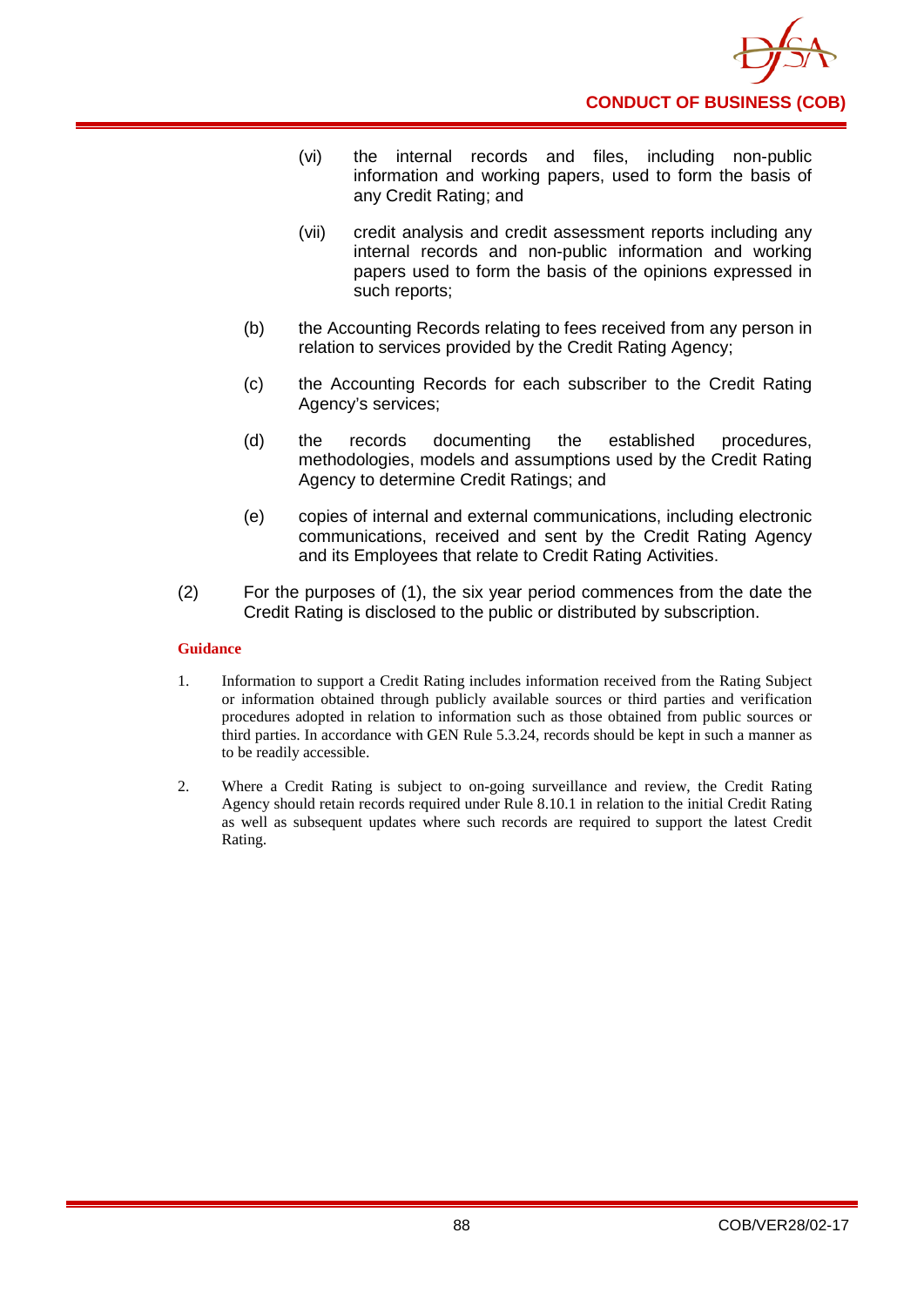

# **9 ADDITIONAL RULES: OPERATING AN ALTERNATIVE TRADING SYSTEM**

# **9.1 Application and interpretation**

**9.1.1** This chapter applies to an Authorised Firm which Operates an Alternative Trading System (ATS Operator).

## **Guidance**

The Financial Service of Operating an Alternative Trading System can be either operating a Multilateral Trading Facility (MTF) or operating an Organised Trading Facility (OTF). See GEN Rule 2.22.1.

- **9.1.2** In this chapter:
	- (a) a reference to a "member" is a reference to a Client of the ATS Operator who has been granted access to its facilities in accordance with the requirements in this chapter;
	- (b) a reference to a "facility" is a reference to a Multilateral Trading Facility (MTF) and an Organised Trading Facility (OTF), except where specific reference is made only to an MTF or OTF;
	- (c) a reference to an "ATS Operator" is a reference to a Person operating an MTF and a Person operating an OTF, except where specific reference is made only to a Person operating an MTF or a Person operating an OTF; and
	- (d) where a Rule in this chapter conflicts with any other provision in the DFSA Rulebook, the Rule in this chapter prevails over those other provisions.

# **9.2 Main requirements relating to trading on the facility**

- **9.2.1** (1) An ATS Operator must, at the time a Licence is granted and at all times thereafter, have:
	- (a) transparent and non-discriminatory rules and procedures to ensure fair and orderly trading of Investments on its facility ("Operating Rules");
	- (b) objective criteria governing access to its facility ("Access Criteria");
	- (c) objective and transparent criteria for determining the Investments that can be traded on its facility ("Investment Criteria");
	- (d) adequate technology resources ("Technology Resources"); and
	- (e) rules and procedures to ensure only Investments in which there is a Proper Market are traded on its facilities ("Proper Markets").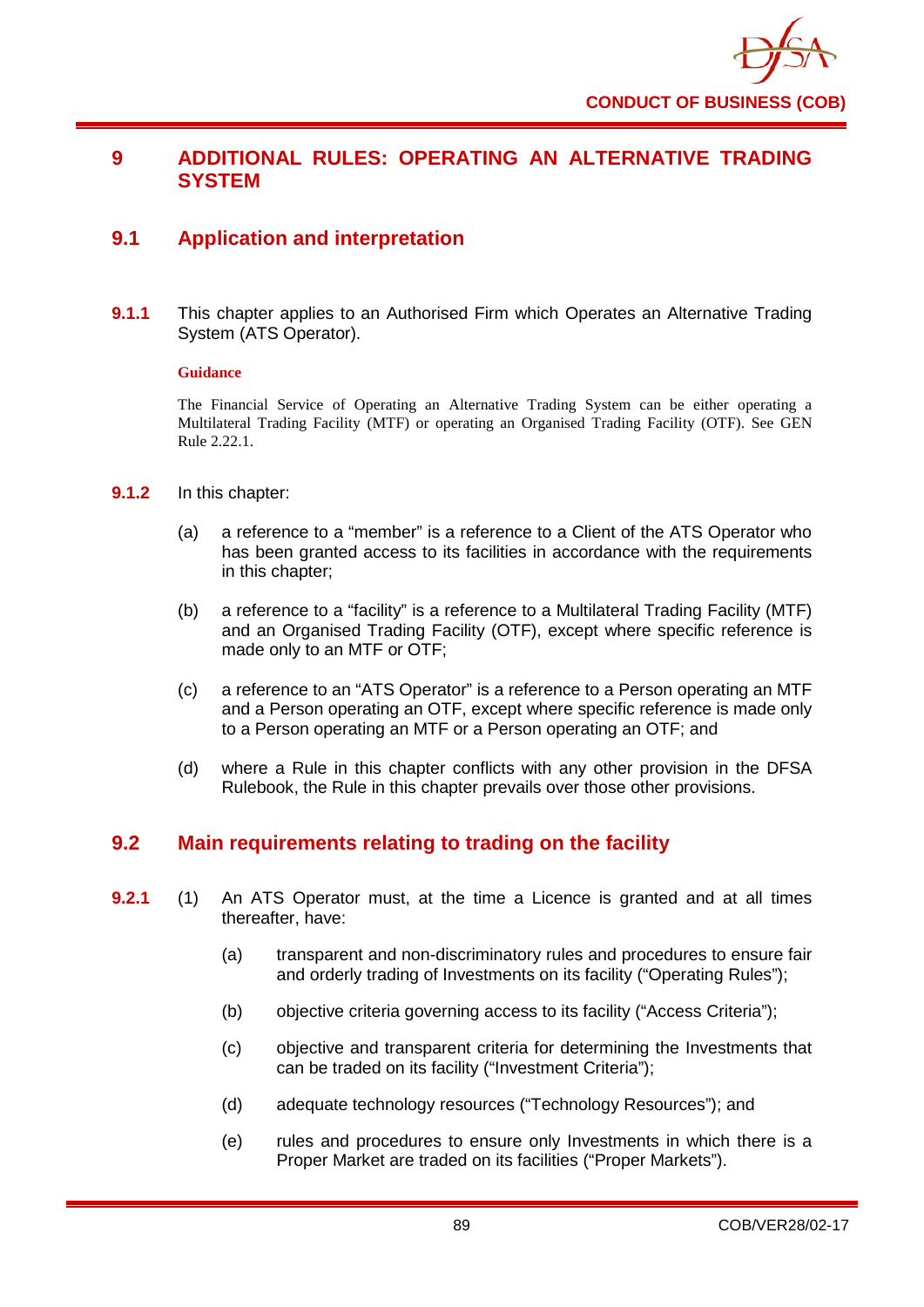(2) A breach of the Operating Rules of an ATS Operator is a prescribed matter for the purposes of Article 67(1)(b) of the Regulatory Law 2004.

## **Guidance**

Pursuant to Article 67(1) of the Regulatory Law 2004, an Authorised Firm is required to disclose to the DFSA anything which reasonably tends to show breaches or likely breaches of requirements as prescribed in Rules. Rule 9.2.1(2) prescribes a breach of Operating Rules as a the matter which is reportable to the DFSA by an ATS Operator.

## **Operating Rules**

- **9.2.2** (1) The Operating Rules of an ATS Operator must be:
	- (a) based on objective criteria;
	- (b) non-discriminatory;
	- (c) clear and fair;
	- (d) legally binding and enforceable against each member and where relevant, any other Person who has been allowed access to the facility through the member; and
	- (e) in the case of a Person operating an MTF, non-discretionary and made publicly available.
	- (2) The Operating Rules of an ATS Operator must place obligations upon Persons who are admitted to trading on its facility ("members"):
		- (i) when undertaking transactions on its facilities; and
		- (iii) relating to professional standards applicable to staff and other Persons allowed access to the facility through such a member.
	- (3) Without limiting the generality of (1) and (2), the Operating Rules of an ATS Operator must contain:
		- (a) criteria for admission of members to its facility, in accordance with Rule 9.3.1;
		- (b) criteria relating to Investments traded on its facility, in accordance with Rule 9.4.1;
		- (c) the rules and procedures governing trading on the facility;
		- (d) default rules;
		- (e) the rules and procedures for the clearing and settlement of transactions executed on the facility; and
		- (f) any other matters necessary for the proper functioning of its facility.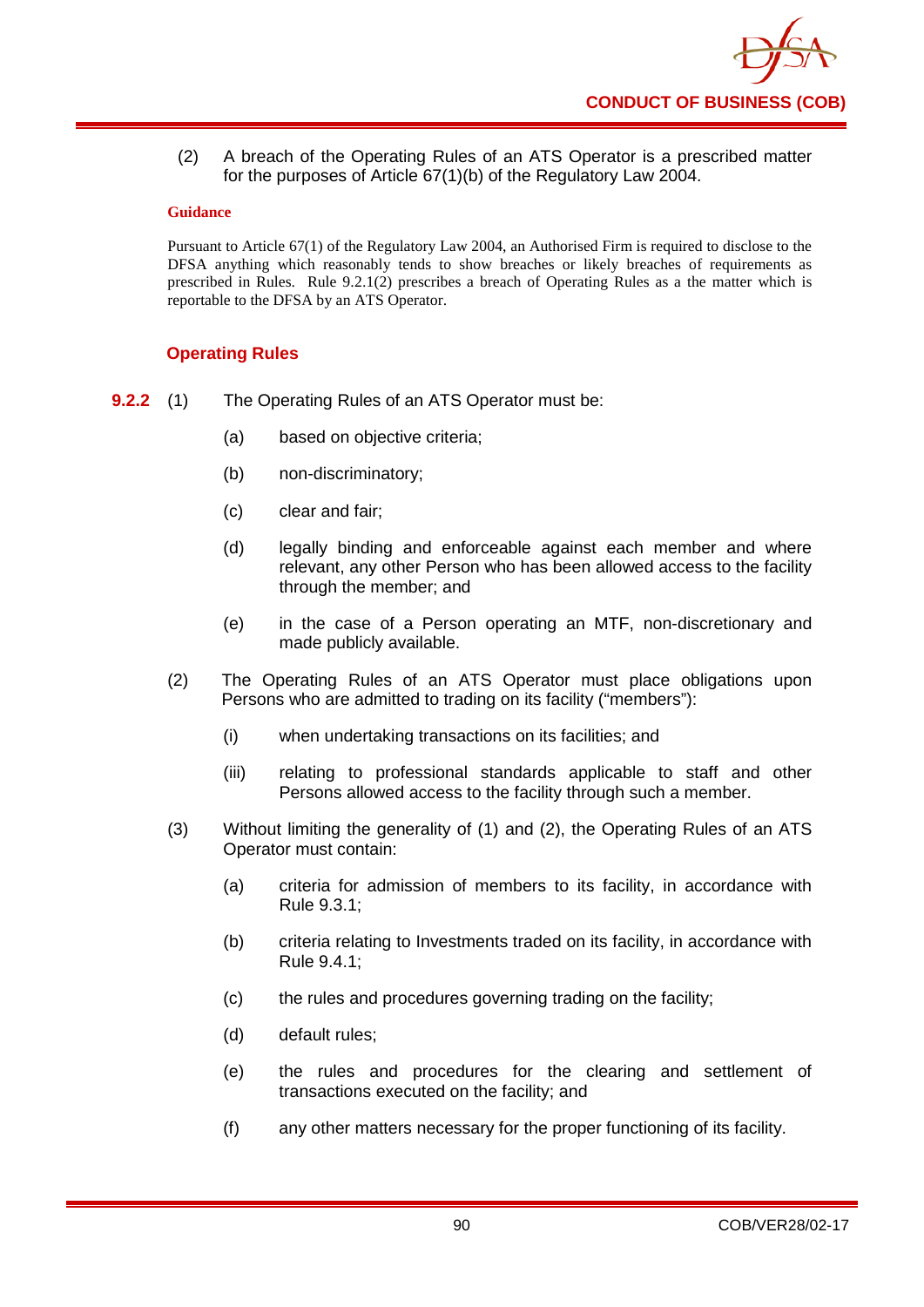

## **Material changes to Current Arrangements**

- **9.2.3** (1) An ATS Operator may only make material changes to its existing arrangements to meet the requirements in this chapter in accordance with the requirements in this Rule.
	- (2) The reference to "Existing Arrangements" in (1) is a reference to both the arrangements which were in place at the time of the initial grant of the Licence and any changes made to such arrangements in accordance with the requirements in this Rule.
	- (3) For the purposes of obtaining the DFSA approval, an ATS Operator must provide to the DFSA, at least 30 days before the proposed change is intended to come into effect, a notice setting out:
		- (a) the proposed change;
		- (b) the reasons for the proposed change; and
		- (c) what impact the proposed change would have on its members and its ability to operate the facility.
	- (4) The DFSA must, upon receipt of a notice referred to in (1), approve or disapprove the proposed change as soon as practicable and in any event within 30 days of the receipt of the notice, unless that period has been extended by notification to the applicant.
	- (5) The DFSA may, in circumstances where a material change to Current Arrangements is shown on reasonable grounds to be urgently needed, accept an application for approval of such a change on shorter notice than 30 days.
	- (6) The procedures in Schedule 3 to the Regulatory Law apply to a decision of the DFSA to reject a proposed change under this Rule.
	- (7) Where the DFSA decides to reject a proposed change, the ATS Operator may refer the matter to the FMT for review.

#### **Guidance**

- 1. The period of 30 days will commence to run from the time the DFSA has received all the relevant information to assess the application.
- 2. An ATS Operator should consider submitting its application for the DFSA approval well in advance of the date on which a proposed amendment is intended to come into effect, especially in the case of significant material changes to its existing arrangements, to allow the DFSA sufficient time to consider the application. If additional time is reasonably required to properly assess the impact of a proposed change due to its nature, scale and complexity, the DFSA may make an appropriate extension of time beyond 30 days. Such an extension would be made in consultation with the applicant.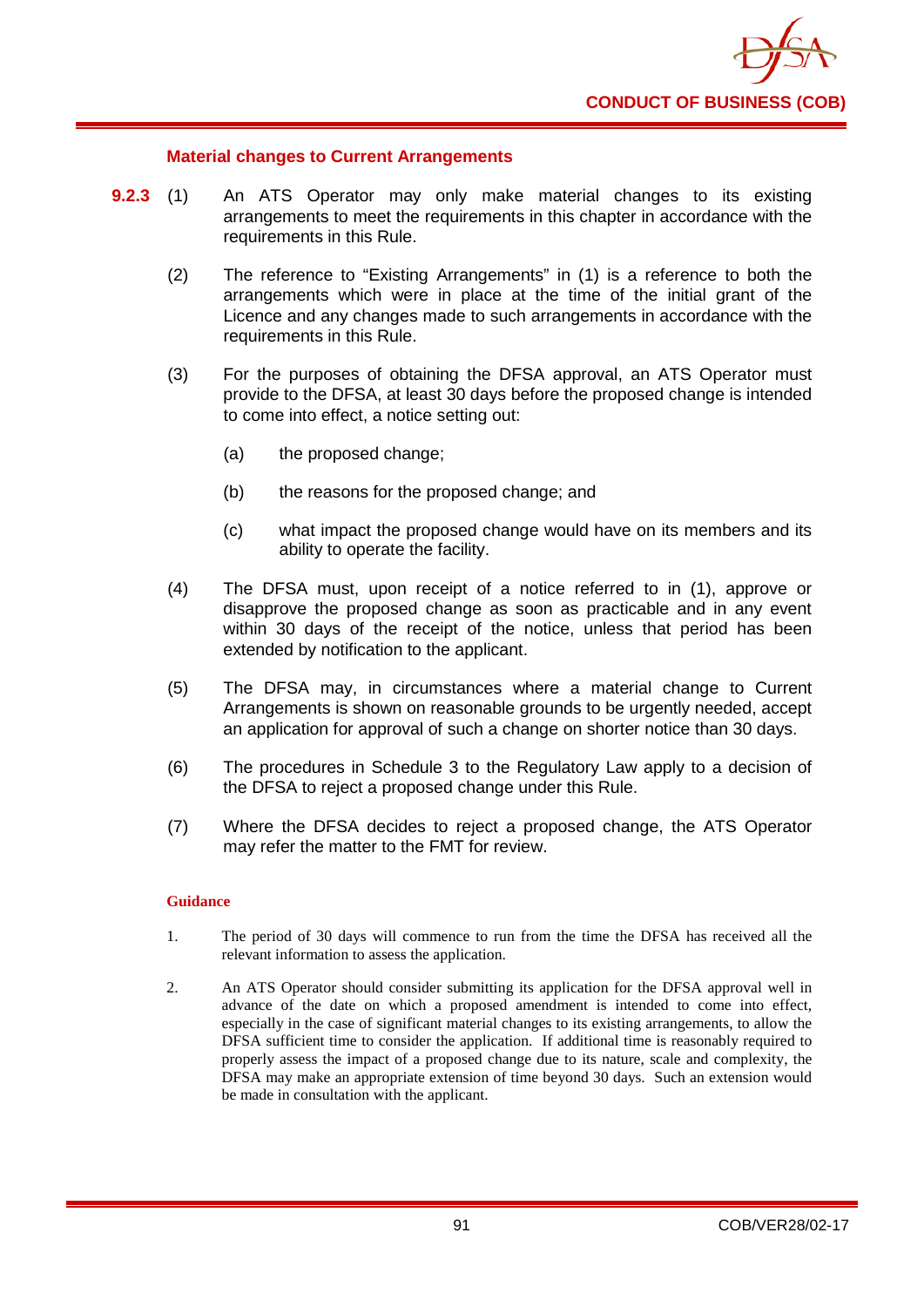

## **9.3 Member access criteria**

- **9.3.1** (1) An ATS Operator may, subject to (2) and (3), only accept as a member a Person if that Person:
	- (a) is an Authorised Firm;
	- (b) is a Recognised Member;
	- (c) meets the criteria in GEN Rule 2.3.2(2); or
	- (d) is classified as a Professional Client pursuant to COB Rule  $2.3.4(1)(g)$ , (h) and (i).
	- (2) An ATS Operator must not admit a Person referred to in (1)(c) or (d), unless such Person:
		- (a) agrees in writing to submit unconditionally to the jurisdiction of the DFSA in relation to any matters which arise out of or which relate to its use of the facility;
		- (b) agrees in writing to submit unconditionally to the jurisdiction of the DIFC Courts in relation to any proceedings in the DIFC, which arise out of or relate to its use of the facility;
		- (c) agrees in writing to subject itself to the DIFC laws and the jurisdiction of the DIFC Courts in relation to its use of the facility; and
		- (d) appoints and maintains at all times an agent for service of process in the DIFC and requires such agent to accept its appointment for service of process.
	- (3) Prior to admitting a Person referred to in  $(1)(c)$  or  $(d)$  as a member, an ATS Operator must undertake due diligence to ensure that such a Person:
		- (a) is of sufficiently good repute;
		- (b) has a sufficient level of competence and experience; and
		- (c) has adequate organisational arrangements, including financial and technological resources, which are no less than those required of an Authorised Firm appropriate to the nature of its operations.

## **Direct electronic access**

- **9.3.2** An ATS Operator must have adequate rules and procedures to ensure that its members do not allow any other Person to have Direct Electronic Access to the facility unless such other Person meets the requirements in Rule 9.3.1(1).
- **9.3.3** An ATS Operator must, where it permits its members to provide to another Person Direct Electronic Access to its facilities, have adequate systems and controls including: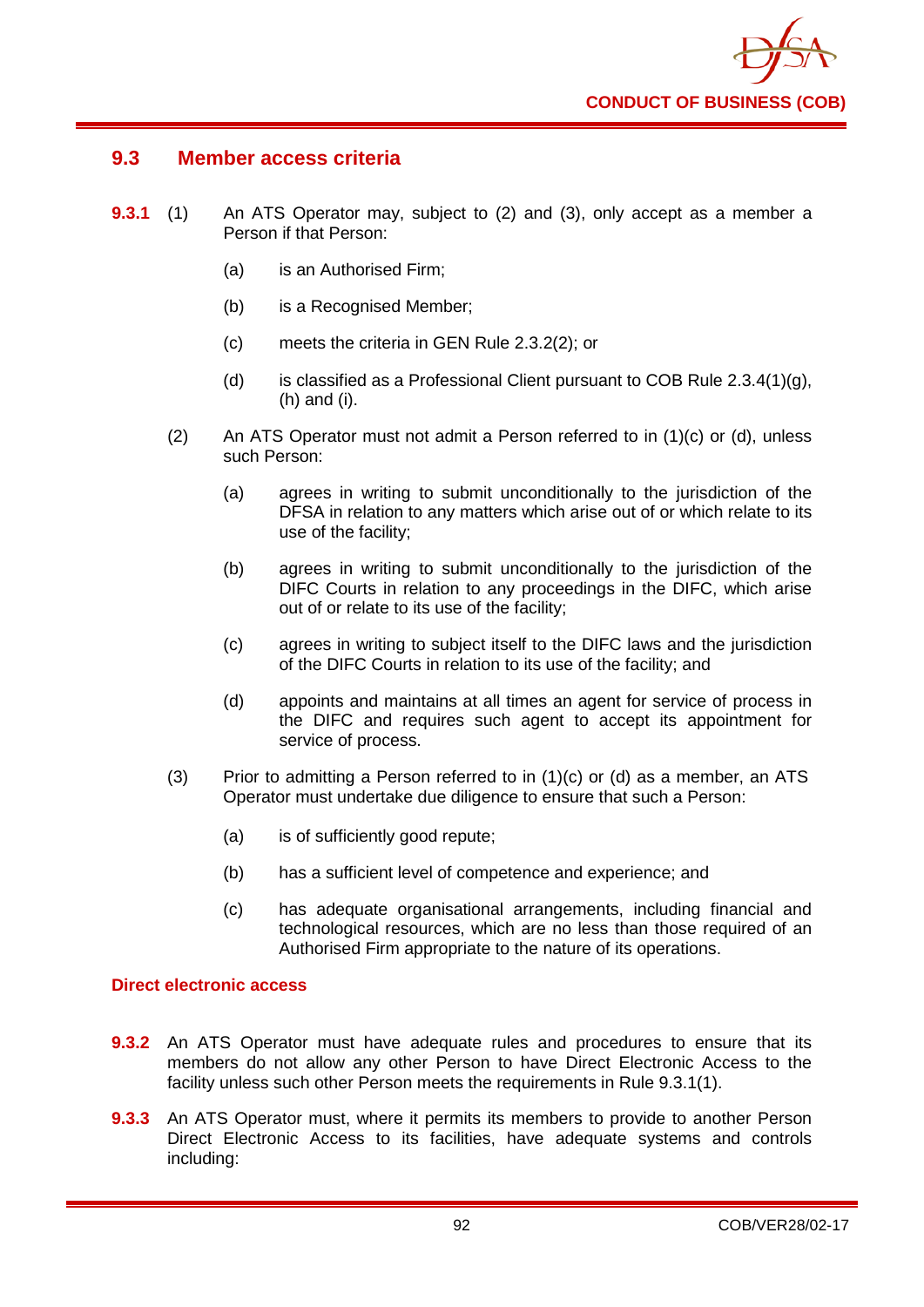- (a) appropriate standards regarding risk controls and thresholds on trading through Direct Electronic Access;
- (b) mechanisms to identify and distinguish orders placed by those Persons who are allowed to place orders through Direct Electronic Access; and
- (c) if necessary, the ability to stop orders of, or trading by, the Persons allowed Direct Electronic Access.

## **Monitoring of compliance**

**9.3.4** An ATS Operator must establish and maintain adequate and effective systems and controls, including policies and procedures, to ensure that its members and other Persons to whom access to its facility is provided through members comply with its Operational Rules and where any gaps or deficiencies are identified, they are promptly addressed.

# **9.4 Investment criteria**

- **9.4.1** An ATS Operator must ensure in respect of every Investment traded on its facility that:
	- (a) only Investments which meet the requirements in (i) or (ii) are permitted to be traded on its facility:
		- (i) in the case of Securities, only Securities which are admitted to trading on an Authorised Market Institution or other Regulated Exchange; or
		- (ii) in the case of Derivatives, only instruments that meet the contract specification criteria set out in AMI Rule 6.3.2;
	- (b) there is sufficient information relating to the Investments traded on the facility available to members and other Persons having access to the facility through such members to enable such Persons to make informed decisions relating to such Investments; and
	- (c) if it is an Investment that references to an underlying benchmark or index provided by a Price Information Provider, the requirements in Rule 9.4.2 are met.

## **Use of price information providers**

- **9.4.2** (1) An ATS Operator may only trade Investments that reference to an underlying benchmark or index provided by a Price Information Provider where it has undertaken appropriate due diligence to ensure that the Price Information Provider, on an on-going basis, meets the requirements set out in (3).
	- (2) A Price Information Provider is a price reporting agency or an index provider which constructs, compiles, assesses or reports, on a regular and systematic basis, prices of Investments, rates, indices, commodities or figures, which are made available to users.
	- (3) For the purposes of (1), the Price Information Provider must: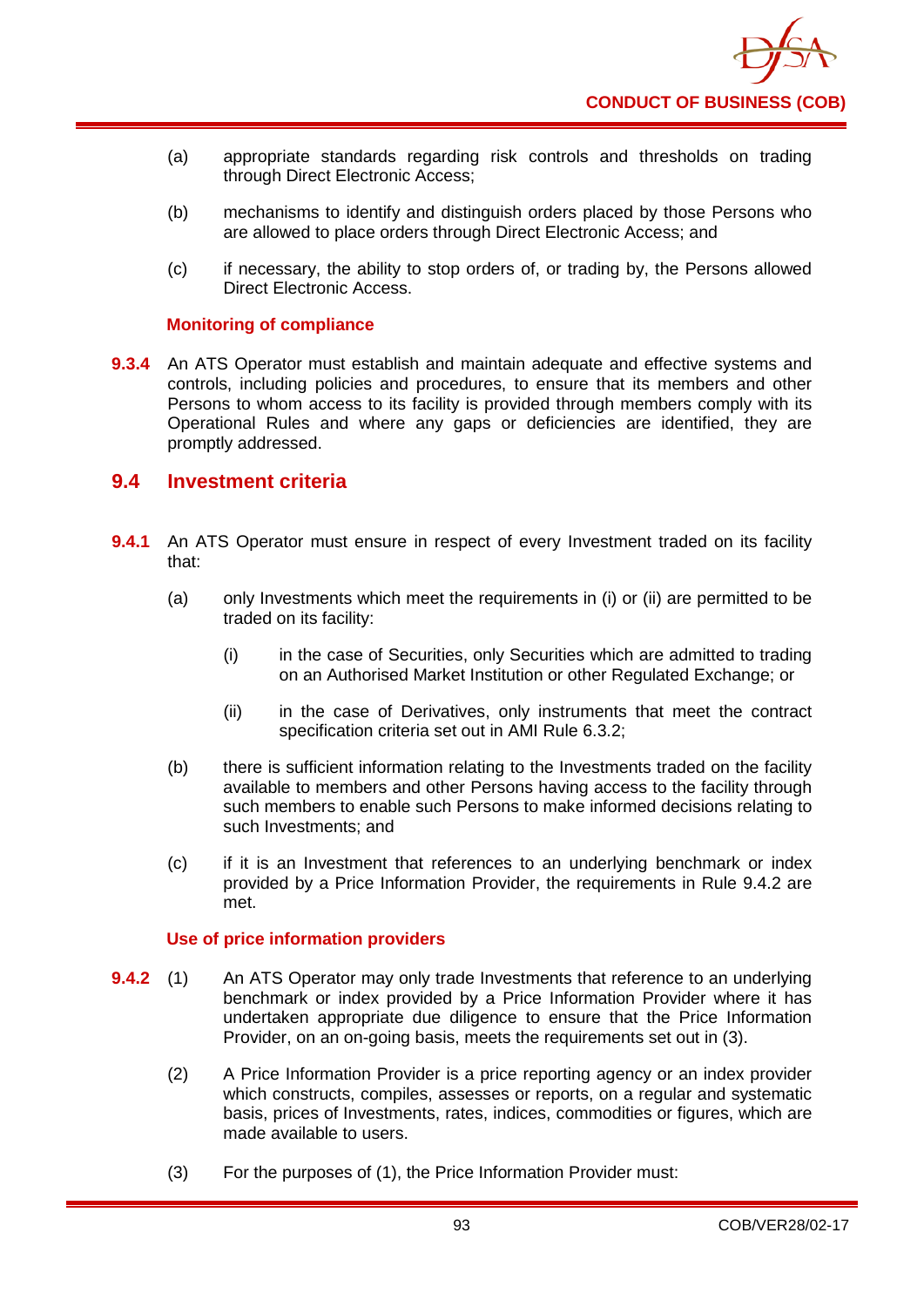- (a) have fair and non-discriminatory procedures for establishing prices of Investments which are made public.
- (b) demonstrate adequate and appropriate transparency over the methodology, calculation and inputs to allow users to understand how the benchmark or index is derived and its potential limitations;
- (c) where appropriate, give priority to concluded transactions in making assessments and adopt measures to minimise selective reporting;
- (d) be of good standing and repute as an independent and objective price reporting agency or index provider;
- (e) have a sound corporate governance framework;
- (f) have adequate arrangements to avoid its staff having any conflicts of interest where such conflicts have, or are likely to have, a material adverse impact on price establishment process; and
- (g) adequate complaint resolution mechanisms to resolve any complaints about the Price Information Provider's assessment process and methodology.

An ATS Operator, when assessing the suitability of a Price Information Provider (the provider), should take into account factors such as:

- a. the provider's standing and reliability in the relevant physical or derivatives markets as a credible price reporting agency;
- b. the quality of corporate governance adopted, covering areas such as independent members of the board, independence of its internal audit and risk management function;
- c. whether the methodologies and processes (including any material changes to such methodologies and processes) adopted by the provider for the purposes of pricing are made publicly available;
- d. whether there are adequate procedures adopted to ensure that conflicts between the provider's commercial interests and those of users of its services, including those of its Employees involved in pricing process, are adequately addressed, including through codes of ethics;
- e. whether there is a clear conveyance to its users of the economic realities of the underlying interest the Price Information Provider seeks to measure; and,
- f. the degree to which the Price Information Provider has given consideration to the characteristics of the underlying interests measured, such as:
	- **the size and liquidity:** Whether the size of the market informs the selection of an appropriate compilation mechanism and governance processes. For example, a benchmark or index that measures a smaller market may be impacted by single trades and therefore be more prone to potential manipulation, whereas a benchmark for a larger market may not be well represented by a small sample of participants;
	- **the relative market size.** Where the size of a market referencing a benchmark is significantly larger than the volume of the underlying market, the potential incentive for benchmark manipulation to increase; and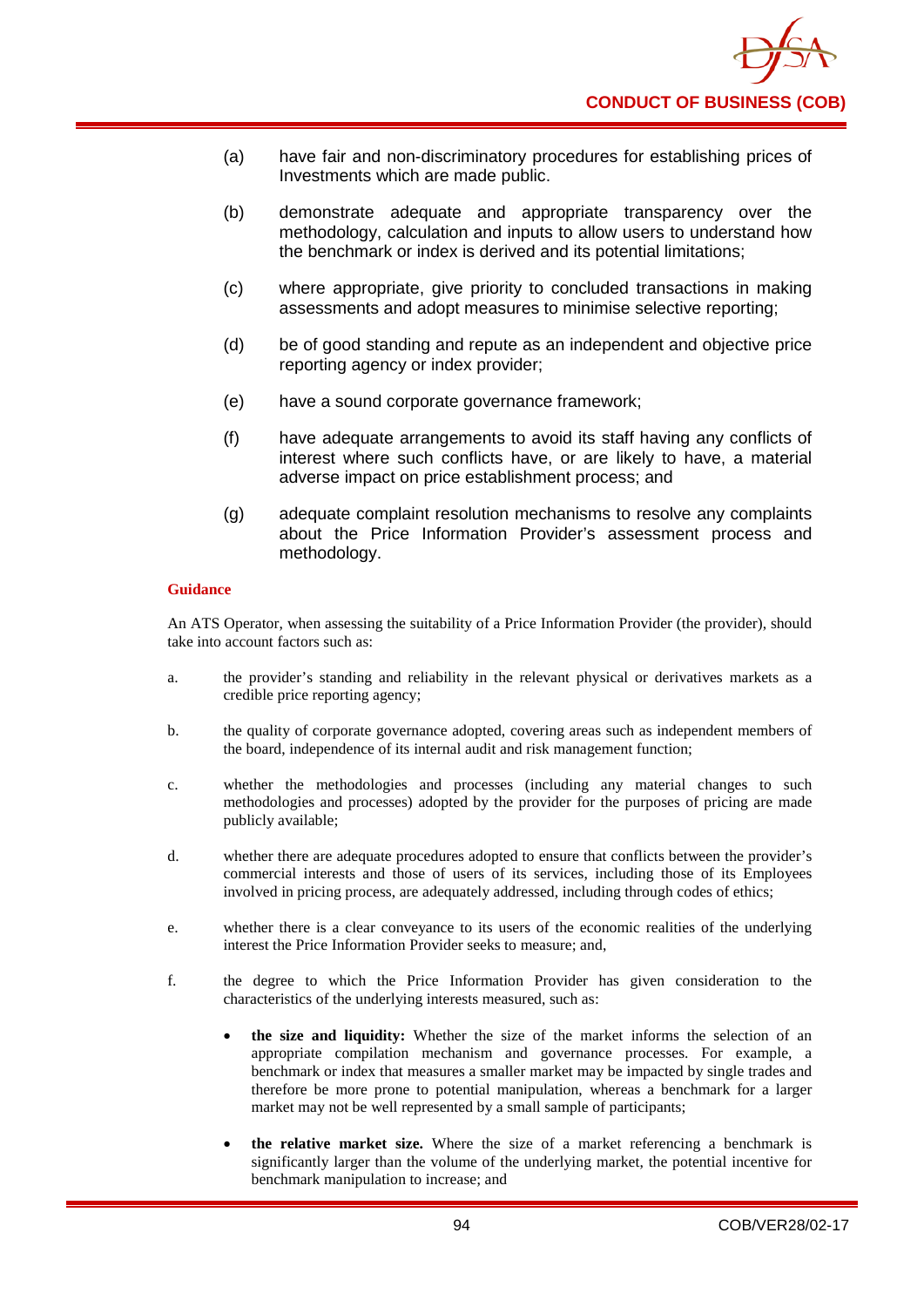

**Transparency:** Where there are varying levels of transparency regarding trading volumes and positions of market participants, particularly in non-regulated markets and instruments, whether the benchmark represents the full breadth of the market, the role of specialist participants who might be in a position to give an overview of the market, and the feasibility, costs and benefits of providing additional transparency in the underlying markets.

# **9.5 Technology resources**

- **9.5.1** (1) An ATS Operator must:
	- (a) have sufficient technology resources to operate, maintain and supervise the facility it operates;
	- (b) be able to satisfy the DFSA that its technology resources are established and maintained in such a way as to ensure that they are secure and maintain the confidentiality of the data they contain; and
	- (c) ensure that its members and other participants on its facility have sufficient technology resources which are compatible with its own.
	- (2) For the purposes of meeting the requirement in (1)(c), an ATS Operator must have adequate procedures and arrangements for the evaluation, selection and on-going monitoring of information technology systems. Such procedures and arrangements must, at a minimum, provide for:
		- (a) problem management and system change;
		- (b) adequate procedures for testing information technology systems before live operations, which are in conformity with the requirements that would apply to an Authorised Market Institution under App 1 of AMI;
		- (c) monitoring and reporting on system performance, availability and integrity; and
		- (d) adequate measures to ensure:
			- (i) the information technology systems are resilient and not prone to failure;
			- (ii) business continuity in the event that an information technology system fails;
			- (iii) protection of the information technology systems from damage, tampering, misuse or unauthorised access; and
			- (iv) the integrity of data forming part of, or being processed through, information technology systems.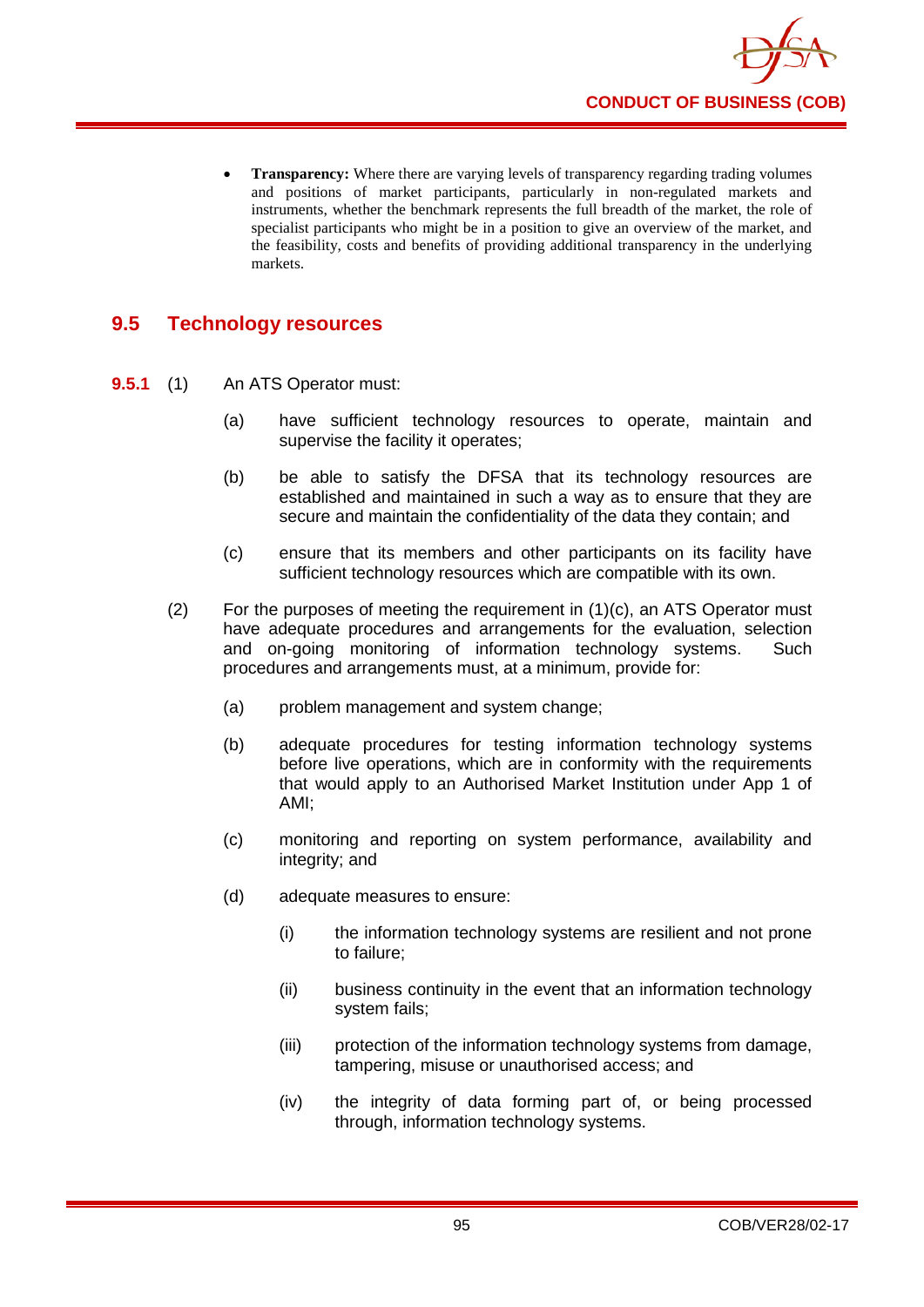

- 1. In assessing the adequacy of an ATS Operator's systems and controls used to operate and carry on its functions, the DFSA will consider:
	- a. the organisation, management and resources of the information technology department of the firm;
	- b. the arrangements for controlling and documenting the design, development, implementation and use of technology systems; and
	- c. the performance, capacity and reliability of information technology systems.
- 2. The DFSA will also, during its assessment of technology systems, have regard to the:
	- a. procedure for the evaluation and selection of information technology systems;
	- b. procedures for problem management and system change;
	- c. arrangements for testing information technology systems before live operations;
	- d. arrangements to monitor and report system performance, availability and integrity;
	- e. arrangements made to ensure information technology systems are resilient and not prone to failure;
	- f. arrangements made to ensure business continuity in the event that an information technology system fails;
	- g arrangements made to protect information technology systems from damage, tampering, misuse or unauthorised access;
	- h. arrangements made to ensure the integrity of data forming part of, or being processed through, information technology systems; and
	- i. third party outsourcing arrangements.
- 3. In particular, when assessing whether an ATS Operator has adequate information technology resourcing, the DFSA will consider:
	- a. whether its systems have sufficient electronic capacity to accommodate reasonably foreseeable volumes of messaging and orders, and
	- b. whether such systems are adequately scalable in emergency conditions that might threaten the orderly and proper operations of its facility.

#### **Regular review of systems and controls**

- **9.5.2** (1) An ATS Operator must undertake regular review and updates of its systems and controls as appropriate to the nature, scale and complexity of its operations.
	- (2) For the purposes of (1), an ATS Operator must adopt well defined and clearly documented development and testing methodologies which are in line with internationally accepted testing standards.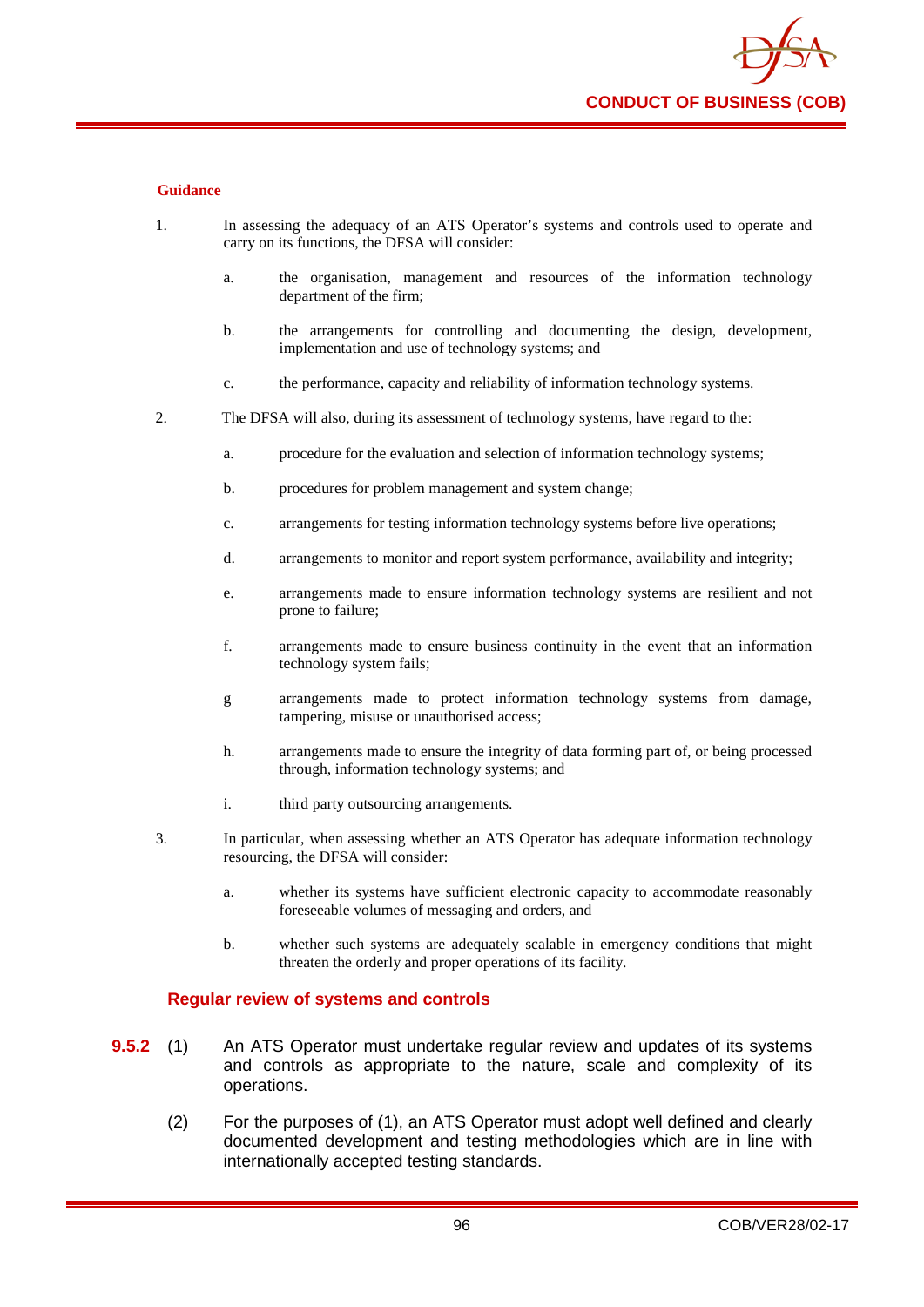Through the use of such testing methodologies, the ATS Operator should be able to ensure, amongst other things, that:

- a. its systems and controls are compatible with its operations and functions;
- b. compliance and risk management controls embedded in its system operate as intended (for example by generating error reports automatically); and
- c. it can continue to work effectively in stressed market conditions.

# **9.6 Proper Markets**

- **9.6.1** (1) Without limiting the generality of the other requirements in this chapter, an ATS Operator must, for the purposes of meeting the requirement in Rule 9.2.1(e) relating to Proper Markets, ensure that:
	- (a) if Derivatives are traded on its facilities, such Derivatives meet the contract design specifications in AMI Rule 6.3.2;
	- (b) relevant market information is made available to Persons engaged in dealing on an equitable basis, including pre-trade and post-trade orders, in accordance with Rules 9.6.2 and 9.6.3;
	- (c) there are adequate mechanisms to discontinue, suspend or remove from trading on its facilities any Investments in circumstances where the requirements in this chapter are not met;
	- (d) there are controls to prevent volatility in the markets that is not caused by market forces, in accordance with Rule 9.6.4;
	- (e) error trades are managed, in accordance with Rule 9.6.5;
	- (f) Short Selling and position concentration are monitored and managed, in accordance with Rule 9.6.5;
	- (g) there are fair and non-discretionary algorithm operating in respect of matching of orders on its facilities;
	- (h) there are adequate controls to monitor and manage any foreign ownership restrictions applying to Investments traded on its facilities, in accordance with Rule 9.6.7;
	- (i) liquidity incentive schemes are offered only in accordance with Rule 9.6.8; and
	- (j) there are adequate rules and procedures to address Market Abuse and financial crime, in accordance with Rules 9.6.9 and 9.6.10.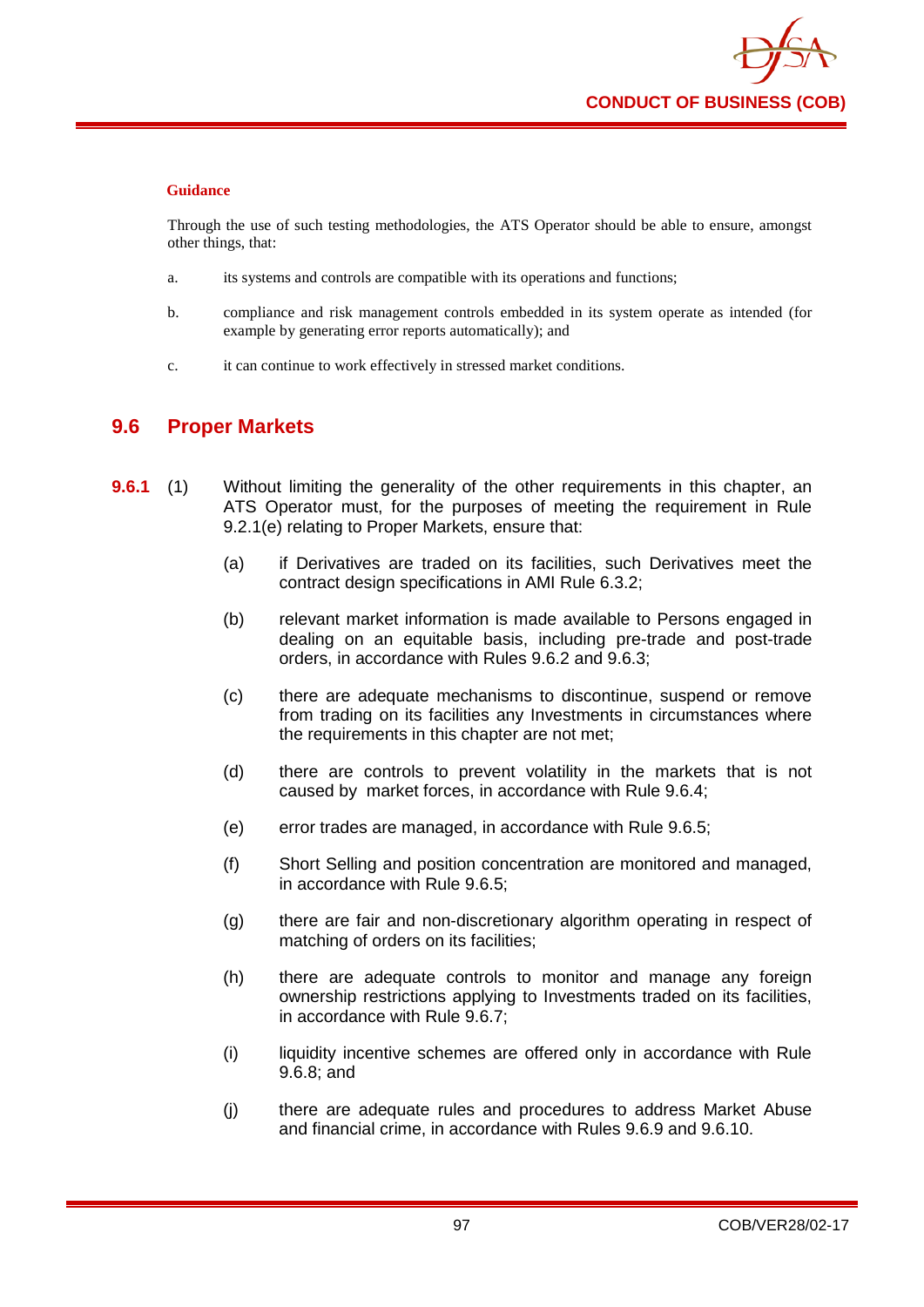

## **Pre-trade transparency**

- **9.6.2** (1) An ATS Operator must disclose the information specified in (2) relating to trading of Investments on its facility in the manner prescribed in (3).
	- (2) The information required to be disclosed pursuant to (1) includes:
		- (a) the current bid and offer prices and volume;
		- (b) the depth of trading interest shown at the prices and volumes advertised through its systems for the Investments; and
		- (c) any other information relating to Investments which would promote transparency relating to trading.
	- (3) The information referred to in (2) must be made available to members and the public as appropriate on a continuous basis during normal trading.

#### **Guidance**

- 1. When making disclosure, an ATS Operator should adopt a technical mechanism by which the public can differentiate between transactions that have been transacted in the central order book and transactions that have been reported to the facility as off-order book transactions. Any transactions that have been cancelled pursuant to its rules should also be identifiable.
- 2. An ATS Operator should use appropriate mechanisms to enable pre-trade information to be made available to the public in an easy to access and uninterrupted manner at least during business hours. An ATS Operator may charge a reasonable fee for the information which it makes available to the public.
- 3. An ATS Operator may seek a waiver or modification from the disclosure requirement in Rule  $9.6.1(1)$  in relation to certain transactions where the order size is pre-determined, exceeds a pre-set and published threshold level and the details of the exemption are made available to its members and the public.
- 4. In assessing whether an exemption from pre-trade disclosure should be allowed, the DFSA will take into account factors such as:
	- a. the level of order threshold compared with normal market size for the Investment;
	- b. the impact such an exemption would have on price discovery, fragmentation, fairness and overall market quality;
	- c. whether there is sufficient transparency relating to trades executed without pre-trade disclosure as a result of dark orders, whether or not they are entered in transparent markets;
	- d. whether the ATS Operator supports transparent orders by giving priority to transparent orders over dark orders, for example, by executing such orders at the same price as transparent orders; and
	- e. whether there is adequate disclosure of details relating to dark orders available to members and other participants on the facility to enable them to understand the manner in which their orders will be handled and executed on the facility.
- 5. Dark orders are orders executed on execution platforms without pre-trade transparency.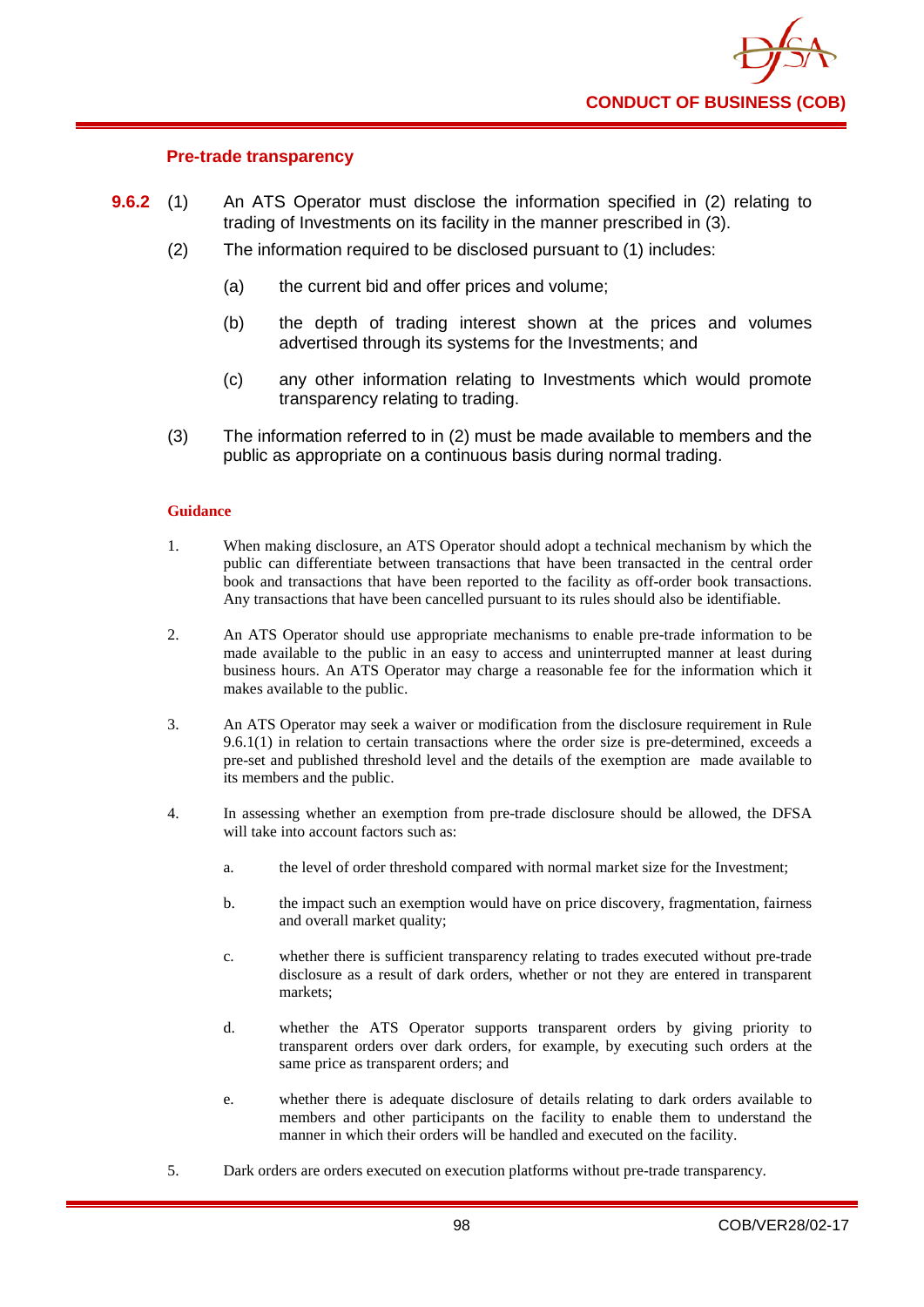

### **Post-trade transparency requirements**

- **9.6.3** (1) An ATS Operator must disclose the information specified in (2) in the manner prescribed in (3).
	- (2) The information required to be disclosed pursuant to (1) is the price, volume and time of the transactions executed in respect of Investments.
	- (3) The information referred to in (2) must be made available to the public as close to real-time as is technically possible on reasonable commercial terms and on a non-discretionary basis.

#### **Guidance**

An ATS Operator should use adequate mechanism to enable post-trade information to be made available to the public in an easy to access and uninterrupted manner at least during business hours. An ATS Operator may charge a reasonable fee for the information which it makes available to the public.

## **Volatility controls**

- **9.6.4** (1) An ATS Operator's Operating Rules must include effective systems, controls and procedures to ensure that its trading systems:
	- (a) are resilient;
	- (b) have adequate capacity to deal with peak orders and message volumes; and
	- (c) are able to operate in an orderly manner under conditions of market stress.
	- (2) Without limiting the generality of its obligations arising under (1) or any other Rule, an ATS Operator must be able under its rules, systems, controls and procedures to:
		- (a) reject orders that exceed its pre-determined volume and price thresholds, or are clearly erroneous;
		- (b) temporarily halt trading of Investments traded on its facility if there is a significant price movement in relation to those Investments on its market or a related market during a short period; and
		- (c) where appropriate, cancel, vary or correct any transaction.

### **Guidance**

An ATS Operator should test its trading systems to ensure that they are resilient and capable of operating orderly trading under conditions of market stress and other contingencies.

## **Error Trade policy**

- **9.6.5** (1) An ATS Operator must be able to cancel, amend or correct any error trades.
	- (2) An "Error Trade" is the execution of an order resulting from:
		- (a) an erroneous order entry;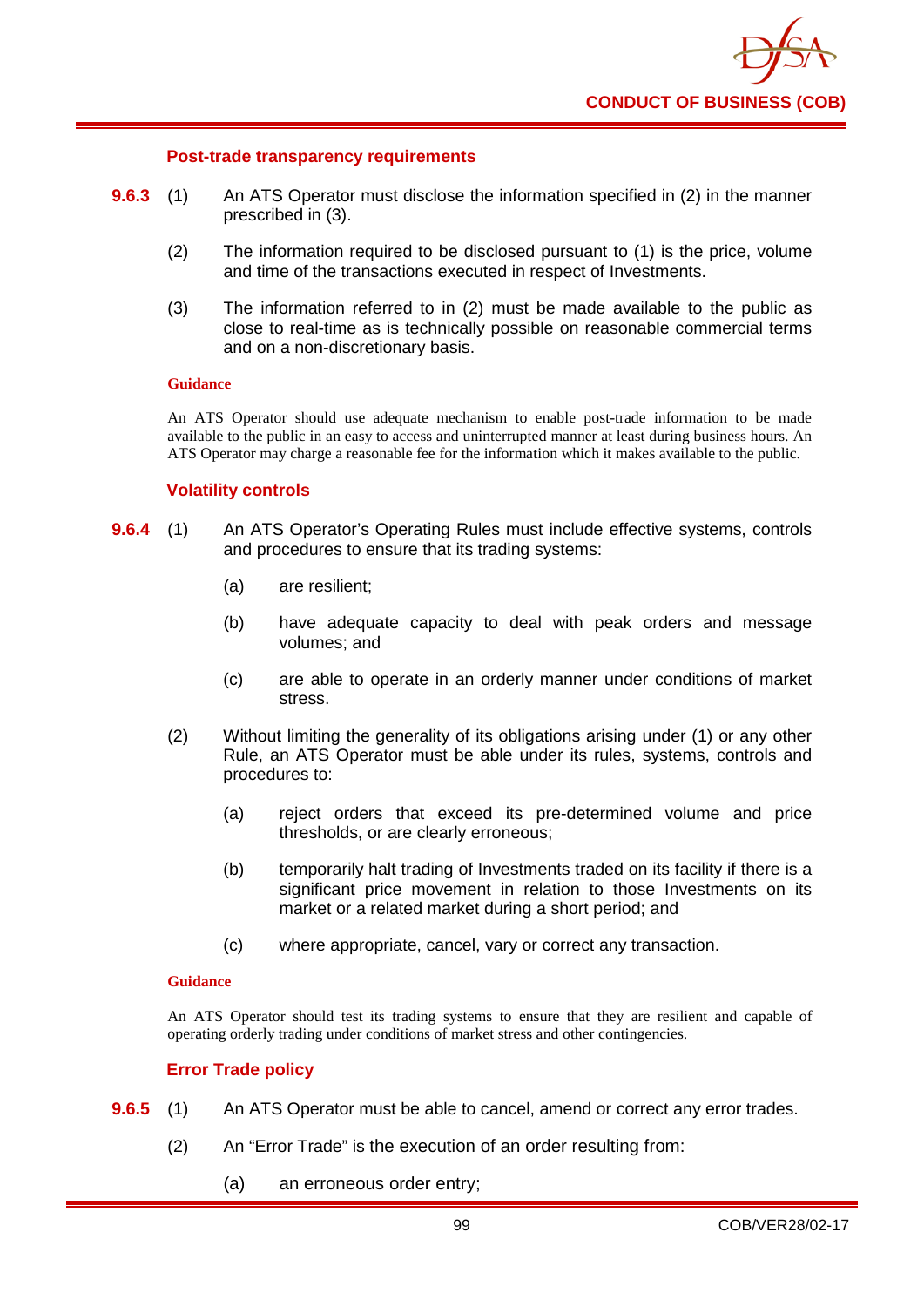- (b) malfunctioning of the system of a member or of the ATS Operator; or
- (c) a combination of (a) and (b).
- (3) For the purposes of (1), an ATS Operator must include a comprehensive error trade policy in its Operating Rules, which sets out clearly the extent to which transactions can be cancelled by it at its sole discretion, at the request of a member or by mutual consent of members involved.
- (4) An ATS Operator must have adequate systems and controls to:
	- (a) prevent or minimise error trades;
	- (b) promptly identify and rectify error trades where they occur; and
	- (c) identify whether error trades are related to disorderly market activity.

When assessing whether an ATS Operator has an appropriate and adequate error trade policy, the DFSA will consider whether the rules and procedures included in its Operating Rules:

- a. are adequate to minimise the impact of error trades where prevention of such trades is not possible;
- b. are sufficiently flexible in the design to address varying scenarios;
- c. establish a predictable and timely process for dealing with Error Trades, including measures specifically designed to detect and identify Error Trade messages to market users;
- d. promote transparency to market users with regard to any cancellation decisions involving material transactions resulting from the invocation of the Error Trade policy;
- e. include adequate surveillance conducted in the markets to detect Error Trades;
- f. promote predictability, fairness and consistency of actions taken under the Error Trade policy; and
- g. enable sharing of information with other markets when possible concerning the cancellation of trades.

## **Short Selling**

- **9.6.6** (1) An ATS Operator must have in place effective systems, controls and procedures to monitor and manage:
	- (a) Short Selling in Securities; and
	- (b) position concentrations.
	- (2) For the purposes of (1), an ATS Operator must have adequate powers over its members to address risks to an orderly functioning of its facility arising from unsettled positions in Investments.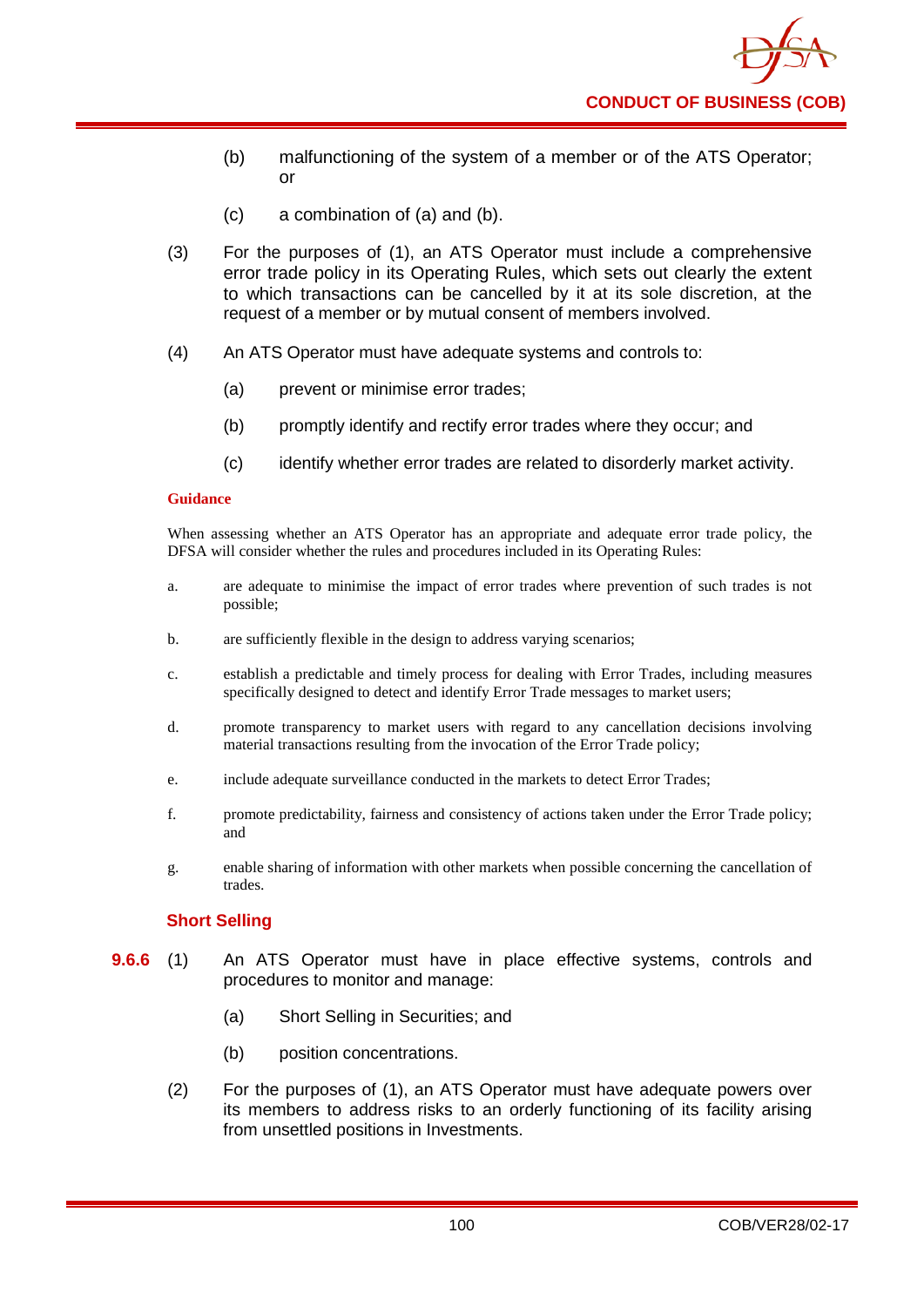

(3) Short Selling for the purposes of this Rule constitutes the sale of a Security by a Person who does not own the Security at the point of entering into the contract to sell.

### **Guidance**

- 1. An ATS Operator should, when developing its controls and procedures with regard to short selling and position management, have regard to:
	- a. its own settlement cycle, so that any short selling activities on its facilities do not result in any delay or prevent effective settlement within such cycle; and
	- b. orderly functioning of its facilities, so that any long or short position concentration on Investments that remain unsettled does not interrupt such functioning;
- 2. Examples of circumstances that would not be treated as short selling in Rule 6.7.1(3) include where the seller:
	- a. has entered into an unconditional contract to purchase the relevant Securities but has not received their delivery at the time of the sale;
	- b. has title to other securities which are convertible or exchangeable for the Securities to which the sale contract relates:
	- c. has exercised an option to acquire the Securities to which the sale contract relates;
	- d. has rights or warrants to subscribe and receive Securities to which the sale contract relates; and
	- e. is making a sale of Securities that trades on a "when issued" basis and has entered into a binding contract to purchase such Securities, subject only to the condition of issuance of the relevant Securities.

## **Foreign ownership restrictions**

- **9.6.7** An ATS Operator must not permit its facility to be used for trading Investments which are subject to foreign ownership restrictions unless it has adequate and effective arrangements to:
	- (a) monitor applicable foreign ownership restrictions;
	- (b) promptly identify and take appropriate action where any breaches of such restrictions occur without any undue interruption or negative impact to its trading activities; and
	- (c) suspend trading in the relevant Investments where the ownership restrictions are, or are about to be, breached and reinstate trading when the breaches are remedied.

#### **Guidance**

The kind of arrangements an ATS Operator should implement to meet the requirements in Rule 9.6.7 are such as those specified in AMI Rule 6.8.1(2).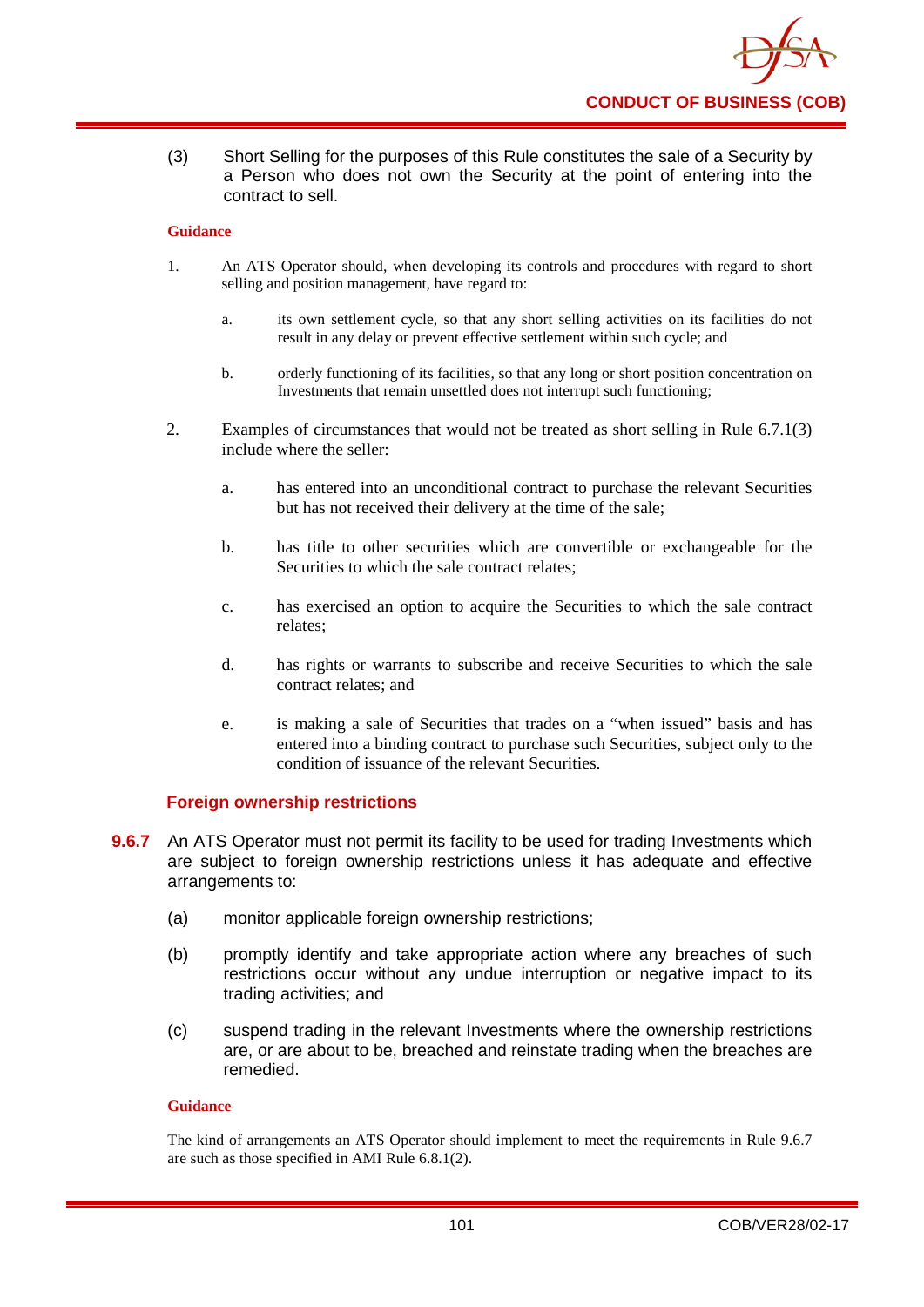

## **Liquidity providers**

- **9.6.8** (1) An ATS Operator must not introduce a liquidity incentive scheme unless:
	- (a) participation of such a scheme is limited to:
		- (i) a member as defined in Rule 9.3.1(1); or
		- (ii) any other Person where:
			- (A) it has undertaken due diligence to ensure that the Person is of sufficient good repute and has adequate competencies and organisational arrangements; and
			- (B) the Person has agreed in writing to comply with its Operating Rules so far as those rules are applicable to that Person's activities; and
	- (b) it has obtained the prior approval of the DFSA.
	- (2) For the purposes of this section, a "liquidity incentive scheme" means an arrangement designed to provide liquidity to the market in relation to Investments traded on the facility.
	- (3) Where an ATS Operator proposes to introduce or amend a liquidity incentive scheme, it must lodge with the DFSA, at least 10 days before the date by which it expects to obtain the DFSA approval, a statement setting out:
		- (a) the details of the relevant scheme, including benefits to the ATS and members arising from that scheme; and
		- (b) the date on which the scheme is intended to become operative.
	- (4) The DFSA must within 10 days of receiving the notification referred to in (3), approve a proposed liquidity incentive scheme unless it has reasonable grounds to believe that the introduction of the scheme would be detrimental to the facility or markets in general. Where the DFSA does not approve the proposed liquidity incentive scheme, it must notify the ATS Operator of its objections to the introduction of the proposed liquidity incentive scheme, and its reasons for that decision.
	- (5) An ATS Operator must, as soon practicable, announce the introduction of the liquidity incentive scheme, including the date on which it becomes operative and any other relevant information.
	- (6) If the DFSA decides not to approve a liquidity incentive scheme, the ATS Operator may refer the decision to the FMT for review.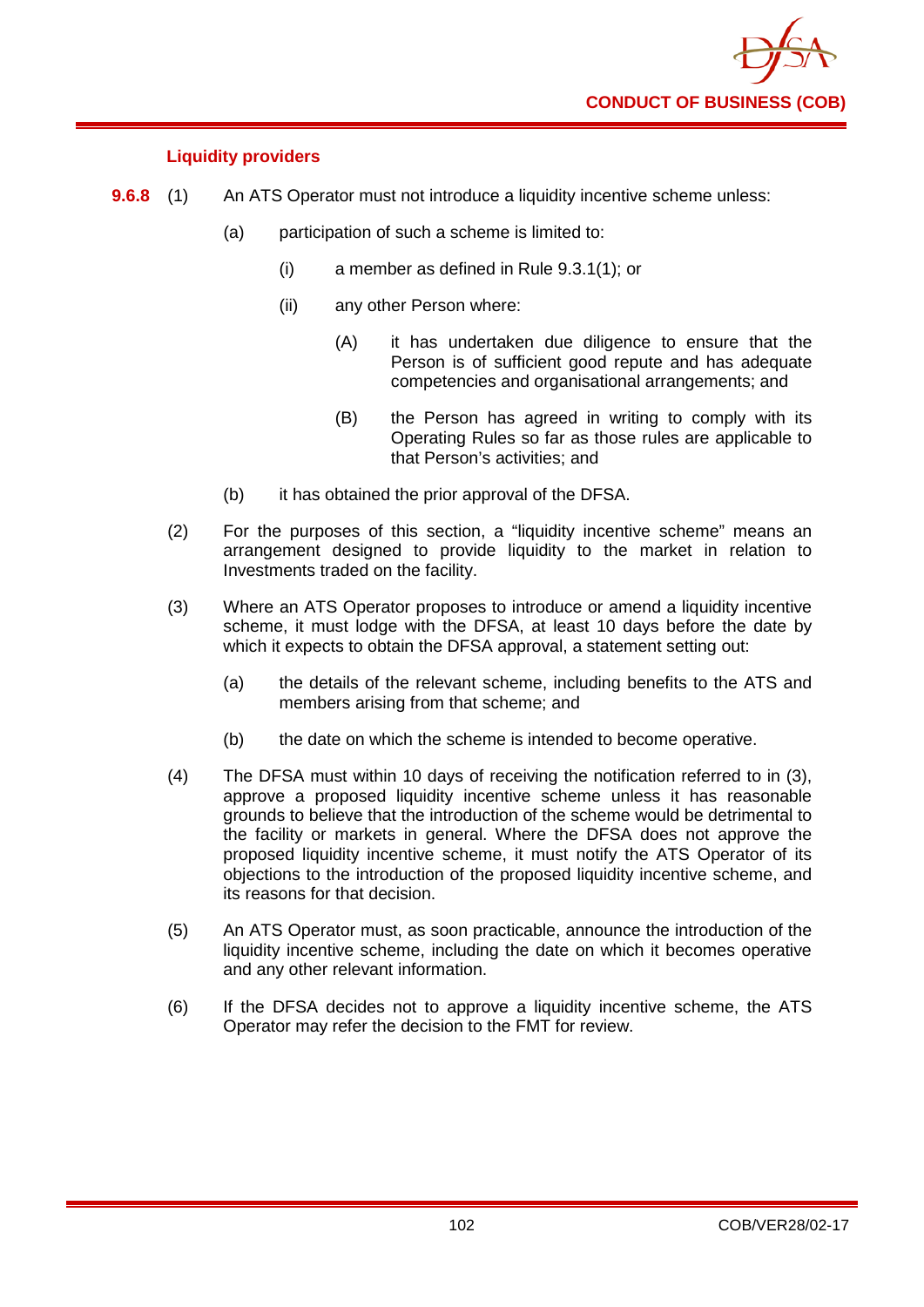

## **Prevention of Market Abuse**

- **9.6.9** (1) An ATS Operator must:
	- (a) implement and maintain appropriate measures to identify, deter and prevent Market Abuse on and through its facility; and
	- (b) report promptly to the DFSA any Market Abuse.
	- (2) For the purposes of (1)(a), an ATS Operator must:
		- (a) include in its Operating Rules a regime to prevent Market Abuse, which is applicable to its members and their Clients; and
		- (b) implement and maintain adequate measures to ensure that its members comply with that regime.
	- (3) The regime to prevent Market Abuse referred to in (2)(a) must, at a minimum, include rules and procedures in relation to compliance with the applicable requirements in Part 6 of the Market Law, including adequate compliance arrangements applicable to its members and staff and the clients of members, record keeping, transaction monitoring, risk assessment and appropriate training.

### **Guidance**

- 1. An ATS Operator should have an effective surveillance system in place for:
	- a. the coordinated surveillance of all activity on or through its facilities and activity in related Investments conducted elsewhere; and
	- b. communicating information about Market Abuse or suspected abuse, to the DFSA or appropriate regulatory authorities.
- 2. In determining whether an ATS Operator is ensuring that business conducted on its facilities is conducted in an orderly manner, the DFSA will consider:
	- a. arrangements for pre and post trade transparency taking into account the nature and liquidity of the Investments traded; and
	- b. the need to provide anonymity for trading participants.
- 3. An ATS Operator will also have appropriate procedures allowing it to influence trading conditions, suspend trading promptly when required, and to support or encourage liquidity when necessary to maintain an orderly market. The DFSA will consider the transparency of such procedures and the fairness of their application and potential application.
- **9.6.10** (1) An ATS Operator must:
	- (a) before accepting a prospective member, ensure that the applicant has in place adequate arrangements, including systems and controls to comply with its regime for preventing Market Abuse;
	- (b) monitor and regularly review compliance by its members with that regime; and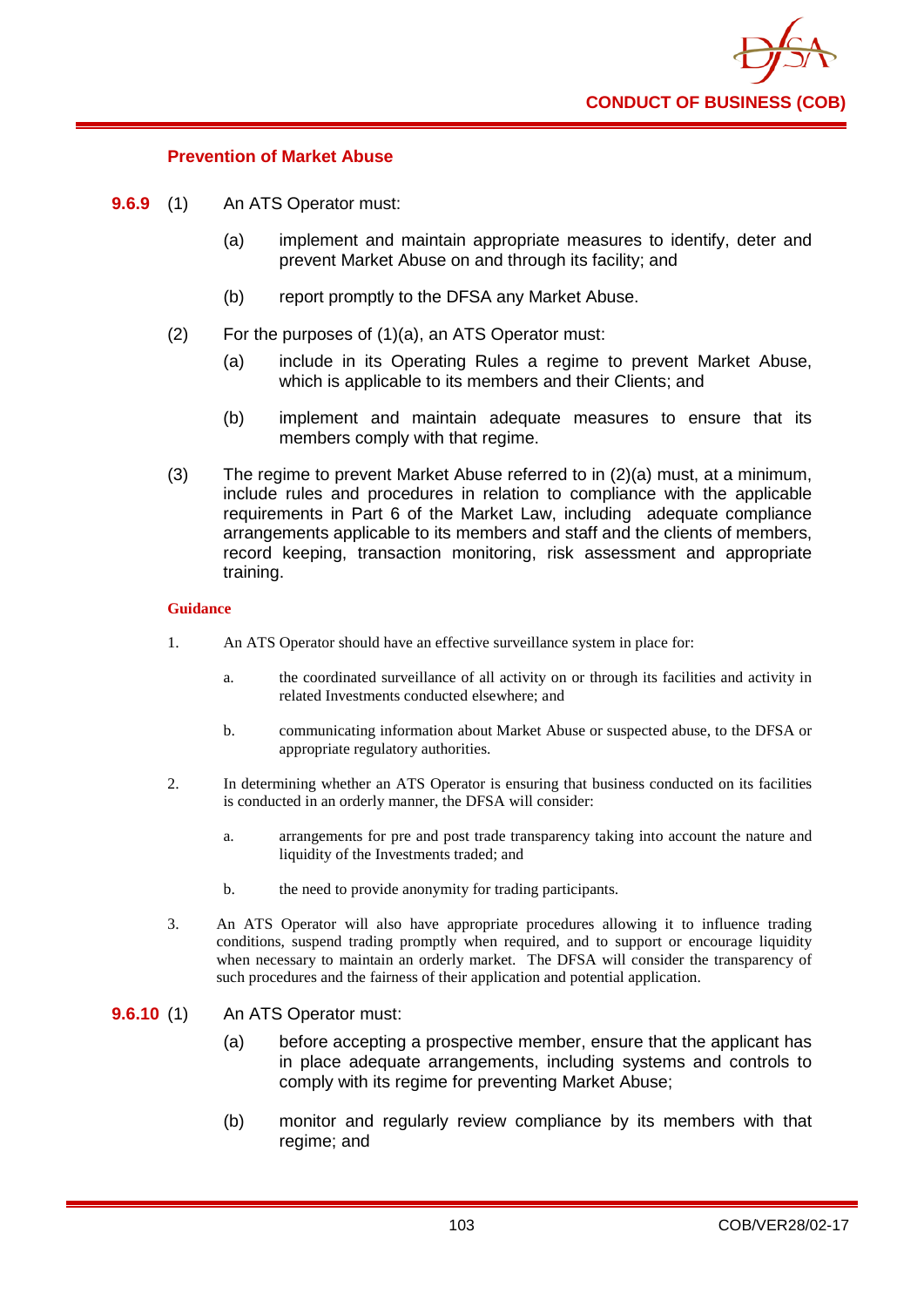- (c) take appropriate measures to ensure that its members rectify to the extent feasible any contraventions of its regime without delay.
- (2) An ATS Operator must promptly notify the DFSA of any:
	- (a) material breach of its regime to prevent Market Abuse by a member, or by staff or clients of the member; and
	- (b) circumstances in which a member will not or cannot rectify a breach of its regime.

- 1. An Authorised Firm is subject to the requirements in the DFSA's AML module. Members of an Authorised Firm which are themselves Authorised Firms are also subject, by virtue of being Authorised Firms, to the requirements in the DFSA's AML module.
- 2. In determining whether an ATS Operator's measures are adequate and appropriate to reduce the extent to which its facilities can be used for Market Abuse, the DFSA will consider:
	- a. whether the ATS Operator has appropriate staff, surveillance systems, resources and procedures for this purpose;
	- b. the monitoring conducted for possible patterns of normal, abnormal or improper use of those facilities;
	- c. how promptly and accurately information is communicated about Market Abuse to the DFSA and other appropriate organisations; and
	- d. how the ATS Operator co-operates with relevant bodies in the prevention, investigation and pursuit of Market Abuse.
- 3. An ATS Operator must have regard to Part 6 of the Markets Law in relation to forms of Market Abuse. Practices that amount to market manipulation (which is Market Abuse) in an automated trading environment which an ATS should be able to identify and prevent in order to promote proper markets include the following:
	- a. entering small orders in order to ascertain the level of hidden orders, particularly used to assess what is resting on a dark platform, called Ping Orders;
	- b. entering large numbers of orders and/or cancellations/updates to orders to create uncertainty for other market participants, to slow down their process and to camouflage the ATS Operator's own strategy, called Quote Stuffing;
	- c. entry of orders or a series of orders intended to start or exacerbate a trend, and to encourage other participants to accelerate or extend the trend in order to create an opportunity to unwind/open a position at a favourable price, called Moment Ignition; and
	- d. submitting multiple orders often away from one side of the order book with the intention of executing a trade on the other side of the order book, where once that trade has taken place, the manipulative orders will be removed, called Layering and Spoofing.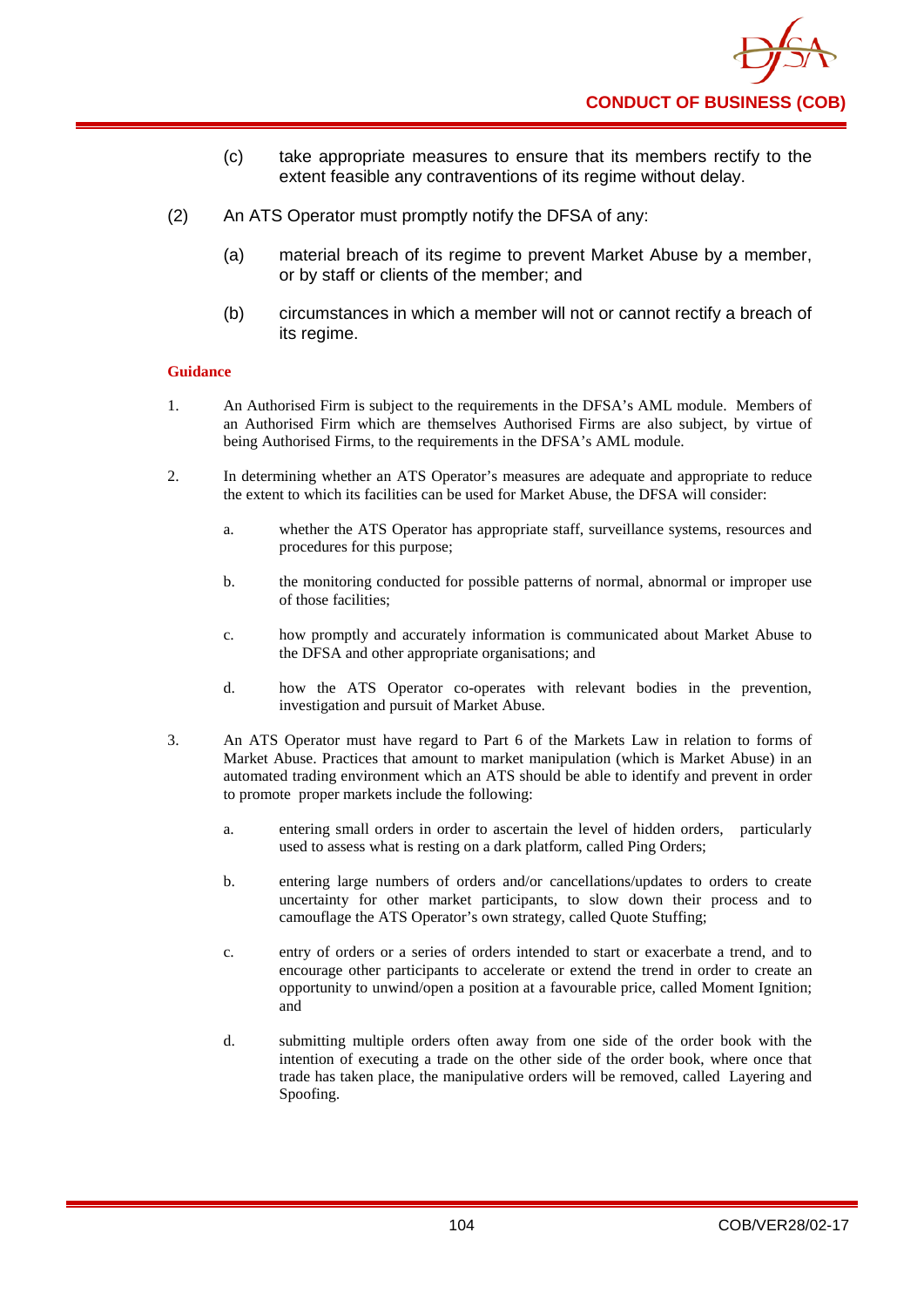

### **Clearing and settlement arrangements**

- **9.6.11** (1) An ATS Operator must:
	- (a) ensure that there are satisfactory arrangements in place for securing the timely discharge of the rights and liabilities of the parties to transactions conducted on or through its facility; and
	- (b) inform its members and other Persons having access to its facility through members of details relating to such arrangements.
	- (2) For the purposes of (1)(a), an ATS Operator must ensure that:
		- (a) the Person who provides clearing and settlement services to a member is either:
			- (i) an Authorised Person appropriately licensed to carry on clearing or settlement services; or
			- (ii) an entity which is authorised and supervised by a Financial Services Regulator acceptable to the DFSA for the activity of clearing and settlement services and is operating under broadly equivalent standards as defined under Chapter 7 of the AMI module; and
		- (b) notification of such arrangements (including any changes thereto) is provided to the DFSA at least 30 days before making the arrangements and the DFSA has not objected to such arrangements within that period.

#### **Guidance**

An ATS Operator is not authorised under its Licence to provide clearing and settlement services. Therefore, it must make suitable arrangements relating to clearing and settlement of transactions that are undertaken on its facility. For this purpose, it may arrange for its members to obtain such services from an appropriately licensed Person.

### **9.7 Specific requirements applicable to Persons operating an OTF**

**9.7.1** A Person operating an OTF must not execute any orders made on the facility against its own proprietary capital.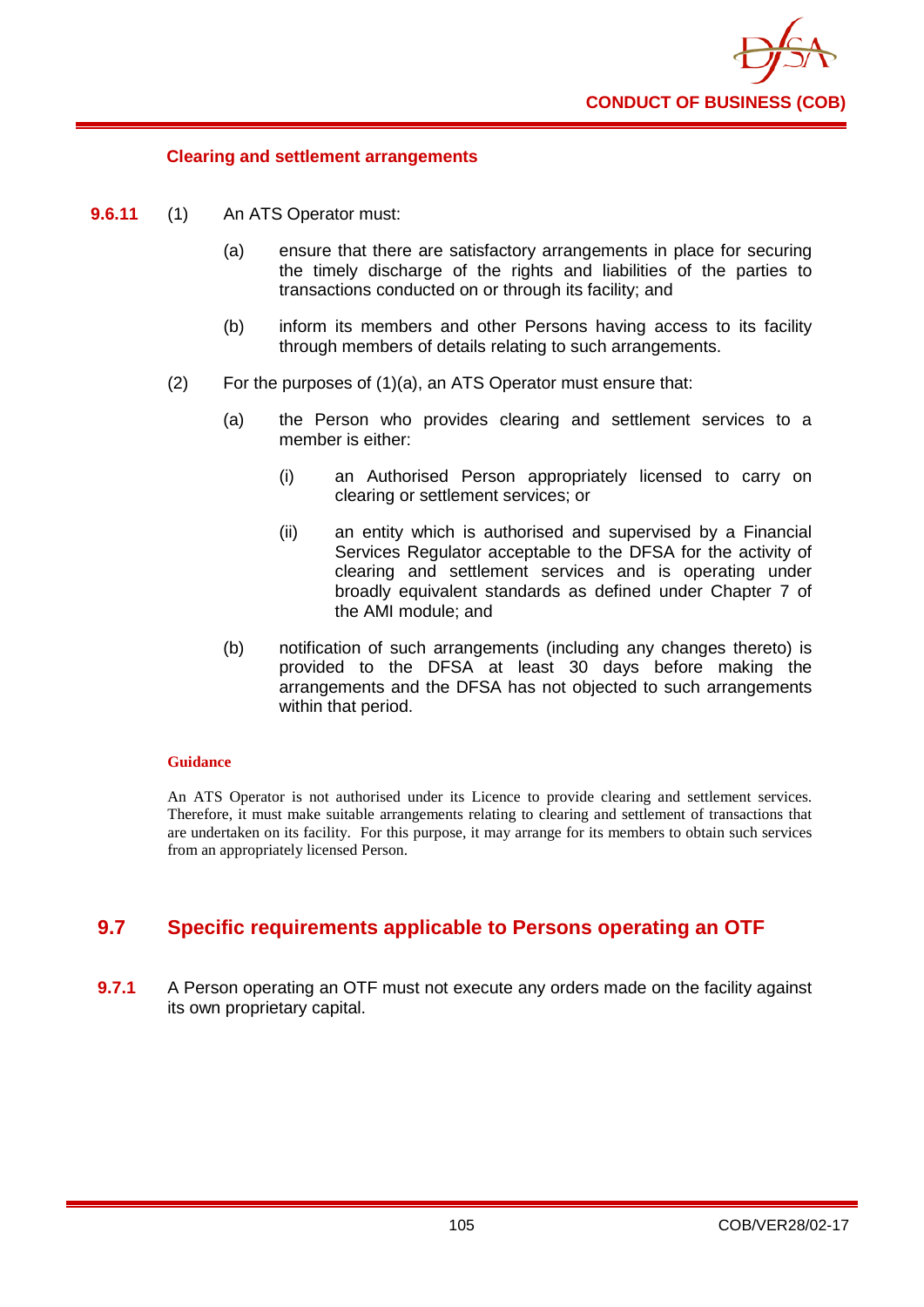

# **10 CUSTODY PROVIDERS ACTING AS A CENTRAL SECURITIES DEPOSITORY ("CSD")**

# **10.1 Application and interpretation**

- **10.1.1** (1) This chapter applies to an Authorised Firm which operates a Central Securities Depository (CSD).
	- (2) Such an Authorised Firm is referred to in this chapter as a CSD.

### **Guidance**

The Financial Service of Providing Custody includes the activity of operating a CSD. See GEN Rule  $2.13.1(1)(c)$  and (3).

# **10.2 Additional requirements for CSDs**

- **10.2.1** (1) A CSD must have rules and procedures, including robust accounting practices and controls that:
	- (a) ensure the integrity of the securities issues; and
	- (b) minimise and manage risks associated with the safekeeping and transfer of securities.
	- (2) A CSD must ensure that securities referred to in (1)(a) are recorded in bookentry form prior to the trade date.
	- (3) For the purposes of (1)(a), a CSD's systems and controls must ensure that:
		- (a) the unauthorised creation or deletion of securities is prevented;
		- (b) appropriate intraday reconciliation is conducted to verify that the number of securities making up a securities issue or part of a securities issue submitted to the CSD is equal to the sum of securities recorded on the securities accounts of the Members and other participants of the CSD;
		- (c) where entities other than the CSD are involved in the reconciliation process for a securities issue, such as the issuer, registrars, issuance agents, transfer agents or other CSDs, the CSD has adequate arrangements for cooperation and information exchange between all involved parties so that the integrity of the issue is maintained; and
		- (d) there are no securities overdrafts or debit balances in securities accounts.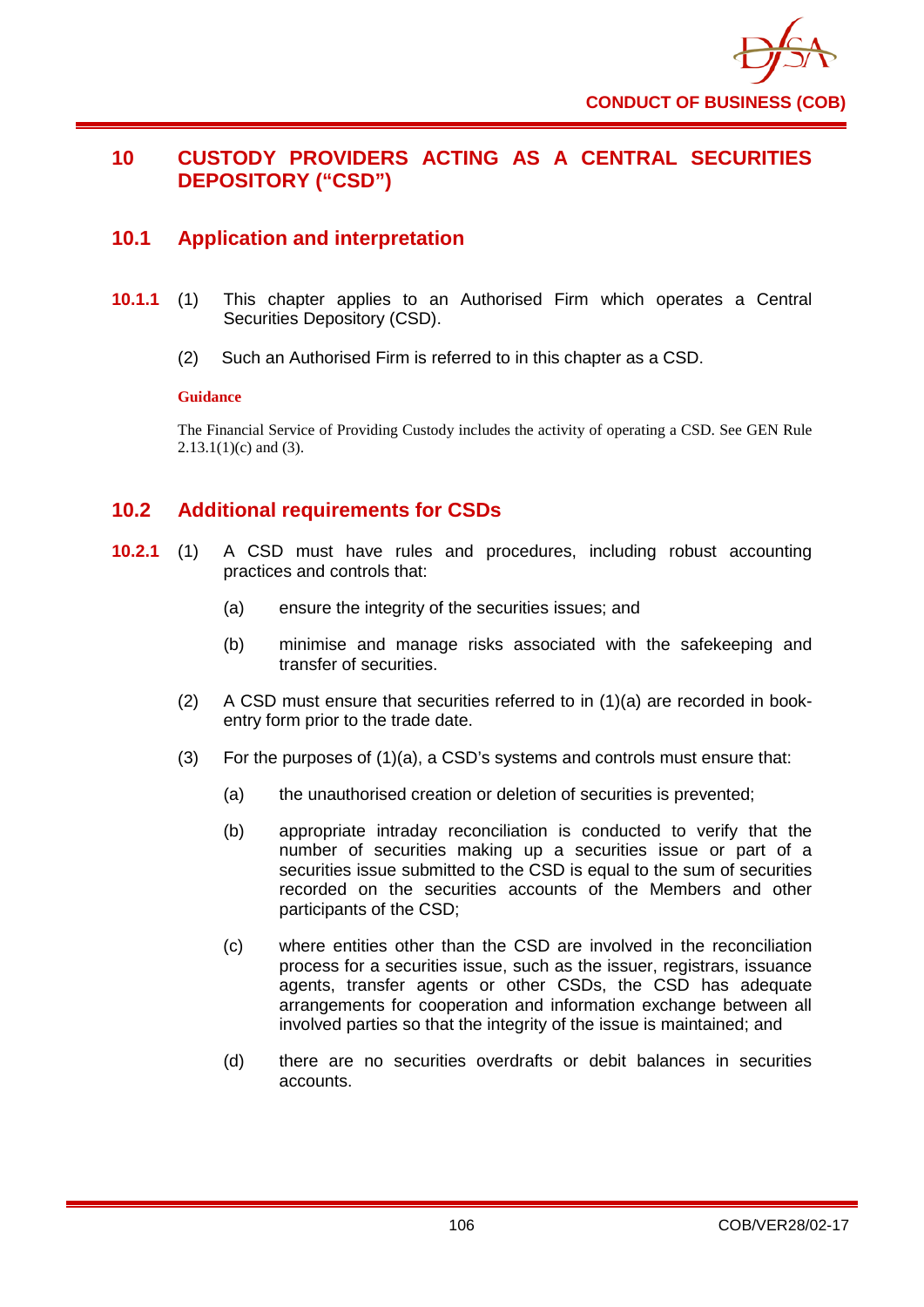

### **CSD links**

- **10.2.2** (1) A CSD must not establish any link with another CSD (CSD link) unless it:
	- (a) has, prior to establishing the CSD link, identified and assessed potential risks, for itself and its members and other participants using its facilities, arising from establishing such a link:
	- (b) has adequate systems and controls to effectively monitor and manage, on an on-going basis, the risks identified under (a) above; and
	- (c) is able to demonstrate to the DFSA, prior to the establishment of the CSD link, that the CSD link satisfies the requirements referred to in (2).
	- (2) The requirements referred to in (1)(c) are that:
		- (a) the link arrangement between the CSD and all linked CSDs contains adequate mitigants against possible risks taken by the relevant CSDs, including credit, concentration and liquidity risks, as a result of the link arrangement;
		- (b) each linked CSD has robust daily reconciliation procedures to ensure that its records are accurate;
		- (c) if it or another linked CSD uses an intermediary to operate a link with another CSD, the CSD or the linked CSD has adequate systems and controls to measure, monitor, and manage the additional risks arising from the use of the intermediary;
		- (d) to the extent practicable and feasible, linked CSDs provide for Delivery Versus Payment (DVP) settlement of transactions between participants in linked CSDs, and where such settlement is not practicable or feasible, reasons for non-DVP settlement are notified to the DFSA; and
		- (e) where interoperable securities settlement systems and CSDs use a common settlement infrastructure, there are:
			- (i) identical moments established for the entry of transfer orders into the system;
			- (ii) irrevocable transfer orders; and
			- (iii) finality of transfers of securities and cash.

### **Guidance**

A CSD should include in its notification to the DFSA relating to the establishment of CSD links the results of due diligence undertaken in respect of the matters specified in Rule 10.2.2(2) to demonstrate that those requirements are met. Where a CSD changes any existing CSD arrangements, fresh notification relating to such changes, along with its due diligence relating to the new CSD link, should be provided to the DFSA in advance of the proposed change.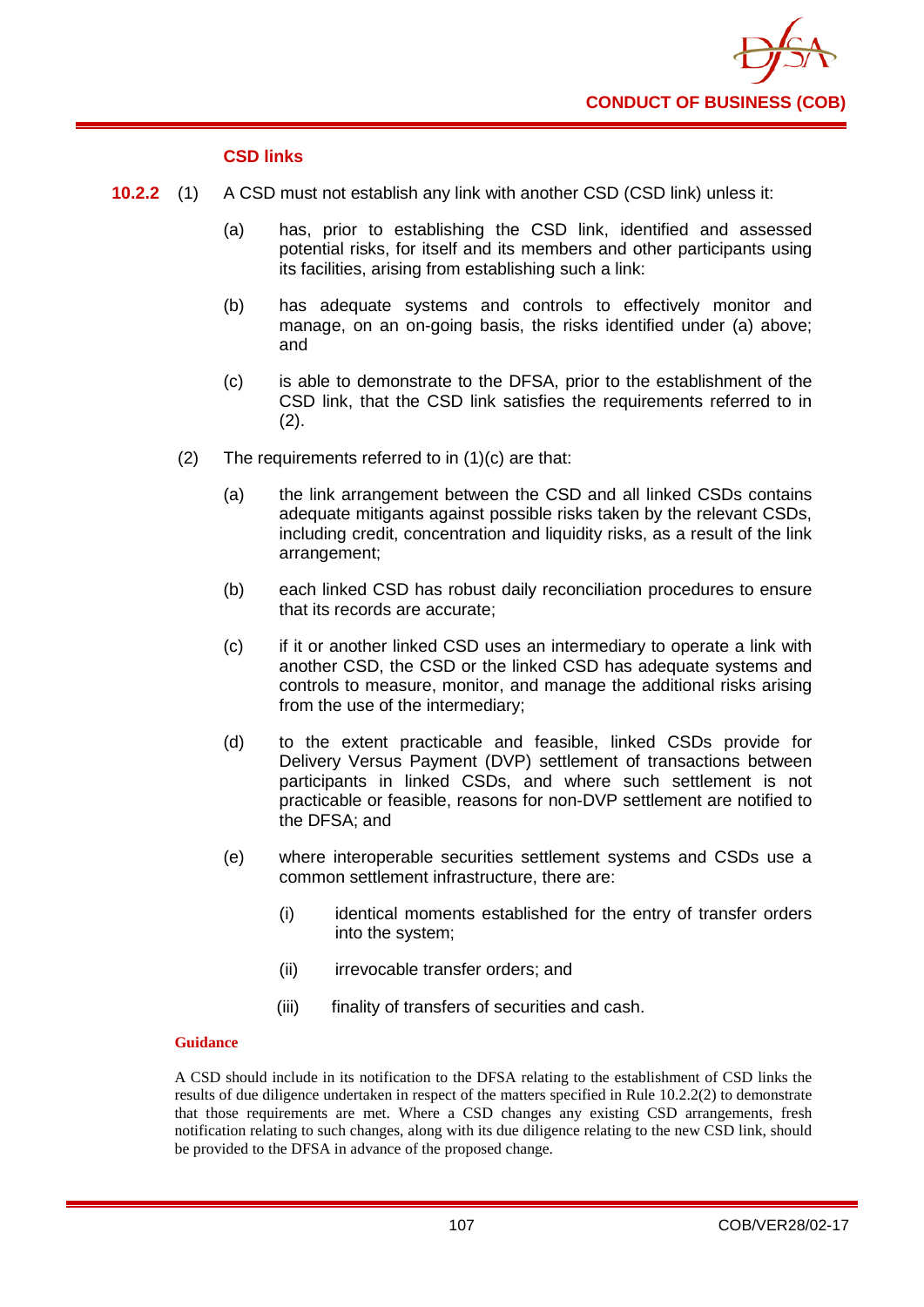

# **APP1 RECORDS OF ORDERS AND TRANSACTIONS**

## **A1.1 Minimum contents of transaction records**

### **Receipt of client order or discretionary decision to transact**

- **A1.1.1** An Authorised Firm must, pursuant to Rule 6.7.4(1), make a record of the following:
	- (a) the identity and account number of the Client;
	- (b) the date and time in the jurisdiction in which the instructions were received or the decision was taken by the Authorised Firm to deal;
	- (c) the identity of the Employee who received the instructions or made the decision to deal;
	- (d) the Investment, including the number of or its value and any price limit; and
	- (e) whether the instruction relates to a purchase or sale.

### **Executing a transaction**

- **A1.1.2** An Authorised Firm must, pursuant to Rule 6.7.4(2), make a record of the following:
	- (a) the identity and account number of the Client for whom the Transaction was Executed, or an indication that the Transaction was an Own Account Transaction;
	- (b) the name of the counterparty;
	- (c) the date and time in the jurisdiction in which the Transaction was Executed;
	- (d) the identity of the Employee executing the Transaction;
	- (e) the Investment, including the number of or its value and price; and
	- (f) whether the Transaction was a purchase or a sale.

### **Passing a client order to another person for execution**

- **A1.1.3** An Authorised Firm must, pursuant to Rule 6.7.4(3), make a record of the following:
	- (a) the identity of the Person instructed;
	- (b) the terms of the instruction; and
	- (c) the date and time that the instruction was given.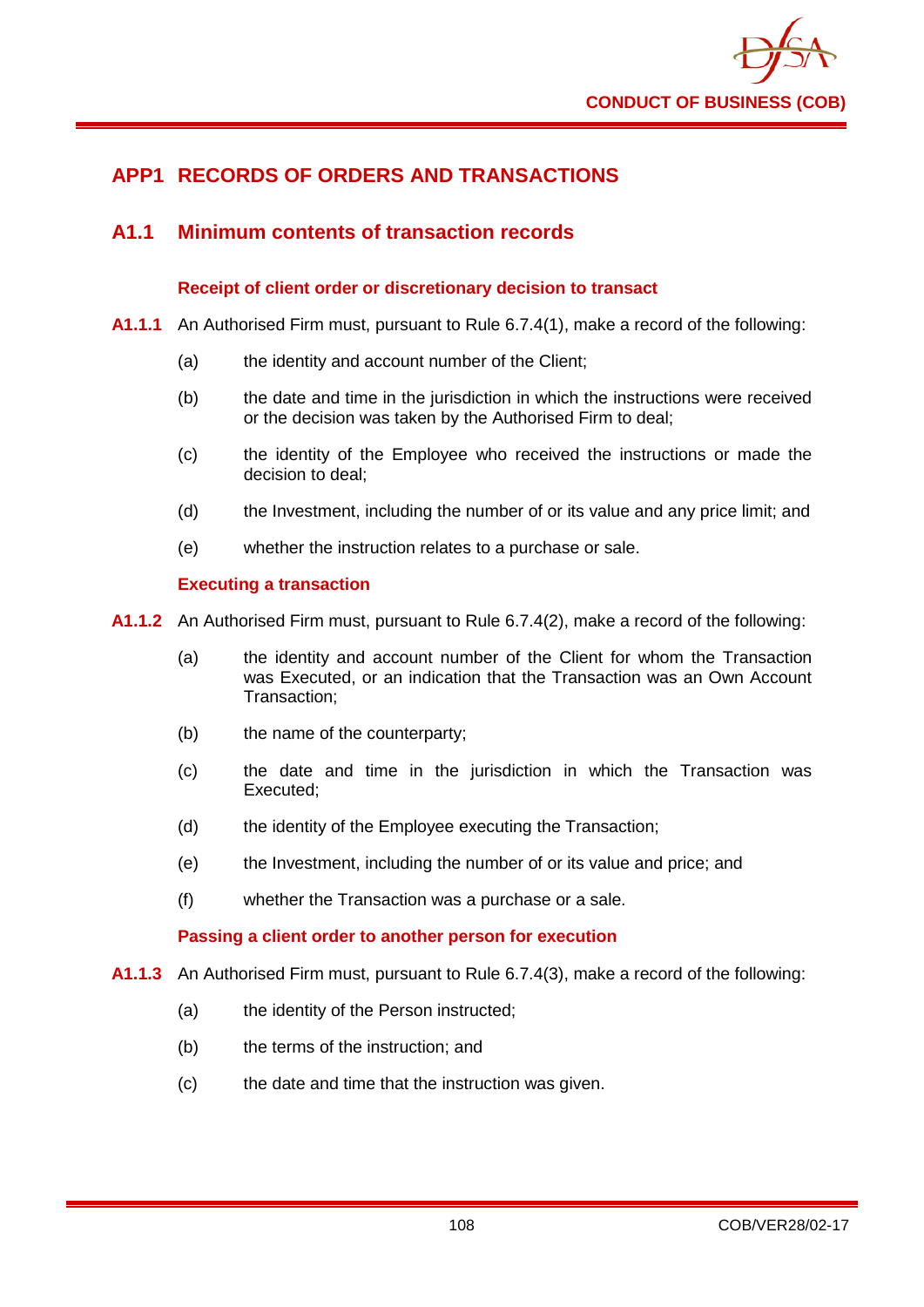

# **APP2 KEY INFORMATION AND CLIENT AGREEMENT**

# **A2.1 Key Information and content of the Client Agreement**

### **General**

- **A2.1.1** The key information which an Authorised Firm is required to provide to a Client and include in the Client Agreement with that Client pursuant to Rule 3.3.2 must include:
	- (a) the core information set out in:
		- (i) Rule A2.1.2 (1) if it is a Retail Client; and
		- (ii) Rule A2.1.2(2) if it is a Professional Client; and
	- (b) where relevant, the additional information required under Rules A2.1.3 and A2.1.4.

### **Core information**

- **A2.1.2** (1) In the case of a Retail Client, the core information for the purposes of A2.1.1(a) is:
	- (a) the name and address of the Authorised Firm, and if it is a Subsidiary, the name and address of the ultimate Holding Company;
	- (b) the regulatory status of the Authorised Firm;
	- (c) when and how the Client Agreement is to come into force and how the agreement may be amended or terminated;
	- (d) sufficient details of the service that the Authorised Firm will provide, including where relevant, information about any product or other restrictions applying to the Authorised Firm in the provision of its services and how such restrictions impact on the service offered by the Authorised Firm. If there are no such restrictions, a statement to that effect;
	- (e) details of fees, costs and other charges and the basis upon which the Authorised Firm will impose those fees, costs and other charges;
	- (f) details of any conflicts of interests for the purposes of disclosure under Rule 3.5.1(2)(b);
	- (g) details of any Soft Dollar Agreement required to be disclosed under Rules 3.5.6 and 3.5.7; and
	- (h) key particulars of the Authorised Firm's Complaints handling procedures and a statement that a copy of the procedures is available free of charge upon request in accordance with GEN Rule 9.2.11.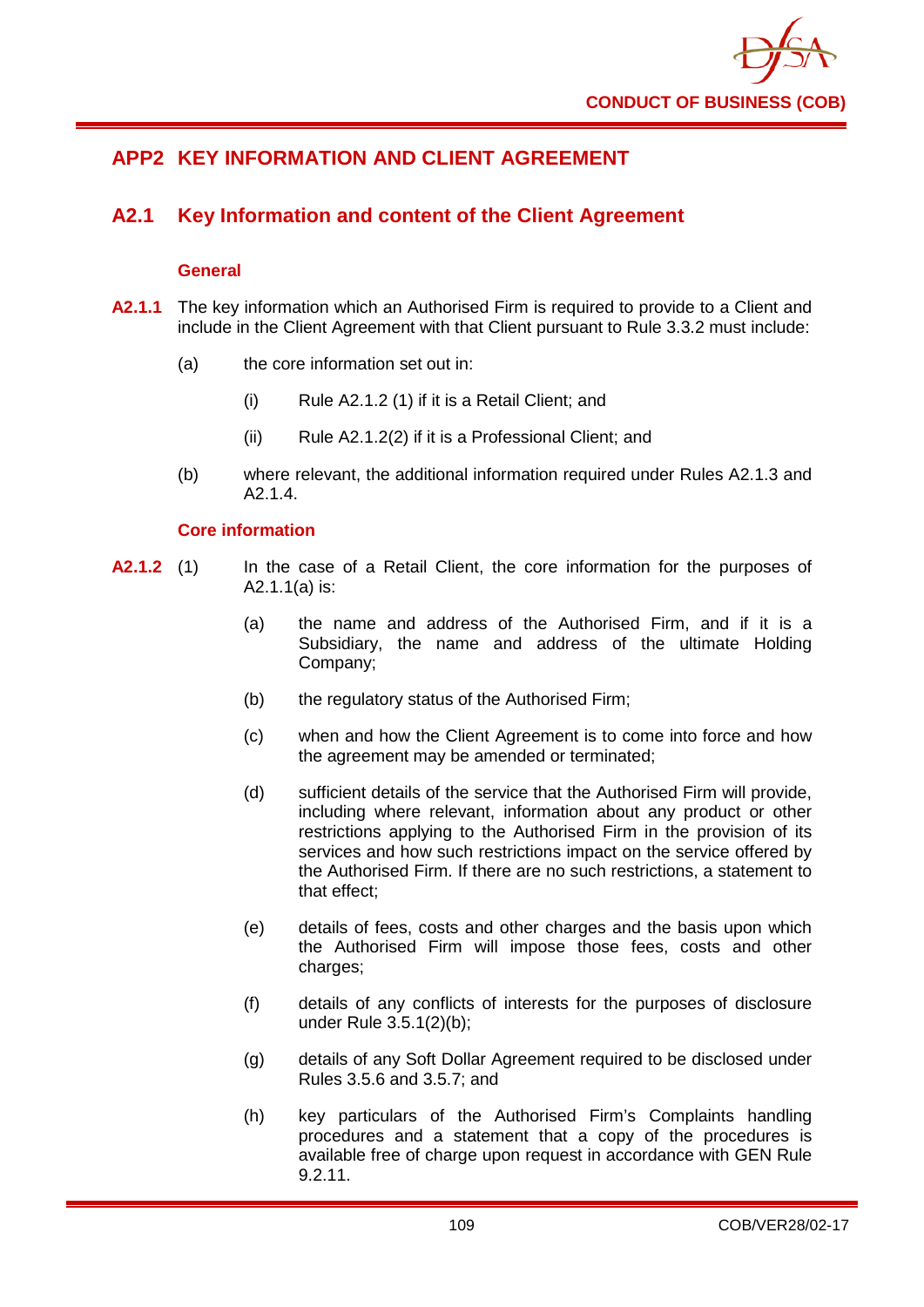

(2) In the case of a Professional Client, the core information for the purposes of  $A2.1.1(a)$  is the information referred to in  $(1)(a)$ ,  $(b)$ ,  $(c)$  and  $(e)$ .

### **Additional information for Investment Business**

- **A2.1.3** The additional information required under A2.1.1(b) for Investment Business is:
	- (a) the arrangements for giving instructions to the Authorised Firm and acknowledging those instructions;
	- (b) information about any agreed investment parameters;
	- (c) the arrangements for notifying the Client of any Transaction Executed on his behalf;
	- (d) if the Authorised Firm may act as principal in a Transaction, when it will do so;
	- (e) the frequency of any periodic statements and whether those statements will include some measure of performance, and if so, what the basis of that measurement will be;
	- (f) when the obligation to provide best execution can be and is to be waived, a statement that the Authorised Firm does not owe a duty of best execution or the circumstances in which it does not owe such a duty; and
	- (g) where applicable, the basis on which assets comprised in the portfolio are to be valued.

### **Additional information for investment management activities**

- **A2.1.4** The additional information required under A2.1.1(b) where an Authorised Firm acts as an Investment Manager is:
	- (a) the initial value of the managed portfolio;
	- (b) the initial composition of the managed portfolio;
	- (c) the period of account for which periodic statements of the portfolio are to be provided in accordance with section 6.10; and
	- (d) in the case of discretionary investment management activities:
		- (i) the extent of the discretion to be exercised by the Authorised Firm, including any restrictions on the value of any one Investment or the proportion of the portfolio which any one Investment or any particular kind of Investment may constitute; or that there are no such restrictions;
		- (ii) whether the Authorised Firm may commit the Client to supplement the funds in the portfolio, and if it may include borrowing on his behalf:
			- (A) the circumstances in which the Authorised Firm may do so;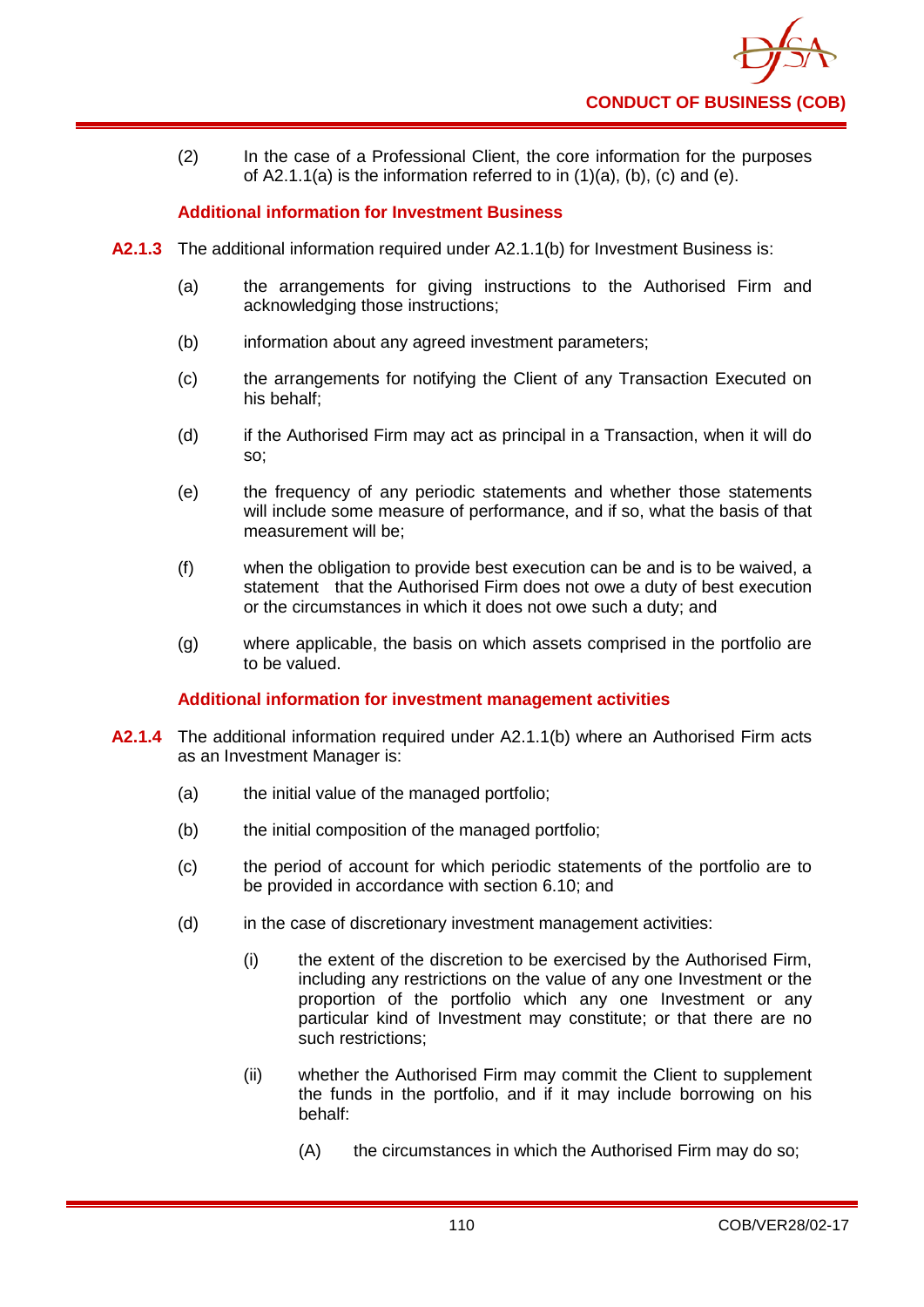- (B) whether there are any limits on the extent to which the Authorised Firm may do so and, if so, what those limits are;
- (C) any circumstances in which such limits may be exceeded; and
- (D) any margin lending arrangements and terms of those arrangements;
- (iii) that the Authorised Firm may enter into Transactions for the Client, either generally or subject to specified limitation; and
- (iv) where the Authorised Firm may commit the Client to any obligation to underwrite or sub-underwrite any issue or offer for sale of Securities:
	- (A) whether there are any restrictions on the categories of Securities which may be underwritten and, if so, what these restrictions are; and
	- (B) whether there are any financial limits on the extent of the underwriting and, if so, what these limits are.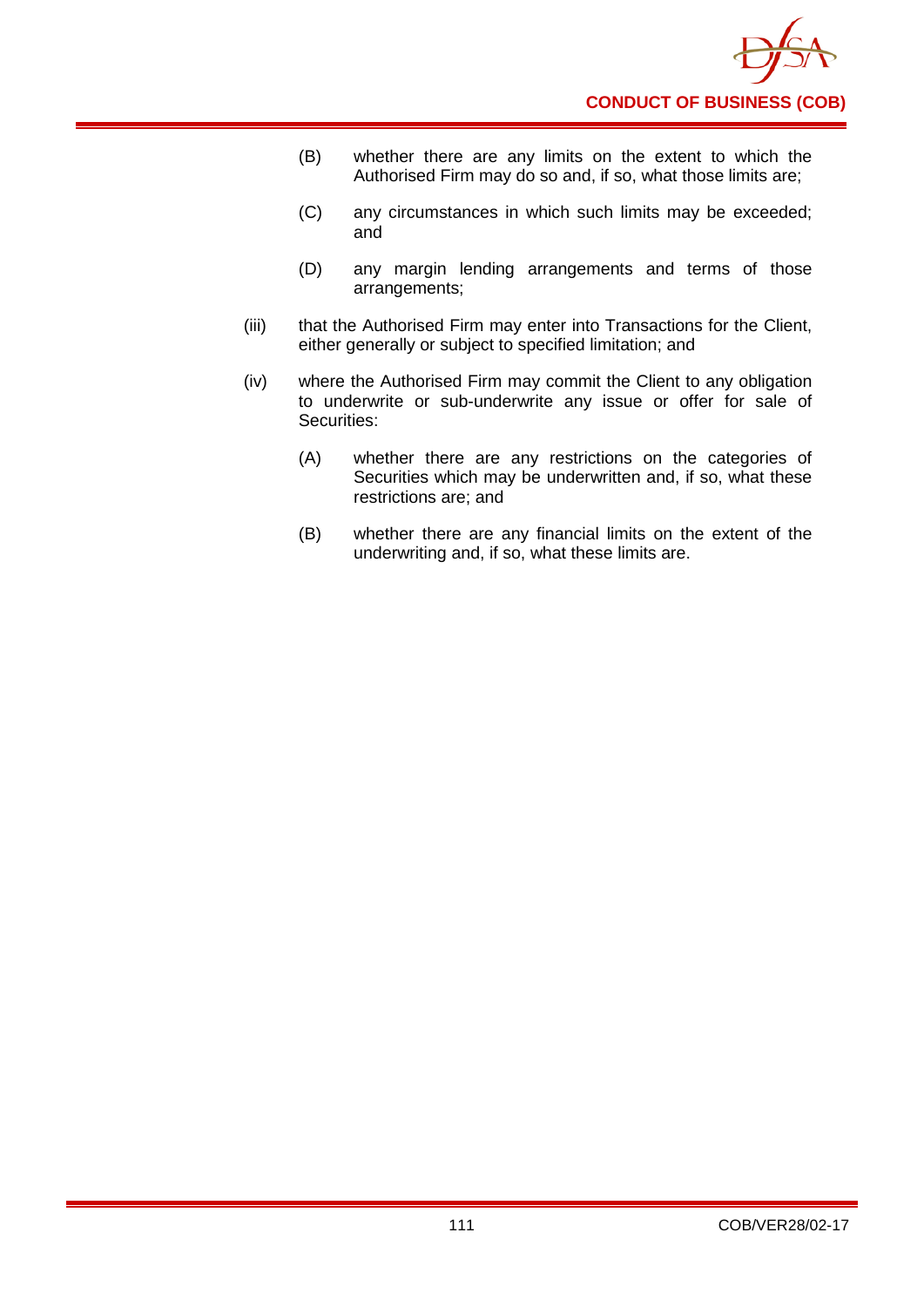

# **APP3 CONFIRMATION OF TRANSACTIONS**

## **A3.1 Content of confirmation notes**

### **General information**

- **A3.1.1** (1) For the purposes of Rule 6.9.2, an Authorised Firm must include the following general information:
	- (a) the Authorised Firm's name and address;
	- (b) whether the Authorised Firm Executed the Transaction as principal or agent;
	- (c) the Client's name, account number or other identifier;
	- (d) a description of the Investment or Fund, including the amount invested or number of units involved;
	- (e) whether the Transaction is a sale or purchase;
	- (f) the price or unit price at which the Transaction was Executed;
	- (g) if applicable, a statement that the Transaction was Executed on an Execution-Only basis;
	- (h) the date and time of the Transaction;
	- (i) the total amount payable and the date on which it is due;
	- (j) the amount of the Authorised Firms charges in connection with the Transaction, including Commission charges and the amount of any Mark-up or Mark-down, Fees, taxes or duties;
	- (k) the amount or basis of any charges shared with another Person or statement that this will be made available on request; and
	- (l) for Collective Investment Funds, at statement that the price at which the Transaction has been Executed is on a Historic Price or Forward Price basis, as the case may be.
	- (2) An Authorised Firm may combine items (f) and (j) in respect of a Transaction where the Client has requested a note showing a single price combining both of these items.

### **Additional information: derivatives**

- **A3.1.2** For the purposes of Rule 6.9.2, and in relation to Transactions in Derivatives, an Authorised Firm must include the following additional information:
	- (a) the maturity, delivery or expiry date of the Derivative;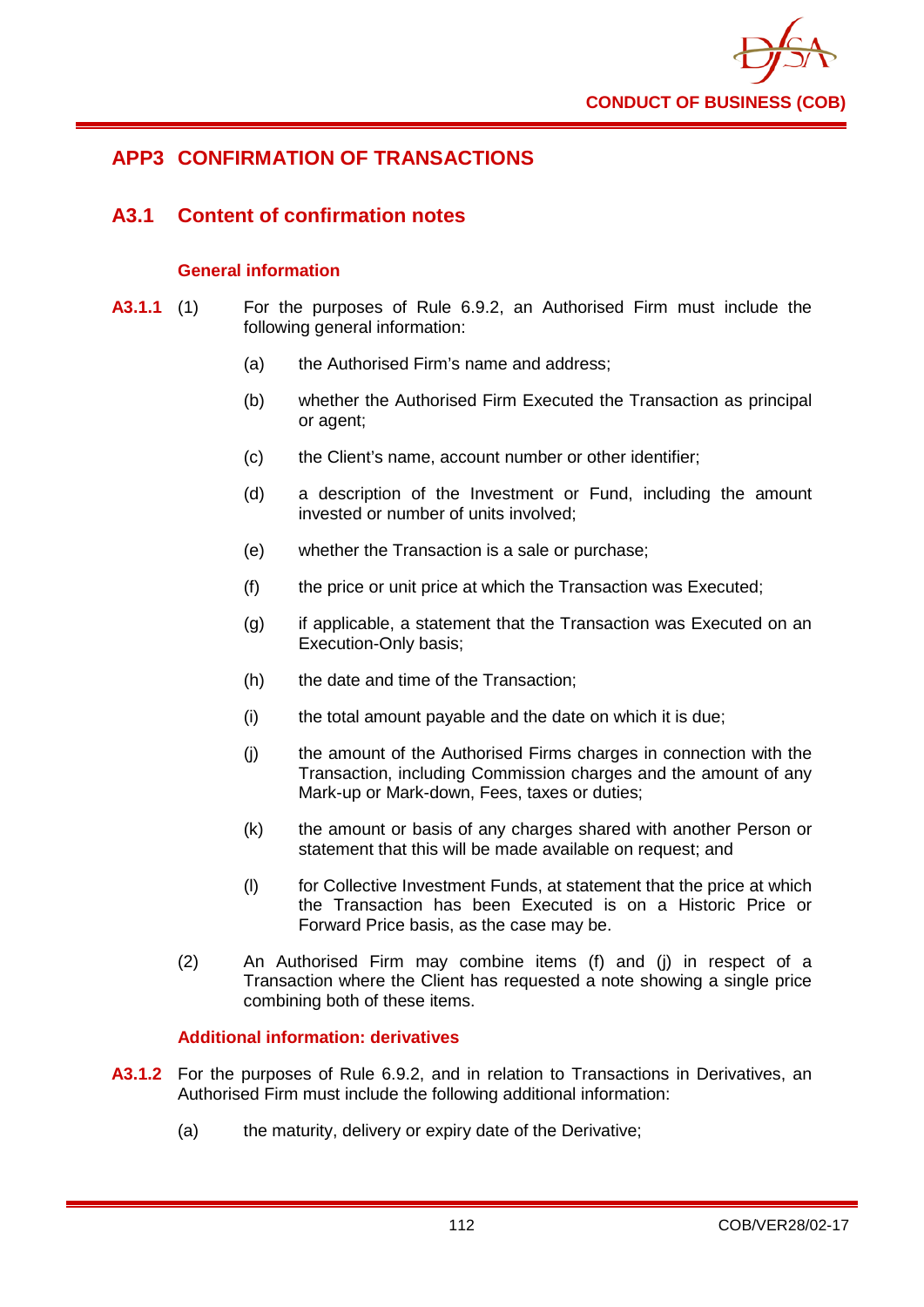

- (b) in the case of an Option, the date of exercise or a reference to the last exercise date;
- (c) whether the exercise creates a sale or purchase in the underlying asset;
- (d) the strike price of the Option; and
- (e) if the Transaction closes out an open Futures position, all essential details required in respect of each contract comprised in the open position and each contract by which it was closed out and the profit or loss to the Client arising out of closing out that position (a difference account).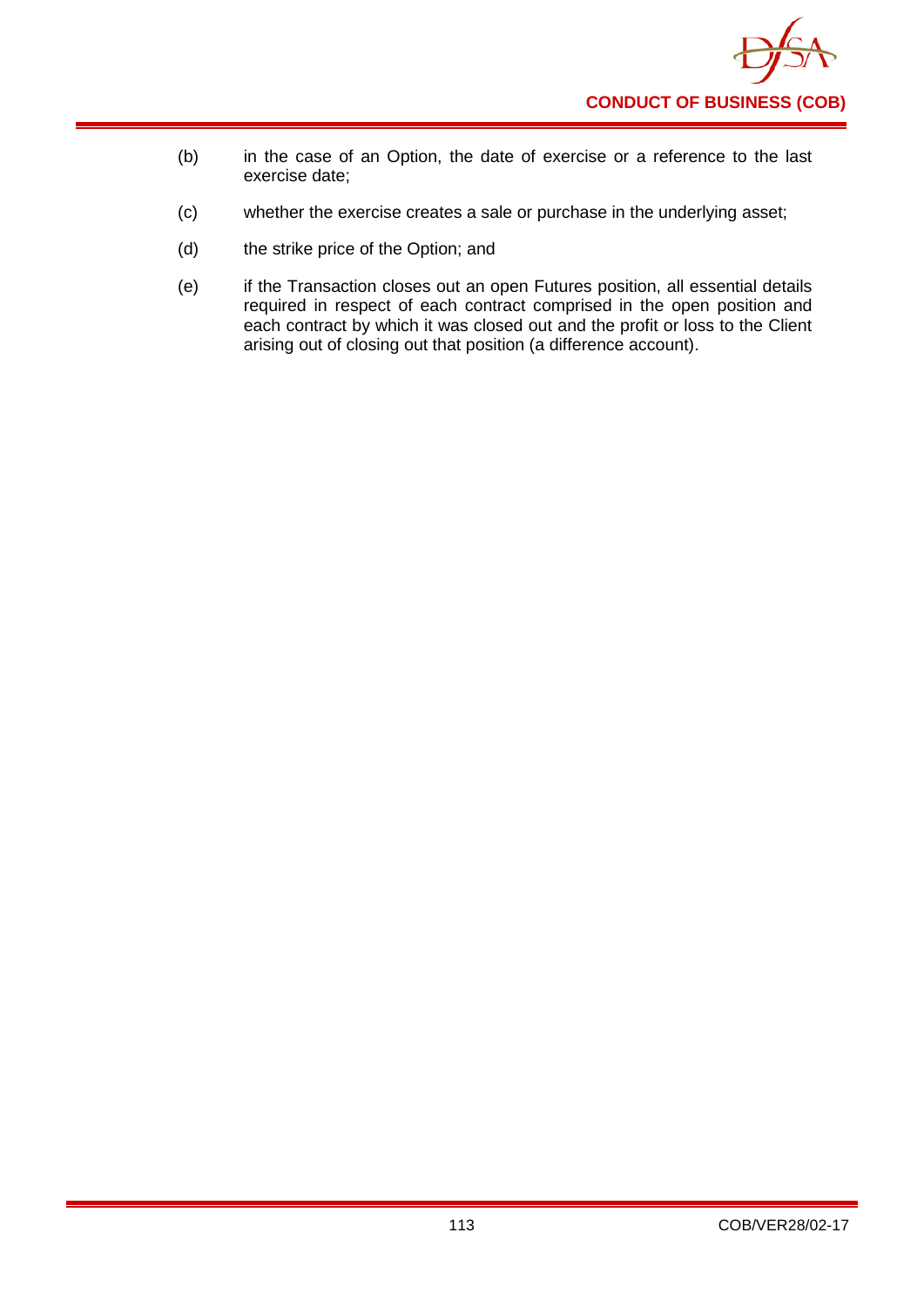

## **APP4 PERIODIC STATEMENTS**

## **A4.1 Content of periodic statements: investment management**

### **General information**

- **A4.1.1** Pursuant to section 6.10, a periodic statement, as at the end of the period covered, must contain the following general information:
	- (a) the number, description and value of each Investment;
	- (b) the amount of cash held;
	- (c) the total value of the portfolio; and
	- (d) a statement of the basis on which the value of each Investment has been calculated.

### **Additional information: discretionary investment management activities**

- **A4.1.2** In addition to Rule A4.1.1, where an Authorised Firm acts as an Investment Manager on a discretionary basis, the periodic statement must also include the following additional information:
	- (a) a statement of which Investments, if any, were at the closing date loaned to any third party and which Investments, if any, were at that date charged to secure borrowings made on behalf of the portfolio;
	- (b) the aggregate of any interest payments made and income received during the account period in respect of loans or borrowings made during that period;
	- (c) details of each Transaction which have been entered into for the portfolio during the period;
	- (d) the aggregate of Money and details of all Investments transferred into and out of the portfolio during the period;
	- (e) the aggregate of any interest payments, including the dates of their application and dividends or other benefits received by the Authorised Firm for the portfolio during that period;
	- (f) a statement of the aggregate Charges of the Authorised Firm and its Associates; and
	- (g) a statement of the amount of any Remuneration received by the Authorised Firm or its Associates or both from a third party.

### **Additional information: contingent liability investments**

**A4.1.3** In addition to Rules A4.1.1 and A4.1.1.2, in the case where Contingent Liability Investments are involved, an Authorised Firm must include the following additional information: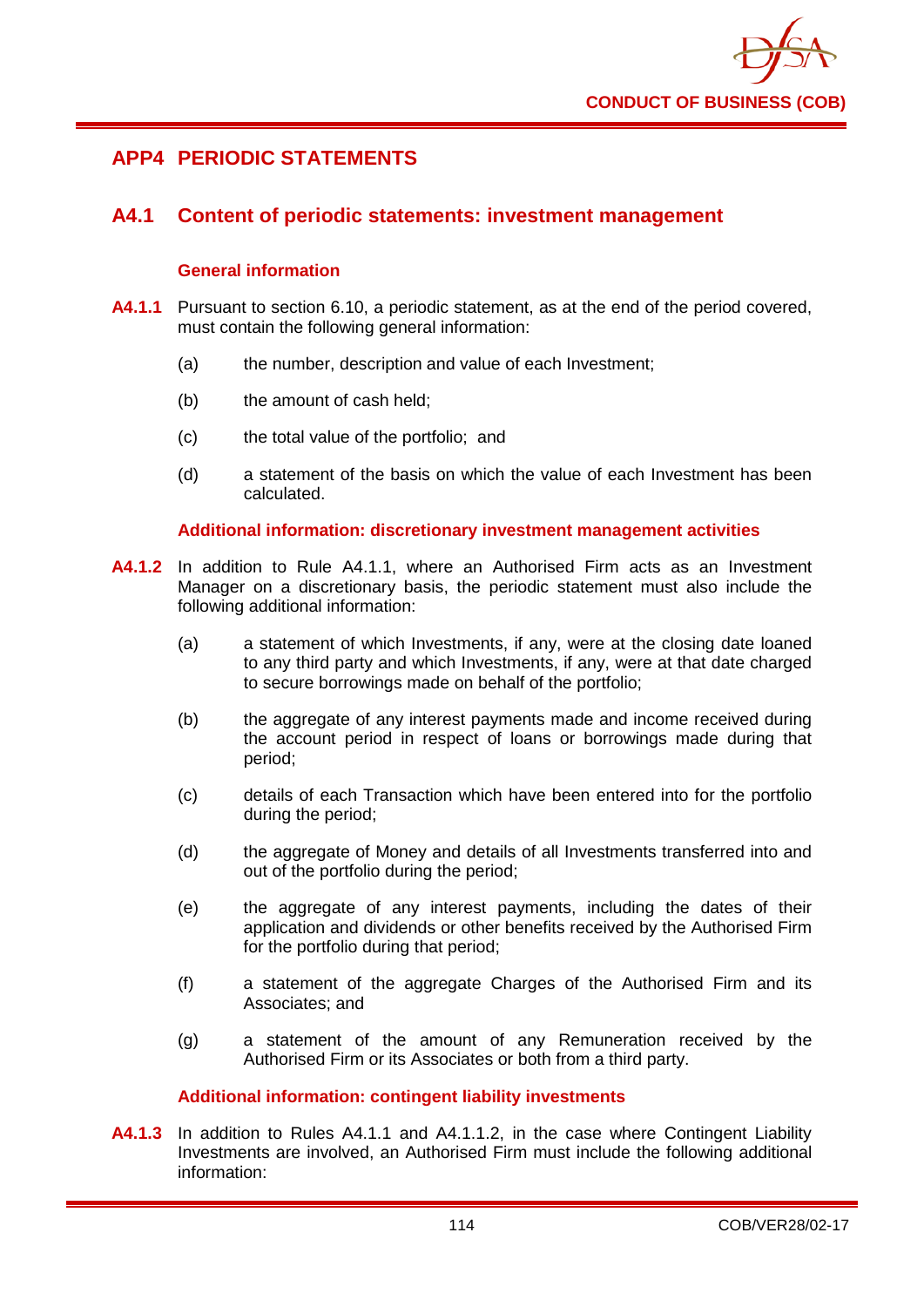

- (a) the aggregate of Money transferred into and out of the portfolio during the valuation period;
- (b) in relation to each open position in the account at the end of the account period, the unrealised profit or loss to the Client (before deducting or adding any Commission which would be payable on closing out);
- (c) in relation to each Transaction Executed during the account period to close out a Client's position, the resulting profit or loss to the Client after deducting or adding any Commission;
- (d) the aggregate of each of the following in, or relating to, the Client's portfolio at the close of business on the valuation date:
	- (i) cash;
	- (ii) Collateral value;
	- (iii) management fees; and
	- (iv) commissions; and
- (e) Option account valuations in respect of each open Option contained in the account on the valuation date stating:
	- (i) the Share, Future, index or other Investment involved;
	- (ii) the trade price and date for the opening Transaction, unless the valuation statement follows the statement for the period in which the Option was opened;
	- (iii) the market price of the contract; and
	- (iv) the exercise price of the contract.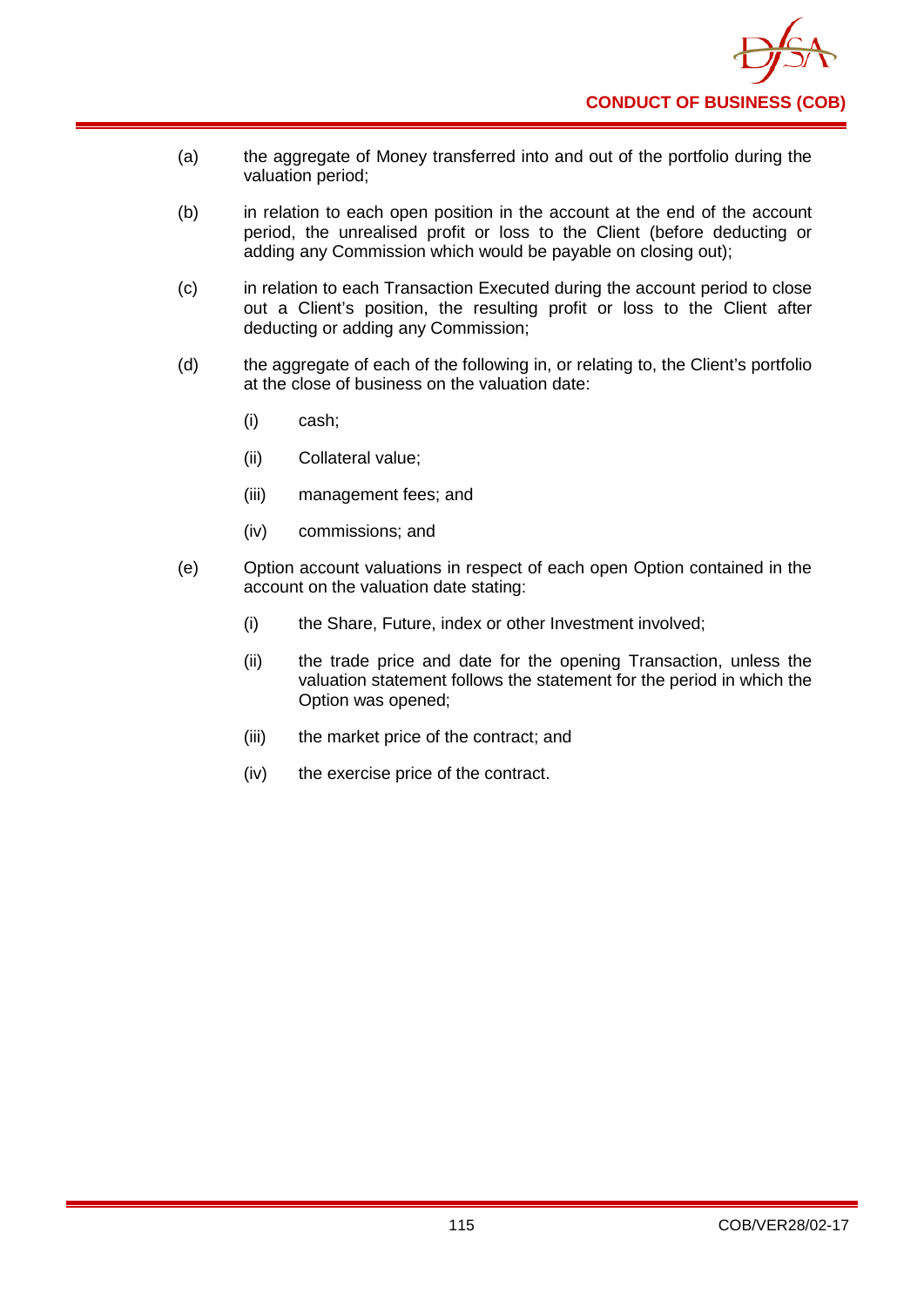

# **APP5 CLIENT MONEY PROVISIONS**

## **A5.1 Application**

**A5.1.1** This appendix applies to an Authorised Firm, in accordance with Rule 6.12.2

## **A5.2 General requirements**

- **A5.2.1** (1) The provisions of this appendix are referred to as the Client Money Provisions.
	- (2) The types of Client described in Rule 6.12.2 are referred to in this appendix as Segregated Clients.
- **A5.2.2** An Authorised Firm which holds or controls Client Money for a Segregated Client must:
	- (a) comply with the Client Money Provisions in relation to that Client Money; and
	- (b) have systems and controls in place to be able to evidence compliance with the Client Money Provisions.

# **A5.3 Payment of client money into client accounts**

- **A5.3.1** Where an Authorised Firm holds or controls Client Money it must ensure, except where otherwise provided in section A5.5 that the Client Money is paid into one or more Client Accounts within one day of receipt.
- **A5.3.2** Subject to Rule A5.3.3, an Authorised Firm must not deposit its own Money into a Client Account.
- **A5.3.3** (1) An Authorised Firm may deposit its own Money in a Client Account where:
	- (a) it is a minimum sum required to open the account, or to keep it open;
	- (b) the Money is received by way of mixed remittance provided the Authorised Firm transfers out that part of the payment which is not Client Money within one day of the day on which the Authorised Firm would normally expect the remittance to be cleared;
	- (c) interest credited to the account exceeds the amount payable to Segregated Clients, provided that the Money is removed within twenty five days; or
	- (d) it is to meet a shortfall in Client Money.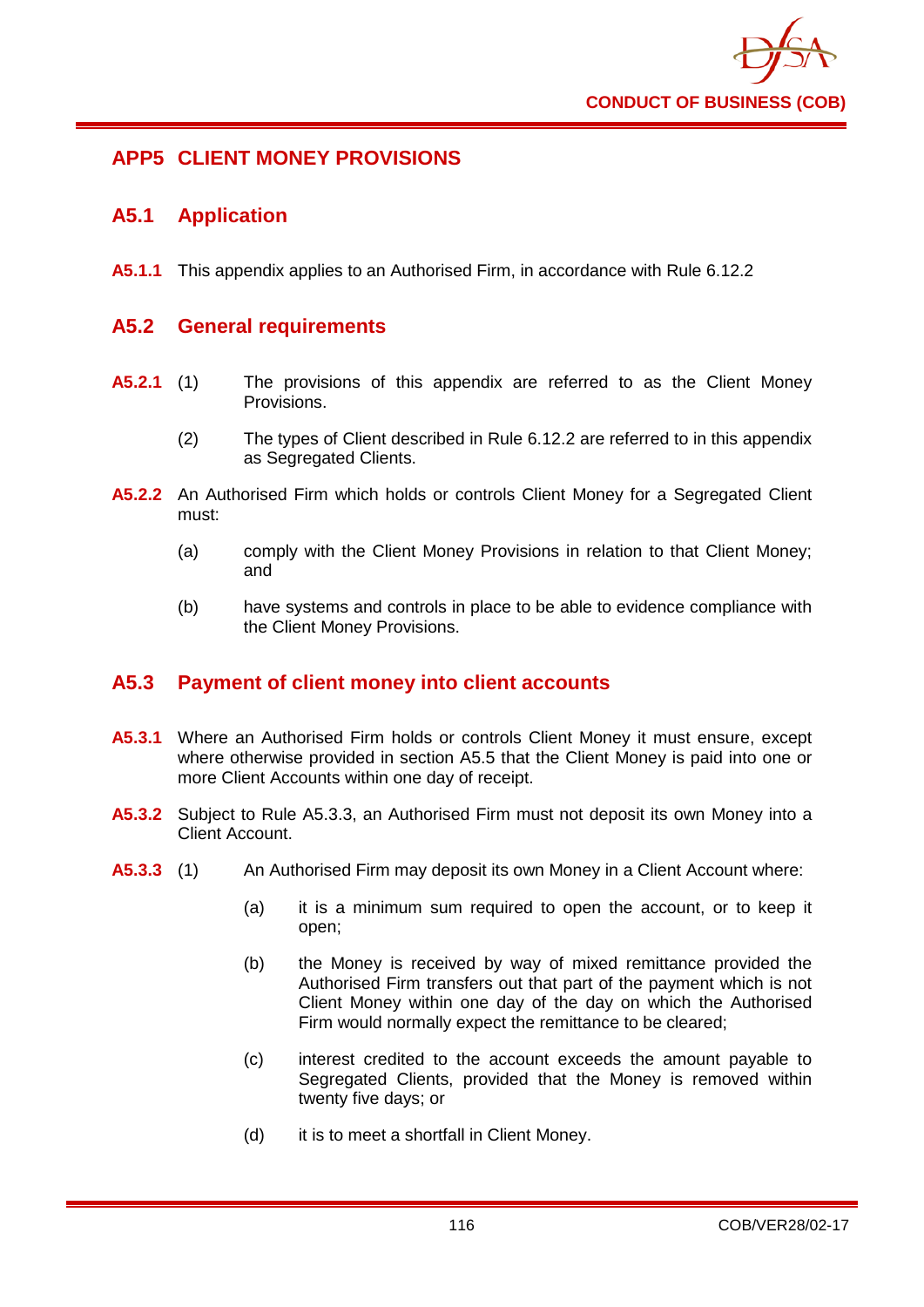- (2) Where an Authorised Firm deposits any Money into a Client Account such Money is Client Money until such time as the Money is withdrawn from the Client Account in accordance with the Client Money Provisions.
- **A5.3.4** An Authorised Firm must maintain systems and controls for identifying Money which must not be in a Client Account and for transferring it without delay.
- **A5.3.5** Where an Authorised Firm is aware that a Person may make a payment of Client Money to the Authorised Firm, it must take reasonable steps:
	- (a) to ensure that such payment of Client Money is directed to a Client Account; and
	- (b) to ensure that the Authorised Firm is notified by that Person of such payment as soon as reasonably practicable.

An Authorised Firm should have procedures for identifying Client Money received by the Authorised Firm, and for promptly recording the receipt of the Money either in the books of account or a register for later posting to the Client cash book and ledger accounts. The procedures should cover Client Money received by the Authorised Firm through the mail, electronically or via agents of the Authorised Firm or through any other means.

## **A5.4 Client accounts**

- **A5.4.1** A Client Account in relation to Client Money is an account which:
	- (a) is held with a Third Party Agent;
	- (b) is established to hold Client Assets;
	- (c) is maintained in the name of;
		- (i) if a Domestic Firm, the Authorised Firm; or
		- (ii) if a non-Domestic Firm, a Nominee Company controlled by the Authorised Firm; and
	- (d) includes the words 'Client Account' in its title.
- **A5.4.2** (1) An Authorised Firm must maintain a master list of all Client Accounts.
	- (2) The master list must detail:
		- (a) the name of the account;
		- (b) the account number;
		- (c) the location of the account;
		- (d) whether the account is currently open or closed; and
		- (e) the date of opening or closure.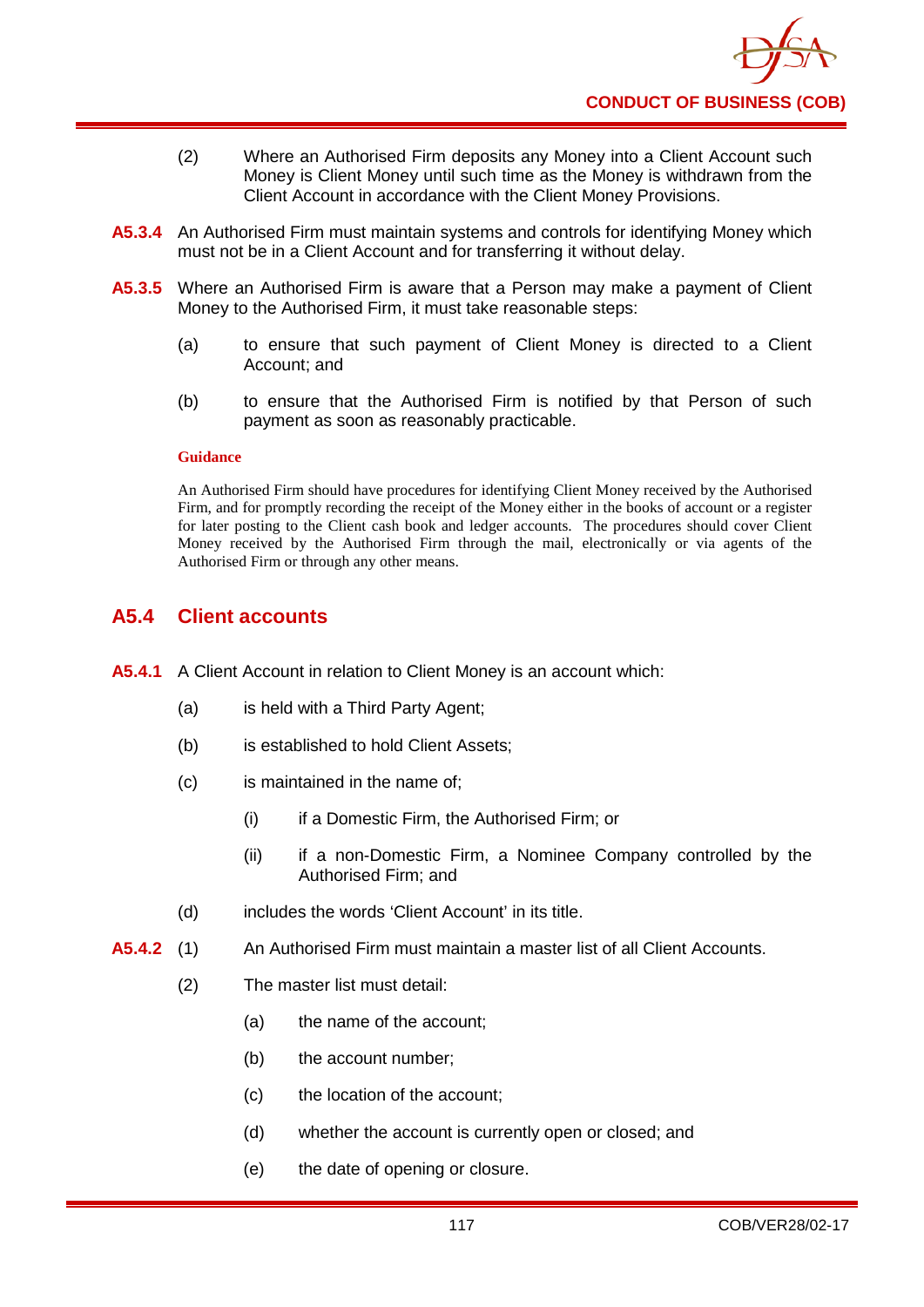(3) The details of the master list must be documented and maintained for at least six years following the closure of an account.

#### **Guidance**

- 1. An Authorised Firm may hold or control Client Money belonging to a Segregated Client in a Client Account solely for that Client. Alternatively, an Authorised Firm may choose to pool that Client Money in a Client Account containing Client Money of more than one Segregated Client.
- 2. The purpose of controlling or holding Client Money in a Client Account is to ensure that Money belonging to Segregated Clients is readily identifiable from Money belonging to the Authorised Firm such that, following a Distribution Event, Segregated Clients will rank highest in line in terms of any subsequent distribution of Client Money in proportion to each Client's valid claim over that that Money.
- 3. Following a Distribution Event, a Segregated Client may not have a valid claim over Client Money held or controlled in a Client Account if that Client Account was not established to hold or control Client Money for that Client or a pool of Clients of which that Client was a part.

# **A5.5 Exceptions to holding client money in client accounts**

- **A5.5.1** The requirement for an Authorised Firm to pay Client Money into a Client Account does not, subject to Rule A5.5.2, apply with respect to such Client Money:
	- (a) received in the form of cheque, or other payable order, until the Authorised Firm, or a Person or account controlled by the Authorised Firm, is in receipt of the proceeds of that cheque;
	- (b) temporarily held by an Authorised Firm before forwarding to a Person nominated by the Client; or
	- (c) in connection with a Delivery Versus Payment Transaction where:
		- (i) in respect of a Client purchase, Client Money from the Client will be due to the Authorised Firm within one day upon the fulfilment of a delivery obligation; or
		- (ii) in respect of a Client sale, Client Money will be due to the Client within one day following the Client's fulfilment of a delivery obligation.
- **A5.5.2** An Authorised Firm must pay Client Money of the type described in Rule A5.5.1(b) or (c) into a Client Account where it has not fulfilled its delivery or payment obligation within three days of receipt of the Money or Investments unless in the case of the type of Client Money referred to in Rule A5.5.1(c)(ii) it instead safeguards Client Investments at least equal to the value of such Client Money.
- **A5.5.3** (1) An Authorised Firm must maintain adequate records of all cheques and payment orders received in accordance with Rule A5.5.1(a) including, in respect of each payment, the:
	- (a) date of receipt;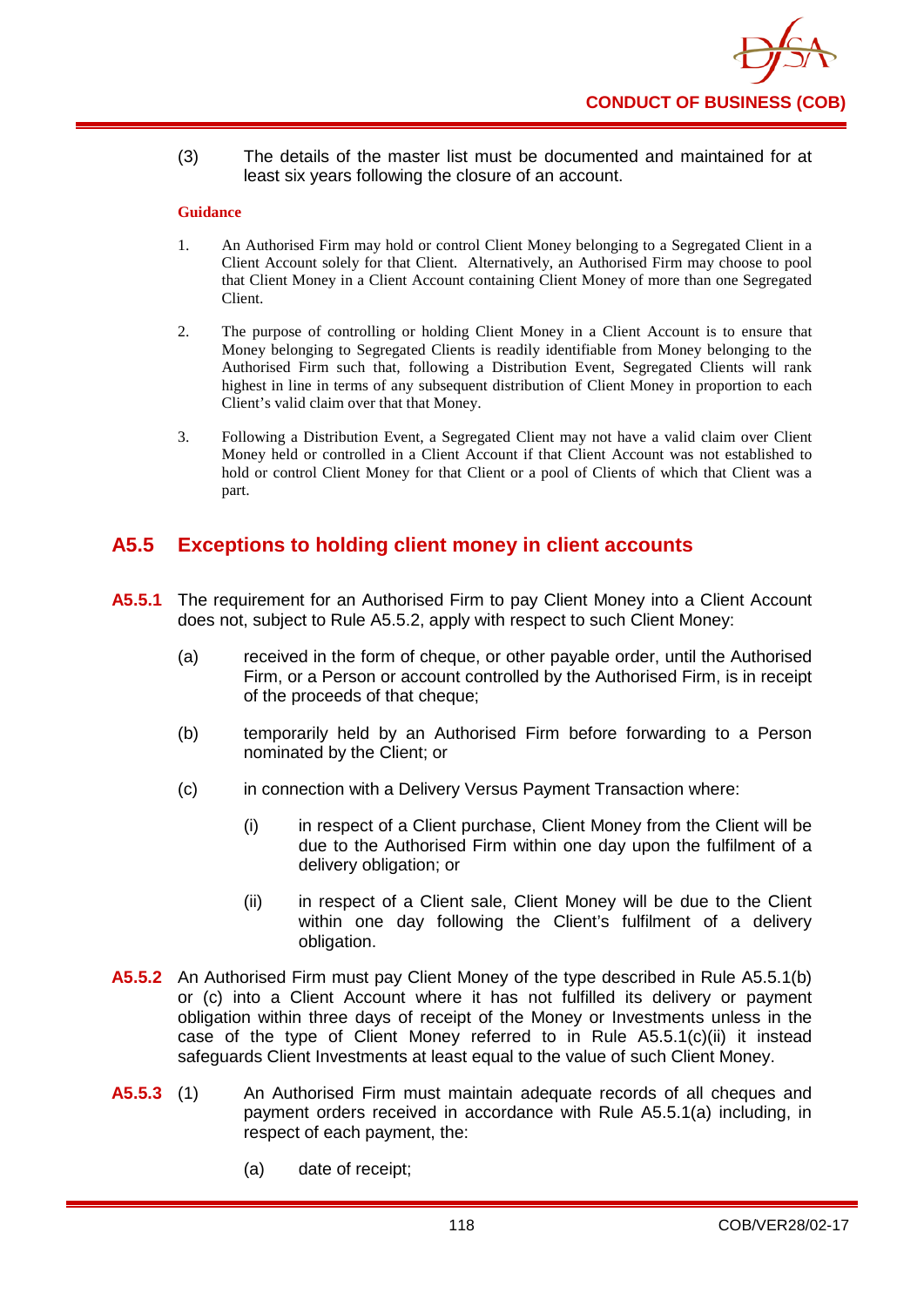- (b) name of the Client for whom payment is to be credited; and
- (c) date when the cheque or payment order was presented to the Authorised Firm's Third Party Agent.
- (2) The records must be kept for a minimum of six years.

## **A5.6 Appointment of a third party agent**

- **A5.6.1** (1) An Authorised Firm may only pay, or permit to be paid, Client Money to a Third Party Agent in accordance with Rule A5.7.1 where it has undertaken a prior assessment of the suitability of that agent and concluded on reasonable grounds that the Third Party Agent is suitable to hold that Client Money in a Client Account.
	- (2) When assessing the suitability of the Third Party Agent, the Authorised Firm must ensure that the Third Party Agent will provide protections equivalent to the protections conferred by this appendix.
	- (3) An Authorised Firm must have systems and controls in place to ensure that the Third Party Agent remains suitable.
- **A5.6.2** An Authorised Firm must be able to demonstrate to the DFSA's satisfaction the grounds upon which the Authorised Firm considers the Third Party Agent to be suitable to hold that Client Money.

#### **Guidance**

When assessing the suitability of a Third Party Agent, an Authorised Firm should have regard to:

- a. its credit rating;
- b. its capital and financial resources in relation to the amount of Client Money held;
- c. the insolvency regime of the jurisdiction in which it is located;
- d. its regulatory status and history;
- e. its Group structure; and
- f. its use of agents and service providers.

# **A5.7 Payment of client money to a third party agent**

- **A5.7.1** (1) Subject to Rule A5.7.3, an Authorised Firm may only pass, or permit to be passed, a Segregated Client's Money to a Third Party Agent if:
	- (a) the Client Money is to be used in respect of a Transaction or series or Transactions for that Client;
	- (b) the Client Money is to be used to meet an obligation of that Client; or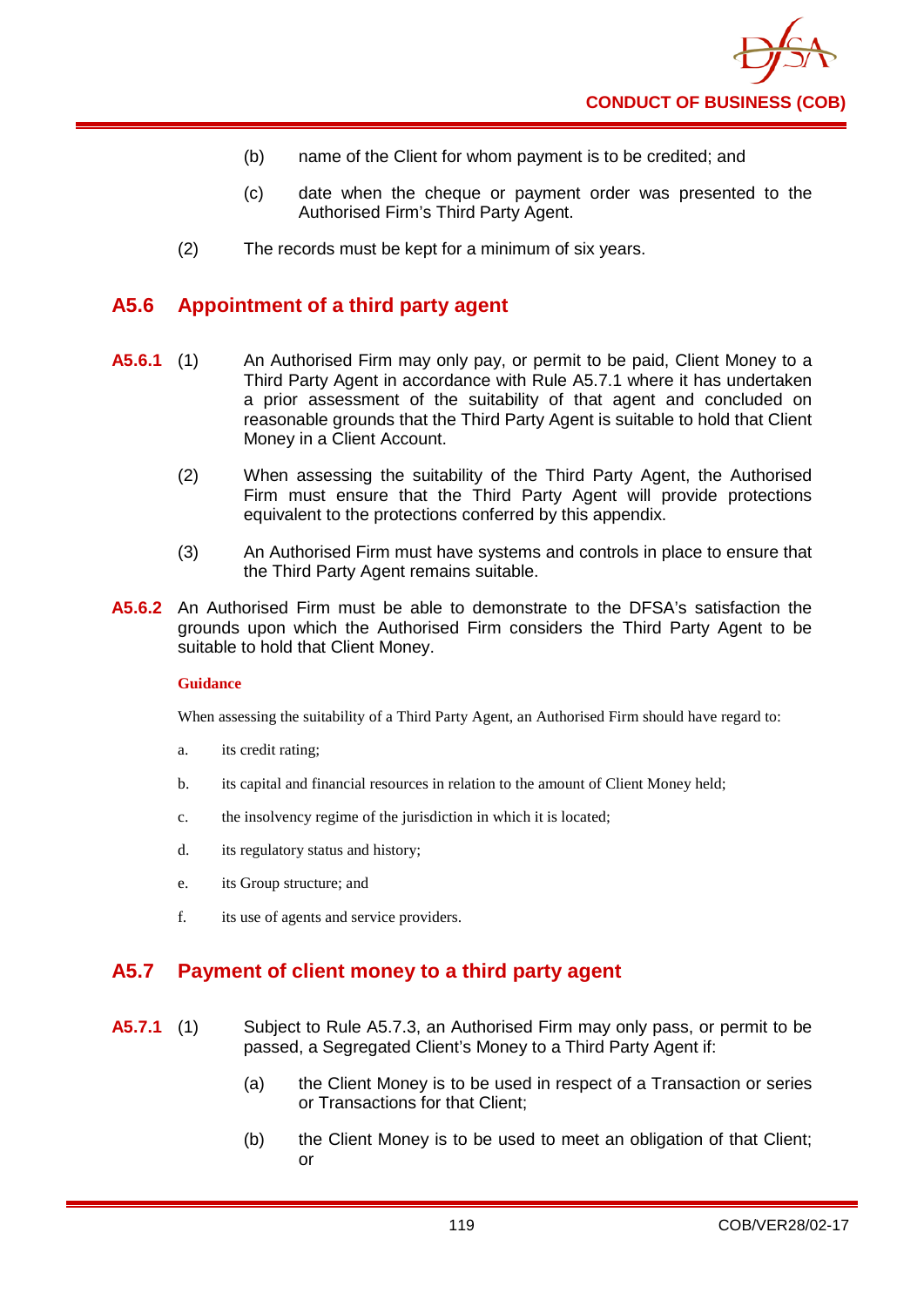- (c) the Third Party Agent is a bank or a Regulated Financial Institution which is authorised to accept or take Deposits.
- (2) In respect of (1)(a) and (b), an Authorised Firm must not hold any excess Client Money with the Third Party Agent longer than necessary to effect a Transaction or satisfy the Client's obligation.
- **A5.7.2** When an Authorised Firm opens a Client Account with a Third Party Agent it must obtain, within a reasonable period, a written acknowledgement from the Third Party Agent stating that:
	- (a) all Money standing to the credit of the account is held by the Authorised Firm as agent and that the Third Party Agent is not entitled to combine the account with any other account or to exercise any charge, mortgage, lien, right of set-off or counterclaim against Money in that account in respect of any sum owed to it on any other account of the Authorised Firm; and
	- (b) the title of the account sufficiently distinguishes that account from any account containing Money that belongs to the Authorised Firm, and is in the form requested by the Authorised Firm.

The DFSA would consider twenty days as being a reasonable period for an Authorised Firm to receive a written acknowledgement from the Third Party Agent.

**A5.7.3** If the Third Party Agent does not provide the acknowledgement referred to in Rule A5.7.2 within a reasonable period, the Authorised Firm must refrain from making further deposits of Client Money with that Third Party Agent and withdraw any Client Money standing to the credit of that Client Account.

# **A5.8 Payment of client money from client accounts**

- **A5.8.1** An Authorised Firm must have procedures for ensuring all withdrawals from a Client Account are authorised.
- **A5.8.2** Subject to Rule A5.8.3, a Segregated Client's Client Money must remain in a Client Account until it is:
	- (a) due and payable to the Authorised Firm;
	- (b) paid to the Client on whose behalf the Client Money is held;
	- (c) paid in accordance with a Client instruction on whose behalf the Client Money is held;
	- (d) required to meet the payment obligations of the Client on whose behalf the Client Money is held; or
	- (e) paid out in circumstances that are otherwise authorised by the DFSA.
- **A5.8.3** Money paid out by way of cheque or other payable order under Rule A5.8.2 must remain in a Client Account until the cheque or payable order is presented to the Client's bank and cleared by the paying agent.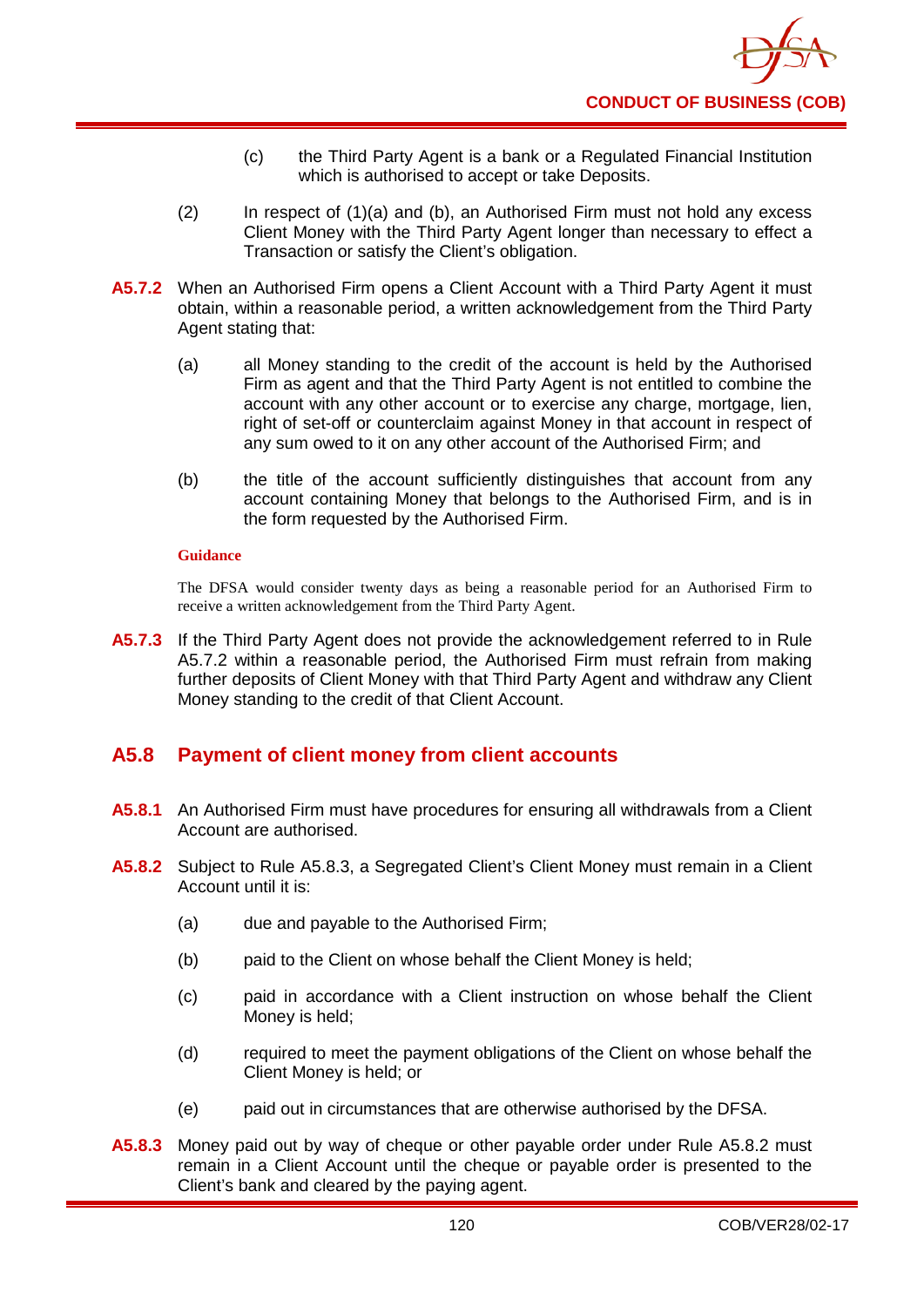**A5.8.4** An Authorised Firm must not use Client Money belonging of one Client to satisfy an obligation of another Client.

### **Guidance**

The effect of Rule A5.8.4 is that an Authorised Firm would be required to deposit its own Money into a Client Account to remedy a shortfall arising from a client debit balance.

**A5.8.5** An Authorised Firm must have a system for ensuring no off-setting or debit balances occur on Client Accounts.

## **A5.9 Client disclosure**

- **A5.9.1** Before, or as soon as reasonably practicable after, an Authorised Firm receives Client Money belonging to a Segregated Client, it must disclose to the Client on whose behalf the Client Money is held:
	- (a) the basis and any terms governing the way in which the Client Money will be held;
	- (b) that the Client is subject to the protection conferred by the DFSA's Client Money Provisions and as a consequence:
		- (i) this Money will be held separate from Money belonging to the Authorised Firm; and
		- (ii) in the event of the Authorised Firm's insolvency, winding up or other Distribution Event stipulated by the DFSA, the Client's Money will be subject to the DFSA's Client Money Distribution Rules;
	- (c) whether interest is payable to the Client and, if so, on what terms;
	- (d) if applicable, that the Client Money may be held in a jurisdiction outside the DIFC and the market practices, insolvency and legal regime applicable in that jurisdiction may differ from the regime applicable in the DIFC;
	- (e) if applicable, details about how any Client Money arising out of Islamic Financial Business are to be held;
	- (f) if applicable, that the Authorised Firm holds or intends to hold the Client Money in a Client Account with a Third Party Agent which is in the same Group as the Authorised Firm; and
	- (g) details of any rights which the Authorised Firm may have to realise Client Money held on behalf of the Client in satisfaction of a default by the Client or otherwise, and of any rights which the Authorised Firm may have to close out or liquidate contracts or positions in respect of any of the Client's Investments.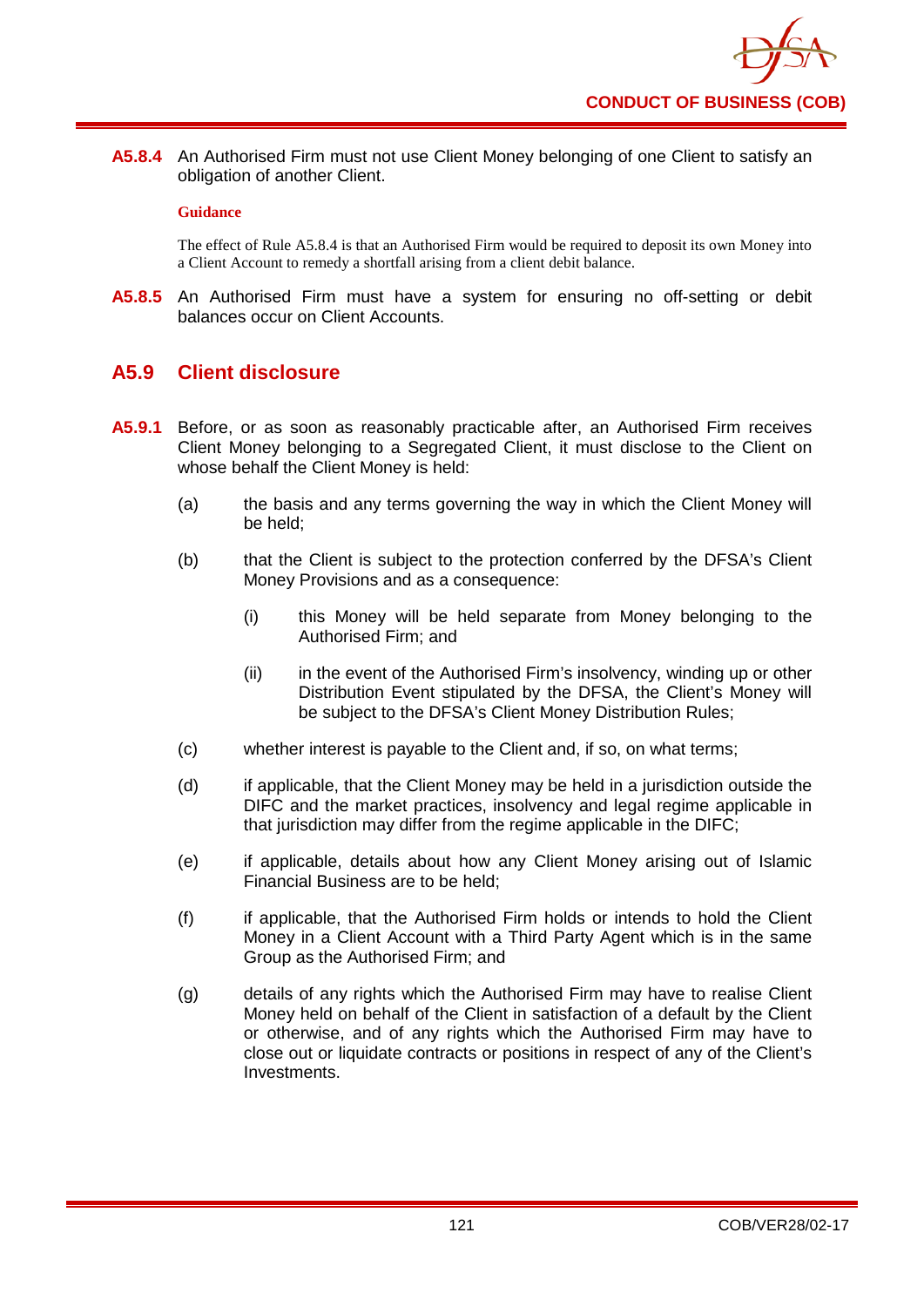

# **A5.10 Client reporting**

- **A5.10.1** (1) In relation to a Client to whom the Client Money Provisions are applicable, an Authorised Firm must send a statement to a Retail Client at least monthly or in the case of a Professional Client, at other intervals as agreed in writing with the Professional Client.
	- (2) The statement must include:
		- (a) the Client's total Client Money balances held by the Authorised Firm reported in the currency in which the Client Money is held, or the relevant exchange rate if not reported in the currency in which the Money is held;
		- (b) the amount, date and value of each credit and debit paid into and out of the account since the previous statement; and
		- (c) any interest earned or charged on the Client Account since the previous statement.
	- (3) The statement sent to the Client must be prepared within 25 days of the statement date.

## **A5.11 Reconciliation**

- **A5.11.1** (1) An Authorised Firm must maintain a system to ensure that accurate reconciliations of the Client Accounts are carried out at least every 25 days.
	- (2) The reconciliation must include:
		- (a) a full list of individual Segregated Client credit ledger balances, as recorded by the Authorised Firm;
		- (b) a full list of individual Segregated Client debit ledger balances, as recorded by the Authorised Firm;
		- (c) a full list of unpresented cheques and outstanding lodgements;
		- (d) a full list of Client Account cash book balances; and
		- (e) formal statements from Third Party Agents showing account balances as at the date of reconciliation.
	- (3) An Authorised Firm must:
		- (a) reconcile the individual credit ledger balances, Client Account cash book balances, and the Third Party Agent Client Account balances;
		- (b) check that the balance in the Client Accounts as at the close of business on the previous day was at least equal to the aggregate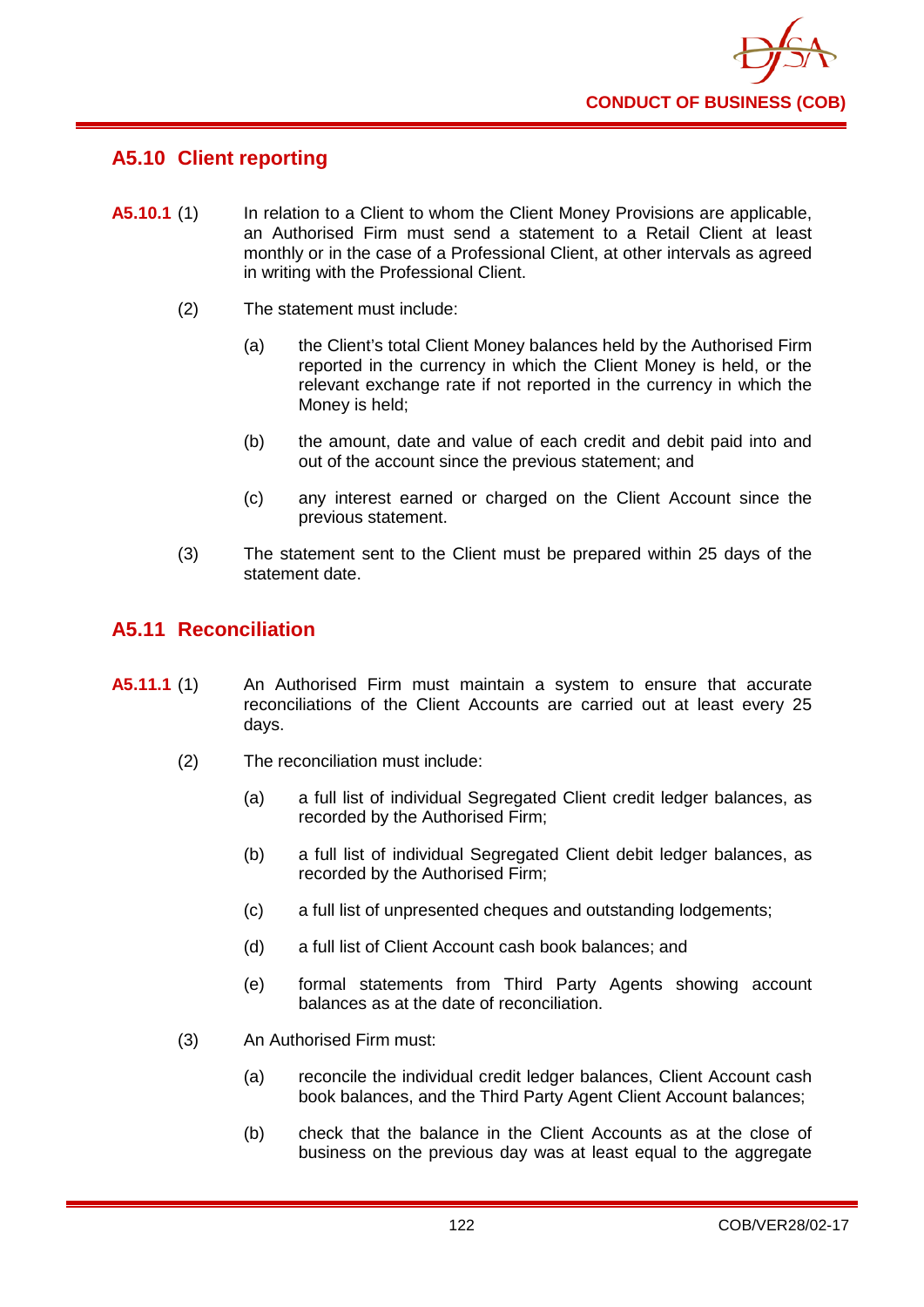

balance of individual credit ledger balances as at the close of business on the previous day; and

- (c) ensure that all shortfalls, excess balances and unresolved differences, other than differences arising solely as a result of timing differences between the accounting systems of the Third Party Agent and the Authorised Firm, are investigated and, where applicable, corrective action taken as soon as possible.
- (4) An Authorised Firm must perform the reconciliations in (3) within 10 days of the date to which the reconciliation relates.

### **Guidance**

When performing the reconciliations, an Authorised Firm should:

- a. include in the credit ledger balances:
	- i. unallocated Client Money;
	- ii. dividends received and interest earned and allocated;
	- iii. sale proceeds which have been received by the Authorised Firm and the Client has delivered the Investments or the Authorised Firm holds or controls the Investment; and
	- iv. Money paid by the Client in respect of a purchase where the Authorised Firm has not remitted the Money to the counterparty or delivered the Investment to the Client; and
- b. deduct from the credit ledger balances:
	- i. Money owed by the client in respect of unpaid purchases by or for the Client if delivery of those Investments has been made to the Client; and
	- ii. Money remitted to the Client in respect of sales transactions by or for the Client if the Client has not delivered the Investments.

#### **A5.11.2** An Authorised Firm must ensure that the process of reconciliation does not give rise to a conflict of interest.

#### **Guidance**

When performing reconciliations, an Authorised Firm should maintain a clear separation of duties to ensure that an employee with responsibility for operating Client Accounts, or an employee that has the authority to make payments, does not perform the reconciliations under Rule A5.11.1

- **A5.11.3** (1) Reconciliation performed in accordance with Rule A5.11.1 must be reviewed by a member of the Authorised Firm who has adequate seniority.
	- (2) The individual referred to in (1) must provide a written statement confirming the reconciliation has been undertaken in accordance with the requirements of this section.
- **A5.11.4** The Authorised Firm must notify the DFSA where there has been a material discrepancy with the reconciliation which has not been rectified.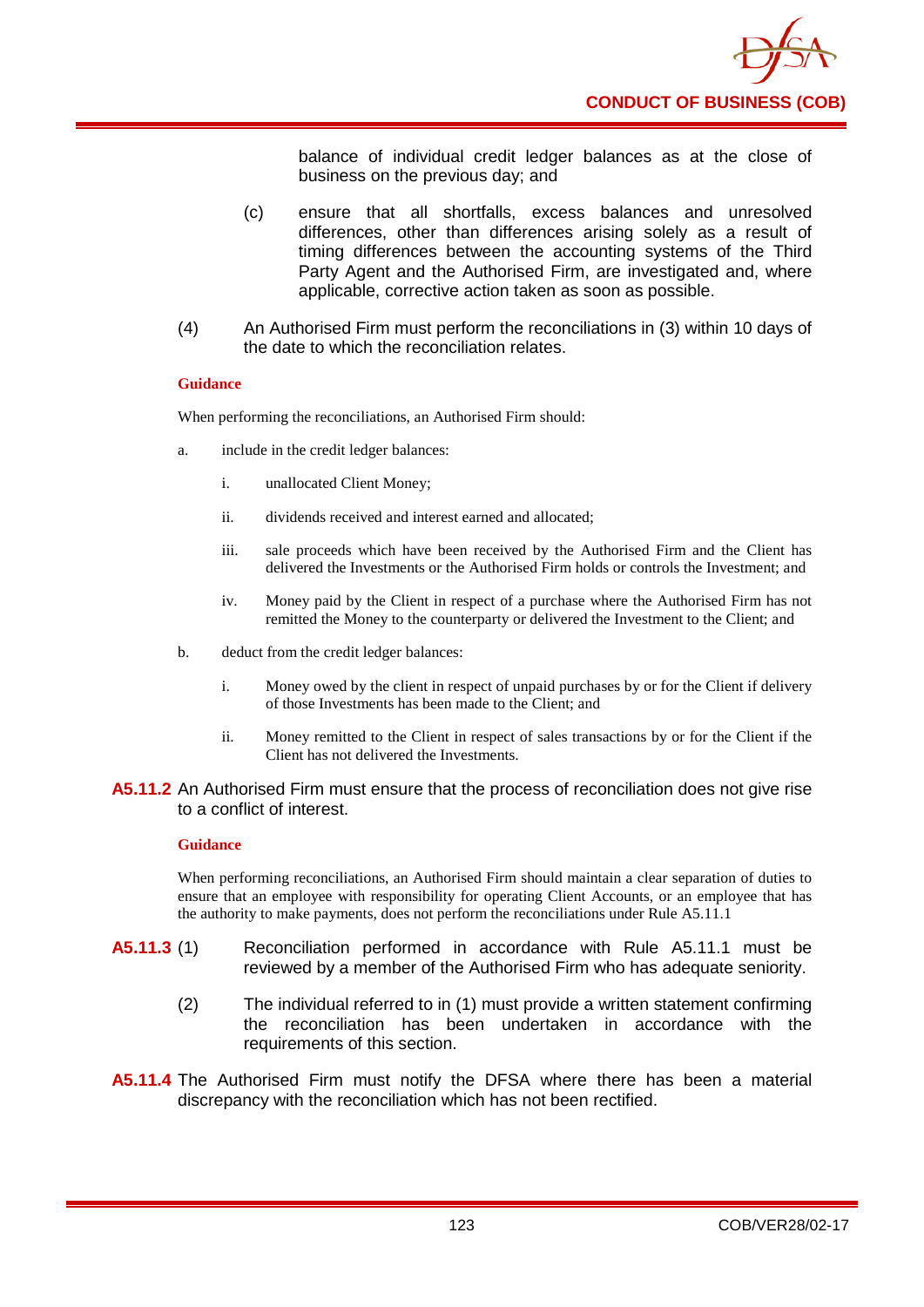

A material discrepancy includes discrepancies which have the cumulative effect of being material, such as longstanding discrepancies.

# **A5.12 Auditor's reporting requirements**

### **Guidance**

In accordance with GEN chapter 8, an Authorised Firm which holds Client Money for Segregated Clients must arrange for a Client Money Auditor's Report to be submitted to the DFSA on an annual basis.

## **A5.13 Client money distribution rules**

- **A5.13.1** This section is referred to as the Client Money Distribution Rules and to the extent that these Rules are inconsistent with part 5.52 of the DIFC Insolvency Regulations, and the DIFC Preferential Creditor Regulations, these Rules will prevail.
- **A5.13.2** Following a Distribution Event, the Authorised Firm must distribute Money in the following order of priorities:
	- (a) firstly, in relation to Client Money held in a Client Account on behalf of Segregated Clients, claims relating to that Money must be paid to each Segregated Client in full or, where insufficient funds are held in a Client Account, proportionately, in accordance with each Segregated Client's valid claim over that Money;
	- (b) secondly, where the amount of Client Money in a Client Account is insufficient to satisfy the claims of Segregated Clients in respect of that Money, or not being immediately available to satisfy such claims, all other Money held by the Authorised Firm must be used to satisfy any outstanding amounts remaining payable to Segregated Clients but not satisfied from the application of (a) above;
	- (c) thirdly, upon resolution of claims in relation to Segregated Clients, any Money remaining with the Authorised Firm must be paid to each Client in full or, where insufficient funds are held by the Authorised Firm, proportionately, in accordance with each Client's valid claim over that Money; and
	- (d) fourthly, upon satisfaction of all claims in (a), (b) and (c) above, in the event of:
		- (i) the appointment of a liquidator, receiver or administrator, or trustee in bankruptcy over the Authorised Firm, payment must be made accordance with the Insolvency Law 2009; or
		- (ii) all other Distribution Events, payment must be made in accordance with the direction of the DFSA.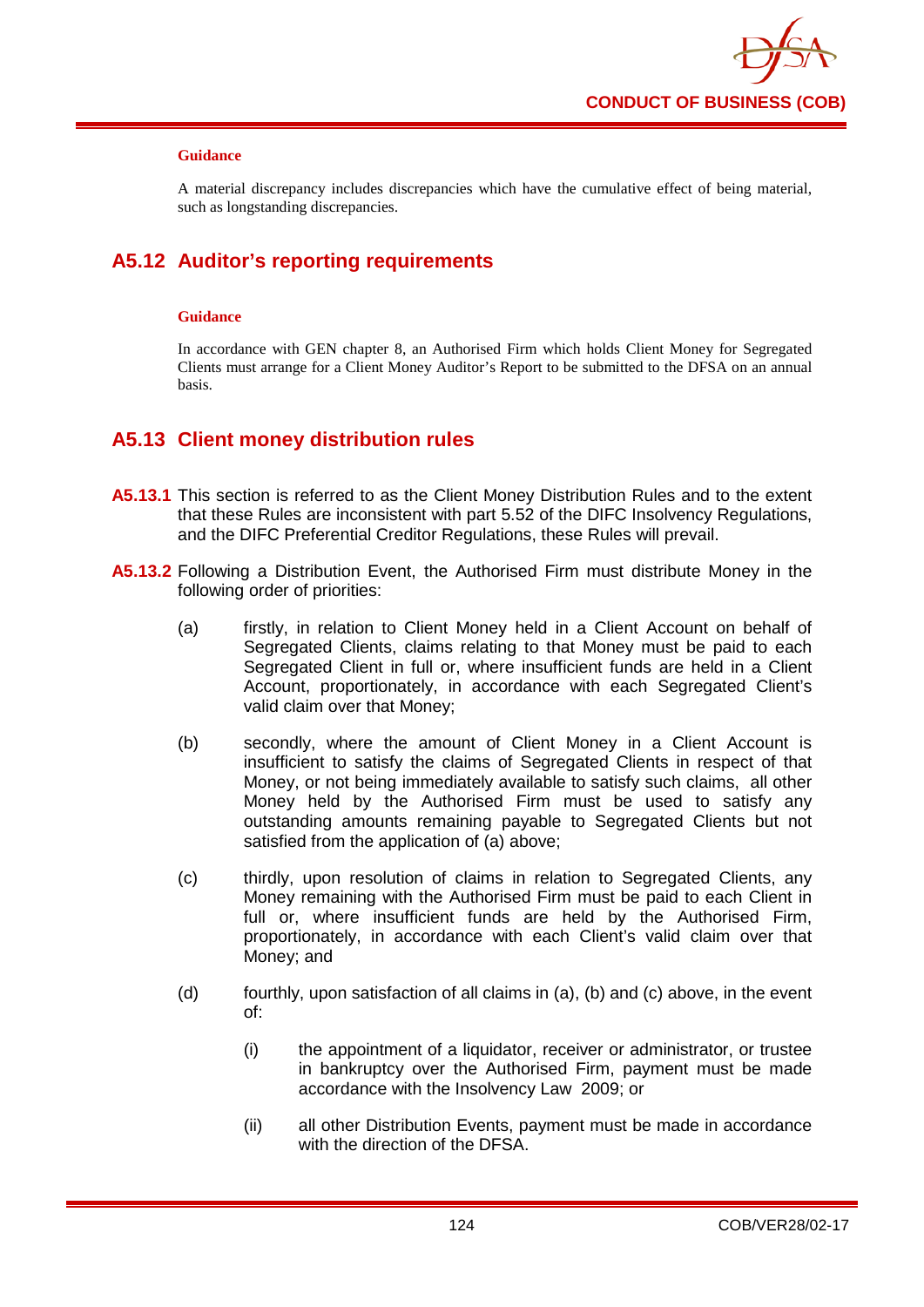

A Segregated Client would not have a valid claim over Client Money held in a Client Account if that Client Account was not established to hold Client Money for that Client.

**A5.13.3** Following a Distribution Event, an Authorised Firm must sell all Collateral and use the proceeds of the sale to satisfy claims made in accordance with Rule A5.13.2

# **A5.14 Failure to comply with this appendix**

**A5.14.1** An Authorised Firm which becomes aware that it does not comply with any Rule in this appendix must, within one day, give notice of that fact to the DFSA.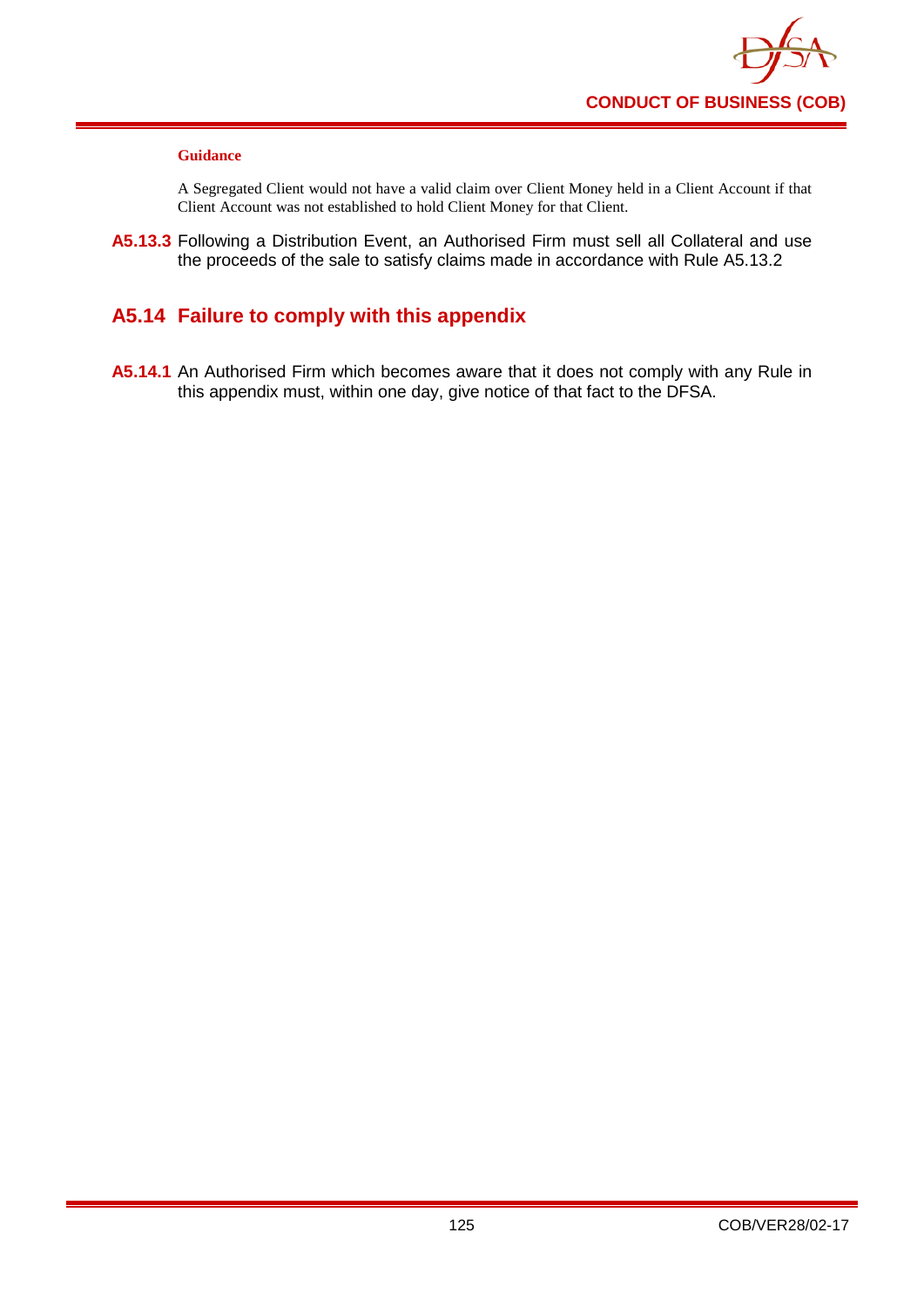

# **APP6 SAFE CUSTODY PROVISIONS**

## **A6.1 Application**

**A6.1.1** This appendix applies to an Authorised Firm in accordance with Rule 6.13.3.

### **A6.2 General requirements**

- **A6.2.1** The provisions of this appendix are referred to as the Safe Custody Provisions.
- **A6.2.2** An Authorised Firm must:
	- (a) comply with the Safe Custody Provisions; and
	- (b) have adequate systems and controls in place to be able to evidence compliance with the Safe Custody Provisions.

# **A6.3 Recording, registration and holding requirements**

- **A6.3.1** An Authorised Firm which Provides Custody or holds or controls Client Investments must ensure that Safe Custody Investments are recorded, registered and held in an appropriate manner to safeguard and control such property.
- **A6.3.2** Subject to Rule A6.4.1, an Authorised Firm which Provides Custody or holds or controls Client Investments must record, register and hold Safe Custody Investments separately from its own Investments.

### **A6.4 Client accounts in relation to Client Investments**

- **A6.4.1** An Authorised Firm which Provides Custody or holds or controls Client Investments must register or record all Safe Custody Investments in the legal title of:
	- (a) a Client Account; or
	- (b) the Authorised Firm where, due to the nature of the law or market practice, it is not feasible to do otherwise.
- **A6.4.2** A Client Account in relation to Client Investments is an account which:
	- (a) is held with a Third Party Agent or by an Authorised Firm which is authorised under its Licence to provide Custody;
	- (b) is established to hold Client Assets;
	- (c) when held by a Third Party Agent, is maintained in the name of;
		- (i) if a Domestic Firm, the Authorised Firm; or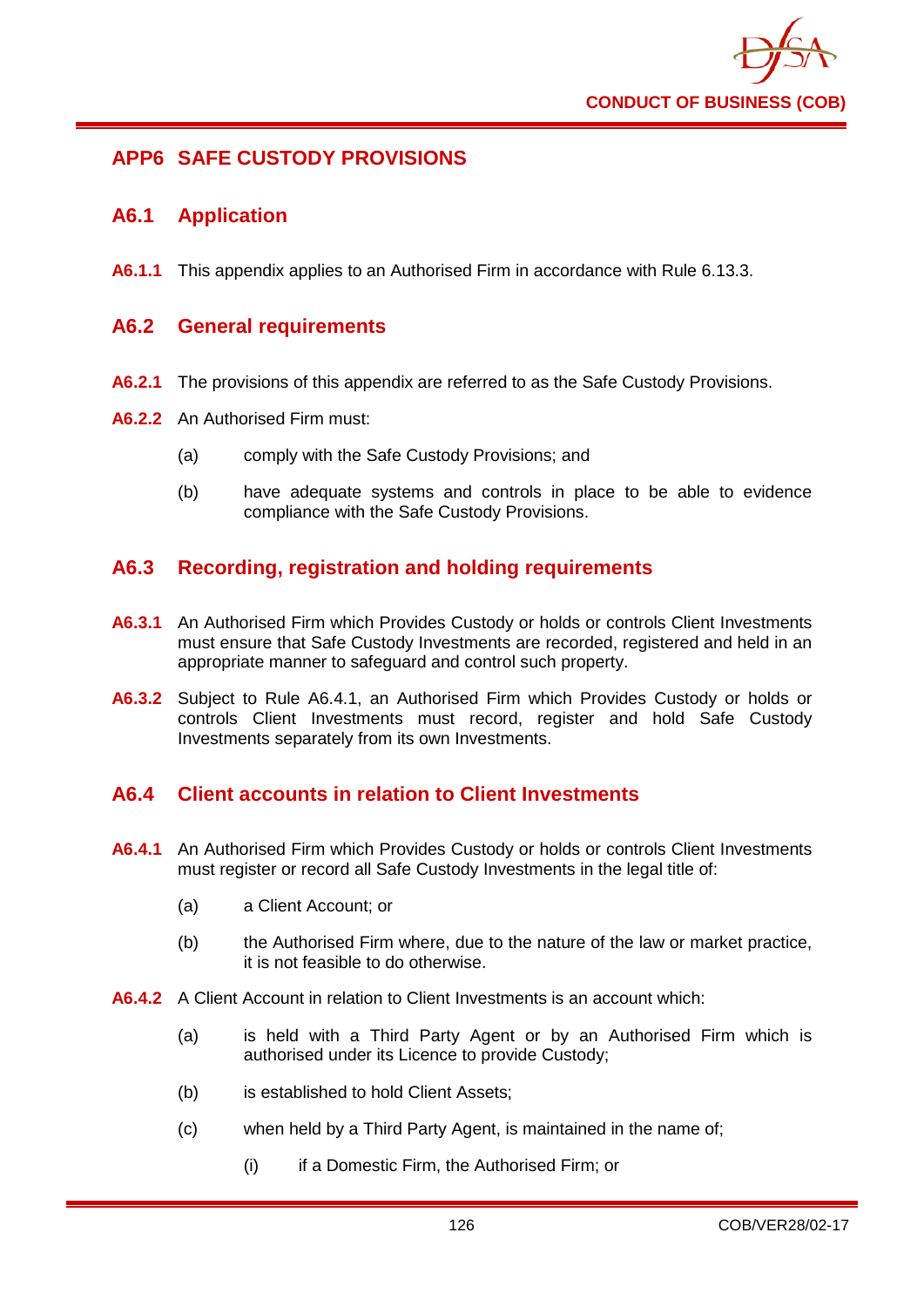

- (ii) if not a Domestic Firm, a Nominee Company controlled by the Authorised Firm; and
- (d) includes the words 'Client Account' in its title.
- **A6.4.3** (1) An Authorised Firm must maintain a master list of all Client Accounts.
	- (2) The master list must detail:
		- (a) the name of the account;
		- (b) the account number;
		- (c) the location of the account;
		- (d) whether the account is currently open or closed; and
		- (e) the date of opening or closure.
	- (3) The details of the master list must be documented and maintained for a minimum period of six years following the closure of an account.

- 1. An Authorised Firm may record, register or hold a Client's Investment in a Client Account solely for that Client. Alternatively, an Authorised Firm may choose to pool that Client's Investment in a Client Account containing Investments of more than one Client.
- 2. The purpose of recording, registering or holding Investments in a Client Account is to ensure that Investments belonging to Clients are readily identifiable from Investments belonging to the Authorised Firm such that, following a Distribution Event, any subsequent distribution of Investments may be made in proportion to each Client's valid claim over those Investments.
- 3. Following a Distribution Event, a Client may not have a valid claim over Investments registered, recorded or held in a Client Account if that Client Account was not established to register, record or hold Investments for that Client or a pool of Clients of which that Client was a part.
- **A6.4.4** An Authorised Firm must not use a Client's Safe Custody Investment for its own purpose or that of another Person without that Client's prior written permission.
- **A6.4.5** An Authorised Firm which intends to use a Client's Safe Custody Investments for its own purpose or that of another Person, must have systems and controls in place to ensure that:
	- (a) it obtains that Client's prior written permission;
	- (b) adequate records are maintained to protect Safe Custody Investments which are applied as collateral or used for stock lending activities;
	- (c) the equivalent assets are returned to the Client Account of the Client; and
	- (d) the Client is not disadvantaged by the use of his Safe Custody Investments.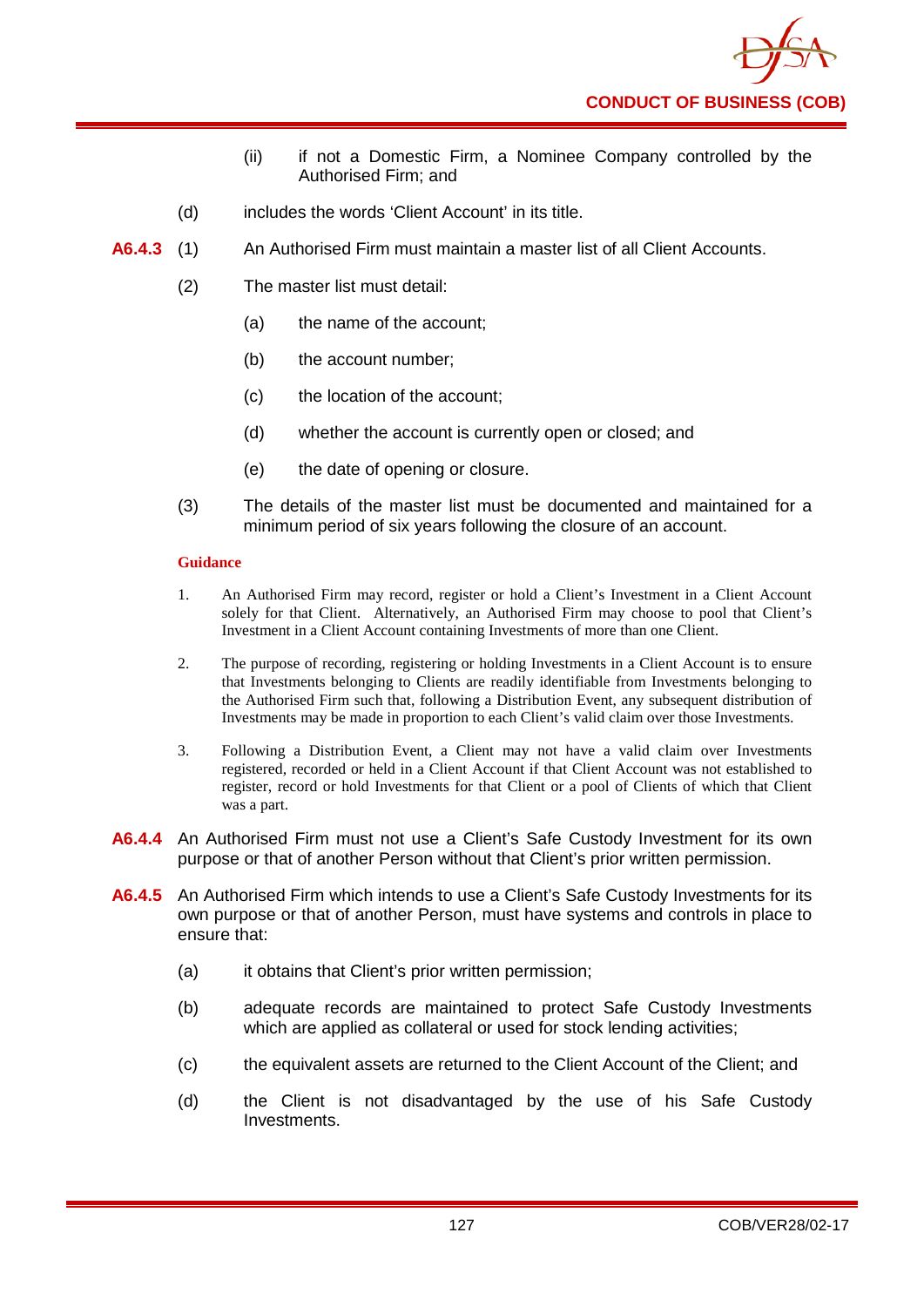

## **A6.5 Holding or arranging custody with third party agents**

- **A6.5.1** (1) Before an Authorised Firm holds a Safe Custody Investment with a Third Party Agent, it must undertake an assessment of that Third Party Agent and have concluded on reasonable grounds that the Third Party Agent is suitable to hold those Safe Custody Investments.
	- (2) An Authorised Firm must have systems and controls in place to ensure that the Third Party Agent remains suitable.
	- (3) When assessing the suitability of the Third Party Agent, the Authorised Firm must ensure that the Third Party Agent will provide protections equivalent to the protections conferred in this appendix.
- **A6.5.1A** (1) Before an Authorised Firm arranges custody with a non-DIFC custodian authorised and supervised by a Financial Services Regulator, it must undertake an assessment of that custodian and have concluded, on reasonable grounds, that it is suitable to hold the Safe Custody Investments.
	- (2) When assessing the suitability of a non-DIFC custodian, the Authorised Firm must ensure that the non-DIFC custodian will provide protections equivalent to the protections conferred in this appendix.
- **A6.5.2** An Authorised Firm must be able to demonstrate to the DFSA's satisfaction the grounds upon which the Authorised Firm considers the Third Party Agent or a non-DIFC custodian to be suitable to hold Safe Custody Investments.

### **Guidance**

When assessing the suitability of a Third Party Agent, an Authorised Firm should have regard to:

- a. its credit rating;
- b. its capital and financial resources in relation to the amount of Safe Custody Investments held;
- c. the insolvency regime of the jurisdiction in which it is located;
- d. its arrangements for holding the Investments;
- e. its regulatory status, expertise, reputation and history;
- f. its Group structure;
- g. its use of agents and service providers; and
- h. any other activities of the agent.

### **A6.6 Safe custody agreements with third party agents**

**A6.6.1** Before an Authorised Firm passes, or permits to be passed, Safe Custody Investments to a Third Party Agent it must have procured a written acknowledgement from the Third Party Agent stating: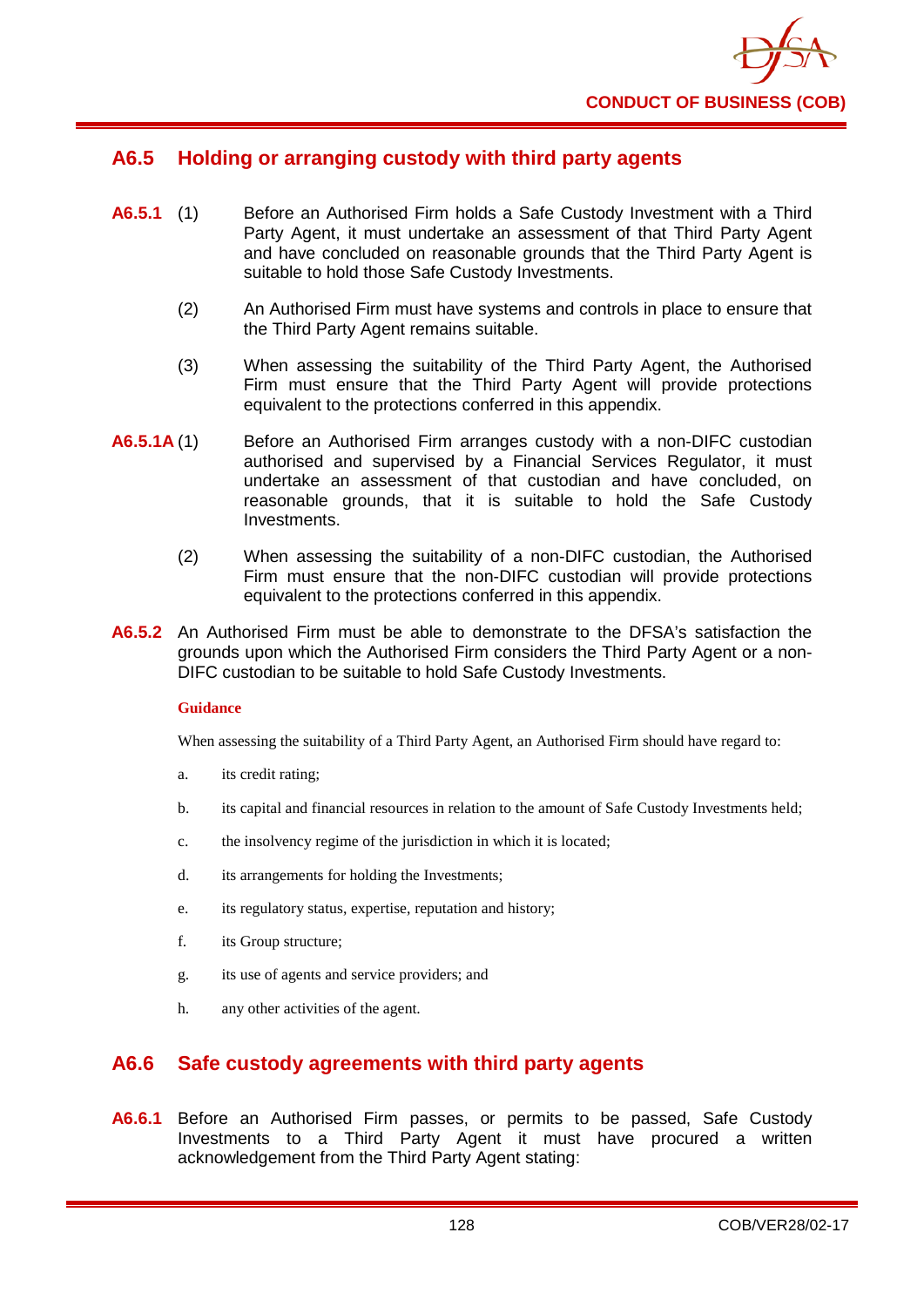- (a) that the title of the account sufficiently distinguishes that account from any account containing Investments belonging to the Authorised Firm, and is in the form requested by the Authorised Firm;
- (b) that the Client Investment will only be credited and withdrawn in accordance with the instructions of the Authorised Firm;
- (c) that the Third Party Agent will hold Client Investments separately from assets belonging to the Third Party Agent;
- (d) the arrangements for recording and registering Client Investments, claiming and receiving dividends and other entitlements and interest and the giving and receiving of instructions;
- (e) that the Third Party Agent will deliver a statement to the Authorised Firm (including the frequency of such statement), which details the Client Investments deposited to the account;
- (f) that all Investments standing to the credit of the account are held by the Authorised Firm as agent and that the Third Party Agent is not entitled to combine the account with any other account or to exercise any charge, mortgage, lien, right of set-off or counterclaim against Investments in that account in respect of any sum owed to it on any other account of the Authorised Firm; and
- (g) the extent of liability of the Third Party Agent in the event of default.
- **A6.6.2** (1) An Authorised Firm must maintain records of all Safe Custody Agreements and any instructions given by the Authorised Firm to the Third Party Agent under the terms of the agreement.
	- (2) The records must be maintained for at least of six years.

# **A6.7 Client disclosure**

- **A6.7.1** (1) Before an Authorised Firm Arranges Custody for a Client it must disclose to that Client, if applicable, that the Client's Safe Custody Investments may be held in a jurisdiction outside the DIFC and the market practices, insolvency and legal regime applicable in that jurisdiction may differ from the regime applicable in the DIFC.
	- (2) Before an Authorised Firm Provides Custody for a Client it must disclose to the Client on whose behalf the Safe Custody Investments will be held:
		- (a) a statement that the Client is subject to the protections conferred by the Safe Custody Provisions;
		- (b) the arrangements for recording and registering Safe Custody Investments, claiming and receiving dividends and other entitlements and interest and the giving and receiving instructions relating to those Safe Custody Investments;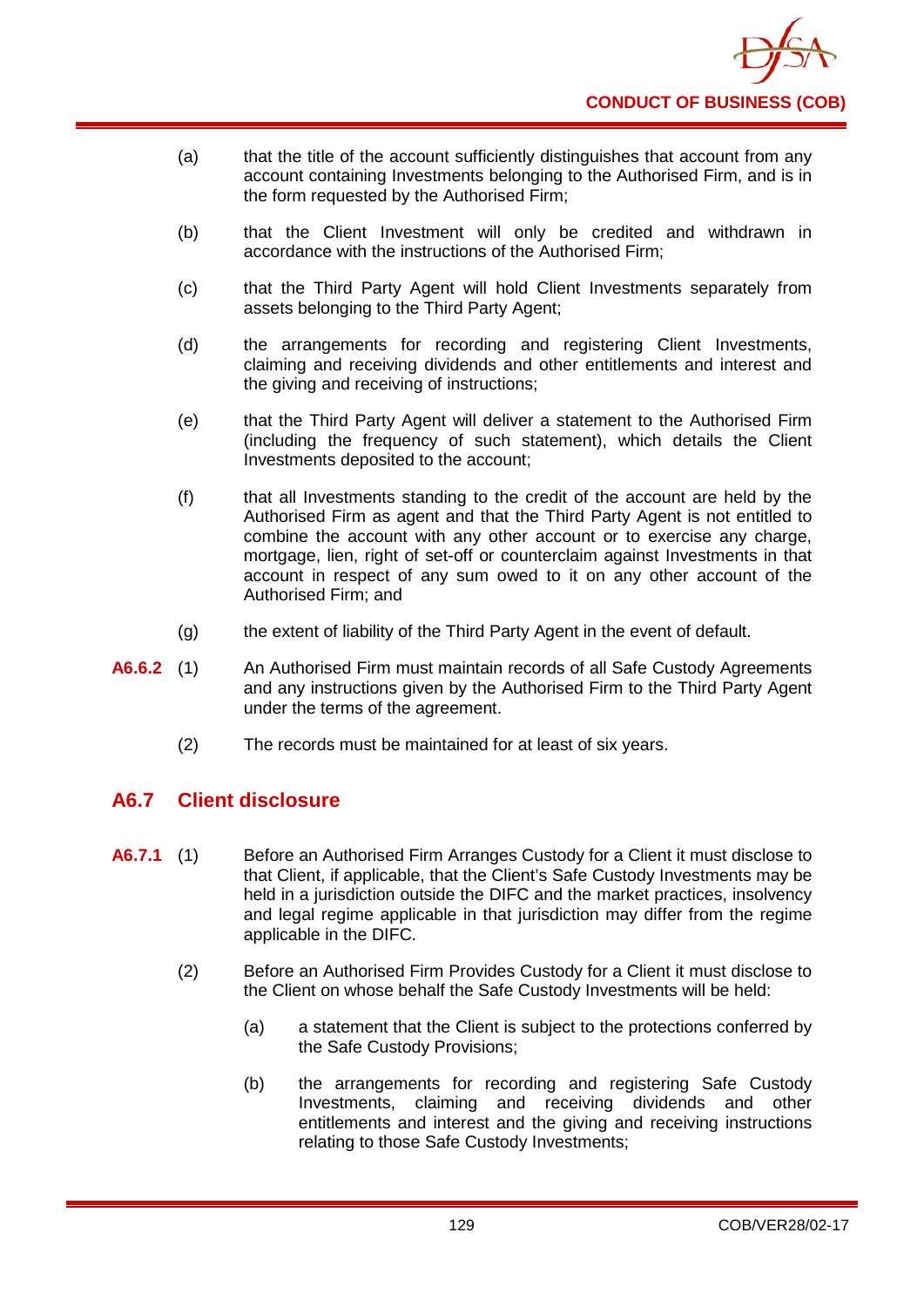- (c) the obligations the Authorised Firm will have to the Client in relation to exercising rights on behalf of the Client;
- (d) the basis and any terms governing the way in which Safe Custody Investments will be held, including any rights which the Authorised Firm may have to realise Safe Custody Investments held on behalf of the Client in satisfaction of a default by the Client;
- (e) the method and frequency upon which the Authorised Firm will report to the Client in relation to his Safe Custody Investments;
- (f) if applicable, a statement that the Authorised Firm intends to mix Safe Custody Investments with those of other Clients;
- (g) if applicable, a statement that the Client's Safe Custody Investments may be held in a jurisdiction outside the DIFC and the market practices, insolvency and legal regime applicable in that jurisdiction may differ from the regime applicable in the DIFC;
- (h) if applicable, a statement that the Authorised Firm holds or intends to hold Safe Custody Investments in a Client Account with a Third Party Agent which is in the same Group as the Authorised Firm; and
- (i) the extent of the Authorised Firm's liability in the event of default by a Third Party Agent.

# **A6.8 Client reporting**

- **A6.8.1** (1) An Authorised Firm which Provides Custody or which holds or controls Client Investments for a Client must send a statement to a Retail Client at least every six months or in the case of a Professional Client at other intervals as agreed in writing with the Professional Client.
	- (2) The statement must include:
		- (a) a list of that Client's Safe Custody Investments as at the date of reporting;
		- (b) a list of that Client's Collateral and the market value of that Collateral as at the date of reporting; and
		- (c) details of any Client Money held by the Authorised Firm as at the date of reporting.
	- (3) The statement sent to the Client must be prepared within 25 business days of the statement date.

### **A6.9 Reconciliation**

**A6.9.1** An Authorised Firm must: